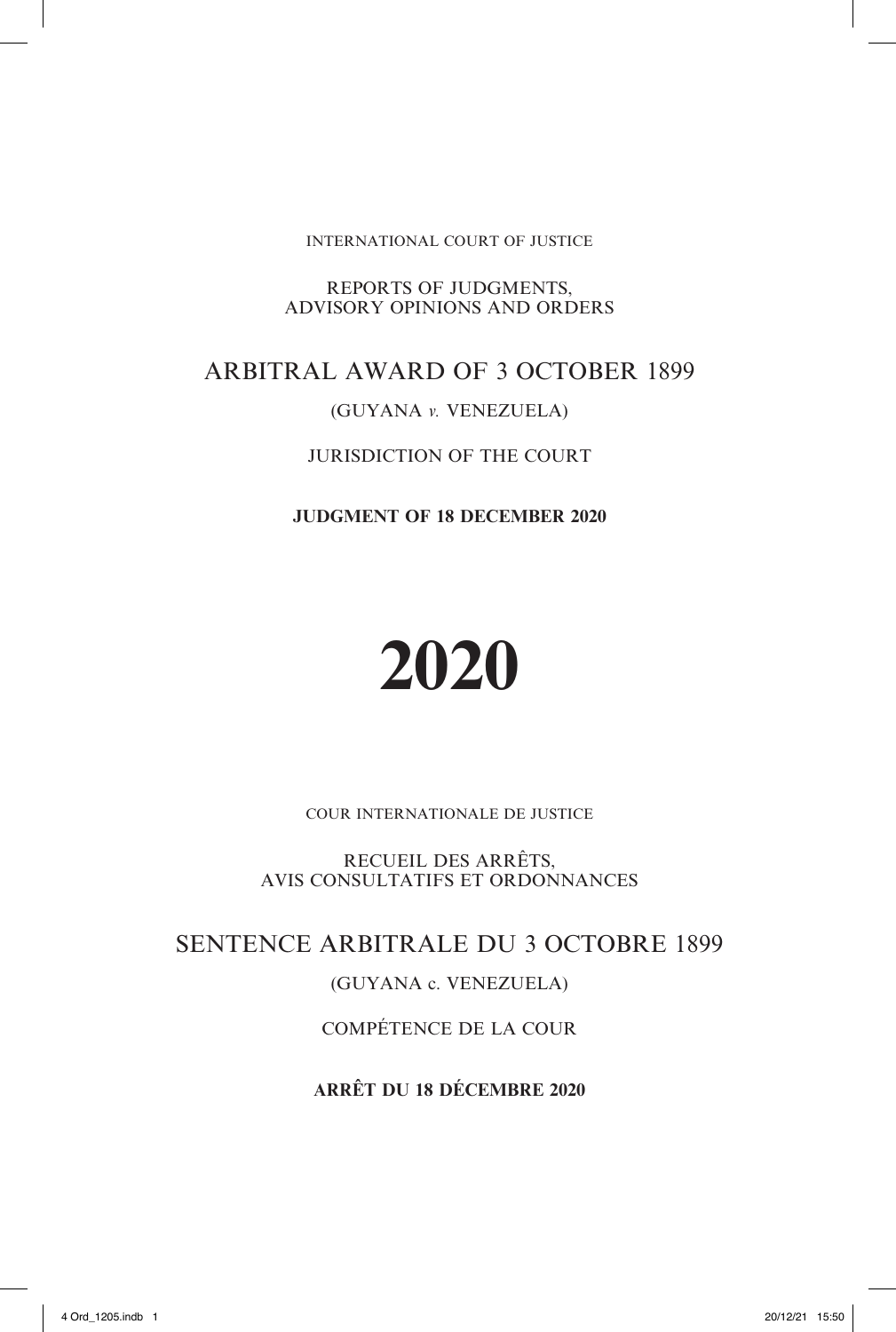Official citation:

*Arbitral Award of 3 October 1899 (Guyana* v. *Venezuela), Jurisdiction of the Court, Judgment, I.C.J. Reports 2020*, p. 455

Mode officiel de citation:

*Sentence arbitrale du 3 octobre 1899 (Guyana c. Venezuela), compétence de la Cour, arrêt, C.I.J. Recueil 2020*, p. 455

ISSN 0074-4441 ISBN 978-92-1-003866-9 **Sales number**   $\frac{\text{Sales number}}{\text{N}^{\text{o}} \text{ de vente:}}$  1205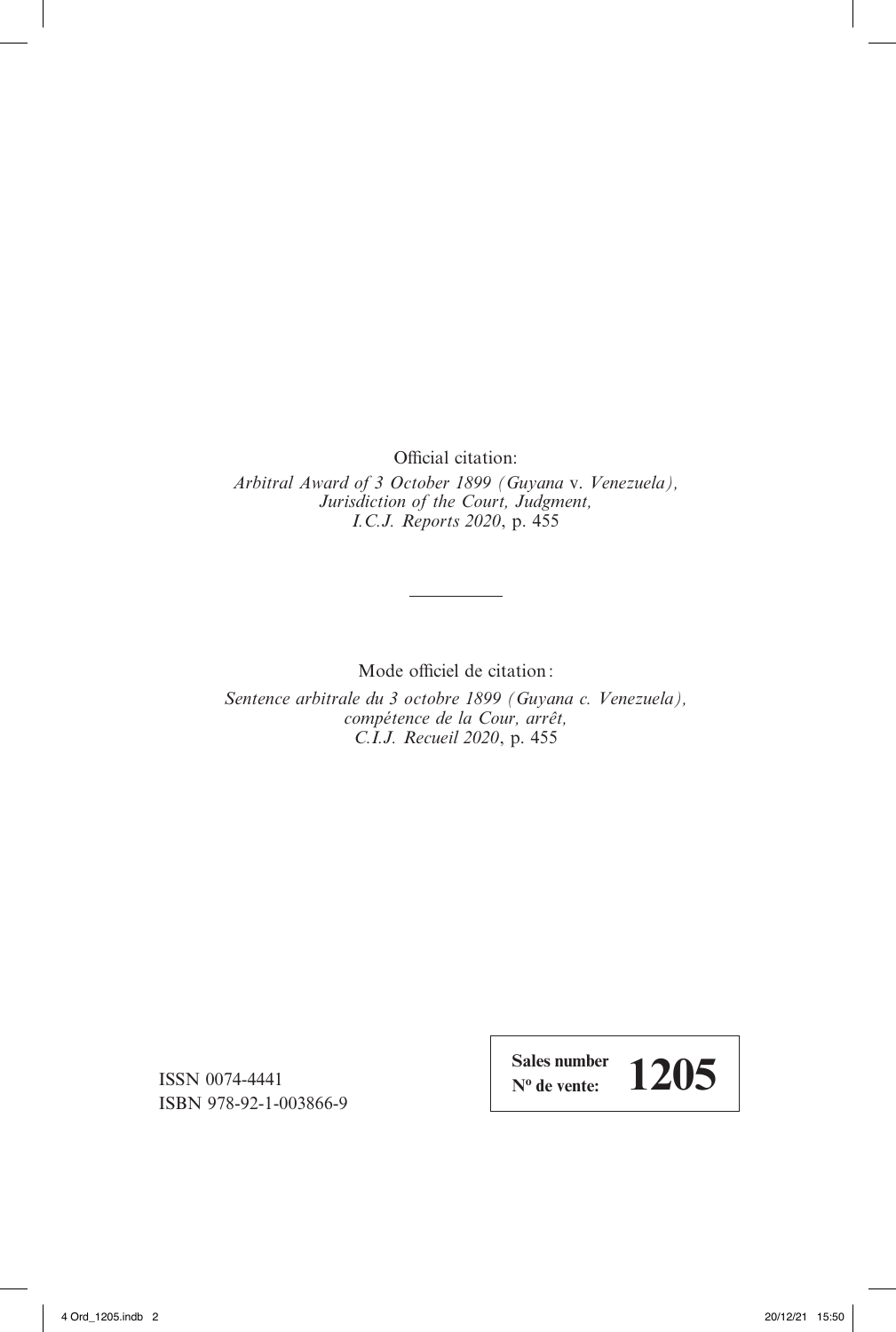18 DECEMBER 2020 JUDGMENT

# ARBITRAL AWARD OF 3 OCTOBER 1899 (GUYANA *v.* VENEZUELA) JURISDICTION OF THE COURT

SENTENCE ARBITRALE DU 3 OCTOBRE 1899 (GUYANA c. VENEZUELA) COMPÉTENCE DE LA COUR

18 DÉCEMBRE 2020

ARRÊT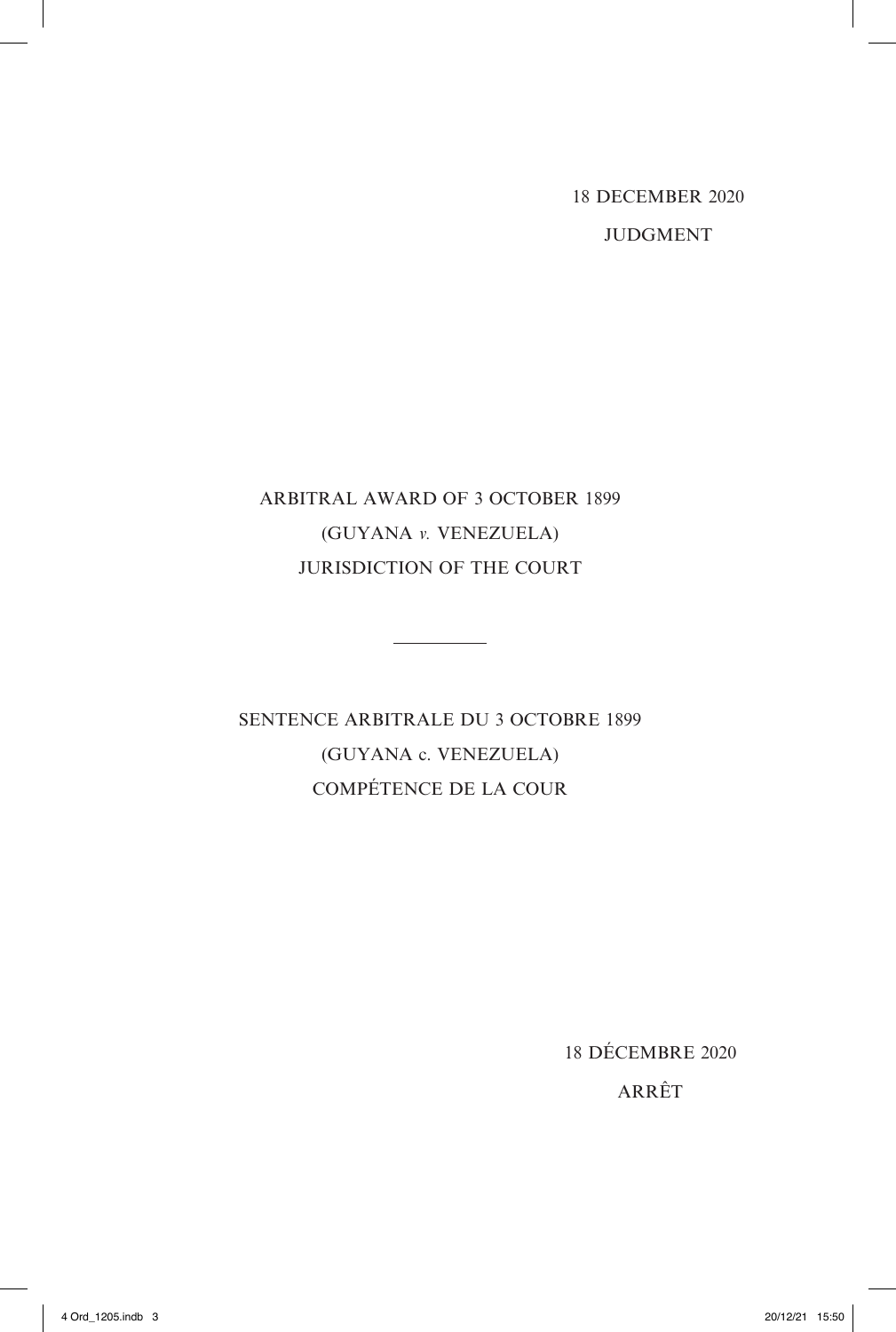# TABLE OF CONTENTS

*Paragraphs*

| <b>CHRONOLOGY OF THE PROCEDURE</b>                                                                                                                                                              | $1 - 22$               |
|-------------------------------------------------------------------------------------------------------------------------------------------------------------------------------------------------|------------------------|
| I. INTRODUCTION                                                                                                                                                                                 | $23 - 28$              |
| II. HISTORICAL AND FACTUAL BACKGROUND                                                                                                                                                           | $29-60$                |
| A. The Washington Treaty and the 1899 Award<br>B. Venezuela's repudiation of the 1899 Award and the search                                                                                      | $31 - 34$              |
| for a settlement of the dispute                                                                                                                                                                 | 35-39                  |
| C. The signing of the 1966 Geneva Agreement<br>D. The implementation of the Geneva Agreement                                                                                                    | $40 - 44$<br>$45 - 60$ |
|                                                                                                                                                                                                 | 45-47                  |
| 1. The Mixed Commission (1966-1970)<br>2. The 1970 Protocol of Port of Spain and the moratorium                                                                                                 |                        |
| put in place                                                                                                                                                                                    | 48-53                  |
| 3. From the good offices process (1990-2014 and 2017) to<br>the seisin of the Court                                                                                                             | $54-60$                |
| III. INTERPRETATION OF THE GENEVA AGREEMENT                                                                                                                                                     | 61-101                 |
| A. The "controversy" under the Geneva Agreement<br>B. Whether the Parties gave their consent to the judicial settle-                                                                            | 64-66                  |
| ment of the controversy under Article IV, paragraph 2, of the<br>Geneva Agreement                                                                                                               | 67-88                  |
| 1. Whether the decision of the Secretary-General has a bind-                                                                                                                                    |                        |
| ing character<br>2. Whether the Parties consented to the choice by the<br>Secretary-General of judicial settlement                                                                              | 68-78<br>79-88         |
| C. Whether the consent given by the Parties to the judicial<br>settlement of their controversy under Article IV, paragraph<br>2, of the Geneva Agreement is subject to any conditions<br>89-100 |                        |
| IV. JURISDICTION OF THE COURT                                                                                                                                                                   | 102-115                |
| A. The conformity of the decision of the Secretary-General of<br>30 January 2018 with Article IV, paragraph 2, of the Geneva                                                                    |                        |
| Agreement                                                                                                                                                                                       | 103-109                |
| B. The legal effect of the decision of the Secretary-General of<br>30 January 2018                                                                                                              | 110-115                |
| V. SEISIN OF THE COURT                                                                                                                                                                          | 116-121                |
| VI. SCOPE OF THE JURISDICTION OF THE COURT                                                                                                                                                      | 122-137                |
| <b>OPERATIVE CLAUSE</b>                                                                                                                                                                         | 138                    |

j,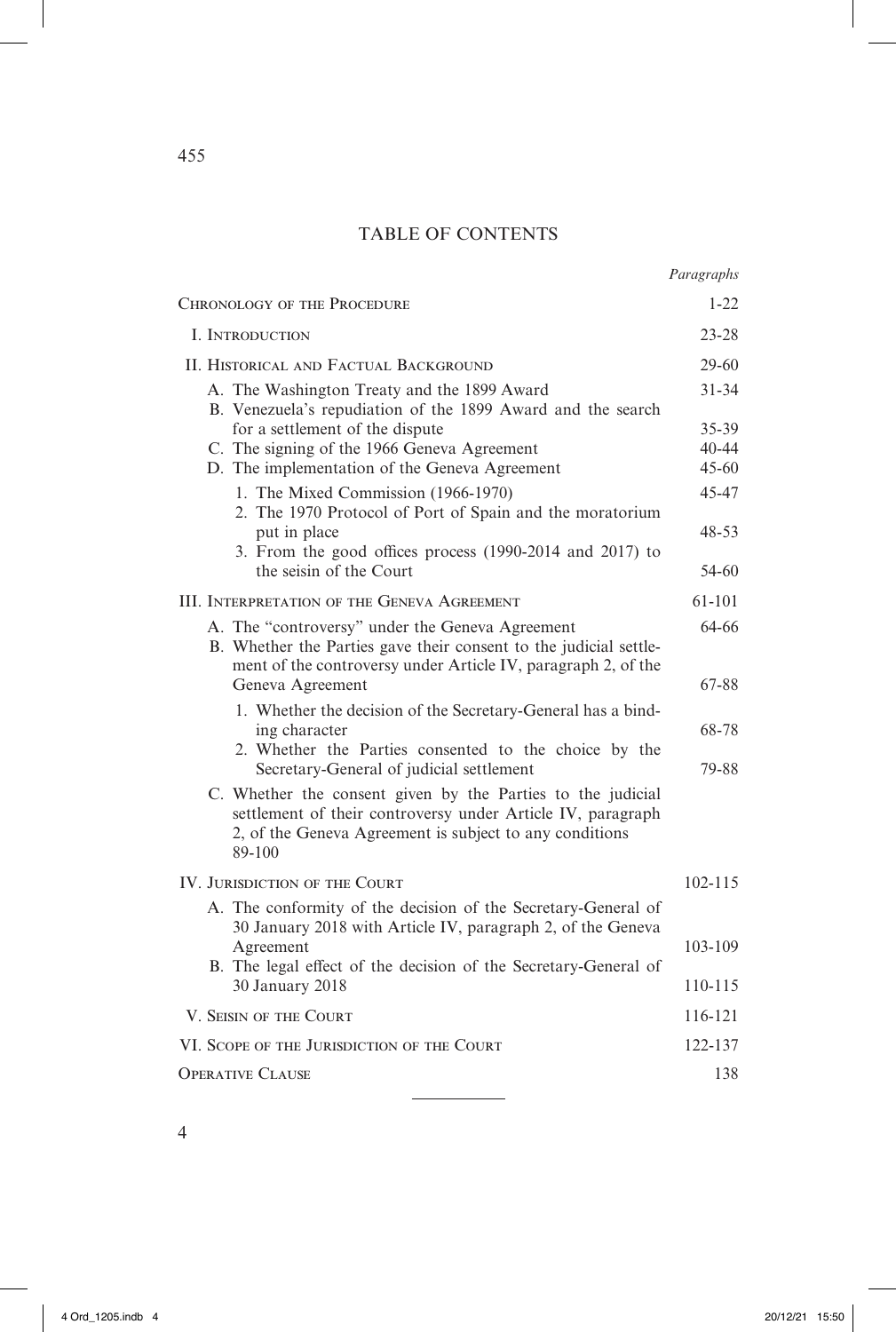# TABLE DES MATIÈRES

| QUALITÉS                                                                                                                                                                             | 1-22           |
|--------------------------------------------------------------------------------------------------------------------------------------------------------------------------------------|----------------|
| I. INTRODUCTION                                                                                                                                                                      | 23-28          |
| II. CONTEXTE HISTORIQUE ET FACTUEL                                                                                                                                                   | $29-60$        |
| A. Le traité de Washington et la sentence de 1899<br>B. Le rejet de la sentence de 1899 par le Venezuela et la recher-                                                               | $31 - 34$      |
| che d'un règlement du différend                                                                                                                                                      | 35-39          |
| C. La signature de l'accord de Genève de 1966                                                                                                                                        | $40 - 44$      |
| D. La mise en œuvre de l'accord de Genève                                                                                                                                            | $45 - 60$      |
| 1. La commission mixte (1966-1970)<br>2. Le protocole de Port of Spain de 1970 et le moratoire<br>institué                                                                           | 45-47<br>48-53 |
| 3. De la procédure des bons offices (1990-2014 et 2017) à la                                                                                                                         |                |
| saisine de la Cour                                                                                                                                                                   | 54-60          |
| III. INTERPRÉTATION DE L'ACCORD DE GENÈVE                                                                                                                                            | $61 - 101$     |
| A. Le «différend» au sens de l'accord de Genève<br>B. La question de savoir si les Parties ont donné leur consente-<br>ment au règlement judiciaire du différend en vertu du para-   | 64-66          |
| graphe 2 de l'article IV de l'accord de Genève                                                                                                                                       | 67-88          |
| 1. La question de savoir si la décision du Secrétaire général<br>revêt un caractère contraignant<br>2. La question de savoir si les Parties ont consenti au choix,                   | 68-78<br>79-88 |
| par le Secrétaire général, du règlement judiciaire                                                                                                                                   |                |
| C. La question de savoir si le consentement donné par les<br>Parties au règlement judiciaire de leur différend en vertu du<br>paragraphe 2 de l'article IV de l'accord de Genève est |                |
| subordonné à une quelconque condition                                                                                                                                                | 89-100         |
| IV. COMPÉTENCE DE LA COUR                                                                                                                                                            | $102 - 115$    |
| A. La conformité de la décision du Secrétaire général du 30 jan-<br>vier 2018 avec le paragraphe 2 de l'article IV de l'accord de                                                    |                |
| Genève                                                                                                                                                                               | 103-109        |
| B. L'effet juridique de la décision du Secrétaire général du<br>30 janvier 2018                                                                                                      | 110-115        |
| V. SAISINE DE LA COUR                                                                                                                                                                | 116-121        |
| VI. PORTÉE DE LA COMPÉTENCE DE LA COUR                                                                                                                                               | 122-137        |
| <b>DISPOSITIF</b>                                                                                                                                                                    | 138            |
|                                                                                                                                                                                      |                |

4

455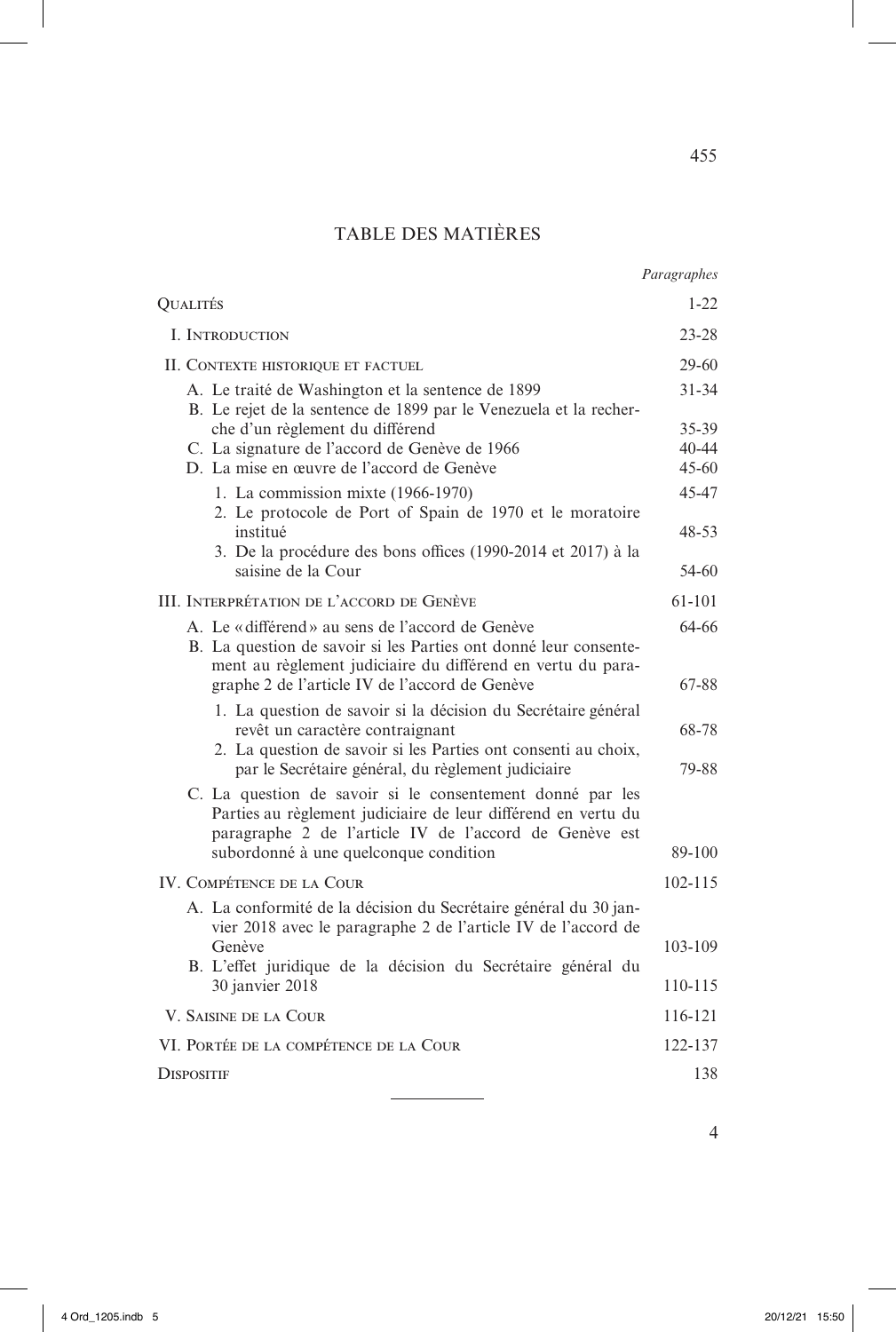# INTERNATIONAL COURT OF JUSTICE YEAR 2020

2020 18 December General List No. 171

# **18 December 2020**

# ARBITRAL AWARD OF 3 OCTOBER 1899

# (GUYANA *v.* VENEZUELA)

# JURISDICTION OF THE COURT

*Introduction — Non-appearance of Venezuela — Article 53 of the Statute of the Court.*

\*

*Historical and factual background.*

*Competing territorial claims of the United Kingdom and Venezuela in the nineteenth century — Treaty of arbitration for the settlement of the boundary between the colony of British Guiana and Venezuela signed at Washington on 2 February 1897 — Arbitral Award of 3 October 1899.*

*Venezuela's repudiation of the 1899 Award.*

*Signing of the 1966 Geneva Agreement.*

*Implementation of the Geneva Agreement — Mixed Commission from 1966 to 1970 — 1970 Protocol of Port of Spain — Twelve-year moratorium — Parties' subsequent referral of the decision to choose the means of settlement to the Secretary-General of the United Nations under Article IV, paragraph 2 — Secretary-General's choice of good offices process from 1990 to 2017 — Secretary-General's decision of 30 January 2018 choosing the Court as the means of settlement of the controversy — Seisin of the Court by Guyana on 29 March 2018.*

*Interpretation of the Geneva Agreement.*

*Identification of the "controversy" under the Geneva Agreement — Dispute concerns question of the validity of the 1899 Award, as well as its legal implications for the boundary line between Guyana and Venezuela.*

\*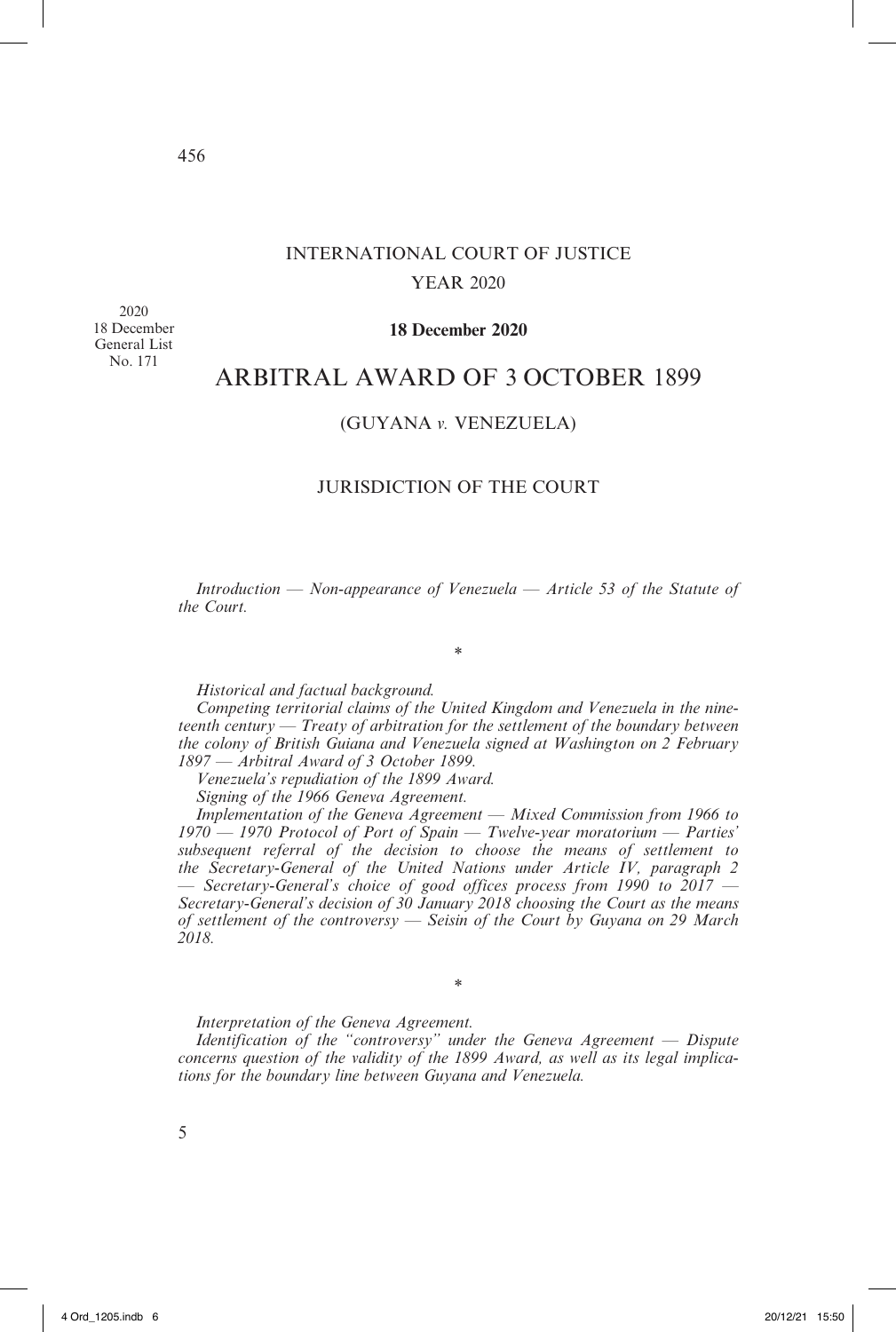# COUR INTERNATIONALE DE JUSTICE ANNÉE 2020

## **18 décembre 2020**

2020 18 décembre Rôle général no 171

# SENTENCE ARBITRALE DU 3 OCTOBRE 1899

# (GUYANA c. VENEZUELA)

# COMPÉTENCE DE LA COUR

*Introduction — Non-comparution du Venezuela — Article 53 du Statut de la Cour.*

\*

*Contexte historique et factuel.*

*Revendications territoriales concurrentes du Royaume-Uni et du Venezuela au XIX<sup>e</sup> siècle —Traité d'arbitrage pour le règlement de la question de la frontière*  entre la colonie de la Guyane britannique et le Venezuela signé à Washington le *2 février 1897 — Sentence arbitrale du 3 octobre 1899.*

*Rejet de la sentence de 1899 par le Venezuela.*

*Signature de l'accord de Genève de 1966.*

*Mise en œuvre de l'accord de Genève — Commission mixte de 1966 à 1970 — Protocole de Port of Spain de 1970 — Moratoire de 12 ans — Parties s'en remettant ensuite au Secrétaire général de l'Organisation des Nations Unies pour choisir un moyen de règlement conformément au paragraphe 2 de l'article IV — Secrétaire général ayant choisi la procédure des bons offices de 1990 à 2017 — Décision du Secrétaire général du 30 janvier 2018 choisissant la Cour comme moyen de règlement du différend — Saisine de la Cour par le Guyana le 29 mars 2018.*

*Interprétation de l'accord de Genève.*

*Définition du «différend » au sens de l'accord de Genève — Différend concernant la question de la validité de la sentence de 1899 ainsi que ses implications juridiques pour le tracé de la frontière entre le Guyana et le Venezuela.*

\*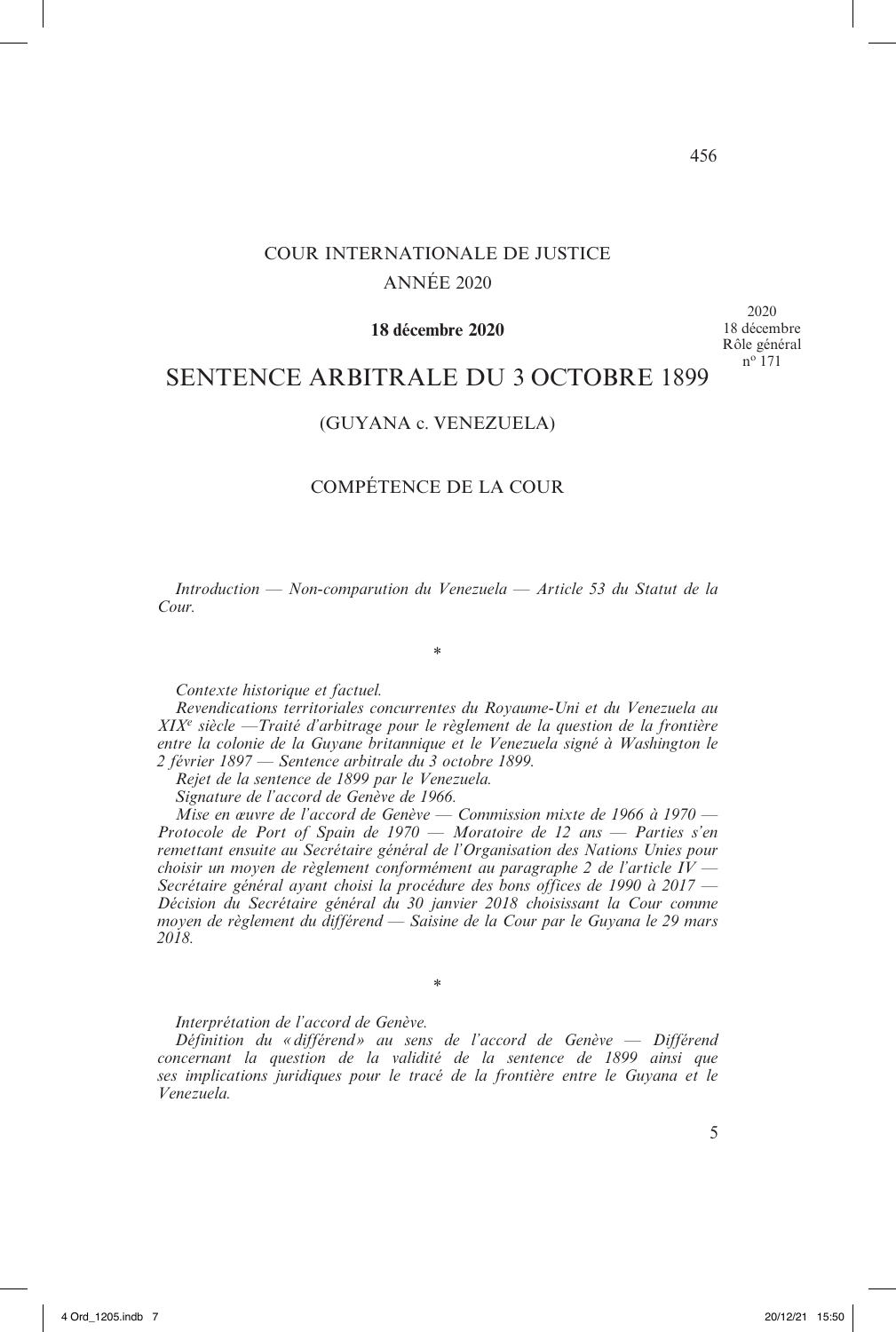## 457 arbitral award of 3 october 1899 (judgment)

*Whether the Parties gave their consent to the judicial settlement of their controversy under Article IV, paragraph 2, of the Geneva Agreement — Secretary-General's decision binding on the Parties — Article IV, paragraph 2, refers to Article 33 of the Charter of the United Nations, which includes judicial settlement as a means of dispute resolution — Means of dispute settlement at the disposal of the Secretary-General, to which the Parties consented, include judicial settlement.*

*Whether the consent given by the Parties to the judicial settlement of their controversy was subject to any conditions — Whether Secretary-General should follow a particular order when choosing the means of dispute settlement listed in Article 33 of the Charter* — *No obligation for the Secretary-General to follow a particular order or to consult with the Parties on his choice.*

\*

#### *Jurisdiction of the Court.*

*Question of the conformity of the decision of the Secretary-General with Article IV, paragraph 2 — Court constitutes a means of "judicial settlement" within the meaning of Article 33 of the Charter — Secretary-General's decision taken in conformity with Article IV, paragraph 2.*

*Legal effect of the Secretary-General's decision of 30 January 2018 — Statute of the Court does not prevent the Parties from expressing their consent through the mechanism established under Article IV, paragraph 2 — Decision taken by the Secretary-General under Article IV, paragraph 2, would not be effective if it were subject to the further consent of the Parties for its implementation — A requirement for the subsequent consent of the Parties would be contrary to object and purpose of Geneva Agreement — Consent of the Parties to the jurisdiction of the Court is established.*

\*

*Seisin of the Court — The Parties having already consented to the Court's jurisdiction, no need for an agreement between them to seise the Court jointly — Court validly seised.*

\*

#### *Scope of the jurisdiction of the Court.*

*Jurisdiction* ratione materiae *— Article I of the Geneva Agreement — Questions of the validity of the 1899 Award and of the definitive settlement of the land boundary dispute between Guyana and Venezuela fall within the Court's jurisdiction* ratione materiae*.*

*Jurisdiction* ratione temporis *of the Court — Article I of the Geneva Agreement — Controversy referred to in the Geneva Agreement is the dispute which had crystallized at the time of the conclusion of the Agreement — Court does not have jurisdiction to entertain Guyana's claims arising from events that occurred after the signature of the Geneva Agreement.*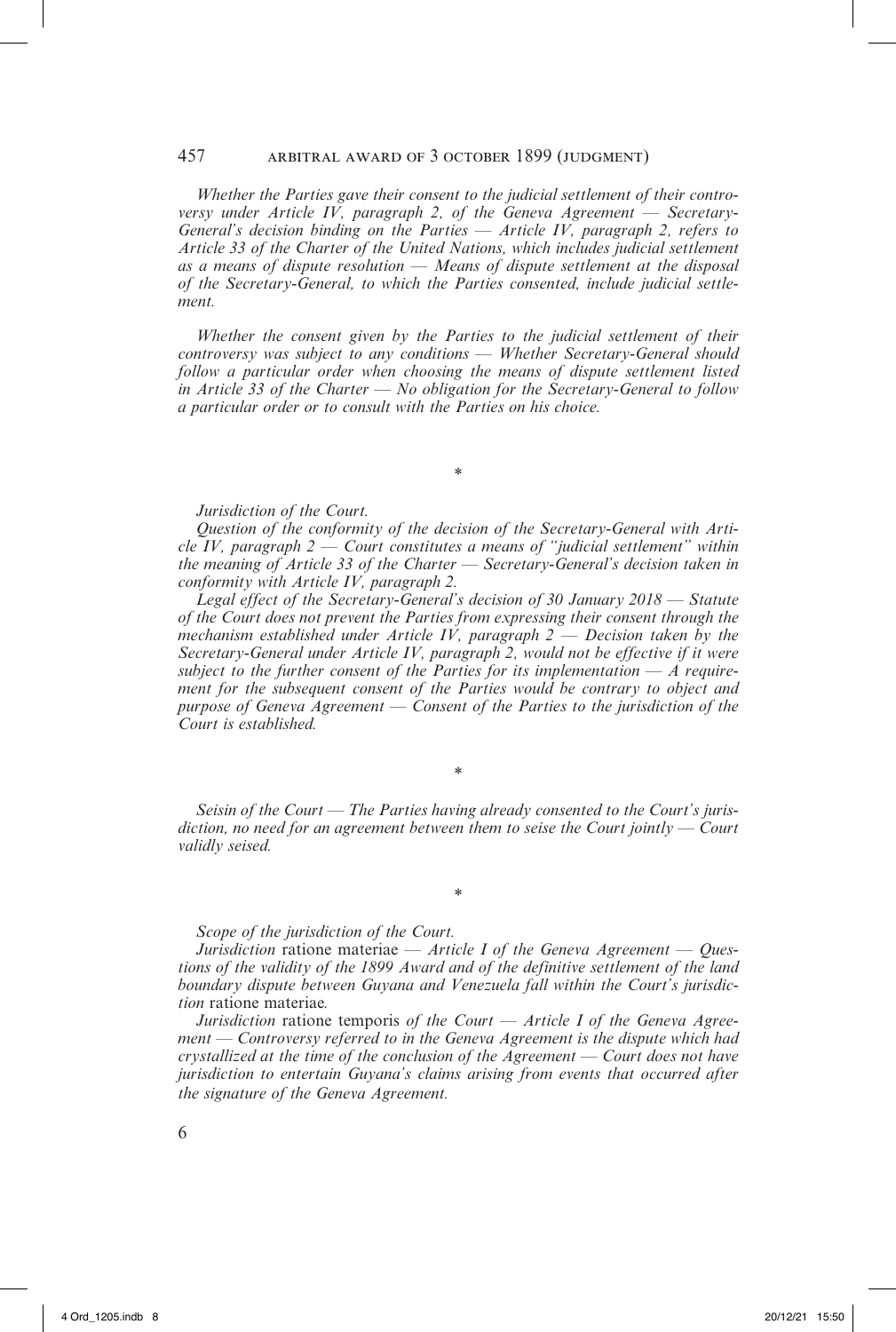*Question de savoir si les Parties ont donné leur consentement au règlement judiciaire de leur différend en vertu du paragraphe 2 de l'article IV de l'accord de Genève — Décision du Secrétaire général revêtant un caractère contraignant pour les Parties — Paragraphe 2 de l'article IV faisant mention de l'article 33 de la Charte des Nations Unies, lequel comprend le moyen de règlement judiciaire — Moyens de règlement des différends à la disposition du Secrétaire général, auxquels les Parties ont consenti, incluant le règlement judiciaire.*

*Question de savoir si le consentement donné par les Parties au règlement judiciaire de leur différend était subordonné à une quelconque condition — Question de savoir si le Secrétaire général est tenu de suivre un ordre particulier dans le choix des moyens de règlement énumérés à l'article 33 de la Charte — Absence, pour le Secrétaire général, d'obligation de suivre un ordre particulier ou de consulter les Parties sur son choix.*

*Compétence de la Cour.*

*Question de la conformité de la décision du Secrétaire général avec le paragraphe 2 de l'article IV — Cour constituant un moyen de «règlement judiciaire » au sens de l'article 33 de la Charte — Décision du Secrétaire général prise conformément au paragraphe 2 de l'article IV.*

\*

*Effet juridique de la décision du Secrétaire général du 30 janvier 2018 — Statut de la Cour ne faisant nullement obstacle à ce que le consentement soit exprimé par le biais du mécanisme établi au paragraphe 2 de l'article IV — Fait de subordonner la mise en œuvre d'une décision prise par le Secrétaire général en vertu du paragraphe 2 de l'article IV à un nouveau consentement des Parties privant la décision d'effet — Nécessité d'un consentement ultérieur des Parties étant contraire à l'objet et au but de l'accord de Genève — Consentement des Parties à la compétence de la Cour étant établi.*

*Saisine de la Cour — Accord entre les Parties pour saisir la Cour conjointement n'étant pas nécessaire, celles-ci ayant déjà consenti à sa compétence — Cour ayant été valablement saisie.*

\*

\*

#### *Portée de la compétence de la Cour.*

*Compétence* ratione materiae *— Article I de l'accord de Genève — Questions de la validité de la sentence de 1899 et du règlement définitif du différend concernant la frontière terrestre entre le Guyana et le Venezuela entrant dans le champ de la compétence* ratione materiae *de la Cour.*

*Compétence* ratione temporis *de la Cour — Article I de l'accord de Genève — Différend visé par l'accord de Genève étant celui qui s'était cristallisé au moment de la conclusion de l'accord —Cour n'ayant pas compétence pour connaître des demandes du Guyana fondées sur des faits survenus après la signature de l'accord de Genève.*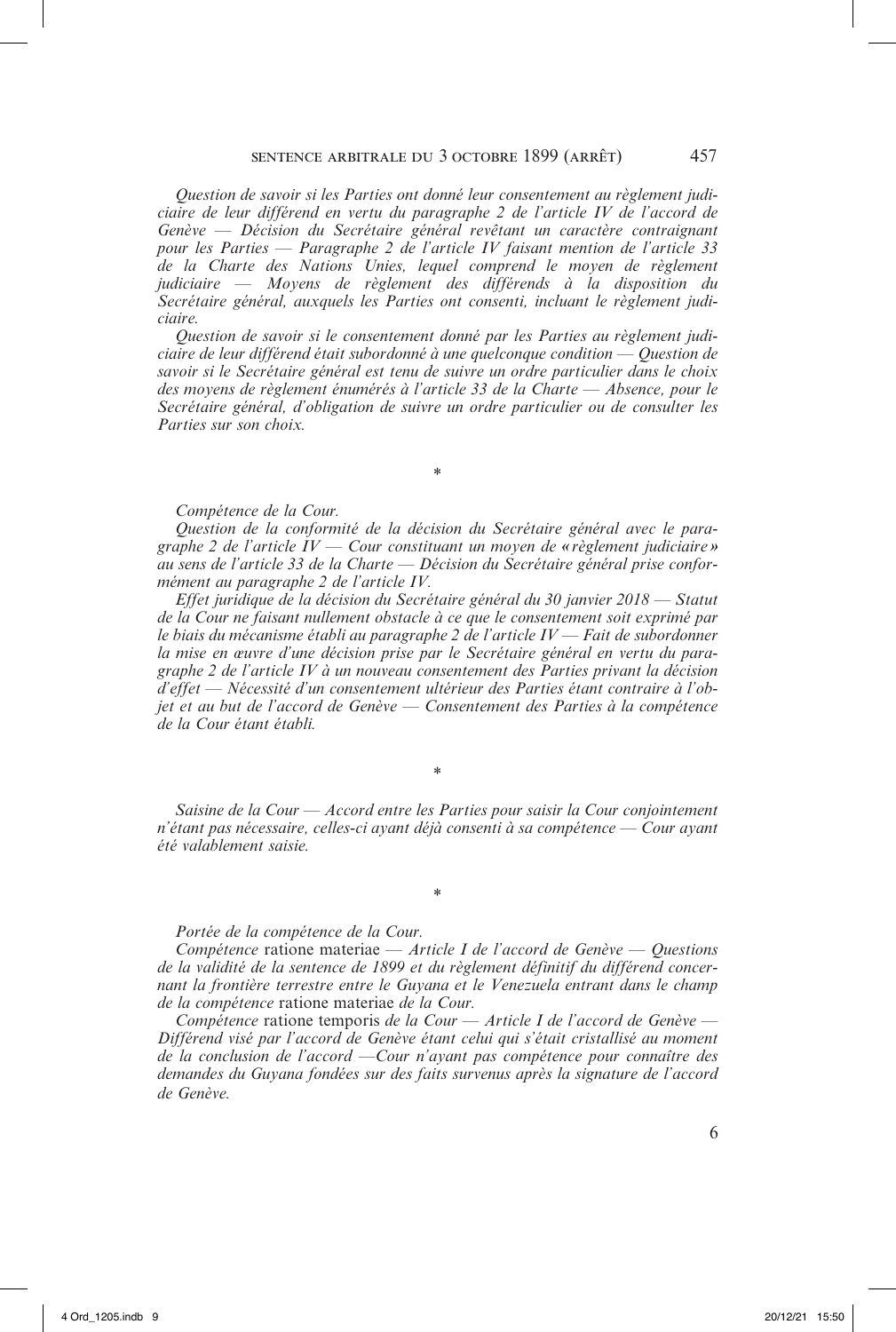## **IUDGMENT**

*Present: President* Yusuf; *Vice-President* Xue; *Judges* Tomka, Abraham, BENNOUNA, CANÇADO TRINDADE, DONOGHUE, GAJA, SEBUTINDE, Bhandari, Robinson, Crawford, Gevorgian, Salam, Iwasawa; *Judge* ad hoc CHARLESWORTH; *Registrar* GAUTIER.

In the case concerning the Arbitral Award of 3 October 1899,

*between*

the Co-operative Republic of Guyana,

represented by

Hon. Carl B. Greenidge,

as Agent;

Sir Shridath Ramphal, OE, OCC, SC,

H.E. Ms Audrey Waddell, Ambassador, CCH,

as Co-Agents;

- Mr. Paul S. Reichler, Attorney at Law, Foley Hoag LLP, member of the Bars of the Supreme Court of the United States and the District of Columbia,
- Mr. Alain Pellet, Emeritus Professor at the University Paris Nanterre, former Chairman of the International Law Commission, member of the Institut de droit international,
- Mr. Philippe Sands, QC, Professor of International Law, University College London (UCL) and Barrister, Matrix Chambers, London,
- Mr. Payam Akhavan, LLM, SJD (Harvard University), Professor of International Law, McGill University, member of the Bar of the State of New York and the Law Society of Ontario, member of the Permanent Court of Arbitration,

as Counsel and Advocates;

- Mr. Pierre d'Argent, *professeur ordinaire*, Catholic University of Louvain, member of the Institut de droit international, Foley Hoag LLP, member of the Bar of Brussels,
- Ms Christina L. Beharry, Attorney at Law, Foley Hoag LLP, member of the Bars of the State of New York and the District of Columbia, member of the Law Society of Ontario,
- Mr. Edward Craven, Barrister, Matrix Chambers, London,
- Mr. Ludovic Legrand, Researcher, Centre de droit international de Nanterre (CEDIN) and Adviser in international law,
- Ms Philippa Webb, Professor of Public International Law, King's College London, member of the Bars of England and Wales and the State of New York, Twenty Essex Chambers, London,

as Counsel;

- H.E. Mr. Rashleigh E. Jackson, OR, former Minister for Foreign Affairs,
- Ms Gail Teixeira, Representative, People's Progressive Party/Civic,
- H.E. Mr. Cedric Joseph, Ambassador, CCH,
- H.E. Ms Elisabeth Harper, Ambassador, AA,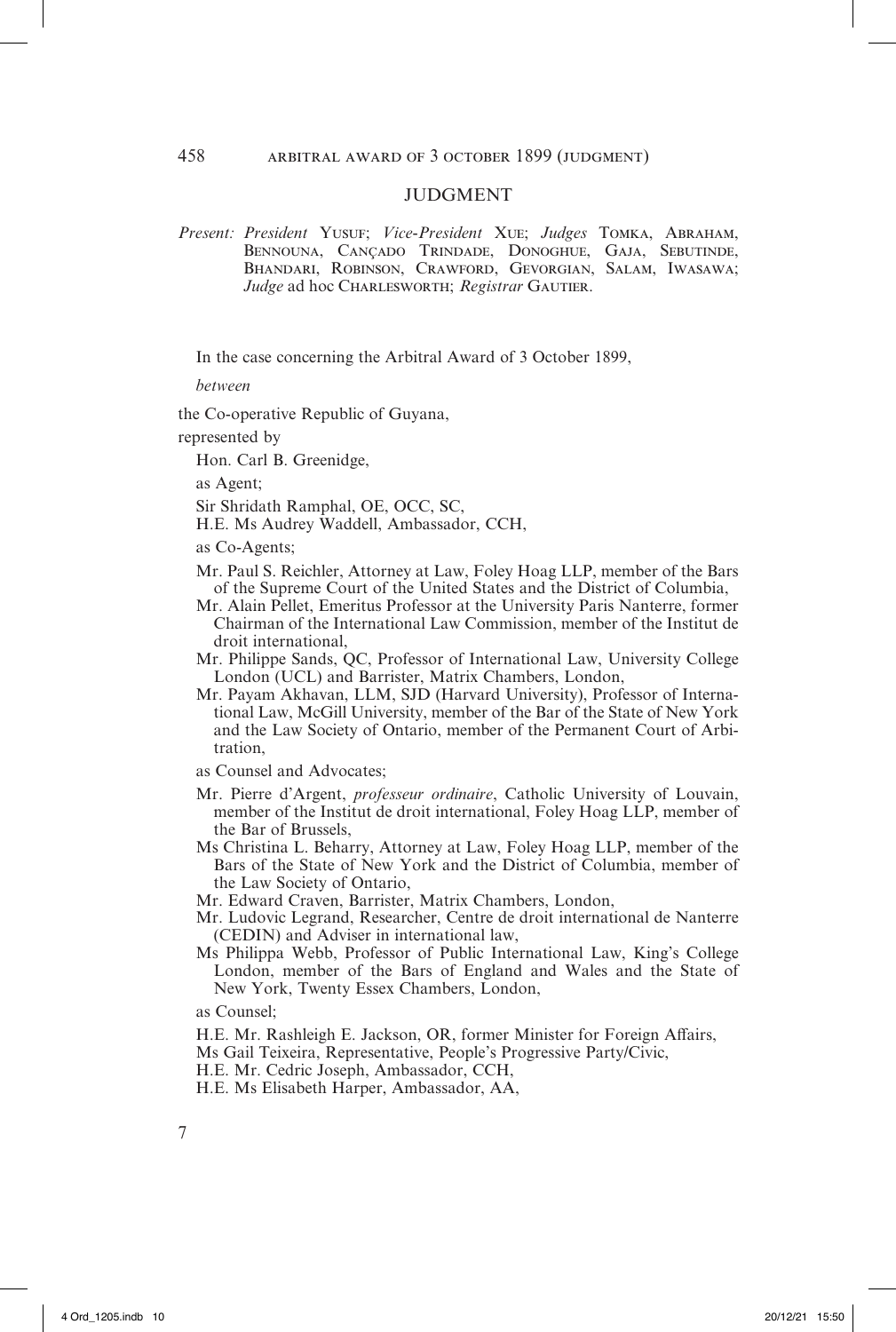# ARRÊT

*Présents:* M. Yusuf, *président*; Mme Xue, *vice-présidente* ; MM. Tomka, Abraham, Bennouna, Cançado Trindade, Mme Donoghue, M. Gaja, Mme Sebutinde, MM. Bhandari, Robinson, Crawford, Gevorgian, Salam, Iwasawa, *juges*; Mme Charlesworth, *juge* ad hoc ; M. Gautier, *greffier*.

En l'affaire de la sentence arbitrale du 3 octobre 1899,

*entre*

la République coopérative du Guyana,

représentée par

l'honorable Carl B. Greenidge,

comme agent;

sir Shridath Ramphal, OE, OCC, SC,

S. Exc. Mme Audrey Waddell, ambassadrice, CCH,

comme coagents;

- M. Paul S. Reichler, avocat, Foley Hoag LLP, membre des barreaux de la Cour suprême des Etats-Unis d'Amérique et du district de Columbia,
- M. Alain Pellet, professeur émérite de l'Université Paris Nanterre, ancien président de la Commission du droit international, membre de l'Institut de droit international,
- M. Philippe Sands, QC, professeur de droit international au University College London (UCL), avocat, Matrix Chambers (Londres),
- M. Payam Akhavan, LLM, SJD (Université de Harvard), professeur de droit international à l'Université McGill, membre des barreaux de l'Etat de New York et de l'Ontario, membre de la Cour permanente d'arbitrage,

comme conseils et avocats;

- M. Pierre d'Argent, professeur ordinaire, Université catholique de Louvain, membre de l'Institut de droit international, Foley Hoag LLP, membre du barreau de Bruxelles,
- Mme Christina L. Beharry, avocate, Foley Hoag LLP, membre des barreaux de l'Etat de New York, du district de Columbia et de l'Ontario,

M. Edward Craven, avocat, Matrix Chambers (Londres),

- M. Ludovic Legrand, chercheur au Centre de droit international de Nanterre (CEDIN) et conseiller en droit international,
- Mme Philippa Webb, professeure de droit international public au King's College London, membre des barreaux d'Angleterre et du pays de Galles et de l'Etat de New York, Twenty Essex Chambers (Londres),

comme conseils;

S. Exc. M. Rashleigh E. Jackson, OR, ancien ministre des affaires étrangères,

Mme Gail Teixeira, représentante du People's Progressive Party/Civic,

- S. Exc. M. Cedric Joseph, ambassadeur, CCH,
- S. Exc. Mme Elisabeth Harper, ambassadrice, AA,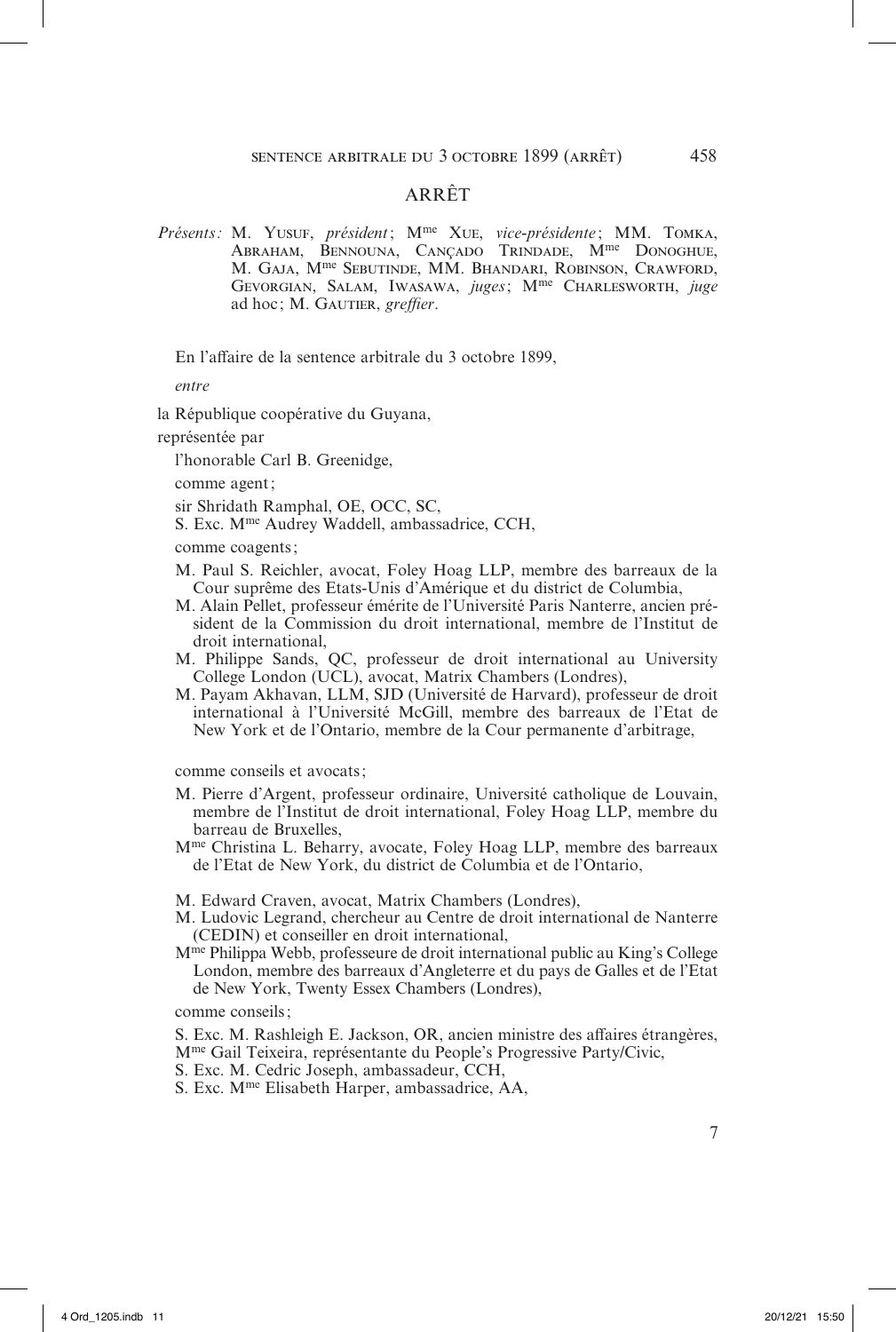Ms Oneka Archer-Caulder, LLB, LEC, LLM, Legal Officer, Ministry of Foreign Affairs,

Ms Donnette Streete, LLB, LLM, Senior Foreign Service Officer, Ministry of Foreign Affairs,

Ms Dianna Khan, LLM, MA, Legal Officer, Ministry of Foreign Affairs,

Mr. Joshua Benn, LLB, LEC, Nippon Fellow, Legal Officer, Ministry of Foreign Affairs,

as Advisers;

Mr. Raymond McLeod, DOAR Inc.,

as Technical Adviser;

Mr. Oscar Norsworthy, Foley Hoag LLP,

as Assistant,

*and*

the Bolivarian Republic of Venezuela,

THE COURT.

composed as above,

after deliberation,

*delivers the following Judgment:*

1. On 29 March 2018, the Government of the Co-operative Republic of Guyana (hereinafter "Guyana") filed in the Registry of the Court an Application instituting proceedings against the Bolivarian Republic of Venezuela (hereinafter "Venezuela") with regard to a dispute concerning "the legal validity and binding effect of the Award regarding the Boundary between the Colony of British Guiana and the United States of Venezuela, of 3 October 1899".

In its Application, Guyana seeks to found the jurisdiction of the Court, under Article 36, paragraph 1, of the Statute of the Court, on Article IV, paragraph 2, of the "Agreement to Resolve the Controversy between Venezuela and the United Kingdom of Great Britain and Northern Ireland over the Frontier between Venezuela and British Guiana" signed at Geneva on 17 February 1966 (hereinafter the "Geneva Agreement"). It explains that, pursuant to this latter provision, Guyana and Venezuela "mutually conferred upon the Secretary-General of the United Nations the authority to choose the means of settlement of the controversy and, on 30 January 2018, the Secretary-General exercised his authority by choosing judicial settlement by the Court".

2. In accordance with Article 40, paragraph 2, of the Statute, the Registrar immediately communicated the Application to the Government of Venezuela. He also notified the Secretary-General of the United Nations of the filing of the Application by Guyana.

3. In addition, by letter dated 3 July 2018, the Registrar informed all Member States of the United Nations of the filing of the Application.

4. Pursuant to Article 40, paragraph 3, of the Statute, the Registrar notified the Member States of the United Nations, through the Secretary-General, of the filing of the Application, by transmission of the printed bilingual text of that document.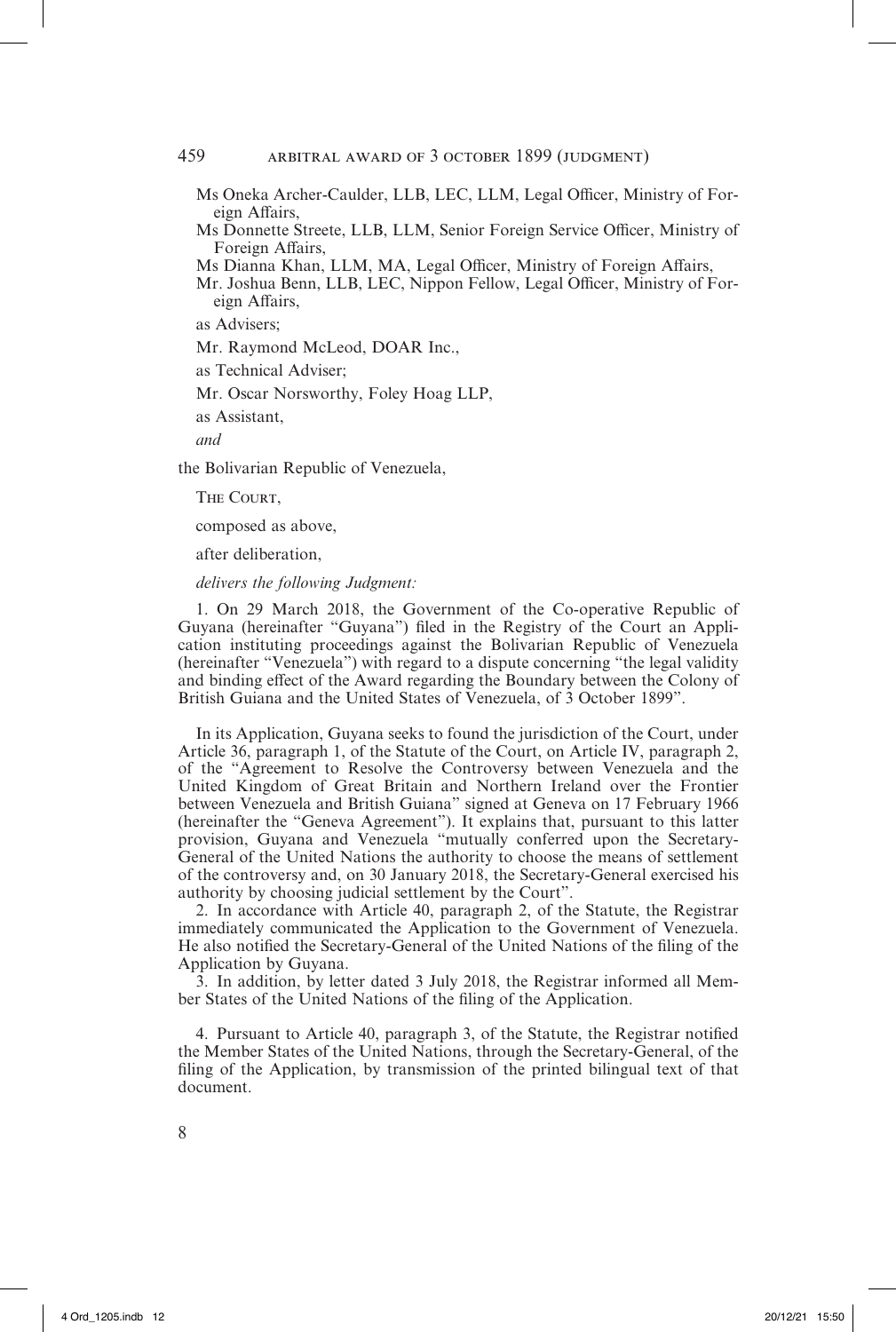- Mme Oneka Archer-Caulder, LLB, LEC, LLM, juriste au ministère des affaires étrangères,
- Mme Donnette Streete, LLB, LLM, fonctionnaire principale du service diplomatique au ministère des affaires étrangères,

Mme Dianna Khan, LLM, MA, juriste au ministère des affaires étrangères,

M. Joshua Benn, LLB, LEC, *Nippon Fellow*, juriste au ministère des affaires étrangères,

comme conseillers;

M. Raymond McLeod, DOAR Inc.,

comme conseiller technique ;

M. Oscar Norsworthy, Foley Hoag LLP,

comme assistant,

*et*

la République bolivarienne du Venezuela,

La Cour,

ainsi composée,

après délibéré en chambre du conseil,

*rend l'arrêt suivant:*

1. Le 29 mars 2018, le Gouvernement de la République coopérative du Guyana (dénommée ci-après le «Guyana») a déposé au Greffe de la Cour une requête introductive d'instance contre la République bolivarienne du Venezuela (dénommée ci-après le «Venezuela») au sujet d'un différend concernant « la validité juridique et l'effet contraignant de la sentence arbitrale du 3 octobre 1899 relative à la frontière entre la colonie de la Guyane britannique et les Etats-Unis du Venezuela».

Dans sa requête, le Guyana entend fonder la compétence de la Cour, en vertu du paragraphe 1 de l'article 36 du Statut de la Cour, sur le paragraphe 2 de l'article IV de l'«accord tendant à régler le différend entre le Venezuela et le Royaume-Uni de Grande-Bretagne et d'Irlande du Nord relatif à la frontière entre le Venezuela et la Guyane britannique» signé à Genève le 17 février 1966 (ci-après l'«accord de Genève»). Il explique que, conformément à cette dernière disposition, le Guyana et le Venezuela «ont convenu de conférer au Secrétaire général de l'Organisation des Nations Unies le pouvoir de choisir le moyen de règlement du différend [et que] celui-ci en a fait usage le 30 janvier 2018, optant pour le règlement judiciaire par la Cour».

2. En application du paragraphe 2 de l'article 40 du Statut de la Cour, le greffier a immédiatement communiqué la requête au Gouvernement du Venezuela ; il a également informé le Secrétaire général de l'Organisation des Nations Unies du dépôt par le Guyana de cette requête.

3. Par lettre datée du 3 juillet 2018, le greffier a en outre informé tous les Etats Membres de l'Organisation des Nations Unies du dépôt de la requête du Guyana.

4. Conformément au paragraphe 3 de l'article 40 du Statut, le greffier a informé les Etats Membres de l'Organisation des Nations Unies, par l'entremise du Secrétaire général, du dépôt de la requête par transmission du texte bilingue imprimé de celle-ci.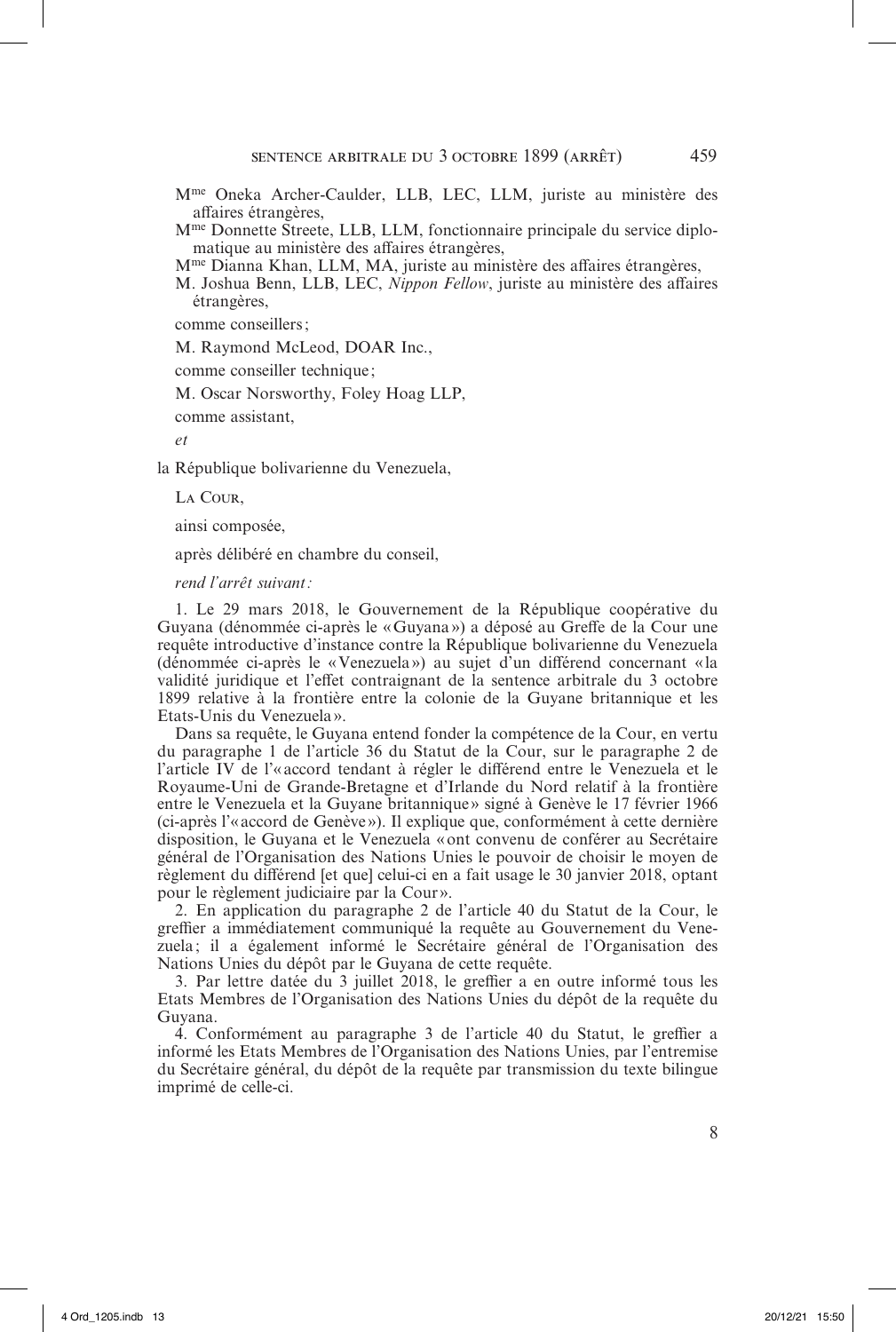5. On 18 June 2018, at a meeting held, pursuant to Article 31 of the Rules of Court, by the President of the Court to ascertain the views of the Parties with regard to questions of procedure, the Vice-President of Venezuela, H.E. Ms Delcy Rodríguez Gómez, stated that her Government considered that the Court manifestly lacked jurisdiction to hear the case and that Venezuela had decided not to participate in the proceedings. She also handed to the President of the Court a letter dated 18 June 2018 from the President of Venezuela, H.E. Mr. Nicolás Maduro Moros, in which he stated, *inter alia*, that his country had "never accepted the jurisdiction of [the] Court . . . due to its historical tradition and fundamental institutions [and still less] would it accept the unilateral presentation of the request made by Guyana nor the form and content of the claims expressed therein". He further noted in the letter that not only had Venezuela not accepted the Court's jurisdiction "in relation with the controversy referred to in the so-called 'application' presented by Guyana", it also had not "accept[ed] the unilateral presentation of the mentioned dispute", adding that "there exists no basis that could establish . . . the Court's jurisdiction to consider Guyana's claims". The President of Venezuela continued as follows:

"In the absence of any disposition in Article IV, paragraph 2, of the Geneva Accord of 1966 (or in Article 33 of the UN Charter, to which the said disposition makes reference) on (i) the Court's jurisdiction and (ii) the modalities for resorting to the Court, the establishment of the jurisdiction of the Court requires, according to a well-established practice, both the express consent granted by both Parties to the controversy in order to subject themselves to the jurisdiction of the Court, as well as joint agreement of the Parties notifying the submission of the said dispute to the Court.

The only object, purpose, and legal effect of the decision of January 30, 2018 of the United Nations Secretary-General, in accordance with paragraph 2, Article IV of the Geneva Accord, is to 'choose' a specific means for the friendly resolution of the controversy.

On the other hand, the Court's jurisdiction in virtue of Article 36 of the Statute and the modalities to resort to it in accordance with Article 40 of the Statute, are not regulated by the Geneva Accord. In the absence of an agreement of the Parties expressing their consent to the jurisdiction of the Court under Article 36, and in the absence of an agreement by the Parties accepting that the dispute can be raised unilaterally, and not jointly, before the Court, as established by Article 40, there is no basis for the jurisdiction of the Court with regard to the so-called 'Guyana application'.

Under these circumstances, and taking into account the aforementioned considerations, the Bolivarian Republic of Venezuela will not participate in the proceedings that the Cooperative Republic of Guyana intends to initiate through a unilateral action.'

During the same meeting, Guyana expressed its wish for the Court to continue its consideration of the case.

6. By an Order of 19 June 2018, the Court held, pursuant to Article 79, paragraph 2, of the Rules of Court of 14 April 1978 as amended on 1 February 2001, that in the circumstances of the case, it was necessary first of all to resolve the question of its jurisdiction, and that this question should accordingly be separately determined before any proceedings on the merits. To that end, the Court decided that the written pleadings should first address the question of jurisdic-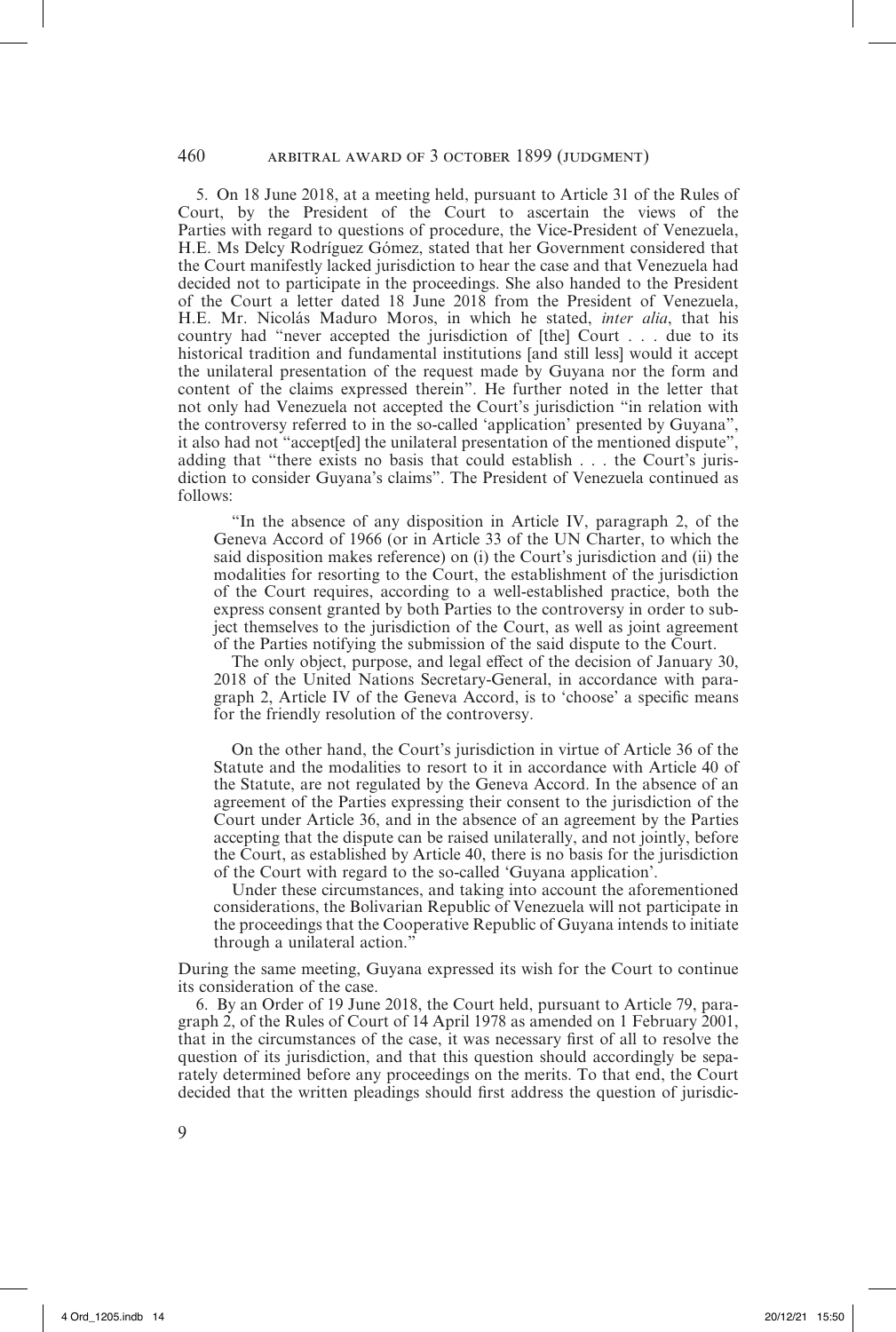5. Le 18 juin 2018, lors d'une réunion que le président de la Cour a tenue avec les Parties, en application de l'article 31 du Règlement de la Cour, pour recueillir leurs vues sur des questions de procédure, S. Exc. Mme Delcy Rodríguez Gómez, vice-présidente du Venezuela, a déclaré que son gouvernement estimait que la Cour n'avait manifestement pas compétence pour connaître de l'affaire et que le Venezuela avait décidé de ne pas prendre part à l'instance. Elle a en outre remis au président de la Cour une lettre datée du 18 juin 2018 de S. Exc. M. Nicolás Maduro Moros, président du Venezuela, dans laquelle ce dernier indiquait notamment que son pays «n'a[vait] jamais accepté la juridiction de [la] Cour … pour des raisons de tradition historique et d'institutions fondamentales; et [qu'il] n'accepterait pas non plus ni la présentation unilatérale d'une requête faite par le Guyana, ni la forme ni le contenu des revendications qui y sont exprimées». Dans cette lettre, il signalait par ailleurs que, en plus de n'avoir pas accepté la compétence de la Cour «en ce qui concerne le différend mentionné dans la prétendue «requête» présentée par le Guyana», le Venezuela n'avait «pas non plus accepté que le différend soit soumis unilatéralement à la Cour», ajoutant qu'«il n'existe aucun fondement qui pourrait établir … la juridiction de la Cour pour connaître des demandes du Guyana». Le président du Venezuela poursuivait:

«En l'absence de toute disposition de l'article IV, paragraphe 2, de l'Accord de Genève de 1966 (ou de l'article 33 de la Charte des Nations Unies, auquel il se réfère) sur i) la juridiction de la Cour et ii) les modalités de sa saisine, l'établissement de la juridiction de la Cour exige, selon une pratique bien établie, à la fois un consentement exprès à la juridiction de la Cour donné par les deux Parties au différend, et un accord commun des Parties notifiant la soumission du différend à la Cour.

Le seul objet et propos et effet juridique de la décision du Secrétaire général de l'Organisation des Nations Unies, du 30 janvier 2018, conformément au paragraphe 2 de l'article IV de l'Accord de Genève, est de « choisir» un mécanisme particulier de règlement des différends pour arriver à une solution amiable du différend.

D'autre part, la juridiction de la Cour, en vertu de l'article 36 du Statut, et les modalités de sa saisine, conformément à l'article 40 du Statut, ne sont pas régies par l'Accord de Genève. En l'absence d'un accord des Parties exprimant leur consentement à la juridiction de la Cour en vertu de l'article 36, et en l'absence d'un accord des Parties acceptant que le différend puisse être porté unilatéralement et non conjointement devant la Cour en vertu de l'article 40, il n'y a aucune base pour la juridiction de la Cour en ce qui concerne la prétendue «Requête du Guyana».

Dans ces circonstances, et compte tenu des considérations mentionnées ci-dessus, la République Bolivarienne du Venezuela ne participera pas à la procédure dont la République coopérative du Guyana a l'intention d'engager par le biais d'une action unilatérale.»

Lors de la même réunion, le Guyana a déclaré qu'il désirait que la Cour poursuive l'examen de l'affaire.

6. Par ordonnance du 19 juin 2018, la Cour a estimé, conformément au paragraphe 2 de l'article 79 du Règlement du 14 avril 1978, tel qu'amendé le 1er février 2001, que, dans les circonstances de l'espèce, il était en premier lieu nécessaire de régler la question de sa compétence et que, en conséquence, elle devrait statuer séparément, avant toute procédure sur le fond, sur cette question. A cette fin, la Cour a décidé que les pièces de la procédure écrite porte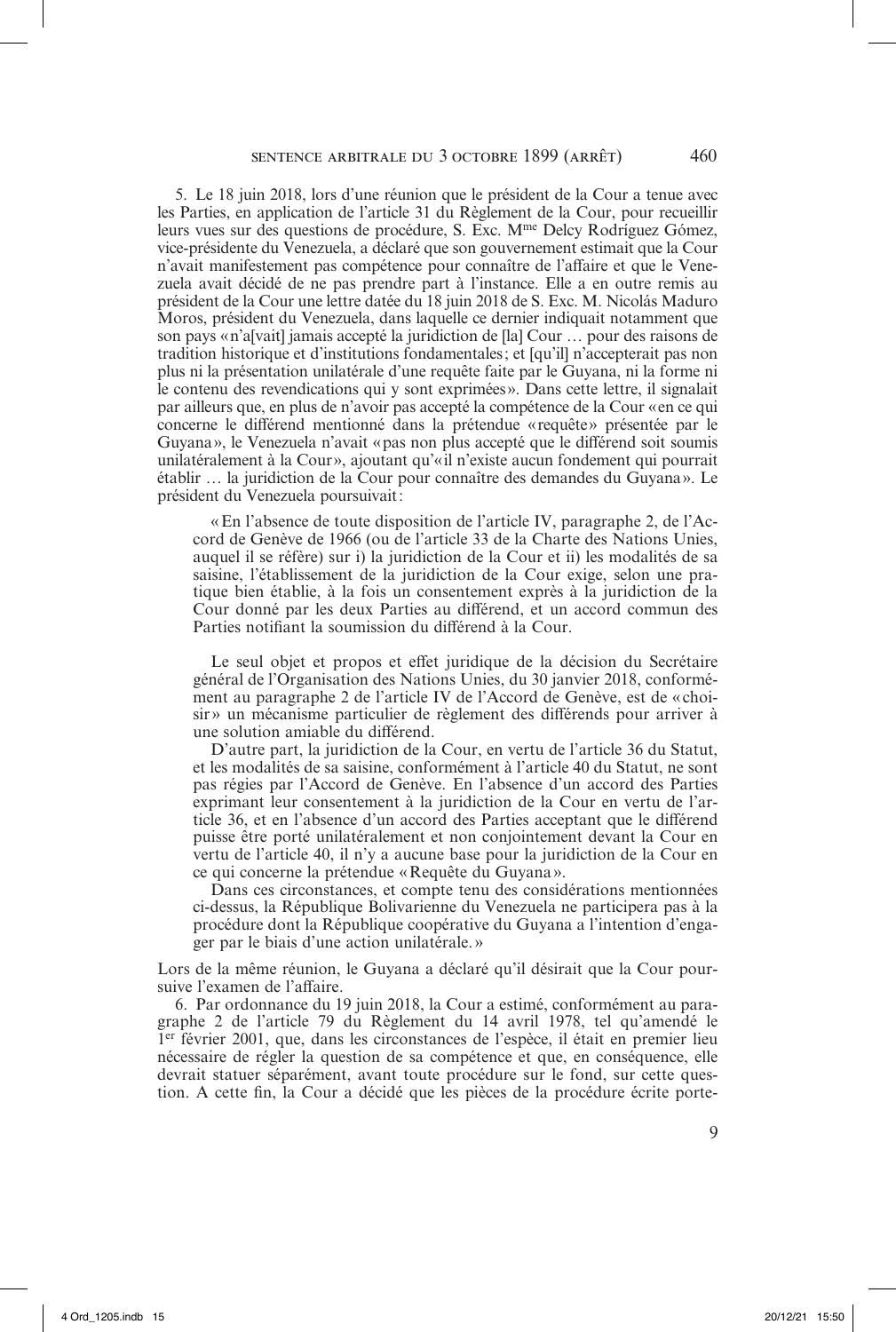tion, and fixed 19 November 2018 and 18 April 2019 as the respective timelimits for the filing of a Memorial by Guyana and a Counter-Memorial by Venezuela. Guyana filed its Memorial within the time-limit prescribed.

7. The Court did not include upon the Bench a judge of the nationality of either of the Parties. Guyana proceeded to exercise the right conferred upon it by Article 31, paragraph 3, of the Statute to choose a judge *ad hoc* to sit in the case; it chose Ms Hilary Charlesworth. Following its decision not to participate in the proceedings (see paragraph 5 above), Venezuela, for its part, did not, at this stage, exercise its right to choose a judge *ad hoc* to sit in the case.

8. By a letter of 12 April 2019, the Minister of People's Power for Foreign Affairs of Venezuela, H.E. Mr. Jorge Alberto Arreaza Montserrat, confirmed the decision of his Government "not to participate in the written procedure". He recalled that, in a letter dated 18 June 2018 (see paragraph 5 above), the President of Venezuela, H.E. Mr. Nicolás Maduro Moros, had expressly informed the Court that Venezuela "would not participate in the proceedings initiated by . . . Guyana's suit, due to the manifest lack of a jurisdictional basis of the Court on [this] claim". He added, however, that "out of respect for the Court", Venezuela would provide the Court, "in a later timely moment, with information in order to assist [it] in the fulfillment of its [duty] as indicated in Article 53.2 of its Statute".

9. By a letter of 24 April 2019, Guyana indicated that it was of the opinion that, in the absence of a Counter-Memorial by Venezuela, the written phase of the proceedings should "be considered closed" and oral proceedings "should be scheduled as soon as possible".

10. By letters of 23 September 2019, the Parties were informed that the hearings on the question of the Court's jurisdiction would take place from 23 to 27 March 2020.

11. By a letter of 15 October 2019, the Registrar, referring to Venezuela's letter of 12 April 2019, informed the latter that, should it still intend to provide information to assist the Court, it should do so by 28 November 2019 at the latest.

12. On 28 November 2019, Venezuela submitted to the Court a document entitled "Memorandum of the Bolivarian Republic of Venezuela on the Application filed before the International Court of Justice by the Cooperative Republic of Guyana on March 29th, 2018" (hereinafter the "Memorandum"). This document was immediately communicated to Guyana by the Registry of the Court.

13. By a letter of 10 February 2020, H.E. Mr. Jorge Alberto Arreaza Monserrat, Minister of People's Power for Foreign Affairs of Venezuela, indicated that his Government did not intend to attend the hearings scheduled for March 2020.

14. By letters of 16 March 2020, the Parties were informed that, owing to the COVID-19 pandemic, the Court had decided to postpone the oral proceedings to a later date. On 19 May 2020, the Parties were further informed that the oral proceedings would take place by video link on 30 June 2020.

15. Pursuant to Article 53, paragraph 2, of its Rules, the Court, after ascertaining the views of the Parties, decided that copies of the Memorial of Guyana and documents annexed thereto would be made accessible to the public on the opening of the oral proceedings. It also decided, in light of the absence of objection by the Parties, that the Memorandum submitted on 28 November 2019 by Venezuela would be made public at the same time.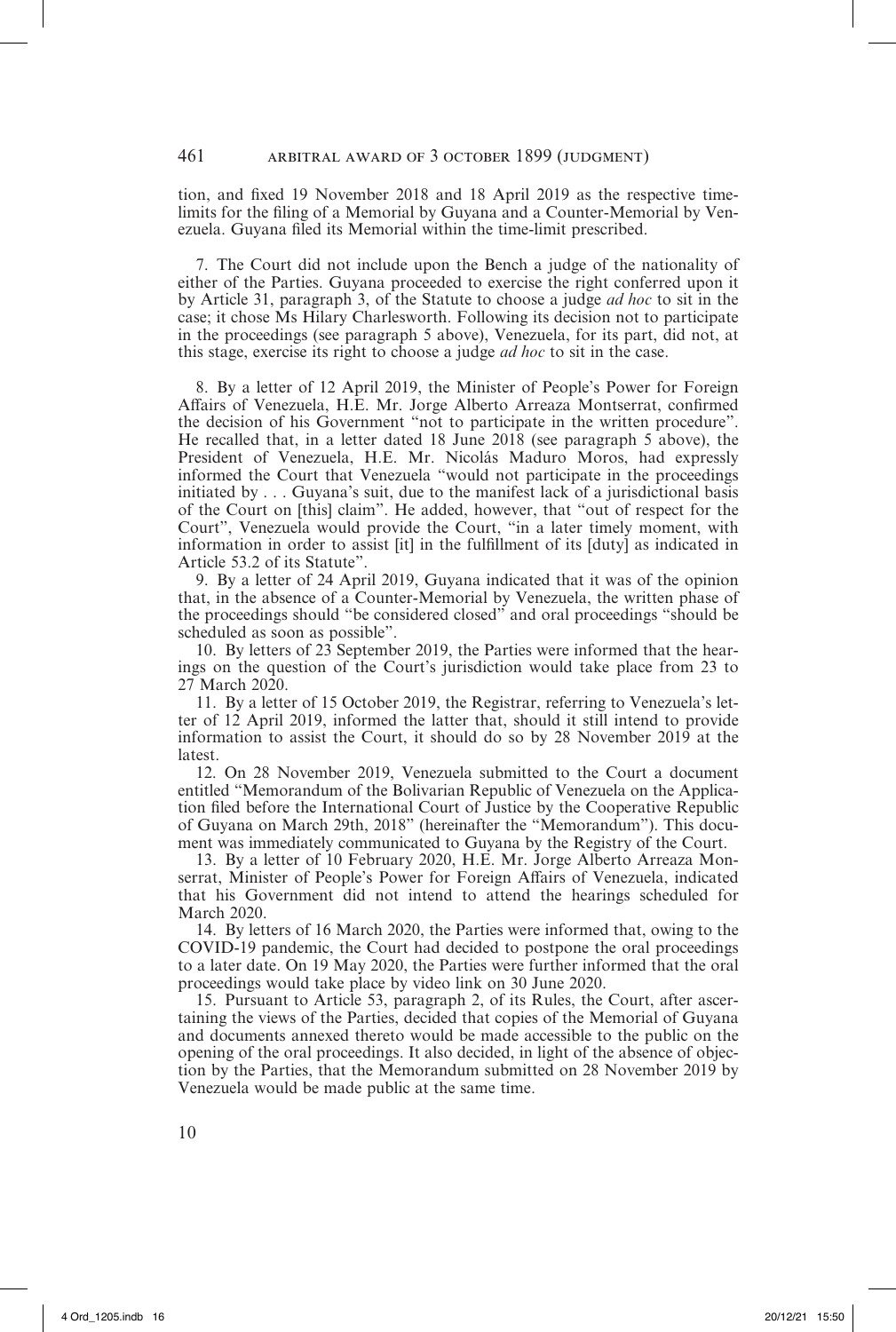raient d'abord sur la question de la compétence et a fixé au 19 novembre 2018 et au 18 avril 2019, respectivement, les dates d'expiration du délai pour le dépôt d'un mémoire du Guyana et d'un contre-mémoire du Venezuela. Le Guyana a déposé son mémoire dans le délai ainsi prescrit.

7. La Cour ne comptait sur le siège aucun juge de la nationalité de l'une ou l'autre des Parties. Le Guyana a fait usage du droit que lui confère le paragraphe 3 de l'article 31 du Statut de procéder à la désignation d'un juge *ad hoc* pour siéger en l'affaire; il a désigné M<sup>me</sup> Hilary Charlesworth. Comme suite à sa décision de ne pas participer à la présente instance (voir le paragraphe 5 cidessus), le Venezuela n'a pas, quant à lui, fait usage à ce stade du droit de procéder à la désignation d'un juge *ad hoc* pour siéger en l'affaire.

8. Par lettre du 12 avril 2019, S. Exc. M. Jorge Alberto Arreaza Montserrat, le ministre du pouvoir populaire pour les relations extérieures du Venezuela, a confirmé la décision de son gouvernement de «ne pas participer à la procédure écrite ». Il a rappelé que, dans une lettre en date du 18 juin 2018 (voir le paragraphe 5 ci-dessus), S. Exc. M. Nicolás Maduro Moros, président du Venezuela, avait expressément informé la Cour que le Venezuela «ne participerait pas à la procédure ouverte à la suite de la demande d[u] Guyana, en raison de l'absence manifeste de base juridictionnelle de la Cour sur [cette] demande». Il a toutefois ajouté que, par «respect envers la Cour», le Venezuela fournirait «ultérieurement des informations afin d'aider la Cour à s'acquitter de ses obligations en vertu de l'article 53.2 de son Statut».

9. Par lettre du 24 avril 2019, le Guyana a indiqué que, selon lui, en l'absence de contre-mémoire du Venezuela, la phase écrite de la procédure devait « être considérée comme close » et qu'il convenait d'«organiser la procédure orale le plus tôt possible ».

10. Par lettres du 23 septembre 2019, les Parties ont été informées que les audiences sur la question de la compétence de la Cour se tiendraient du 23 au 27 mars 2020.

11. Par lettre du 15 octobre 2019, le greffier, se référant à la communication du Venezuela du 12 avril 2019, a informé ce dernier que, s'il entendait toujours fournir des informations afin d'aider la Cour, il devait le faire le 28 novembre 2019 au plus tard.

12. Le 28 novembre 2019, le Venezuela a adressé à la Cour un document intitulé «Mémorandum de la République bolivarienne du Venezuela sur la requête déposée par la République coopérative du Guyana auprès de la Cour internationale de Justice le 29 mars 2018» (ci-après le «mémorandum»). Ce document a immédiatement été transmis au Guyana par le Greffe de la Cour.

13. Par lettre du 10 février 2020, S. Exc. M. Jorge Alberto Arreaza Monserrat, ministre du pouvoir populaire pour les relations extérieures du Venezuela, a indiqué que son gouvernement n'avait pas l'intention de prendre part aux audiences prévues pour mars 2020.

14. Par lettres du 16 mars 2020, les Parties ont été informées que, en raison de la pandémie de COVID-19, la Cour avait décidé de reporter la procédure orale à une date ultérieure. Le 19 mai 2020, il a été indiqué aux Parties que celle-ci se tiendrait par liaison vidéo le 30 juin 2020.

15. Conformément au paragraphe 2 de l'article 53 de son Règlement, la Cour, après avoir consulté les Parties, a décidé que des exemplaires du mémoire du Guyana et des documents y annexés seraient rendus accessibles au public à l'ouverture de la procédure orale. Elle a aussi décidé, compte tenu de l'absence d'objection des Parties, que le mémorandum que le Venezuela lui a adressé le 28 novembre 2019 serait rendu public au même moment.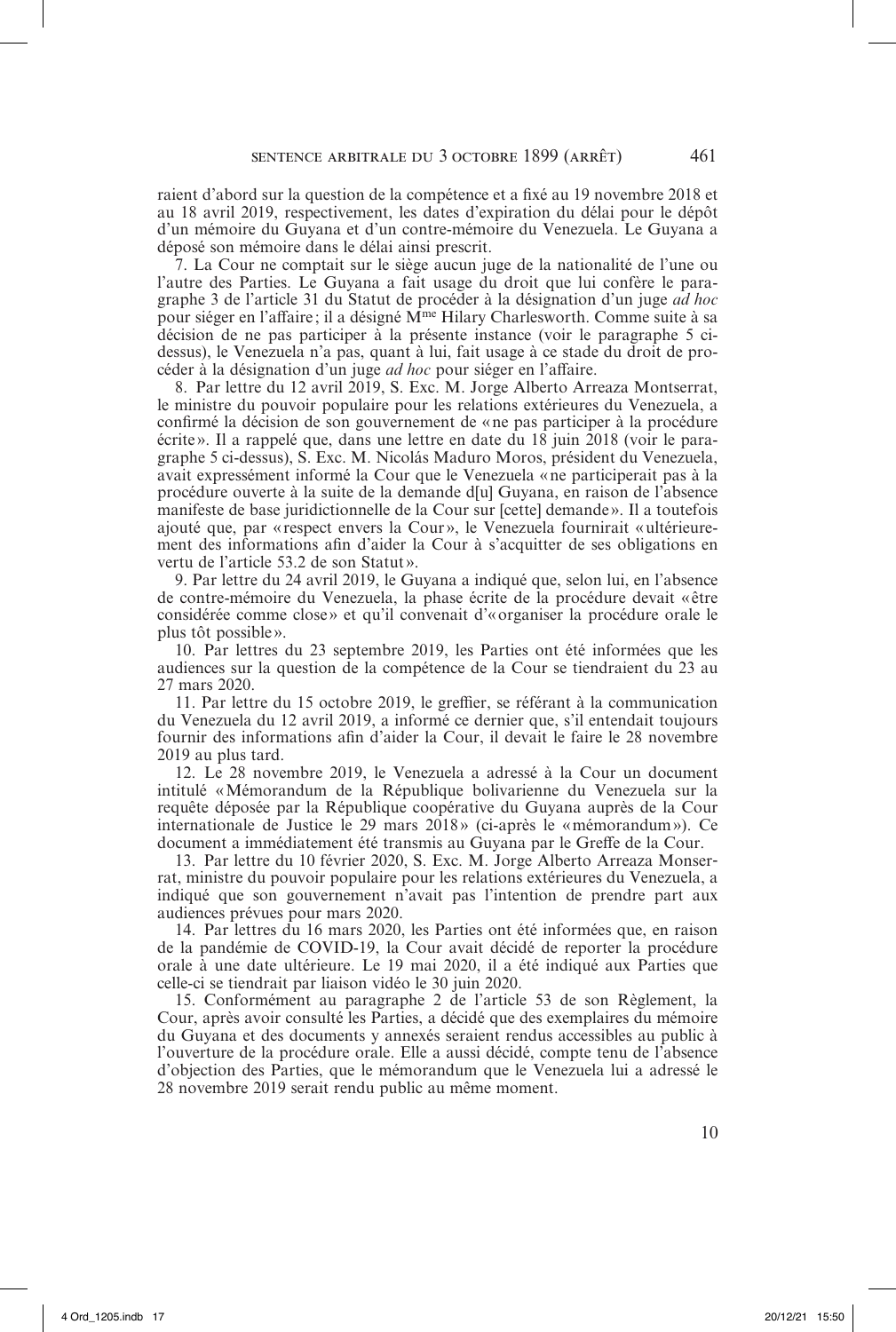16. A public hearing on the question of the jurisdiction of the Court was held by video link on 30 June 2020, at which the Court heard the oral arguments of:

*For Guyana:* Sir Shridath Ramphal, Mr. Payam Akhavan, Mr. Paul Reichler, Mr. Philippe Sands, Mr. Alain Pellet.

17. At the hearing, a question was put to Guyana by a Member of the Court, to which a reply was given in writing, in accordance with Article 61, paragraph 4, of the Rules of Court. Venezuela was invited to submit any comments that it might wish to make on Guyana's reply, but no such submission was made.

18. By a letter of 24 July 2020, Venezuela transmitted written comments on the arguments presented by Guyana at the hearing of 30 June 2020, indicating that the comments were submitted "[i]n the framework of the assistance that Venezuela has offered to provide to the Court in the performance of its duty set forth in Article 53.2 of its Statute". By a letter of 3 August 2020, Guyana provided its views on this communication from Venezuela.

\*

19. In the Application, the following claims were presented by Guyana:

"Guyana requests the Court to adjudge and declare that:

- *(a)* The 1899 Award is valid and binding upon Guyana and Venezuela, and the boundary established by that Award and the 1905 Agreement is valid and binding upon Guyana and Venezuela;
- *(b)* Guyana enjoys full sovereignty over the territory between the Essequibo River and the boundary established by the 1899 Award and the 1905 Agreement, and Venezuela enjoys full sovereignty over the territory west of that boundary; Guyana and Venezuela are under an obligation to fully respect each other's sovereignty and territorial integrity in accordance with the boundary established by the 1899 Award and the 1905 Agreement;
- *(c)* Venezuela shall immediately withdraw from and cease its occupation of the eastern half of the Island of Ankoko, and each and every other territory which is recognized as Guyana's sovereign territory in accordance with the 1899 Award and 1905 Agreement;
- *(d)* Venezuela shall refrain from threatening or using force against any person and/or company licensed by Guyana to engage in economic or commercial activity in Guyanese territory as determined by the 1899 Award and 1905 Agreement, or in any maritime areas appurtenant to such territory over which Guyana has sovereignty or exercises sovereign rights, and shall not interfere with any Guyanese or Guyaneseauthorized activities in those areas;
- *(e)* Venezuela is internationally responsible for violations of Guyana's sovereignty and sovereign rights, and for all injuries suffered by Guyana as a consequence."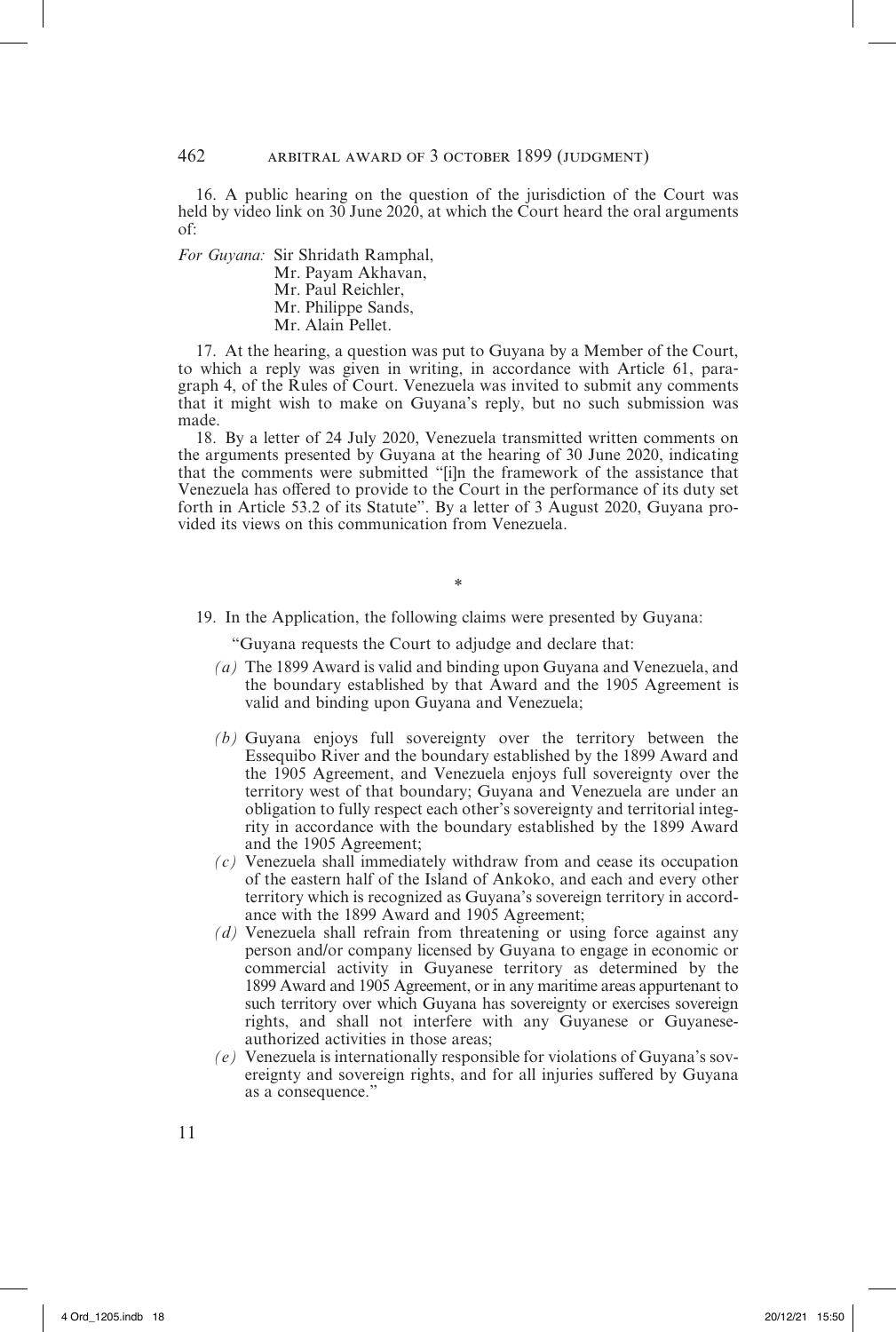16. Une audience publique sur la question de la compétence de la Cour s'est tenue par liaison vidéo le 30 juin 2020, au cours de laquelle ont été entendus en leurs plaidoiries:

*Pour le Guyana:* sir Shridath Ramphal,

- M. Payam Akhavan,
	- M. Paul Reichler,
	- M. Philippe Sands,
	- M. Alain Pellet.

17. A l'audience, une question a été posée au Guyana par un membre de la Cour, à laquelle il a été répondu par écrit, conformément au paragraphe 4 de l'article 61 du Règlement. Le Venezuela a été invité à présenter toutes observations qu'il souhaiterait formuler sur la réponse du Guyana, mais il n'en a pas soumis.

18. Par lettre du 24 juillet 2020, le Venezuela a transmis des observations écrites sur les arguments présentés par le Guyana lors de l'audience du 30 juin 2020, indiquant que ces observations étaient fournies « [d]ans le cadre de l'assistance qu'il a[vait] offert d'apporter à la Cour aux fins de l'exécution de l'obligation incombant à celle-ci en application de l'article 53.2 de son Statut». Par lettre du 3 août 2020, le Guyana a fait part de ses vues concernant cette communication du Venezuela.

19. Dans la requête, les demandes ci-après ont été formulées par le Guyana:

\*

« [L]e Guyana prie [la Cour] de dire et juger que :

- *a)* la sentence de 1899 est valide et revêt un caractère obligatoire pour le Guyana et le Venezuela, et que la frontière établie par ladite sentence et l'accord de 1905 est valide et revêt un caractère obligatoire pour le Guyana et le Venezuela;
- *b)* le Guyana jouit de la pleine souveraineté sur le territoire situé entre le fleuve Essequibo et la frontière établie par la sentence arbitrale de 1899 et l'accord de 1905, et que le Venezuela jouit de la pleine souveraineté sur le territoire situé à l'ouest de ladite frontière ; que le Guyana et le Venezuela sont tenus au respect mutuel, plein et entier, de leur souveraineté et de leur intégrité territoriale sur la base de la frontière établie par la sentence arbitrale de 1899 et l'accord de 1905;
- *c)* le Venezuela doit immédiatement se retirer de la moitié orientale de l'île d'Ankoko et cesser d'occuper celle-ci, et agir de même s'agissant de tout autre territoire dont il est reconnu dans la sentence arbitrale de 1899 et l'accord de 1905 qu'il relève de la souveraineté territoriale du Guyana ;
- *d)* le Venezuela doit s'abstenir de recourir à la menace ou à l'emploi de la force contre toute personne physique ou morale autorisée par le Guyana à mener une activité économique ou commerciale sur le territoire du Guyana tel que défini par la sentence arbitrale de 1899 et l'accord de 1905, ou dans tout espace maritime généré par ledit territoire et sur lequel le Guyana a souveraineté ou exerce des droits souverains, ainsi que d'y entraver toute activité menée par le Guyana ou avec son autorisation;
- *e)* la responsabilité internationale du Venezuela est engagée à raison de violations de la souveraineté et des droits souverains du Guyana et de tous les préjudices subis en conséquence par celui-ci.»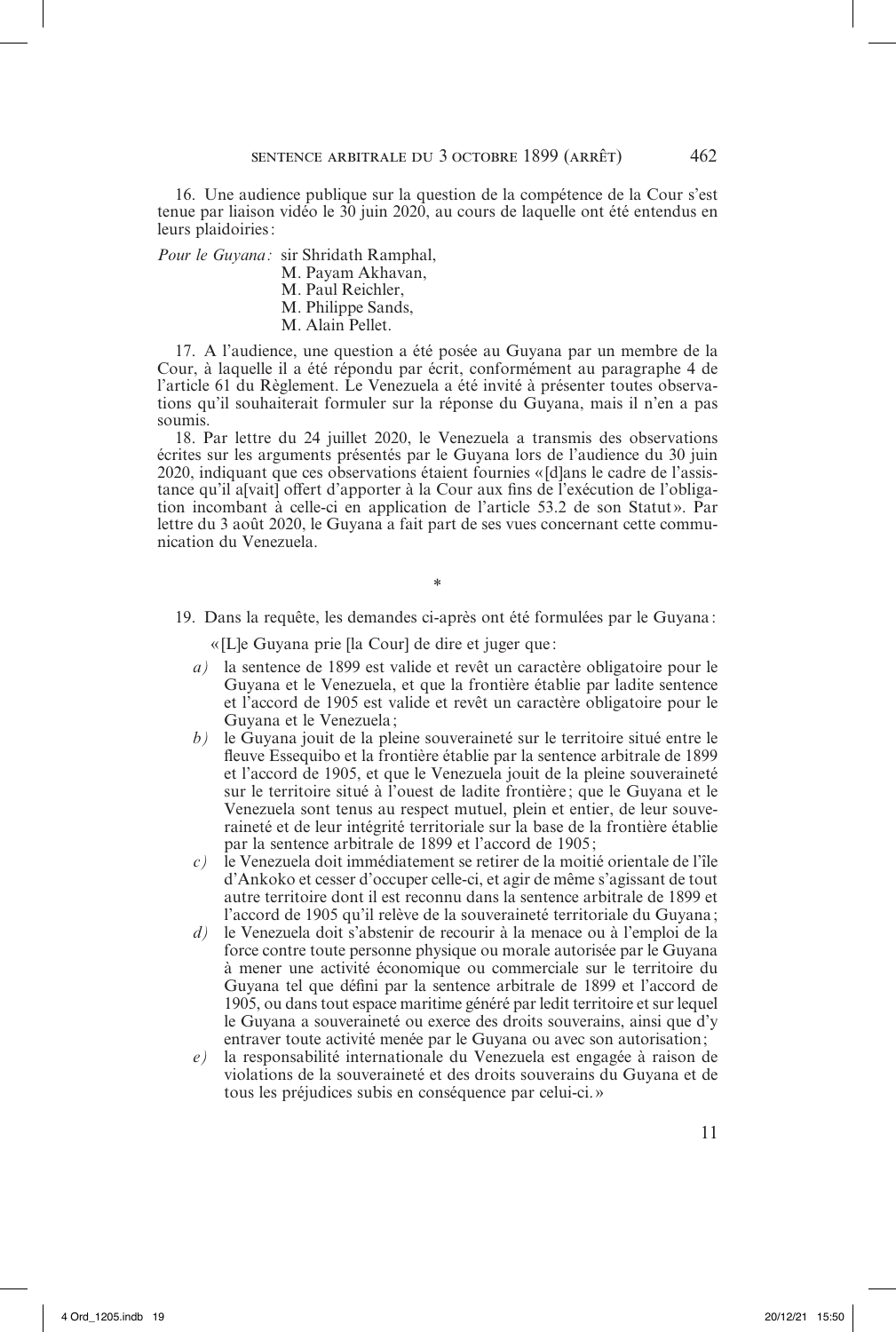20. In the written proceedings, the following submissions were presented on behalf of the Government of Guyana in its Memorial on the question of the jurisdiction of the Court:

"For these reasons, Guyana respectfully requests the Court:

- 1. to find that it has jurisdiction to hear the claims presented by Guyana, and that these claims are admissible; and
- 2. to proceed to the merits of the case.<sup>9</sup>

21. At the oral proceedings, the following submissions were presented on behalf of the Government of Guyana at the hearing of 30 June 2020:

"On the basis of its Application of 29 March 2018, its Memorial of 19 November 2018, and its oral pleadings, Guyana respectfully requests the Court:

- 1. To find that it has jurisdiction to hear the claims presented by Guyana, and that these claims are admissible; and
- 2. To proceed to the merits of the case."

22. Since the Government of Venezuela filed no pleadings and did not appear at the oral proceedings, no formal submissions were presented by that Government. However, it is clear from the correspondence and the Memorandum received from Venezuela that it contends that the Court lacks jurisdiction to entertain the case.

\* *\* \**

#### I. Introduction

23. The present case concerns a dispute between Guyana and Venezuela that has arisen as a result of the latter's contention that the Arbitral Award of 3 October 1899 regarding the boundary between the two Parties (hereinafter the "1899 Award" or the "Award") is null and void.

24. The Court wishes first of all to express its regret at the decision taken by Venezuela not to participate in the proceedings before it, as set out in the above-mentioned letters of 18 June 2018, 12 April 2019 and 10 February 2020 (see paragraphs 5, 8 and 13 above). In this regard, it recalls that, under Article 53 of its Statute, "[w]henever one of the parties does not appear before the Court, or fails to defend its case, the other party may call upon the Court to decide in favour of its claim" and that "[t]he Court must, before doing so, satisfy itself, not only that it has jurisdiction in accordance with Articles 36 and 37, but also that the claim is well founded in fact and law".

25. The non-appearance of a party obviously has a negative impact on the sound administration of justice (*Military and Paramilitary Activities in and against Nicaragua (Nicaragua* v. *United States of America), Merits, Judgment, I.C.J. Reports 1986*, p. 23, para. 27, referring, *inter alia*, to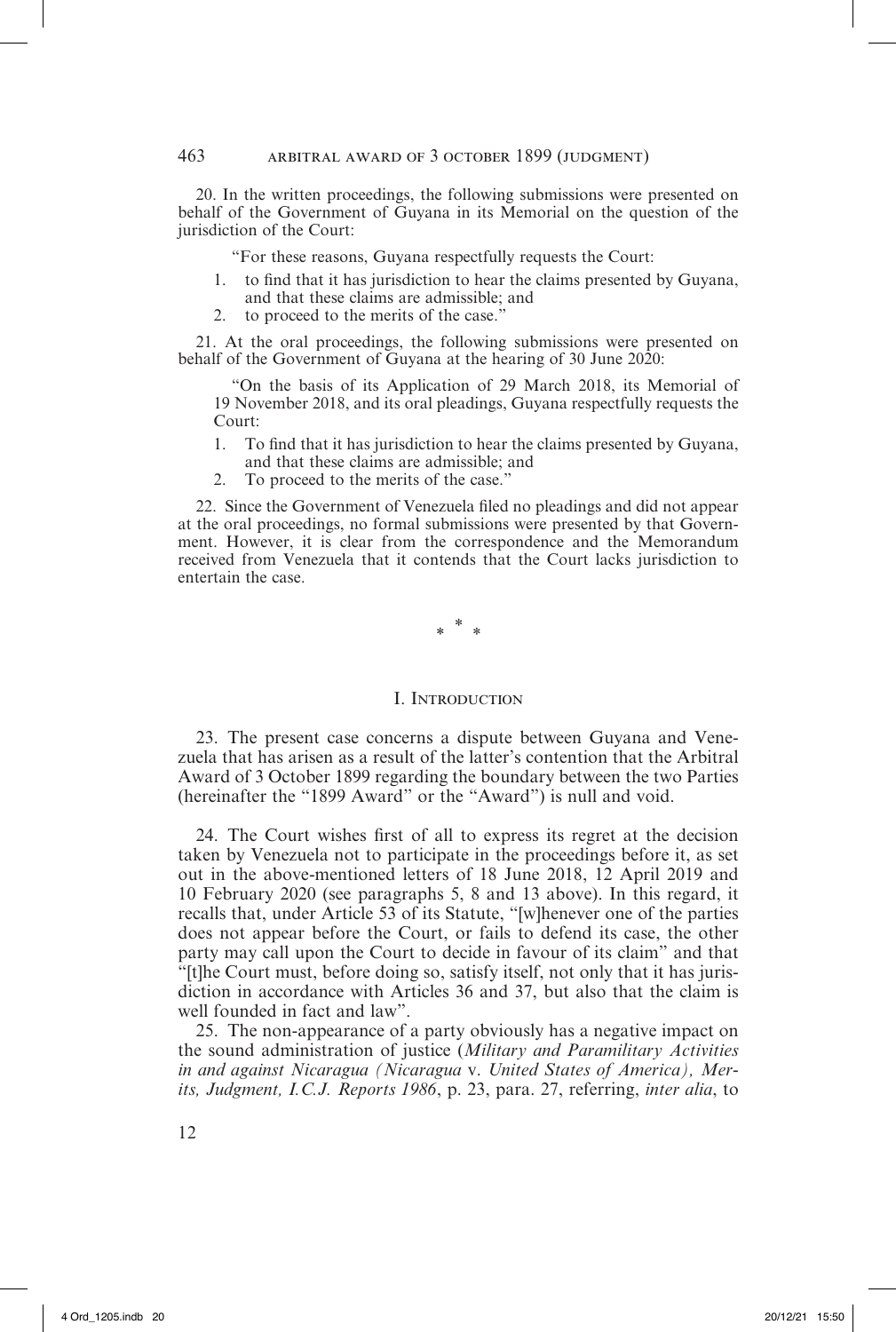20. Dans la procédure écrite, les conclusions ci-après ont été présentées au nom du Gouvernement du Guyana dans le mémoire sur la question de la compétence de la Cour:

«Pour ces raisons, le Guyana prie respectueusement la Cour:

- 1. de dire qu'elle a compétence pour connaître des demandes présentées par le Guyana et que ces demandes sont recevables; et
- 2. de procéder à l'examen de l'affaire au fond. »

21. Lors de la procédure orale, les conclusions ci-après ont été présentées au nom du Gouvernement du Guyana à l'audience du 30 juin 2020 :

«Sur la base de sa requête du 29 mars 2018, de son mémoire du 19 novembre 2018 et de ses exposés oraux, le Guyana prie respectueusement la Cour:

- 1. de dire qu'elle a compétence pour connaître des demandes présentées par le Guyana et que ces demandes sont recevables; et
- 2. de procéder à l'examen de l'affaire au fond. »

22. Aucune pièce écrite n'ayant été déposée par le Gouvernement du Venezuela et celui-ci n'ayant pas comparu lors de la procédure orale, aucune conclusion formelle n'a été présentée par ce gouvernement. Cependant, il ressort clairement de la correspondance et du mémorandum reçus du Venezuela que ce dernier soutient que la Cour n'a pas compétence pour connaître de l'affaire.

\* \* \*

#### I. Introduction

23. La présente affaire porte sur un différend qui est survenu entre le Guyana et le Venezuela du fait de la position de ce dernier selon laquelle la sentence arbitrale du 3 octobre 1899 relative à la frontière entre les deux Parties (ci-après la « sentence de 1899 » ou la « sentence») est nulle et non avenue.

24. La Cour souhaite tout d'abord exprimer son regret face à la décision prise par le Venezuela de ne pas prendre part à la procédure devant elle, telle qu'énoncée dans les lettres susmentionnées des 18 juin 2018, 12 avril 2019 et 10 février 2020 (voir les paragraphes 5, 8 et 13 ci-dessus). A cet égard, elle rappelle que, aux termes de l'article 53 de son Statut, «[l]orsqu'une des parties ne se présente pas, ou s'abstient de faire valoir ses moyens, l'autre partie peut demander à la Cour de lui adjuger ses conclusions» et que «[l]a Cour, avant d'y faire droit, doit s'assurer non seulement qu'elle a compétence aux termes des Articles 36 et 37, mais que les conclusions sont fondées en fait et en droit».

25. La non-comparution d'une partie comporte à l'évidence des conséquences négatives pour une bonne administration de la justice (*Activités militaires et paramilitaires au Nicaragua et contre celui-ci (Nicaragua c. Etats-Unis d'Amérique), fond, arrêt, C.I.J. Recueil 1986*, p. 23, par. 27,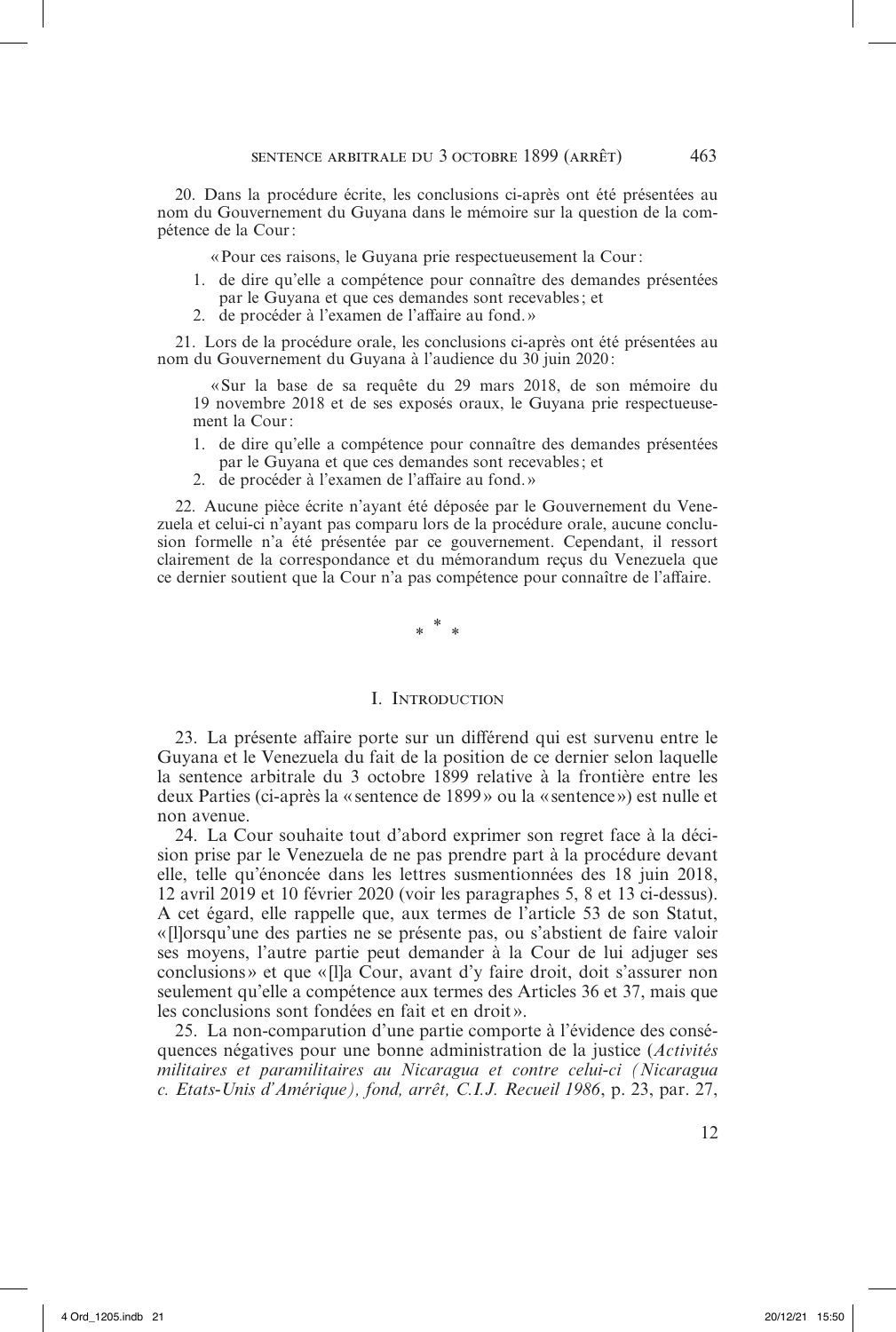*Nuclear Tests (Australia* v. *France), Judgment, I.C.J. Reports 1974*, p. 257, para. 15; *Fisheries Jurisdiction (Federal Republic of Germany* v*. Iceland), Jurisdiction of the Court, Judgment, I.C.J. Reports 1973*, p. 54, para. 13). In particular, the non-appearing party forfeits the opportunity to submit evidence and arguments in support of its own case and to counter the allegations of its opponent. For this reason, the Court does not have the assistance it might have derived from this information, yet it must nevertheless proceed and make any necessary findings in the case.

26. The Court emphasizes that the non-participation of a party in the proceedings at any stage of the case cannot, in any circumstances, affect the validity of its judgment (*Military and Paramilitary Activities in and against Nicaragua (Nicaragua* v. *United States of America), Merits, Judgment, I.C.J. Reports 1986*, p. 23, para. 27). A judgment on jurisdiction, as on the merits, is final and binding on the parties under Articles 59 and 60 of the Statute (*ibid.*, p. 24, para. 27; *Corfu Channel (United Kingdom* v. *Albania), Assessment of Amount of Compensation, Judgment, I.C.J. Reports 1949*, p. 248). Should the examination of the present case extend beyond the current phase, Venezuela, which remains a Party to the proceedings, will be able, if it so wishes, to appear before the Court to present its arguments (*Military and Paramilitary Activities in and against Nicaragua (Nicaragua* v. *United States of America), Merits, Judgment, I.C.J. Reports 1986*, pp. 142-143, para. 284).

27. The intention of Article 53 of the Statute is that in a case of non-appearance neither party should be placed at a disadvantage (*ibid.*, p. 26, para. 31). While there is no question of a judgment automatically in favour of the party appearing (*ibid.*, p. 24, para. 28), the party which declines to appear cannot be permitted to profit from its absence (*ibid.*, p. 26, para. 31).

28. Though formally absent from the proceedings, non-appearing parties sometimes submit to the Court letters and documents in ways and by means not contemplated by its Rules (*ibid.*, p. 25, para. 31). In this instance, Venezuela sent a Memorandum to the Court (see paragraph 12 above). It is valuable for the Court to know the views of both parties in whatever form those views may have been expressed (*ibid.*, p. 25, para. 31). The Court will therefore take account of Venezuela's Memorandum to the extent that it finds it appropriate in discharging its duty, under Article 53 of the Statute, to satisfy itself as to its jurisdiction to entertain the Application (*Aegean Sea Continental Shelf (Greece* v. *Turkey), Judgment, I.C.J. Reports 1978*, p. 7, para. 14).

# II. Historical and Factual Background

29. Located in the north-east of South America, Guyana is bordered by Venezuela to the west. At the time the present dispute arose, Guyana was still a British colony, known as British Guiana. It gained indepen-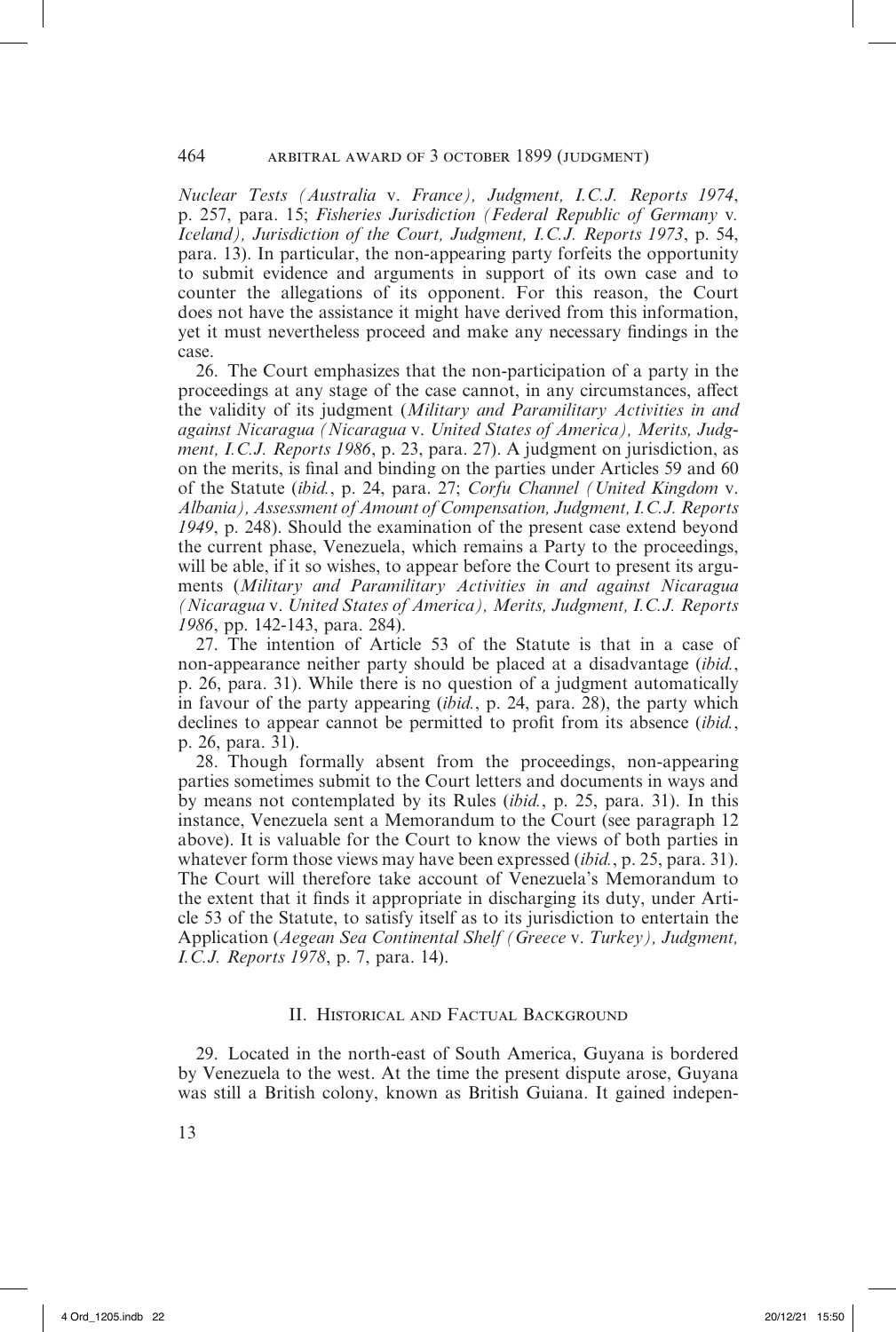se référant notamment à *Essais nucléaires (Australie c. France), arrêt, C.I.J. Recueil 1974*, p. 257, par. 15 ; *Compétence en matière de pêcheries (République fédérale d'Allemagne c. Islande), compétence de la Cour, arrêt, C.I.J. Recueil 1973*, p. 54, par. 13). En particulier, la partie non comparante se prive de l'occasion d'apporter des preuves et des arguments à l'appui de sa propre cause et de contester les allégations de la partie adverse. La Cour ne bénéficie donc pas de l'aide que ces informations auraient pu lui apporter, alors même qu'il lui faut poursuivre son examen et formuler toutes conclusions nécessaires en l'affaire.

26. La Cour souligne que la non-participation d'une partie à la procédure ou à une phase quelconque de celle-ci ne saurait en aucun cas affecter la validité de son arrêt (*Activités militaires et paramilitaires au Nicaragua et contre celui-ci (Nicaragua c. Etats-Unis d'Amérique), fond, arrêt, C.I.J. Recueil 1986*, p. 23, par. 27). Un arrêt sur la compétence, comme sur le fond, est définitif et obligatoire pour les parties aux termes des articles 59 et 60 du Statut (*ibid.*, p. 24, par. 27; *Détroit de Corfou (Royaume-Uni c. Albanie), fixation du montant des réparations, arrêt, C.I.J. Recueil 1949*, p. 248). Si l'examen de la présente affaire devait se poursuivre au-delà de la phase actuelle, le Venezuela, qui demeure Partie à l'instance, pourra, s'il le souhaite, comparaître devant la Cour pour présenter ses arguments (*Activités militaires et paramilitaires au Nicaragua et contre celui-ci (Nicaragua c. Etats-Unis d'Amérique), fond, arrêt, C.I.J. Recueil 1986*, p. 142-143, par. 284).

27. L'article 53 du Statut vise à ce que ni l'une ni l'autre des parties ne soit défavorisée en cas de non-comparution (*ibid.*, p. 26, par. 31). S'il n'est pas question pour la Cour de se prononcer automatiquement en faveur de la partie comparante (*ibid.*, p. 24, par. 28), la partie qui s'abstient de comparaître ne saurait être admise à tirer profit de son absence (*ibid.*, p. 26, par. 31).

28. Bien qu'officiellement absentes, les parties non comparantes soumettent parfois des lettres et des documents à la Cour par des voies et moyens non prévus par son Règlement (*ibid.*, p. 25, par. 31). En l'espèce, le Venezuela a adressé à la Cour un mémorandum (voir le paragraphe 12 ci-dessus). Celle-ci a avantage à connaître les vues des deux parties, quelle que soit la manière dont ces vues s'expriment (*ibid.*, p. 25, par. 31). Aussi prendra-t-elle en considération le mémorandum du Venezuela, dans la mesure où elle l'estime approprié en vue de s'acquitter de l'obligation que lui impose l'article 53 de son Statut de s'assurer de sa compétence pour connaître de la requête (*Plateau continental de la mer Egée (Grèce c. Turquie), arrêt, C.I.J. Recueil 1978*, p. 7, par. 14).

#### II. Contexte historique et factuel

29. Situé dans la partie nord-est de l'Amérique du Sud, le Guyana jouxte, à l'ouest, le Venezuela. A l'époque où le différend actuel a pris naissance, le Guyana était encore une colonie britannique connue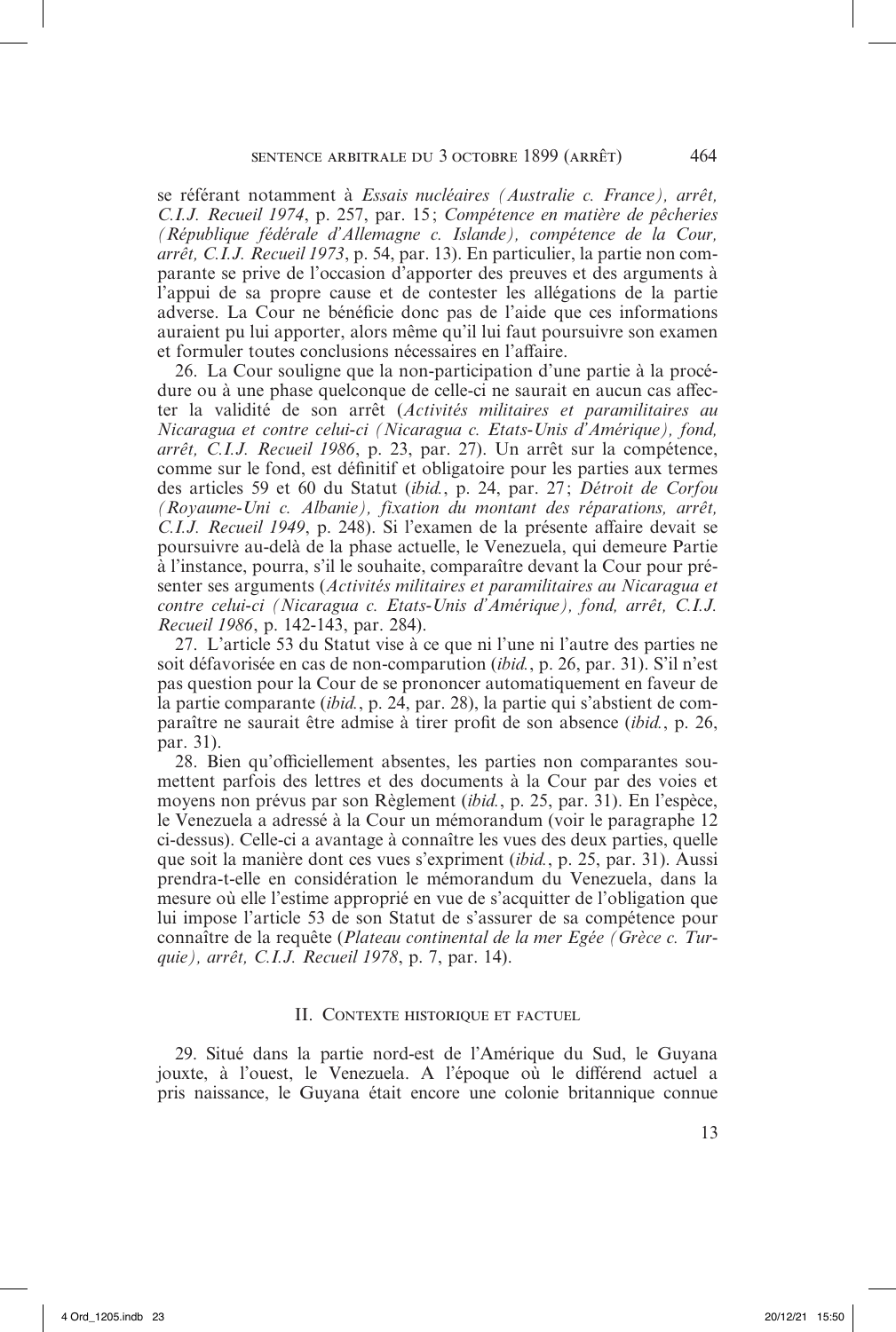dence from the United Kingdom on 26 May 1966. The dispute between Guyana and Venezuela dates back to a series of events that took place during the second half of the nineteenth century.

30. The Court will begin by relating in chronological order the relevant events pertaining to the dispute between the two States.

# *A. The Washington Treaty and the 1899 Award*

31. In the nineteenth century, the United Kingdom and Venezuela both claimed the territory comprising the area between the mouth of the Essequibo River in the east and the Orinoco River in the west.

32. In the 1890s, the United States of America encouraged both parties to submit their territorial claims to binding arbitration. The exchanges between the United Kingdom and Venezuela eventually led to the signing in Washington of a treaty of arbitration entitled the "Treaty between Great Britain and the United States of Venezuela Respecting the Settlement of the Boundary between the Colony of British Guiana and the United States of Venezuela" (hereinafter the "Washington Treaty") on 2 February 1897.

33. According to its preamble, the purpose of the Washington Treaty was to "provide for an amicable settlement of the question . . . concerning the boundary". Article I provided as follows:

"An Arbitral Tribunal shall be immediately appointed to determine the boundary-line between the Colony of British Guiana and the United States of Venezuela."

Other provisions set out the arrangements for the arbitration, including the constitution of the tribunal, the place of arbitration and the applicable rules. Finally, according to Article XIII of the Washington Treaty,

"[t]he High Contracting Parties engage[d] to consider the result of the proceedings of the Tribunal of Arbitration as a full, perfect, and final settlement of all the questions referred to the Arbitrators".

34. The arbitral tribunal established under this Treaty rendered its Award on 3 October 1899. The 1899 Award granted the entire mouth of the Orinoco River and the land on either side to Venezuela; it granted to the United Kingdom the land to the east extending to the Essequibo River. The following year, a joint Anglo-Venezuelan commission was charged with demarcating the boundary established by the 1899 Award. The commission carried out that task between November 1900 and June 1904. On 10 January 1905, after the boundary had been demarcated, the British and Venezuelan commissioners produced an official boundary map and signed an agreement accepting, *inter alia*, that the co-ordinates of the points listed were correct.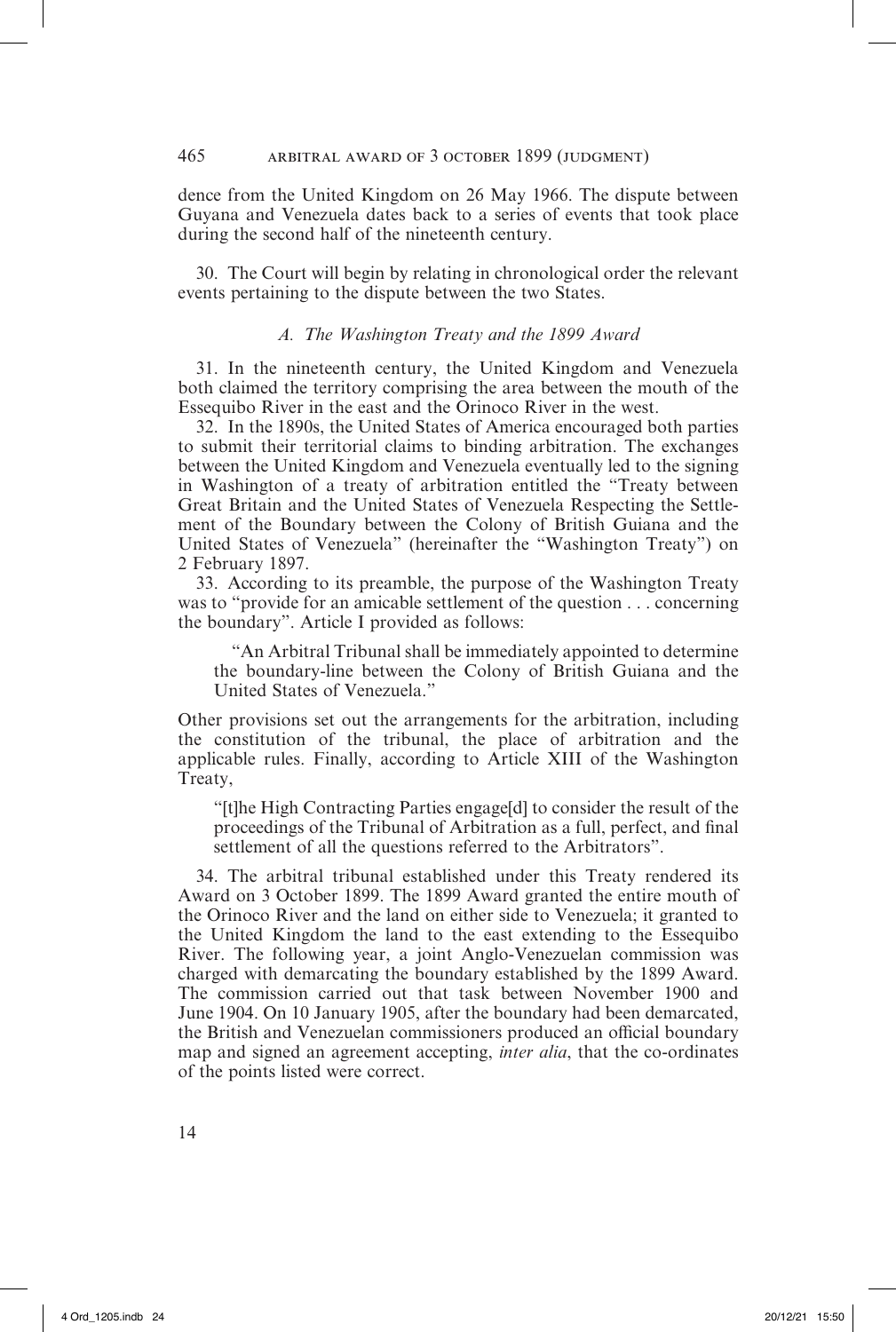sous le nom de Guyane britannique. Il a obtenu son indépendance du Royaume-Uni le 26 mai 1966. Le différend entre le Guyana et le Venezuela s'inscrit dans une série d'événements remontant à la seconde moitié du XIXe siècle.

30. La Cour commencera par relater dans l'ordre chronologique les événements pertinents relatifs au différend opposant les deux Etats.

## *A. Le traité de Washington et la sentence de 1899*

31. Au XIXe siècle, le Royaume-Uni et le Venezuela ont tous deux revendiqué le territoire qui comprenait la zone située entre l'embouchure du fleuve Essequibo à l'est et l'Orénoque à l'ouest.

32. Dans les années 1890, les Etats-Unis d'Amérique ont encouragé les deux parties à soumettre leurs revendications territoriales à un arbitrage contraignant. Les échanges entre le Royaume-Uni et le Venezuela ont finalement abouti à la signature, à Washington, d'un traité d'arbitrage dénommé «Traité entre la Grande-Bretagne et les Etats-Unis du Venezuela relatif au règlement de la question de la frontière entre la colonie de la Guyane britannique et les Etats-Unis du Venezuela » (ci-après le « traité de Washington»), le 2 février 1897.

33. Aux termes de son préambule, le traité de Washington avait pour but de «parvenir à un règlement amiable du différend … concernant la frontière». Son article I précisait ce qui suit:

«Un tribunal arbitral sera immédiatement constitué aux fins de déterminer le tracé de la ligne frontière entre la colonie de la Guyane britannique et les Etats-Unis du Venezuela.»

D'autres dispositions prévoyaient les modalités de l'arbitrage, y compris la constitution du tribunal, le lieu de l'arbitrage ou encore les règles applicables. Enfin, selon l'article XIII du traité de Washington,

«[l]es Hautes Parties contractantes s'engag[eai]ent à considérer la sentence du tribunal arbitral comme un règlement complet, parfait et définitif de toutes les questions soumises aux arbitres».

34. Le tribunal arbitral constitué en vertu de ce traité a rendu sa sentence le 3 octobre 1899. La sentence de 1899 accordait la totalité de l'embouchure de l'Orénoque ainsi que les terres situées de part et d'autre de celle-ci au Venezuela et attribuait au Royaume-Uni les terres se trouvant à l'est jusqu'à l'Essequibo. L'année suivante, une commission mixte *ad hoc*, composée de représentants du Royaume-Uni et du Venezuela, a été chargée de réaliser la démarcation de la frontière établie par la sentence de 1899. Elle s'est acquittée de sa tâche entre novembre 1900 et juin 1904. Le 10 janvier 1905, à l'issue de la démarcation de la frontière, les commissaires britanniques et vénézuéliens ont établi une carte officielle du tracé de la frontière et signé un accord reconnaissant, entre autres, l'exactitude des coordonnées des points énumérés.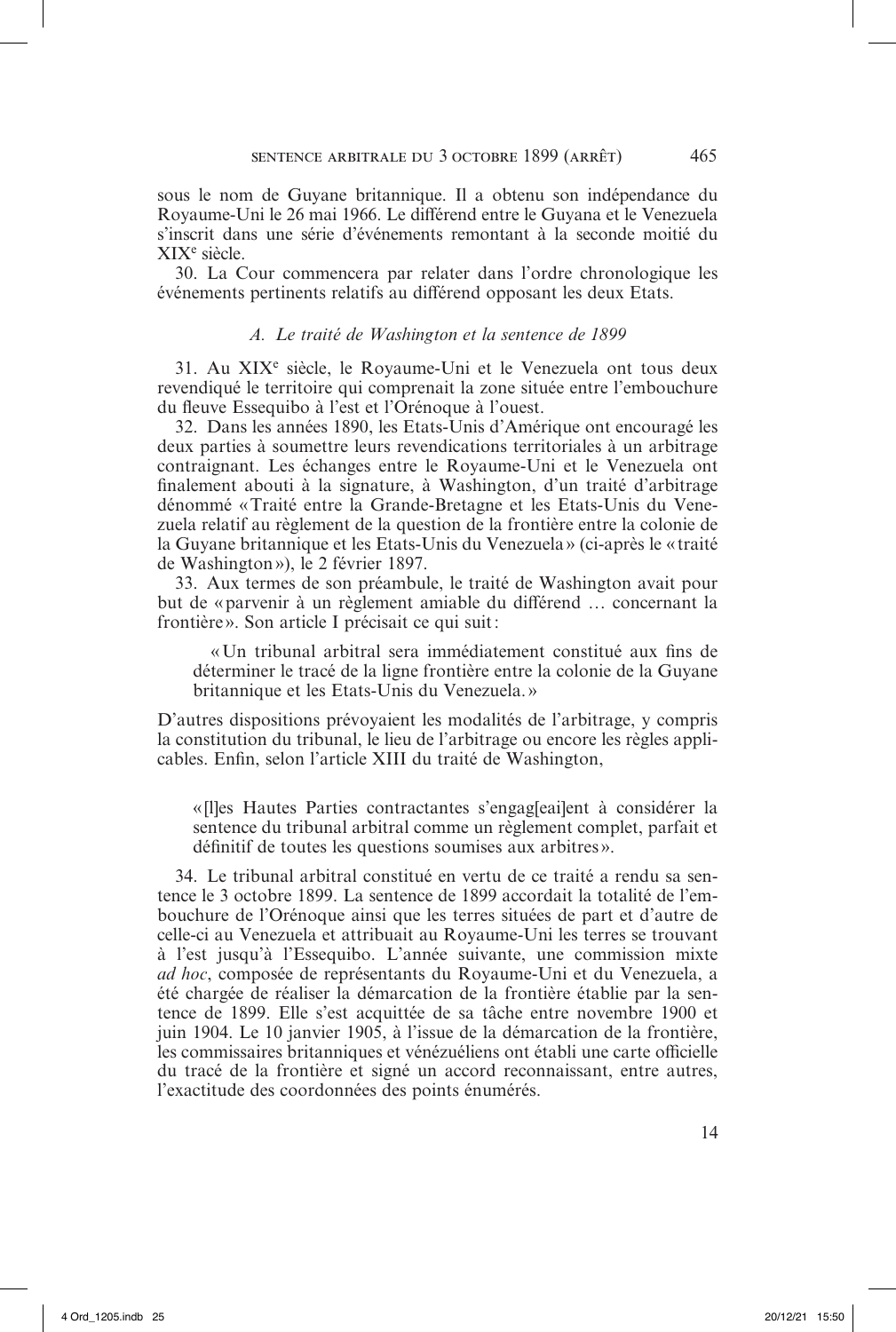# *B. Venezuela's Repudiation of the 1899 Award and the Search for a Settlement of the Dispute*

35. On 14 February 1962, Venezuela, through its Permanent Representative, informed the Secretary-General of the United Nations that it considered there to be a dispute between itself and the United Kingdom "concerning the demarcation of the frontier between Venezuela and British Guiana". In its letter to the Secretary-General, Venezuela stated as follows:

"The award was the result of a political transaction carried out behind Venezuela's back and sacrificing its legitimate rights. The frontier was demarcated arbitrarily, and no account was taken of the specific rules of the arbitral agreement or of the relevant principles of international law.

Venezuela cannot recognize an award made in such circumstances."

In a statement before the Fourth Committee of the United Nations General Assembly delivered shortly thereafter, on 22 February 1962, Venezuela reiterated its position.

36. The Government of the United Kingdom, for its part, asserted on 13 November 1962, in a statement before the Fourth Committee, that "the Western boundary of British Guiana with Venezuela [had been] finally settled by the award which the arbitral tribunal announced on 3 October 1899", and that it could not "agree that there [could] be any dispute over the question settled by the award". The United Kingdom also stated that it was prepared to discuss with Venezuela, through diplomatic channels, arrangements for a tripartite examination of the documentary material relevant to the 1899 Award.

37. On 16 November 1962, with the authorization of the representatives of the United Kingdom and Venezuela, the Chairman of the Fourth Committee declared that the Governments of the two States (the Government of the United Kingdom acting with the full concurrence of the Government of British Guiana) would examine the "documentary material" relating to the 1899 Award (hereinafter the "Tripartite Examination"). Experts appointed by the two Governments thus examined the archives of the United Kingdom in London and the Venezuelan archives in Caracas, searching for evidence relating to Venezuela's contention of nullity of the 1899 Award.

38. The Tripartite Examination took place from 1963 to 1965. It was completed on 3 August 1965 with the exchange of the experts' reports. While Venezuela's experts continued to consider the Award to be null and void, the experts of the United Kingdom were of the view that there was no evidence to support that position.

39. On 9 and 10 December 1965, the Ministers for Foreign Affairs of the United Kingdom and Venezuela and the new Prime Minister of British Guiana met in London to discuss a settlement of the dispute. How-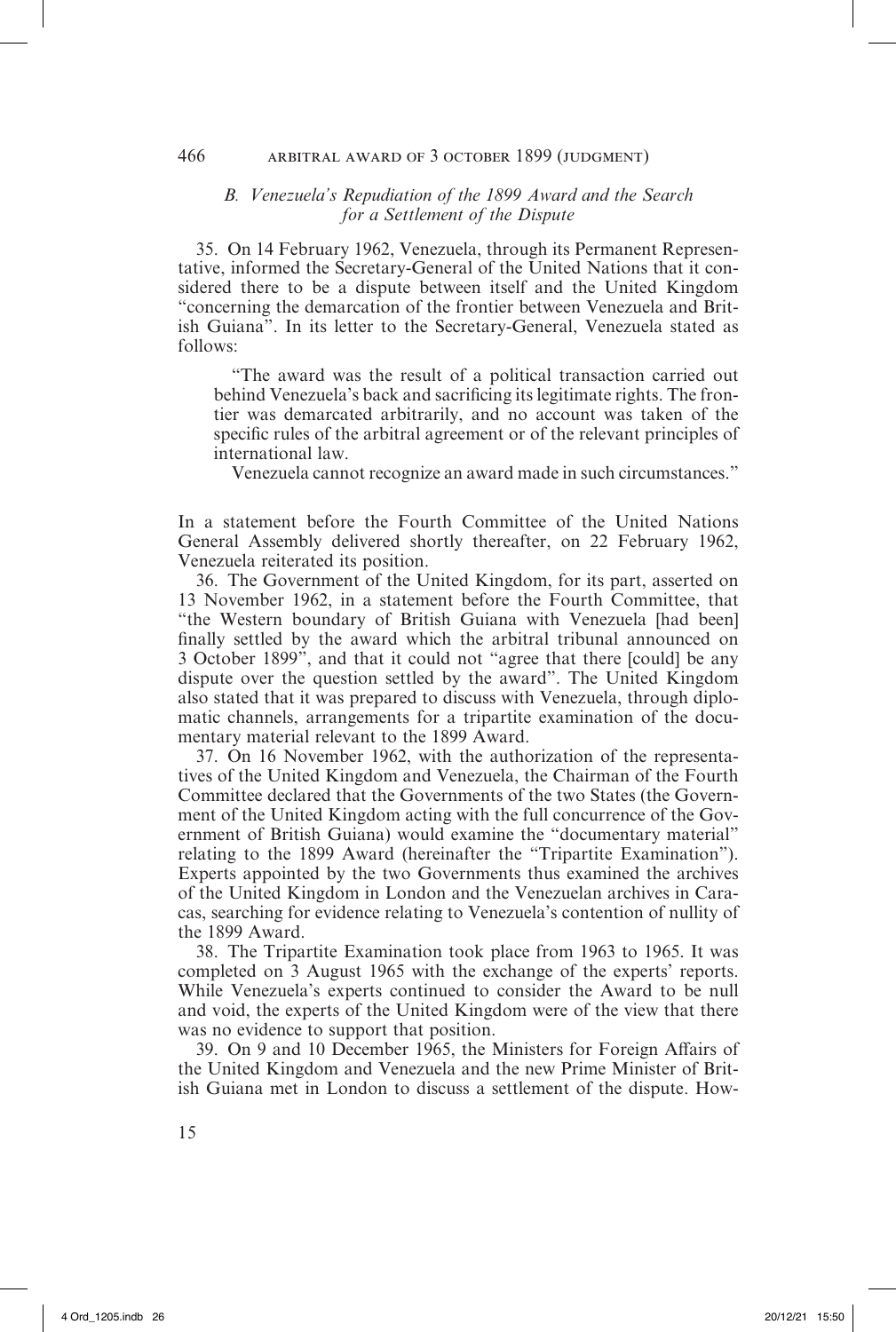# *B. Le rejet de la sentence de 1899 par le Venezuela et la recherche d'un règlement du différend*

35. Le 14 février 1962, le Venezuela a fait savoir au Secrétaire général de l'Organisation des Nations Unies, par l'entremise de son représentant permanent, qu'il considérait qu'il existait un différend entre lui et le Royaume-Uni «concernant la démarcation de la frontière entre le Venezuela et la Guyane britannique». Dans sa lettre adressée au Secrétaire général, le Venezuela déclarait ce qui suit:

«La sentence a été le fruit d'une transaction politique conclue dans le dos du Venezuela et sacrifiant ses droits légitimes. La frontière a été démarquée de façon arbitraire, sans tenir compte des règles spécifiques établies par l'accord d'arbitrage ni des principes pertinents du droit international.

Le Venezuela ne saurait reconnaître une sentence rendue dans de telles conditions.»

Lors d'une allocution prononcée quelques jours plus tard, le 22 février 1962, devant la Quatrième Commission de l'Assemblée générale des Nations Unies, le Venezuela a réitéré sa position.

36. Le Gouvernement du Royaume-Uni, quant à lui, a affirmé, le 13 novembre 1962, lors d'une déclaration devant la Quatrième Commission, que «la frontière occidentale entre la Guyane britannique et le Venezuela a[vait] été définitivement fixée par la sentence annoncée par le tribunal arbitral le 3 octobre 1899», et qu'il ne saurait «admettre le moindre différend sur la question tranchée par la sentence». Le Royaume-Uni a également indiqué être disposé à discuter avec le Venezuela, par la voie diplomatique, des modalités d'un examen tripartite du matériau documentaire concernant la sentence de 1899.

37. Le 16 novembre 1962, avec l'assentiment des représentants du Royaume-Uni et du Venezuela, le président de la Quatrième Commission a annoncé que les gouvernements des deux Etats (celui du Royaume-Uni agissant avec le plein accord de celui de la Guyane britannique) s'engageraient dans l'examen du «matériau documentaire » se rapportant à la sentence de 1899 (ci-après l'« examen tripartite»). Des experts nommés par les deux gouvernements ont ainsi procédé à l'examen des archives du Royaume-Uni à Londres et des archives vénézuéliennes à Caracas, à la recherche de preuves relatives à la position du Venezuela, qui soutient que la sentence de 1899 est nulle.

38. L'examen tripartite a duré de 1963 à 1965. Il s'est achevé le 3 août 1965 avec l'échange de rapports d'expertise. Alors que les experts du Venezuela continuaient de considérer que la sentence était nulle et non avenue, ceux du Royaume-Uni estimaient qu'il n'existait aucune preuve à l'appui de cette position.

39. Les 9 et 10 décembre 1965, les ministres des affaires étrangères du Royaume-Uni et du Venezuela ainsi que le nouveau premier ministre de la Guyane britannique se sont réunis à Londres afin de discuter d'un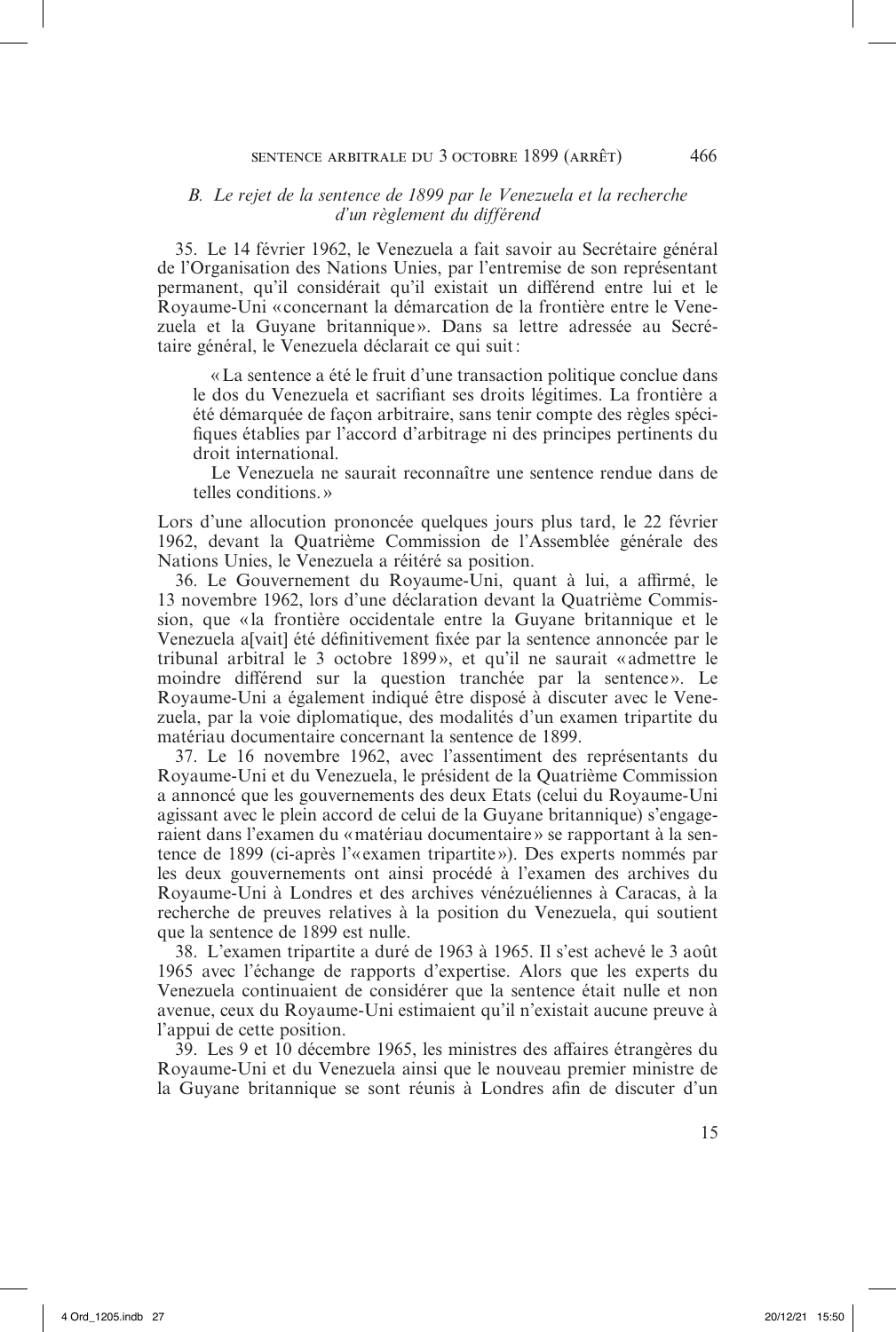ever, at the close of the meeting, each party maintained its position on the matter. While the representative of Venezuela asserted that any proposal "which did not recognise that Venezuela extended to the River Essequibo would be unacceptable", the representative of British Guiana rejected any proposal that would "concern itself with the substantive issues".

# *C. The Signing of the 1966 Geneva Agreement*

40. Following the failure of the talks in London, the three delegations agreed to meet again in Geneva in February 1966. After two days of negotiations, they signed, on 17 February 1966, the Geneva Agreement, the English and Spanish texts of which are authoritative. In accordance with its Article VII, the Geneva Agreement entered into force on the same day that it was signed.

41. The Geneva Agreement was approved by the Venezuelan National Congress on 13 April 1966. It was published as a White Paper in the United Kingdom, i.e. as a policy position paper presented by the Government, and approved by the House of Assembly of British Guiana. It was officially transmitted to the Secretary-General of the United Nations on 2 May 1966 and registered with the United Nations Secretariat on 5 May 1966 (United Nations, *Treaty Series*, Vol. 561, No. 8192, p. 322).

42. On 26 May 1966, Guyana, having attained independence, became a party to the Geneva Agreement, alongside the Governments of the United Kingdom and Venezuela, in accordance with the provisions of Article VIII thereof.

43. The Geneva Agreement provides, first, for the establishment of a Mixed Commission to seek a settlement of the controversy between the parties (Arts. I and II). Article I reads as follows:

"A Mixed Commission shall be established with the task of seeking satisfactory solutions for the practical settlement of the controversy between Venezuela and the United Kingdom which has arisen as the result of the Venezuelan contention that the Arbitral Award of 1899 about the frontier between British Guiana and Venezuela is null and void."

In addition, Article IV, paragraph 1, states that, should this Commission fail in its task, the Governments of Guyana and Venezuela shall choose one of the means of peaceful settlement provided for in Article 33 of the United Nations Charter. In accordance with Article IV, paragraph 2, should those Governments fail to reach agreement, the decision as to the means of settlement shall be made by an appropriate international organ upon which they both agree, or, failing that, by the Secretary-General of the United Nations.

44. On 4 April 1966, by letters to the Ministers for Foreign Affairs of the United Kingdom and Venezuela, the Secretary-General of the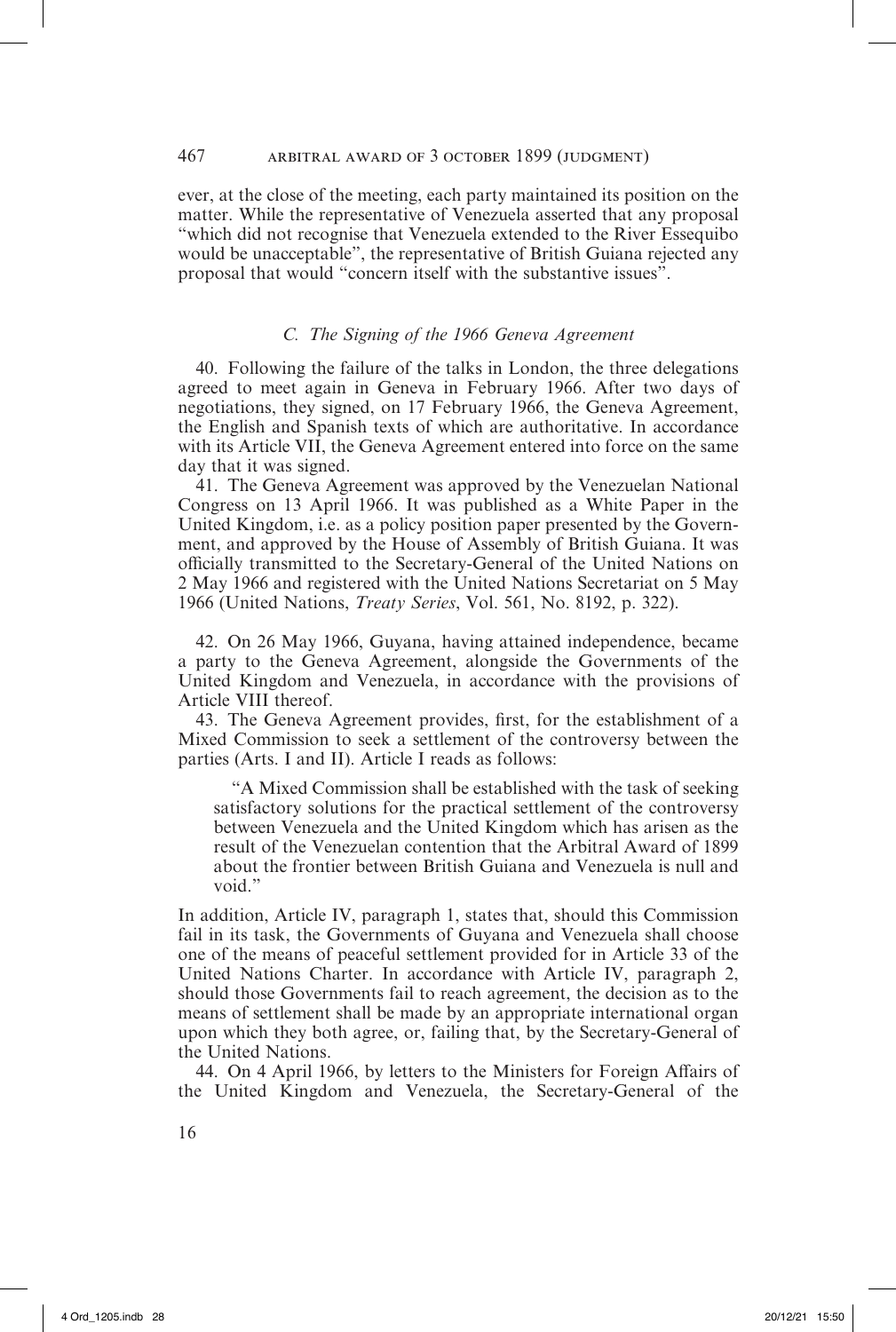règlement du différend. Cependant, à l'issue de la conférence, les parties ont chacune maintenu leur position sur la question. Le représentant vénézuélien affirmait que toute proposition «qui ne reconnaît[rait] pas que le Venezuela s'étend jusqu'au fleuve Essequibo serait inacceptable», tandis que le représentant de la Guyane britannique rejetait toute proposition qui «s'intéresse[rait] aux questions de fond».

# *C. La signature de l'accord de Genève de 1966*

40. Après l'échec des discussions tenues à Londres, les trois délégations sont convenues de se réunir de nouveau à Genève en février 1966. Au terme de deux jours de négociations, elles sont parvenues le 17 février 1966 à la signature de l'accord de Genève, dont les textes anglais et espagnol font foi. Conformément à son article VII, l'accord de Genève est entré en vigueur le jour même de sa signature.

41. L'accord de Genève a été approuvé par le Congrès national du Venezuela le 13 avril 1966. Il a été publié sous forme de livre blanc au Royaume-Uni, c'est-à-dire comme un document d'orientation politique présenté par le gouvernement, et entériné par l'Assemblée de la Guyane britannique. Il a été officiellement transmis au Secrétaire général de l'Organisation des Nations Unies le 2 mai 1966 et enregistré auprès du Secrétariat de l'Organisation des Nations Unies le 5 mai 1966 (Nations Unies, *Recueil des traités*, vol. 561, no 8192, p. 322).

42. Le 26 mai 1966, ayant accédé à l'indépendance, le Guyana est devenu partie à l'accord de Genève, aux côtés du Gouvernement du Royaume-Uni et du Gouvernement du Venezuela, conformément aux dispositions de son article VIII.

43. L'accord de Genève prévoit en premier lieu la constitution d'une commission mixte pour tenter de régler le différend entre les parties (art. I et II). L'article I se lit comme suit:

« Il sera institué une commission mixte chargée de rechercher des solutions satisfaisantes pour le règlement pratique du différend survenu entre le Venezuela et le Royaume-Uni du fait de la position du Venezuela, qui soutient que la sentence arbitrale de 1899 relative à la frontière entre la Guyane britannique et le Venezuela est nulle et non avenue. »

Le paragraphe 1 de l'article IV dispose en outre que, en cas d'échec de cette commission, les Gouvernements du Guyana et du Venezuela devront choisir un des moyens de règlement pacifique énoncés à l'article 33 de la Charte des Nations Unies. Conformément au paragraphe 2 de l'article IV, en cas de désaccord entre ces gouvernements, le choix du moyen de règlement devra être fait par un organisme international compétent sur lequel celles-ci se mettront d'accord, ou, à défaut, par le Secrétaire général de l'Organisation des Nations Unies.

44. Le 4 avril 1966, par lettres adressées aux ministres des affaires étrangères du Royaume-Uni et du Venezuela, le Secrétaire général de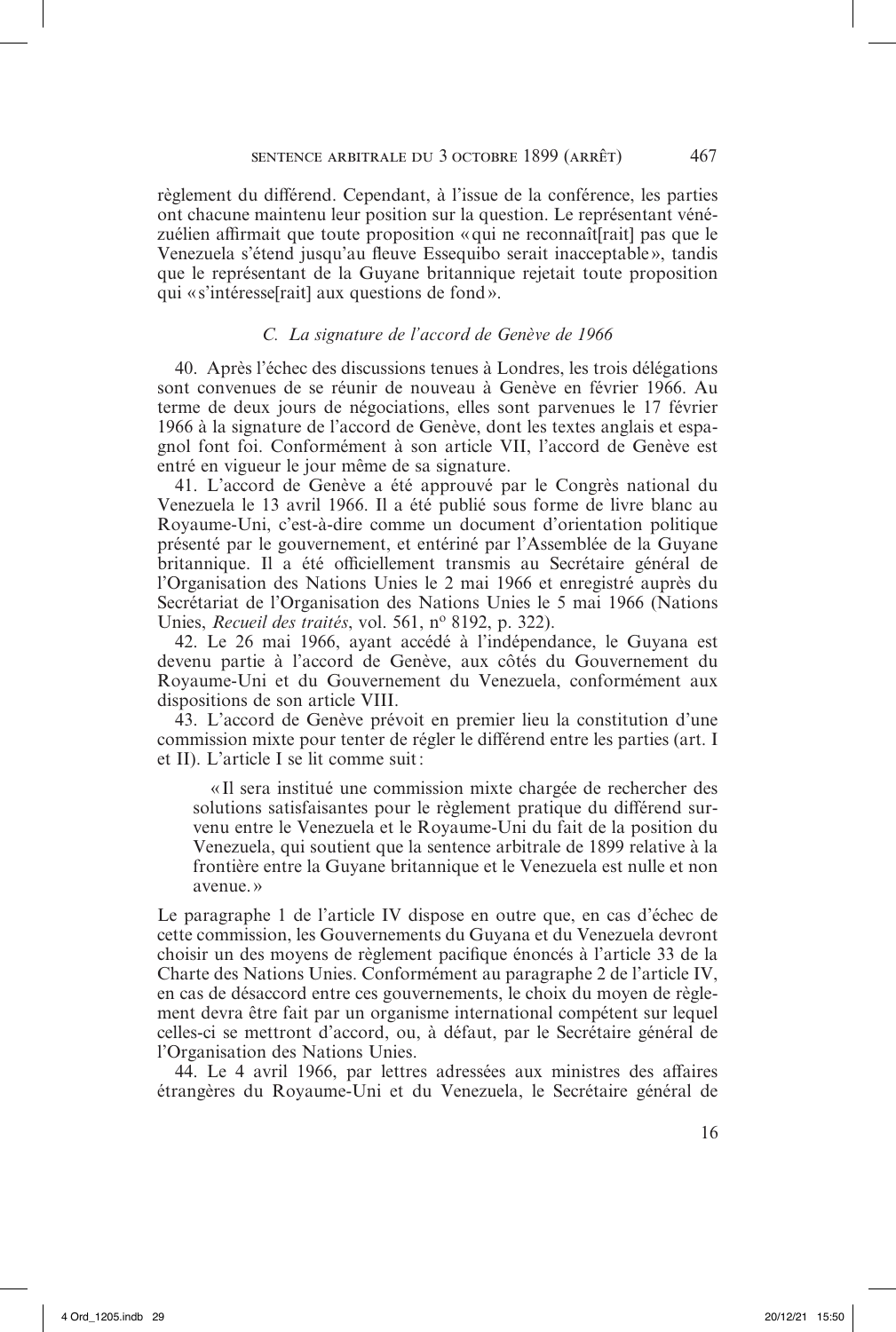United Nations, U Thant, acknowledged receipt of the Geneva Agreement and stated as follows:

"I have taken note of the responsibilities which may fall to be discharged by the Secretary-General of the United Nations under Article IV (2) of the Agreement, and wish to inform you that I consider those responsibilities to be of a nature which may appropriately be discharged by the Secretary-General of the United Nations."

# *D. The Implementation of the Geneva Agreement*

#### *1. The Mixed Commission (1966-1970)*

45. The Mixed Commission was established in 1966, pursuant to Articles I and II of the Geneva Agreement. During the Commission's mandate, representatives from Guyana and Venezuela met on several occasions.

46. A difference of interpretation regarding the Commission's mandate came to light from the time its work began. In Guyana's view, the task of the Mixed Commission was to find a practical solution to the legal question raised by Venezuela's contention of the nullity of the Award. According to Venezuela, however, the Commission was tasked with seeking practical solutions to the territorial controversy.

47. The discussions within the Mixed Commission took place against a backdrop of hostile actions which aggravated the controversy. Indeed, since the signature of the Geneva Agreement, both Parties have alleged multiple violations of their territorial sovereignty in the Essequibo region. The Mixed Commission reached the end of its mandate in 1970 without having arrived at a solution.

## *2. The 1970 Protocol of Port of Spain and the moratorium put in place*

48. Since no solution was identified through the Mixed Commission, it fell to Venezuela and Guyana, under Article IV of the Geneva Agreement, to choose one of the means of peaceful settlement provided for in Article 33 of the United Nations Charter. However, in view of the disagreements between the Parties, a moratorium on the dispute settlement process was adopted in a protocol to the Geneva Agreement (hereinafter the "Protocol of Port of Spain" or the "Protocol"), signed on 18 June 1970, the same day that the Mixed Commission delivered its final report. Article III of the Protocol provided for the operation of Article IV of the Geneva Agreement to be suspended so long as the Protocol remained in force. The Protocol was, pursuant to its Article V, to remain in force for an initial period of 12 years, which could be renewed thereafter. According to Article I of the Protocol, both States agreed to promote mutual trust and to improve understanding between themselves.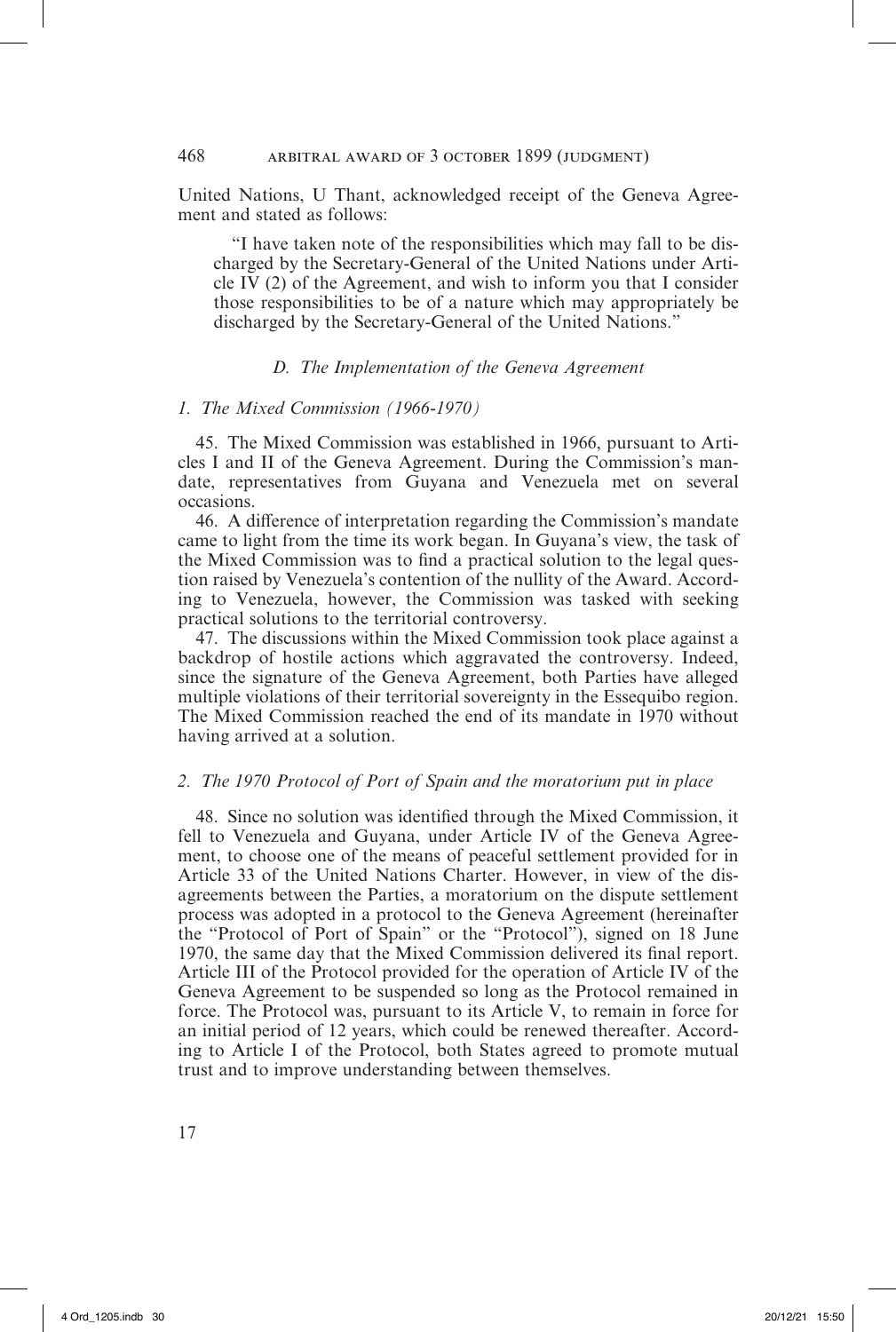l'Organisation des Nations Unies, U Thant, accusait bonne réception de l'accord de Genève et précisait ce qui suit:

«J'ai pris note des responsabilités que le Secrétaire général de l'Organisation des Nations Unies pourrait être appelé à assumer au titre du paragraphe 2 de l'article IV de l'accord et je souhaite vous informer que je considère celles-ci comme étant de nature à pouvoir être assumées de manière appropriée par le Secrétaire général.»

# *D. La mise en œuvre de l'accord de Genève*

#### *1. La commission mixte (1966-1970)*

45. La commission mixte a été établie en 1966, en application des articles I et II de l'accord de Genève. Durant son mandat, les représentants du Guyana et du Venezuela se sont réunis à plusieurs reprises.

46. Une différence d'interprétation du mandat de la commission est apparue dès le début de ses travaux. En effet, selon le Guyana, la commission mixte était chargée de trouver une solution pratique à la question juridique que soulevait la nullité de la sentence alléguée par le Venezuela. Or, selon le Venezuela, elle était chargée de rechercher des solutions pratiques au différend territorial.

47. Les discussions dans le cadre de la commission mixte se sont déroulées sur fond d'actions hostiles qui ont aggravé le différend. En effet, depuis la signature de l'accord de Genève, les deux Parties ont allégué des atteintes multiples à leur souveraineté territoriale dans la région d'Essequibo. La commission mixte est parvenue au terme de son mandat en 1970 sans avoir abouti à une solution.

# *2. Le protocole de Port of Spain de 1970 et le moratoire institué*

48. Aucune solution n'ayant été trouvée dans le cadre de la commission mixte, il revenait au Venezuela et au Guyana de choisir l'un des moyens de règlement pacifique énoncés à l'article 33 de la Charte des Nations Unies, en application de l'article IV de l'accord de Genève. Cependant, face aux désaccords entre les Parties, un moratoire sur le processus du règlement du différend, énoncé dans un protocole à l'accord de Genève (ci-après le «protocole de Port of Spain» ou le «protocole»), a été adopté le 18 juin 1970, soit le jour même où la commission mixte remettait son rapport final. L'article III du protocole prévoyait la suspension de l'application de l'article IV de l'accord de Genève aussi longtemps que le protocole demeurerait en vigueur. Le protocole devait, en vertu de son article V, rester en vigueur pendant une période initiale de 12 ans, laquelle pouvait être ensuite renouvelée. Selon l'article I du protocole, les deux Etats convenaient de promouvoir les relations de confiance et d'améliorer l'entente entre eux.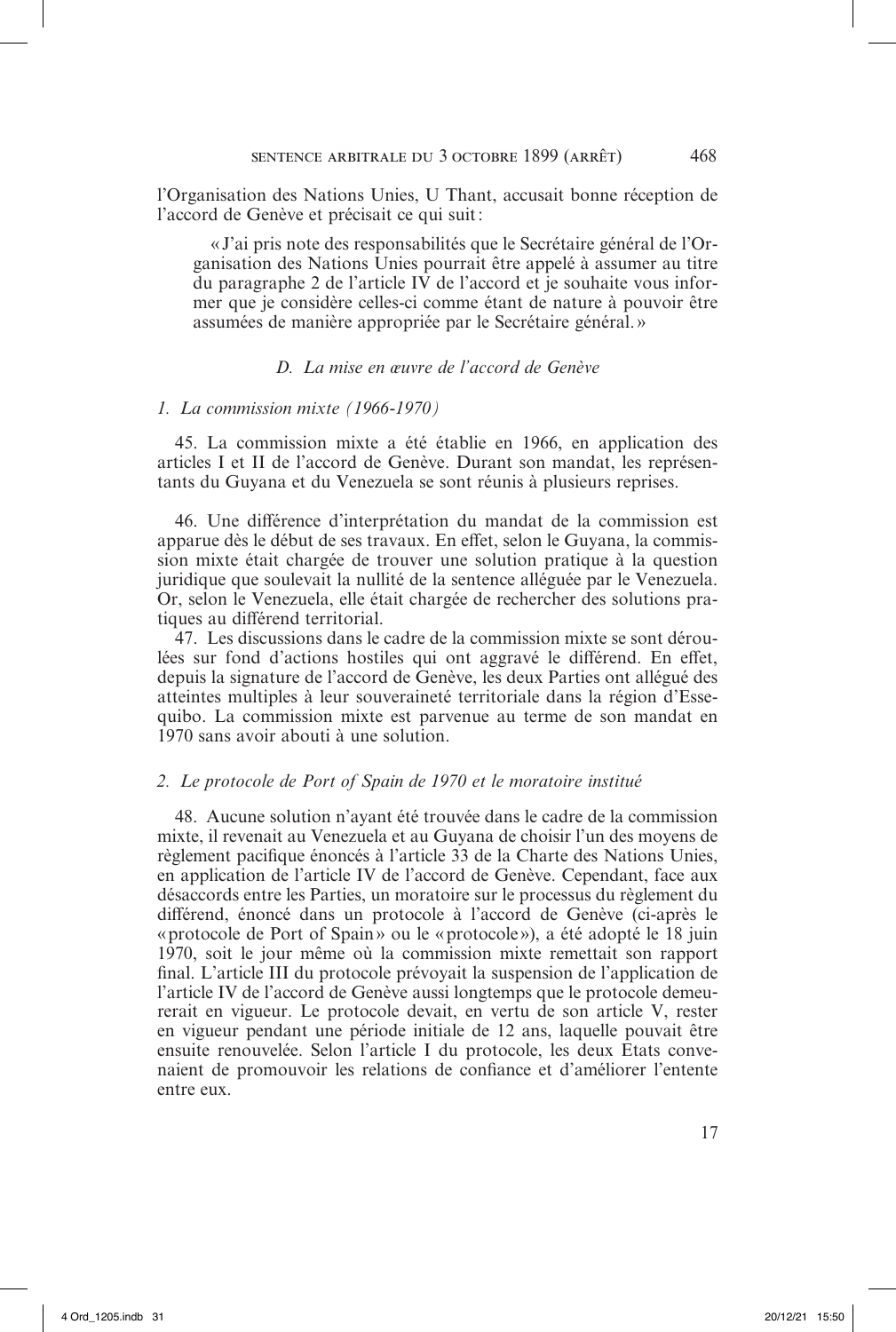49. In December 1981, Venezuela announced its intention to terminate the Protocol of Port of Spain. Consequently, the application of Article IV of the Geneva Agreement was resumed from 18 June 1982 in accordance with Article V, paragraph 3, of the Protocol.

50. Pursuant to Article IV, paragraph 1, of the Geneva Agreement, the Parties attempted to reach an agreement on the choice of one of the means of peaceful settlement provided for in Article 33 of the Charter. However, they failed to do so within the three-month time-limit set out in Article IV, paragraph 2. They also failed to agree on the choice of an appropriate international organ to decide on the means of settlement, as provided for in Article IV, paragraph 2, of the Geneva Agreement.

51. The Parties therefore proceeded to the next step, referring the decision on the means of settlement to the Secretary-General of the United Nations. In a letter dated 15 October 1982 to his Guyanese counterpart, the Minister for Foreign Affairs of Venezuela stated as follows:

"Venezuela is convi[nced] that in order to comply with the provisions of Article IV (2) of the Geneva Agreement, the most appropriate international organ is the Secretary-General of the United Nations . . . Venezuela wishes to reaffirm its conviction that it would be most practical and appropriate to entrust the task of choosing the means of settlement directly to the Secretary-General of the United Nations. Since it is evident that no agreement exists between the parties in respect of the choice of an international organ to fulfil the functions provided for it in Article IV (2), it is obvious that this function now becomes the responsibility of the Secretary-General of the United Nations."

Later, in a letter dated 28 March 1983 to his Venezuelan counterpart, the Minister for Foreign Affairs of Guyana stated that,

"proceeding regretfully on the basis that [Venezuela] is unwilling to seriously endeavour to reach agreement on any appropriate international organ whatsoever to choose the means of settlement, [Guyana] hereby agrees to proceed to the next stage and, accordingly, to refer the decision as to the means of settlement to [the] Secretary-General of the United Nations".

52. After the matter was referred to him by the Parties, the Secretary-General, Mr. Javier Pérez de Cuéllar, agreed by a letter of 31 March 1983 to undertake the responsibility conferred upon him under Article IV, paragraph 2, of the Geneva Agreement. Five months later, he sent the Under-Secretary-General for Special Political Affairs, Mr. Diego Cordovez, to Caracas and Georgetown in order to ascertain the positions of the Parties on the choice of the means of settlement of the controversy.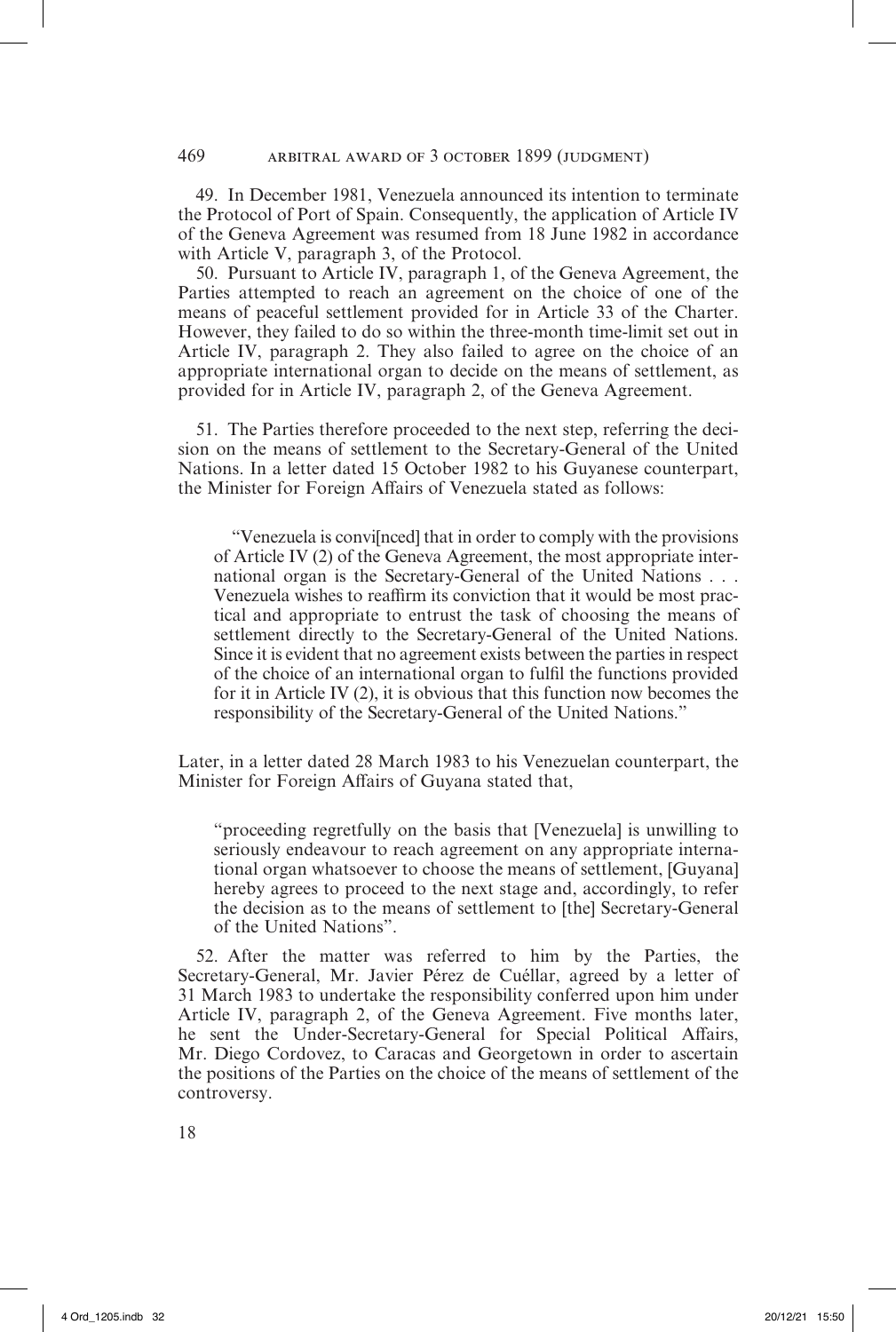49. En décembre 1981, le Venezuela a fait part de son intention de dénoncer le protocole de Port of Spain. En conséquence, l'article IV de l'accord de Genève a recommencé à s'appliquer dès le 18 juin 1982 conformément au paragraphe 3 de l'article V du protocole.

50. En application du paragraphe 1 de l'article IV de l'accord de Genève, les Parties ont tenté de se mettre d'accord sur le choix d'un des moyens de règlement pacifique énoncés à l'article 33 de la Charte. Elles n'y sont cependant pas parvenues dans le délai de trois mois prescrit par le paragraphe 2 de ce même article. Elles ne sont pas non plus parvenues à s'entendre sur la désignation d'un organisme international compétent chargé de choisir le moyen de règlement, comme le prévoyait le paragraphe 2 de l'article IV de l'accord de Genève.

51. En conséquence, les Parties sont passées à l'étape suivante, s'en remettant au Secrétaire général de l'Organisation des Nations Unies quant au choix du moyen de règlement. Dans une lettre en date du 15 octobre 1982 adressée à son homologue guyanien, le ministre vénézuélien des affaires étrangères a déclaré ce qui suit:

«Le Venezuela est convaincu que, pour mettre en œuvre les dispositions du paragraphe 2 de l'article IV de l'accord de Genève, l'organisme international le plus compétent est le Secrétaire général de l'ONU… Le Venezuela souhaite réaffirmer sa conviction que le plus pratique et le plus indiqué serait de confier le choix du moyen de règlement directement au Secrétaire général de l'ONU. Puisqu'il est manifeste qu'aucun accord n'existe entre les parties quant au choix d'un organisme international chargé de remplir les fonctions prévues au paragraphe 2 de l'article IV, force est de constater que cette fonction relève désormais de la responsabilité du Secrétaire général de l'ONU. »

Plus tard, dans une lettre en date du 28 mars 1983 adressée à son homologue vénézuélien, le ministre des affaires étrangères du Guyana a déclaré que celui-ci,

«constatant à regret que [le Venezuela] n'[était] pas disposé à engager des efforts sérieux pour arriver à un accord sur l'organisme international compétent à qui reviendrait le choix du moyen de règlement, consent[ait] par la présente à passer à l'étape suivante et, en conséquence, à s'en remettre, pour ce choix, au Secrétaire général de l'ONU».

52. Après avoir été saisi par les Parties, le Secrétaire général, M. Javier Pérez de Cuéllar, a, par une lettre du 31 mars 1983, accepté de s'acquitter de la responsabilité dont il était investi conformément au paragraphe 2 de l'article IV de l'accord de Genève. Cinq mois plus tard, il a chargé le Secrétaire général adjoint aux affaires politiques, M. Diego Cordovez, de se rendre à Caracas et à Georgetown afin de se renseigner sur les positions des Parties concernant le choix du moyen de règlement du différend.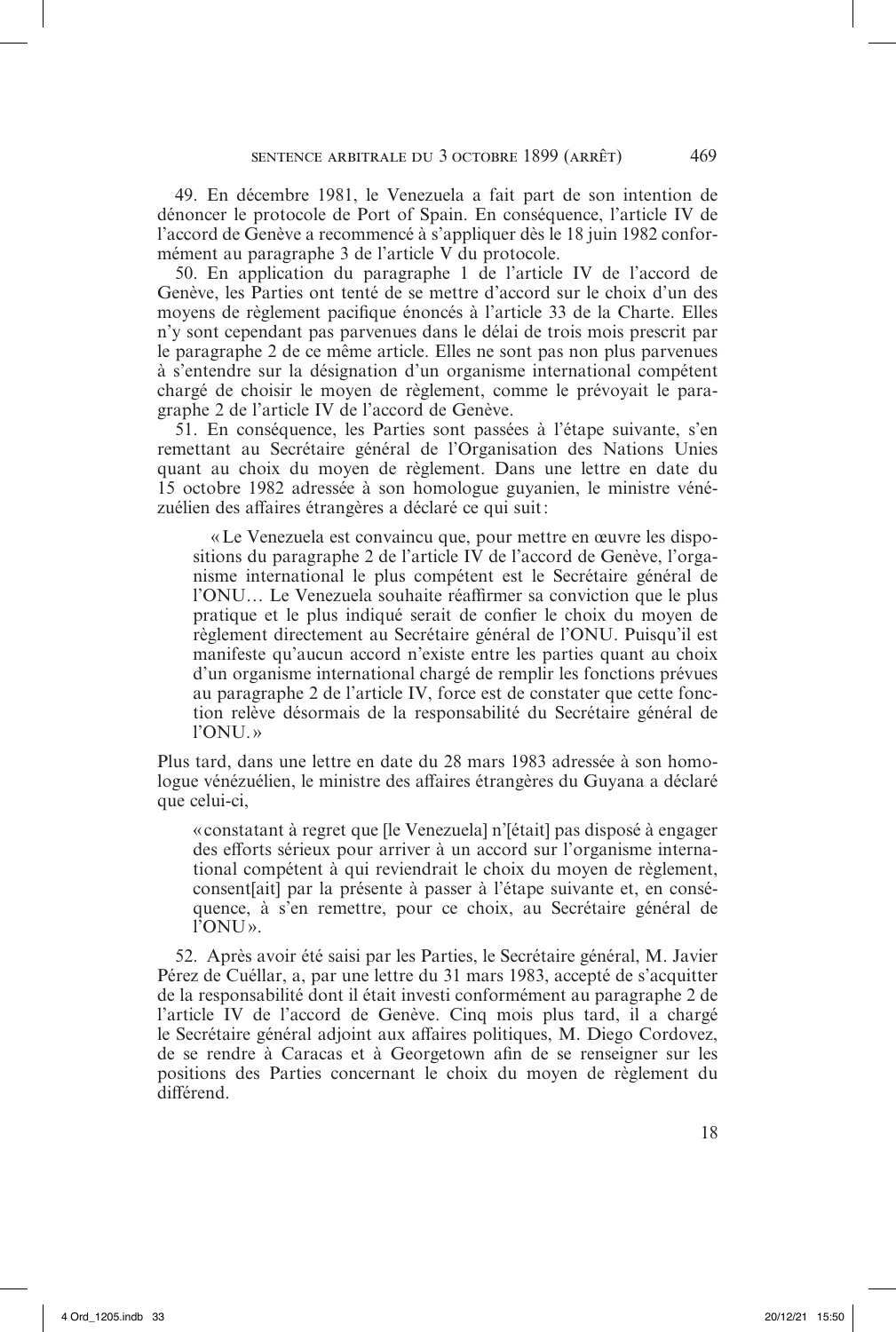# 470 arbitral award of 3 october 1899 (judgment)

53. Between 1984 and 1989, the Parties held regular meetings and discussions at the diplomatic and ministerial levels. In view of the information provided by Mr. Cordovez, in early 1990 the Secretary-General chose the good offices process as the appropriate means of settlement.

# *3. From the good offices process (1990-2014 and 2017) to the seisin of the Court*

54. Between 1990 and 2014, the good offices process was led by three Personal Representatives appointed by successive Secretaries-General: Mr. Alister McIntyre (1990-1999), Mr. Oliver Jackman (1999-2007) and Mr. Norman Girvan (2010-2014). The Parties, for their part, appointed facilitators to assist the different Personal Representatives in their work and to serve as a focal point with them. Regular meetings were held during this period between the representatives of both States and the Secretary-General, particularly in the margins of the annual session of the General Assembly.

55. In a letter to her Venezuelan counterpart dated 2 December 2014, the Minister for Foreign Affairs of Guyana observed that, after 25 years, the good offices process had not brought the Parties any closer to a resolution of the controversy. She stated that her Government was "reviewing the other options under Article 33 of the United Nations Charter, as provided for by the 1966 Geneva Agreement, that could serve to bring to an end the controversy". In response to that statement, on 29 December 2014, Venezuela invited the Government of Guyana to "agree, as soon as possible, [to] the designation of the Good Officer". On 8 June 2015, the Vice-President of Guyana asked the Secretary-General,

"within the context of [his] responsibility . . . and more specifically, [his] mandate under the Geneva Agreement of 1966, to determine a means of . . . settlement which[,] in [his] judgement, w[ould] bring a definitive and conclusive end . . . to the controversy".

In a letter dated 9 July 2015, the President of Venezuela asked the Secretary-General "to commence the process of appointing a Good Officer".

56. In September 2015, during the 70th Session of the United Nations General Assembly, the Secretary-General, Mr. Ban Ki-moon, held a meeting with the Heads of State of Guyana and Venezuela. Thereafter, on 12 November 2015, the Secretary-General issued a document entitled "The Way Forward", in which he informed the Parties that "[i]f a practical solution to the controversy [were] not found before the end of his tenure, [he] intend[ed] to initiate the process to obtain a final and binding decision from the International Court of Justice".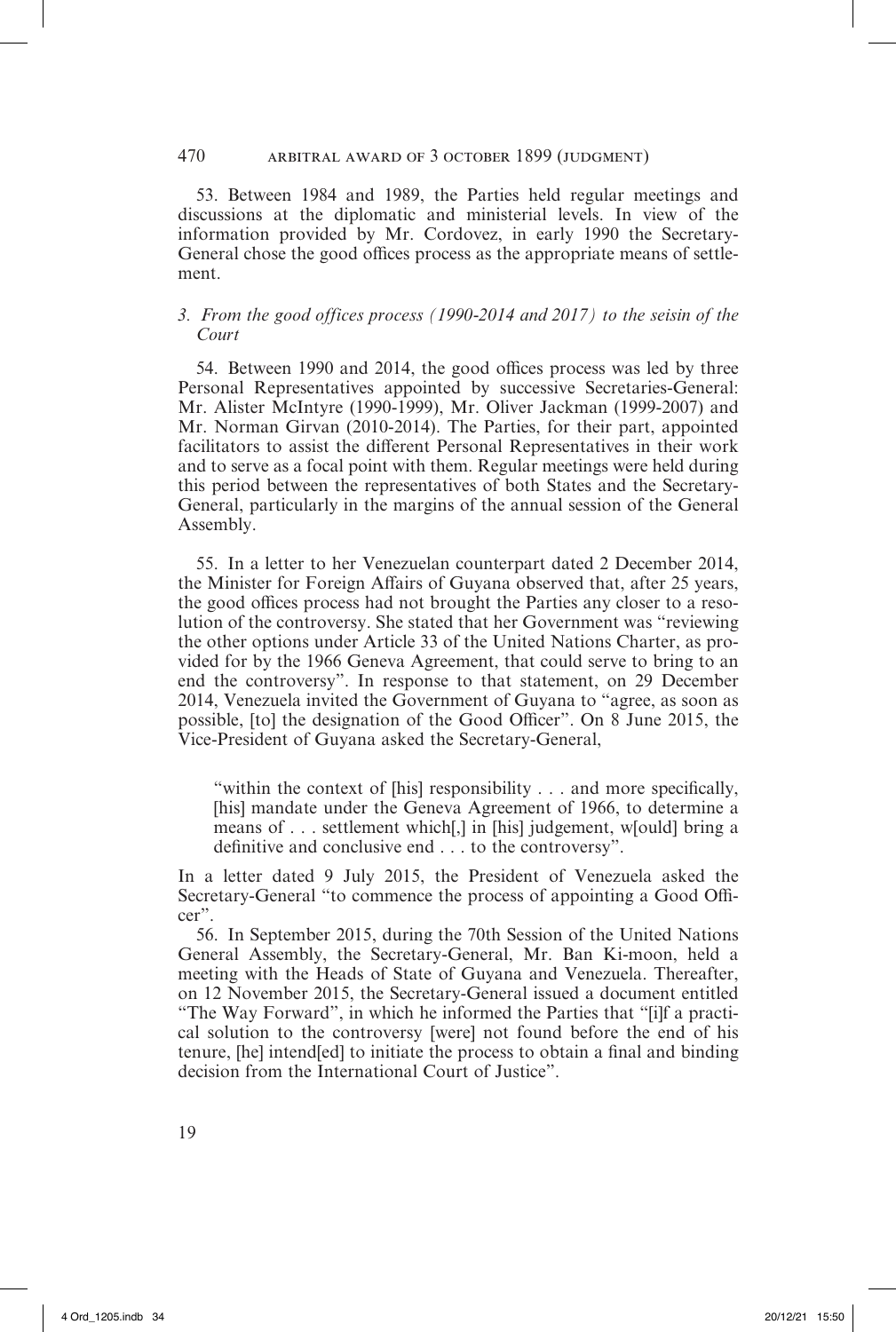53. Entre 1984 et 1989, les Parties ont tenu des réunions et des discussions régulières aux niveaux diplomatique et ministériel. Compte tenu des informations fournies par M. Cordovez, le Secrétaire général a choisi, au début de l'année 1990, la procédure des bons offices comme moyen de règlement approprié.

# *3. De la procédure des bons offices (1990-2014 et 2017) à la saisine de la Cour*

54. Entre 1990 et 2014, la procédure des bons offices a été dirigée par trois représentants personnels nommés par les Secrétaires généraux successifs: M. Alister McIntyre (1990-1999), M. Oliver Jackman (1999-2007) et M. Norman Girvan (2010-2014). Les Parties ont, de leur côté, désigné des facilitateurs pour assister les différents représentants personnels du Secrétaire général dans leurs travaux et servir de point de contact avec ceux-ci. Durant cette période, des rencontres ont été organisées régulièrement entre les représentants des deux Etats et le Secrétaire général, notamment en marge de la session annuelle de l'Assemblée générale.

55. Dans une lettre en date du 2 décembre 2014 qu'elle a adressée à son homologue vénézuélien, la ministre guyanienne des affaires étrangères a fait observer que, après 25 années, la procédure des bons offices n'avait nullement rapproché les Parties d'un règlement du différend. Elle a précisé que son gouvernement « étud[iait] les autres options prévues à l'article 33 de la Charte des Nations Unies qui pourraient aider à mettre un terme au différend, conformément aux dispositions de l'accord de Genève de 1966». En réponse à cette déclaration, le Venezuela a, le 29 décembre 2014, invité le Gouvernement du Guyana à «consentir dans les meilleurs délais à la désignation d'un chargé des bons offices». Le 8 juin 2015, le vice-président du Guyana a prié le Secrétaire général,

«dans le cadre de ses fonctions … et, plus particulièrement, de la mission qui lui [était] conférée par l'accord de Genève de 1966, de choisir un moyen de règlement qui, de son point de vue, permettr[ait] d'aboutir à un règlement définitif et concluant … du différend».

Dans une lettre datée du 9 juillet 2015, le président du Venezuela a prié le Secrétaire général d'« entamer la procédure de désignation d'un chargé des bons offices».

56. En septembre 2015, au cours de la soixante-dixième session de l'Assemblée générale des Nations Unies, le Secrétaire général, M. Ban Ki-moon, a organisé une rencontre avec les chefs d'Etat du Guyana et du Venezuela. Par la suite, le 12 novembre 2015, le Secrétaire général a établi un document relatif à «la marche à suivre» («The Way Forward»), dans lequel il informait les Parties que, «[à] supposer qu'aucune solution pratique au différend ne soit trouvée avant la fin de son mandat, [il avait] l'intention d'engager le processus d'obtention d'une décision finale et contraignante de la Cour internationale de Justice».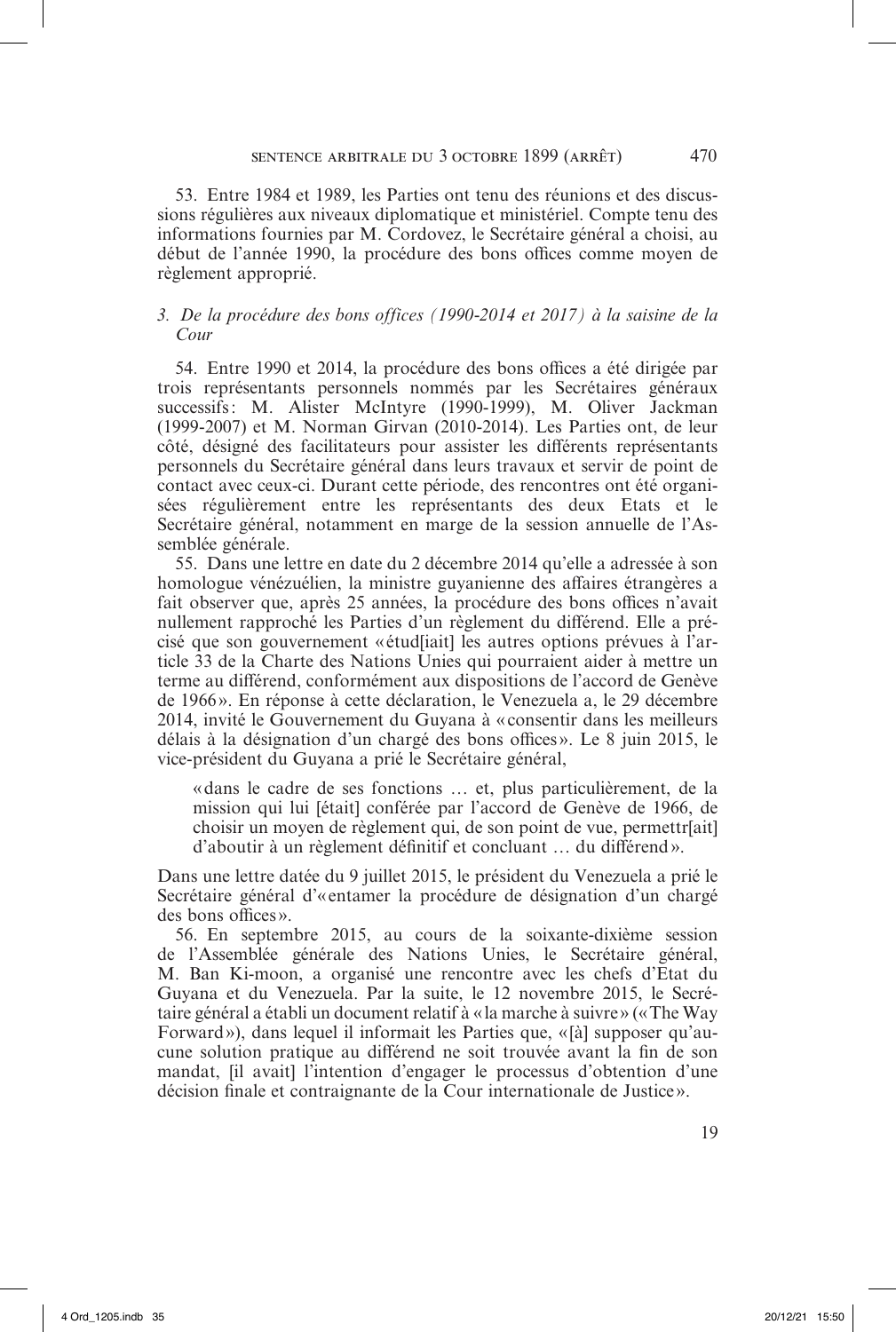57. In his statement of 16 December 2016, the Secretary-General said that he had decided to continue the good offices process for a further year, with a new Personal Representative with a strengthened mandate of mediation. He also announced that

"[i]f, by the end of 2017, the Secretary-General concludes that significant progress has not been made toward arriving at a full agreement for the solution of the controversy, he will choose the International Court of Justice as the next means of settlement, unless both parties jointly request that he refrain from doing so".

58. The President of Venezuela, H.E. Mr. Nicolás Maduro Moros, replied to the Secretary-General in a letter of 17 December 2016, in which he underlined Venezuela's objection to "the intention . . . to recommend to the Parties that they resort to the Court", while at the same time stating its commitment to reaching a negotiated solution within the strict framework of the Geneva Agreement. In a letter dated 21 December 2016, the President of Guyana, H.E. Mr. David A. Granger, for his part, assured the President of Venezuela of his country's commitment

"to fulfilling the highest expectations of the 'Good Office' process in the coming twelve-month period in accordance with the decision of the Secretary-General, to conclude a full settlement of the controversy and, should it become necessary, to thereafter resolve it by recourse to the International Court of Justice".

He reaffirmed this position in a letter to the Secretary-General on 22 December 2016.

59. After taking office on 1 January 2017, the new Secretary-General, Mr. António Guterres, continued the good offices process for a final year, in conformity with his predecessor's decision. In this context, on 23 February 2017, he appointed Mr. Dag Nylander as his Personal Representative and gave him a strengthened mandate of mediation. Mr. Dag Nylander held several meetings and had a number of exchanges with the Parties. In letters dated 30 January 2018 to both Parties, the Secretary-General stated that he had "carefully analyzed the developments in the good offices process during the course of 2017" and announced:

"Consequently, I have fulfilled the responsibility that has fallen to me within the framework set by my predecessor and, significant progress not having been made toward arriving at a full agreement for the solution of the controversy, have chosen the International Court of Justice as the means that is now to be used for its solution."

60. On 29 March 2018, Guyana filed its Application in the Registry of the Court (see paragraph 1 above).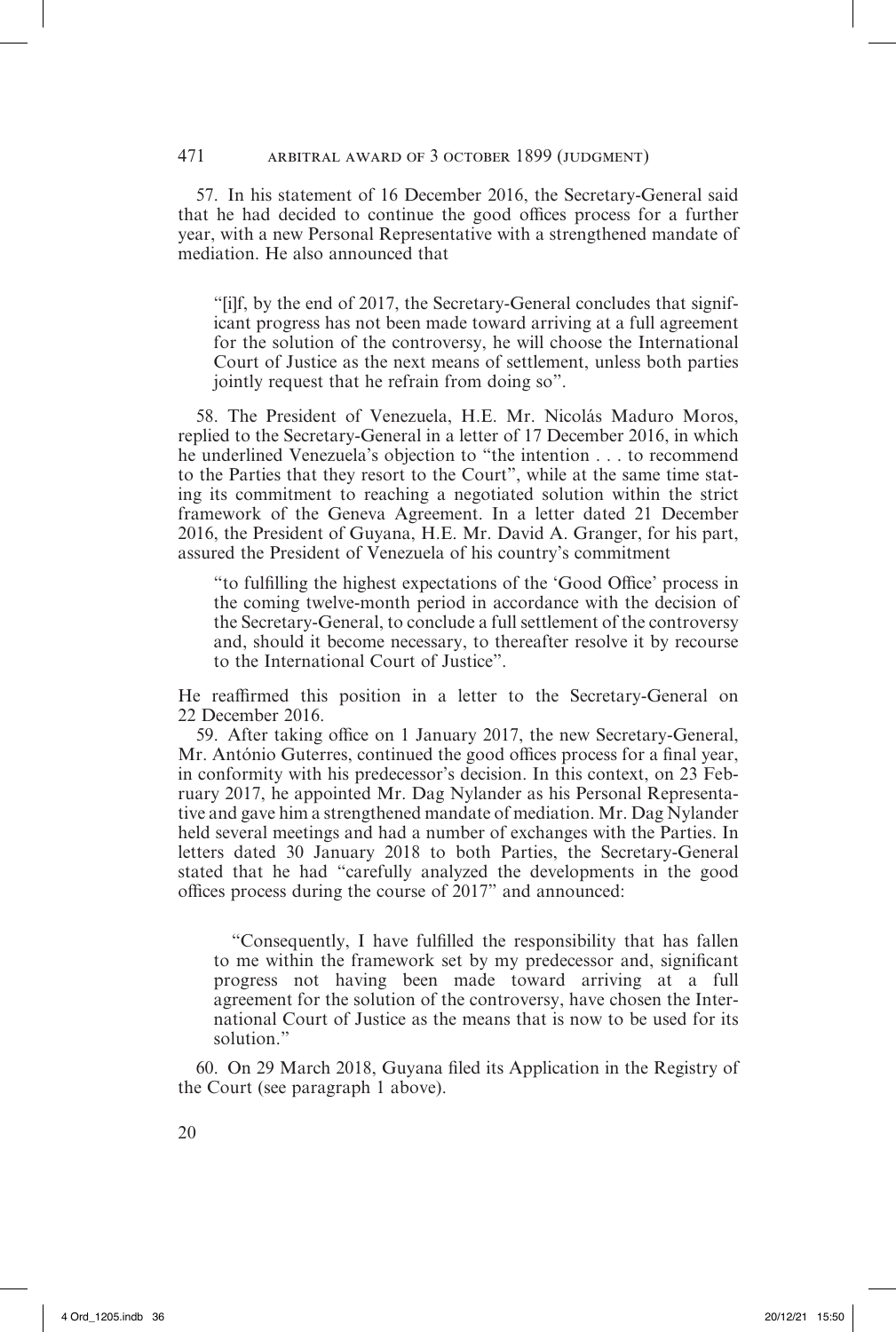57. Dans sa déclaration du 16 décembre 2016, le Secrétaire général a indiqué avoir décidé de poursuivre la procédure des bons offices pendant une année supplémentaire, sous la conduite d'un nouveau représentant personnel doté d'un mandat renforcé de médiation. Il a également annoncé que

« [s]i, à la fin 2017, le Secrétaire général conclut à l'absence de progrès significatifs en vue d'un accord complet sur le règlement du différend, il choisira la Cour internationale de Justice comme prochain moyen de règlement, sauf demande contraire présentée conjointement par les deux parties».

58. Le président vénézuélien, S. Exc. M. Nicolás Maduro Moros, a répondu au Secrétaire général dans une lettre du 17 décembre 2016, dans laquelle il soulignait que le Venezuela était opposé à «l'intention [exprimée] de recommander aux Parties la saisine de la Cour», tout en affirmant être résolu à parvenir à une solution négociée dans le cadre strictement défini de l'accord de Genève. Dans une lettre datée du 21 décembre 2016, le président du Guyana, S. Exc. M. David A. Granger, a, pour sa part, assuré le président du Venezuela de l'engagement de son pays

«à répondre aux attentes les plus élevées concernant le processus des «bons offices» au cours des douze prochains mois, conformément à la décision du Secrétaire général afin de parvenir à un règlement complet du différend et, si cela se révélait nécessaire par la suite, de recourir à la Cour internationale de Justice».

Il a réaffirmé cette position dans une lettre adressée au Secrétaire général le 22 décembre 2016.

59. Après avoir pris ses fonctions le 1er janvier 2017, le nouveau Secrétaire général, M. António Guterres, a, conformément à la décision de son prédécesseur, reconduit la procédure des bons offices pour une dernière année. Dans ce cadre, il a nommé M. Dag Nylander, le 23 février 2017, comme son représentant personnel et l'a doté d'un mandat renforcé de médiation. M. Dag Nylander a tenu plusieurs réunions et eu nombre d'échanges avec les Parties. Dans des lettres du 30 janvier 2018 adressées à chacune d'elles, le Secrétaire général a indiqué avoir «soigneusement analysé l'évolution de la procédure des bons offices au cours de l'année 2017» et a annoncé que,

«[e]n conséquence, je me suis acquitté de la responsabilité qui m'incombait dans ledit cadre et, aucun progrès significatif n'ayant été réalisé en vue d'un accord complet sur le règlement du différend, j'ai retenu la Cour internationale de Justice comme prochain moyen d'atteindre cet objectif.»

60. Le 29 mars 2018, le Guyana a déposé sa requête au Greffe de la Cour (voir le paragraphe 1 ci-dessus).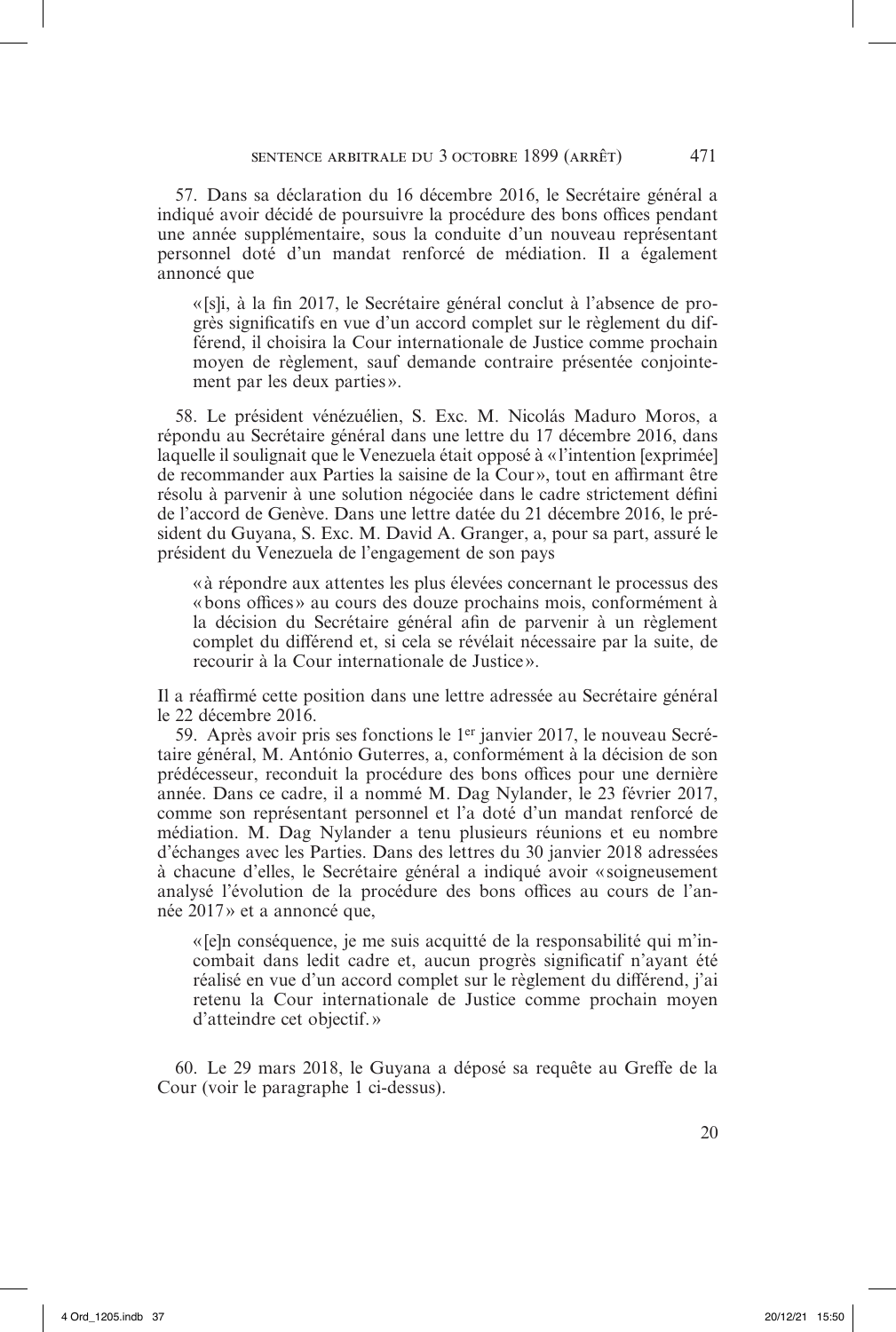#### III. Interpretation of the Geneva Agreement

61. As described in paragraph 43 above, the Geneva Agreement establishes a three-stage process for settling the controversy between the Parties. The first step, set out in Article I, consists in establishing a Mixed Commission "with the task of seeking satisfactory solutions for the practical settlement of the controversy" arising from Venezuela's contention that the 1899 Award is null and void. Should the Mixed Commission fail to secure a full agreement on the resolution of the controversy within four years of the conclusion of the Geneva Agreement, Article IV provides for two additional steps in the dispute settlement process. That provision reads as follows:

"(1) If, within a period of four years from the date of this Agreement, the Mixed Commission should not have arrived at a full agreement for the solution of the controversy it shall, in its final report, refer to the Government of Guyana and the Government of Venezuela any outstanding questions. Those Governments shall without delay choose one of the means of peaceful settlement provided in Article 33 of the Charter of the United Nations.

(2) If, within three months of receiving the final report, the Government of Guyana and the Government of Venezuela should not have reached agreement regarding the choice of one of the means of settlement provided in Article 33 of the Charter of the United Nations, they shall refer the decision as to the means of settlement to an appropriate international organ upon which they both agree or, failing agreement on this point, to the Secretary-General of the United Nations. If the means so chosen do not lead to a solution of the controversy, the said organ or, as the case may be, the Secretary-General of the United Nations shall choose another of the means stipulated in Article 33 of the Charter of the United Nations, and so on until the controversy has been resolved or until all the means of peaceful settlement there contemplated have been exhausted."

62. According to Article 33 of the United Nations Charter:

"1. The parties to any dispute, the continuance of which is likely to endanger the maintenance of international peace and security, shall, first of all, seek a solution by negotiation, enquiry, mediation, conciliation, arbitration, judicial settlement, resort to regional agencies or arrangements, or other peaceful means of their own choice.

2. The Security Council shall, when it deems necessary, call upon the parties to settle their dispute by such means."

63. As already noted (see paragraph 50 above), the Parties failed to reach agreement on the choice of one of the means of peaceful settlement set out in Article 33 of the Charter, as provided for by Article IV, paragraph 1, of the Geneva Agreement. They then proceeded to the next step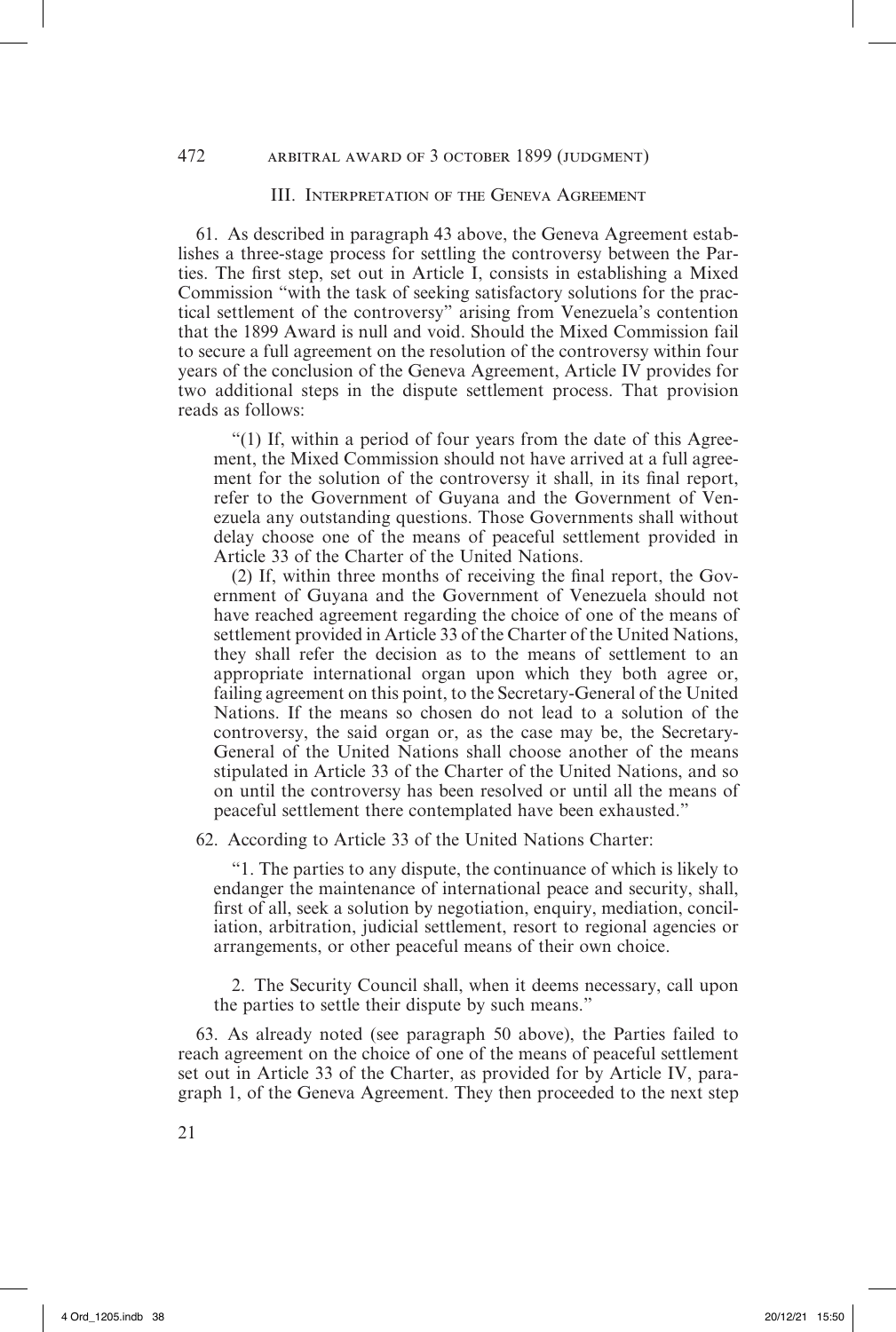#### III. Interprétation de l'accord de Genève

61. Ainsi qu'il est exposé au paragraphe 43 ci-dessus, l'accord de Genève établit un processus en trois étapes pour le règlement du différend entre les Parties. La première étape, prévue en son article I, consiste à instituer une commission mixte «chargée de rechercher des solutions satisfaisantes pour le règlement pratique du différend» résultant de la position du Venezuela selon laquelle la sentence de 1899 est nulle et non avenue. Dans le cas où la commission mixte ne parviendrait pas à un accord complet sur la résolution du différend dans les quatre années suivant la conclusion de l'accord de Genève, l'article IV prévoit deux étapes supplémentaires dans le processus du règlement du différend. Cette disposition se lit comme suit:

«1) Si, dans les quatre ans qui suivront la date du présent Accord, la Commission mixte n'est pas arrivée à un accord complet sur la solution du différend, elle en référera, dans son rapport final, au Gouvernement guyanais et au Gouvernement vénézuélien pour toutes les questions en suspens. Ces gouvernements choisiront sans retard un des moyens de règlement pacifique énoncés à l'Article 33 de la Charte des Nations Unies.

2) Si, trois mois au plus tard après avoir reçu le rapport final, le Gouvernement guyanais et le Gouvernement vénézuélien ne sont pas parvenus à un accord sur le choix d'un des moyens de règlement prévus à l'Article 33 de la Charte des Nations Unies, ils s'en remettront, pour ce choix, à un organisme international compétent sur lequel ils se mettront d'accord, ou, s'ils n'arrivent pas à s'entendre sur ce point, au Secrétaire général de l'Organisation des Nations Unies. Si les moyens ainsi choisis ne mènent pas à une solution du différend, ledit organisme ou, le cas échéant, le Secrétaire général de l'Organisation des Nations Unies, choisira un autre des moyens stipulés à l'Article 33 de la Charte des Nations Unies, et ainsi de suite, jusqu'à ce que le différend ait été résolu ou jusqu'à ce que tous les moyens de règlement pacifique envisagés dans la Charte aient été épuisés.»

62. Aux termes de l'article 33 de la Charte des Nations Unies:

«1. Les parties à tout différend dont la prolongation est susceptible de menacer le maintien de la paix et de la sécurité internationales doivent en rechercher la solution, avant tout, par voie de négociation, d'enquête, de médiation, de conciliation, d'arbitrage, de règlement judiciaire, de recours aux organismes ou accords régionaux, ou par d'autres moyens pacifiques de leur choix.

2. Le Conseil de sécurité, s'il le juge nécessaire, invite les parties à régler leur différend par de tels moyens.»

63. Ainsi que cela a déjà été exposé (voir le paragraphe 50 ci-dessus), les Parties ne sont pas parvenues à se mettre d'accord sur le choix d'un des moyens de règlement pacifique énoncés à l'article 33 de la Charte, comme le prévoyait le paragraphe 1 de l'article IV de l'accord de Genève.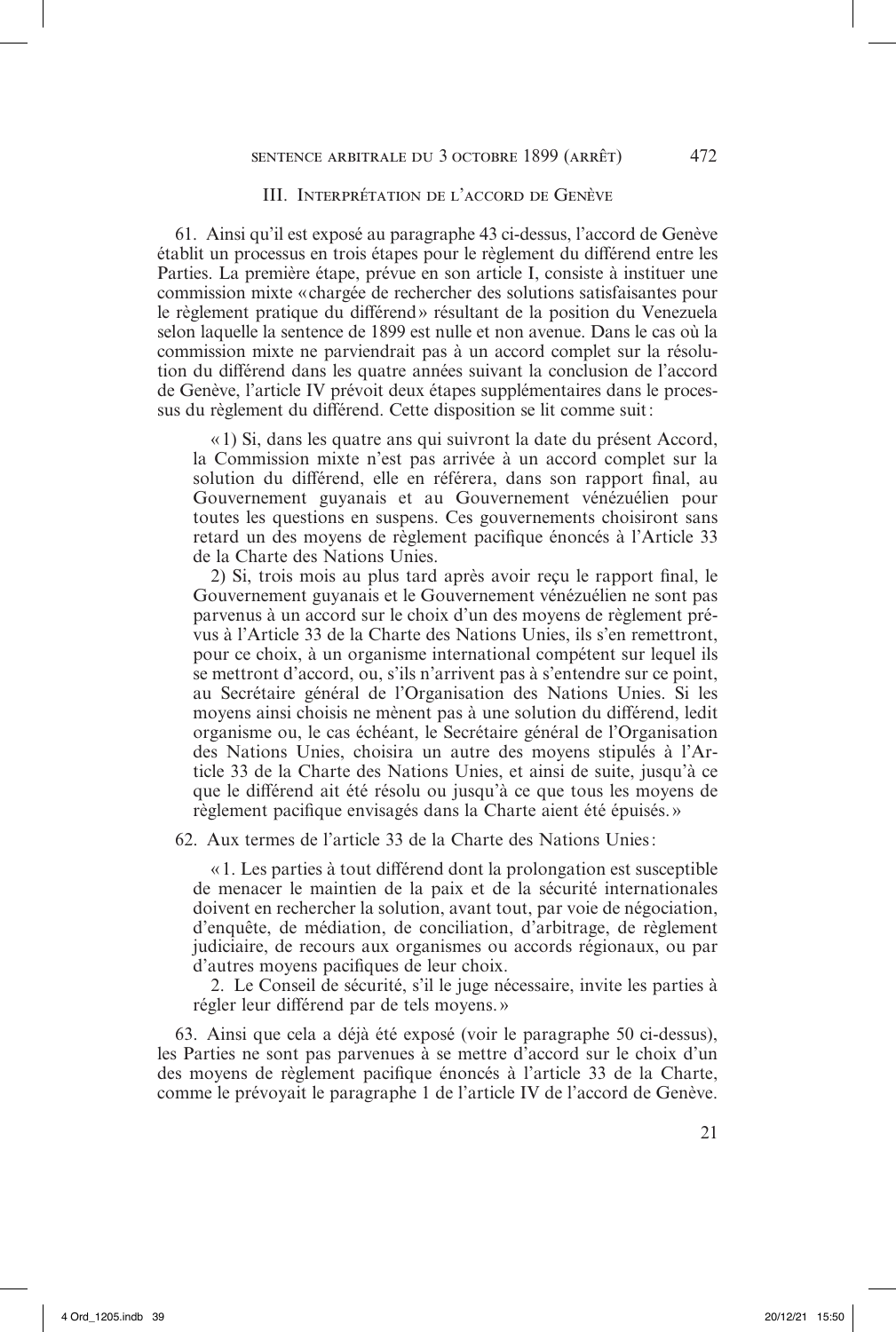and referred this decision to the Secretary-General of the United Nations (see paragraph 51 above), pursuant to Article IV, paragraph 2, of the Agreement. The Court will interpret this provision in order to determine whether, in entrusting the decision as to the choice of one of the means of settlement provided for in Article 33 of the Charter to the Secretary-General, the Parties consented to settle their controversy by, *inter alia*, judicial means. If it finds that they did, the Court will have to determine whether this consent is subject to any conditions. As part of the interpretation of Article IV, paragraph 2, of the Geneva Agreement, the Court will first examine the use of the term "controversy" in this provision.

# *A. The "Controversy" under the Geneva Agreement*

64. For the purpose of identifying the "controversy" for the resolution of which the Geneva Agreement was concluded, the Court will examine the use of this term in this instrument. The Court observes that the Geneva Agreement uses the term "controversy" as a synonym for the word "dispute". According to the established case law of the Court, a dispute is "a disagreement on a point of law or fact, a conflict of legal views or of interests between two persons" (*Mavrommatis Palestine Concessions, Judgment No. 2, 1924, P.C.I.J., Series A, No. 2*, p. 11). In this regard, the Court notes that Article IV of the Washington Treaty used the term "controversy" when referring to the original dispute that was submitted to the arbitral tribunal established under the Treaty to determine the boundary line between the colony of British Guiana and the United States of Venezuela. The Court further notes that, in the conclusion and implementation of the Geneva Agreement, the parties have expressed divergent views as to the validity of the 1899 Award rendered by the tribunal and the implications of this question for their frontier. Thus, Article I of the Geneva Agreement defines the mandate of the Mixed Commission as seeking satisfactory solutions for the practical settlement of "the controversy between Venezuela and the United Kingdom which has arisen as the result of the Venezuelan contention that the Arbitral Award of 1899 about the frontier between British Guiana and Venezuela is null and void". That contention by Venezuela was consistently opposed by the United Kingdom in the period from 1962 until the adoption of the Geneva Agreement on 17 February 1966, and subsequently by Guyana after it became a party to the Geneva Agreement upon its independence, in accordance with Article VIII thereof.

65. It follows, in the view of the Court, that the object of the Geneva Agreement was to seek a solution to the frontier dispute between the parties that originated from their opposing views as to the validity of the 1899 Award. This is also indicated in the title of the Geneva Agreement, which is the "Agreement to Resolve the Controversy between Venezuela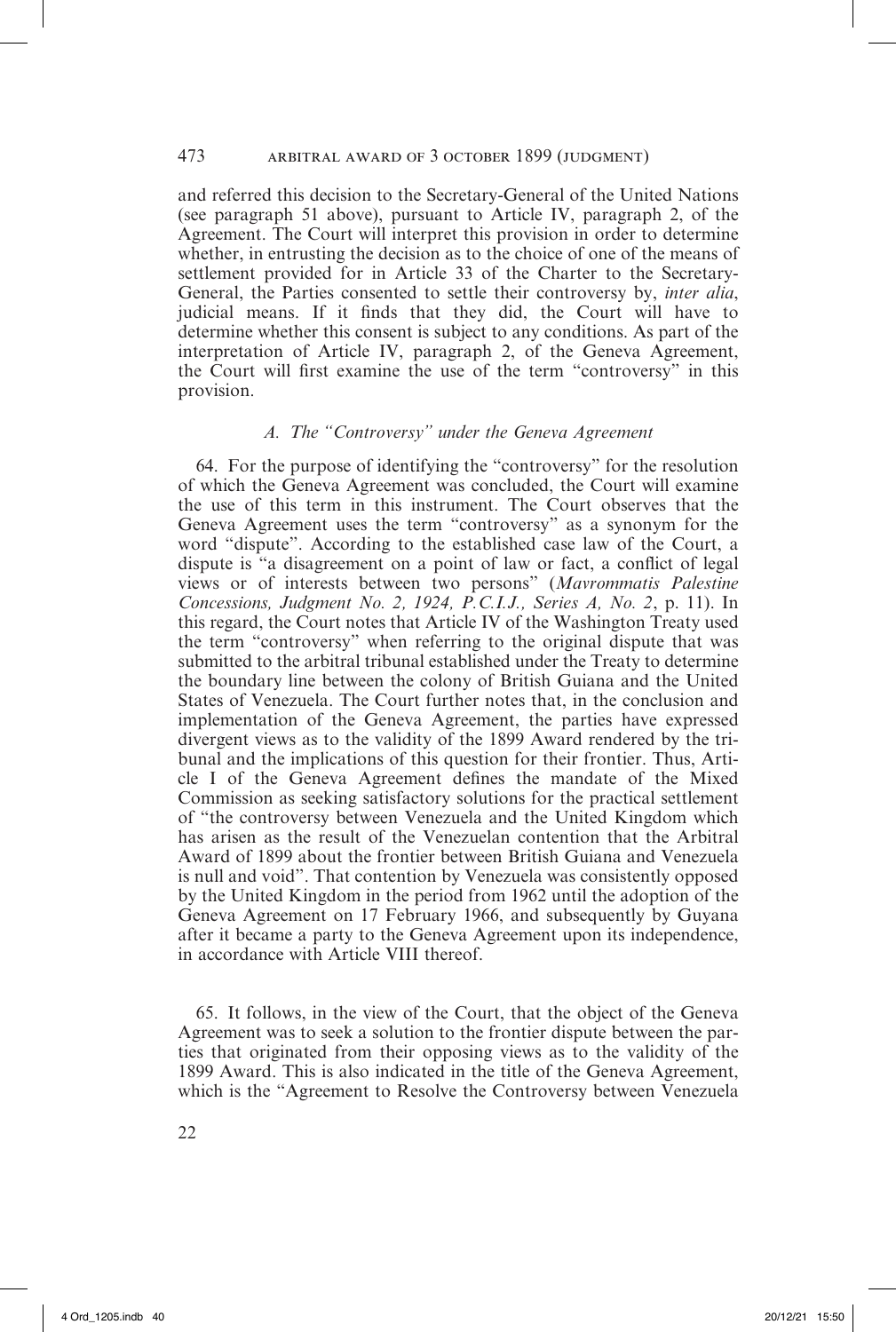Elles sont ensuite passées à l'étape suivante en s'en remettant, pour ce choix, au Secrétaire général de l'Organisation des Nations Unies (voir le paragraphe 51 ci-dessus), en application du paragraphe 2 de l'article IV dudit accord. La Cour interprétera cette disposition pour déterminer si, en confiant au Secrétaire général la décision quant au choix d'un des moyens de règlement énoncés à l'article 33 de la Charte, les Parties ont consenti à régler leur différend *inter alia* par la voie judiciaire. Dans l'affirmative, elle devra déterminer si ce consentement est subordonné à une quelconque condition. Aux fins de l'interprétation du paragraphe 2 de l'article IV de l'accord de Genève, la Cour commencera par examiner l'emploi du terme «différend» dans cette disposition.

#### *A. Le «différend» au sens de l'accord de Genève*

64. En vue de définir le «différend» pour le règlement duquel l'accord de Genève a été conclu, la Cour examinera l'usage du terme « controversy» dans le texte anglais de cet instrument, qui fait foi. Elle fait observer que l'accord de Genève utilise le terme «controversy» en tant que synonyme du mot «différend». Conformément à la jurisprudence bien établie de la Cour, un différend est «un désaccord sur un point de droit ou de fait, une contradiction, une opposition de thèses juridiques ou d'intérêts entre deux personnes » (*Concessions Mavrommatis en Palestine, arrêt n<sup>o</sup> 2, 1924, C.P.J.I. série A n<sup>o</sup> 2*, p. 11). La Cour note à cet égard que, en son article IV, le traité de Washington employait le substantif «controversy» pour désigner le différend originel soumis au tribunal arbitral constitué en vertu de cet instrument, aux fins de déterminer le tracé de la ligne frontière entre la colonie de la Guyane britannique et les Etats-Unis du Venezuela. Elle note également que les parties ont, dans le cadre de la conclusion et de la mise en œuvre de l'accord de Genève, exprimé des vues divergentes quant à la validité de la sentence de 1899 rendue par ce tribunal et aux implications de cette question pour leur frontière. L'article I de l'accord de Genève dispose ainsi que la commission mixte avait pour mandat de rechercher des solutions satisfaisantes pour le règlement pratique du «différend survenu entre le Venezuela et le Royaume-Uni du fait de la position du Venezuela, qui sout[enait] que la sentence arbitrale de 1899 relative à la frontière entre la Guyane britannique et le Venezuela [était] nulle et non avenue ». Cette position du Venezuela s'est heurtée à l'opposition constante du Royaume-Uni, d'abord, pendant la période allant de 1962 à l'adoption de l'accord de Genève, le 17 février 1966, puis du Guyana, lorsque, ayant accédé à l'indépendance, celui-ci est devenu partie à l'accord de Genève, conformément à l'article VIII de cet instrument.

65. Il s'ensuit, selon la Cour, que l'accord de Genève avait pour objet de rechercher une solution au différend frontalier opposant les parties né de leurs vues divergentes sur la validité de la sentence de 1899. C'est ce qu'indiquent également l'intitulé de l'accord de Genève — «Accord tendant à régler le différend entre le Venezuela et le Royaume-Uni de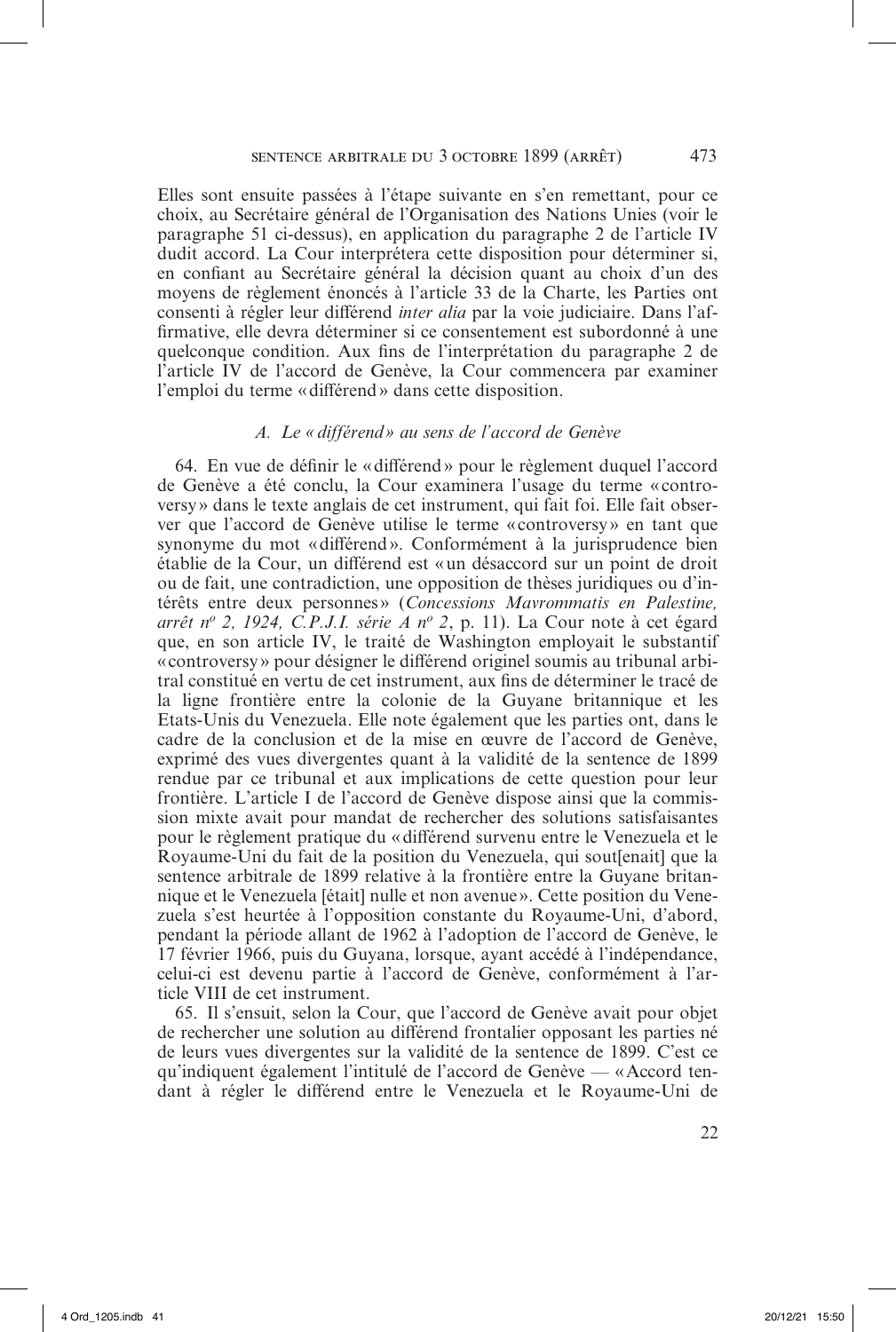and the United Kingdom of Great Britain and Northern Ireland over the Frontier between Venezuela and British Guiana", and from the wording of the last paragraph of its preamble. The same idea is implicit in Article V, paragraph 1, of the Geneva Agreement which provides that

"nothing contained in this Agreement shall be interpreted as a renunciation or diminution by the United Kingdom, British Guiana or Venezuela of any basis of claim to territorial sovereignty in the territories of Venezuela or British Guiana, or of any previously asserted rights of or claims to such territorial sovereignty, or as prejudicing their position as regards their recognition or non-recognition of a right of, claim or basis of claim by any of them to such territorial sovereignty".

By referring to the preservation of their respective rights and claims to such territorial sovereignty, the parties appear to have placed particular emphasis on the fact that the "controversy" referred to in the Geneva Agreement primarily relates to the dispute that has arisen as a result of Venezuela's contention that the 1899 Award is null and void and its implications for the boundary line between Guyana and Venezuela.

66. Consequently, the Court is of the opinion that the "controversy" that the parties agreed to settle through the mechanism established under the Geneva Agreement concerns the question of the validity of the 1899 Award, as well as its legal implications for the boundary line between Guyana and Venezuela.

## *B. Whether the Parties Gave Their Consent to the Judicial Settlement of the Controversy under Article IV, Paragraph 2, of the Geneva Agreement*

67. The Court notes that, unlike other provisions in treaties which refer directly to judicial settlement by the Court, Article IV, paragraph 2, of the Geneva Agreement refers to a decision by a third party with regard to the choice of the means of settlement. The Court must first ascertain whether the Parties conferred on that third party, in this instance the Secretary-General, the authority to choose, by a decision which is binding on them, the means of settlement of their controversy. To this end, it will interpret the first sentence of Article IV, paragraph 2, of the Geneva Agreement, which provides that "[the parties] shall refer the decision . . . to the Secretary-General". If it finds that this was their intention, the Court will then determine whether the Parties consented to the choice by the Secretary-General of judicial settlement. It will do so by interpreting the last sentence of this provision, which provides that the Secretary-General "shall choose another of the means stipulated in Article 33 of the Charter of the United Nations, and so on until the controversy has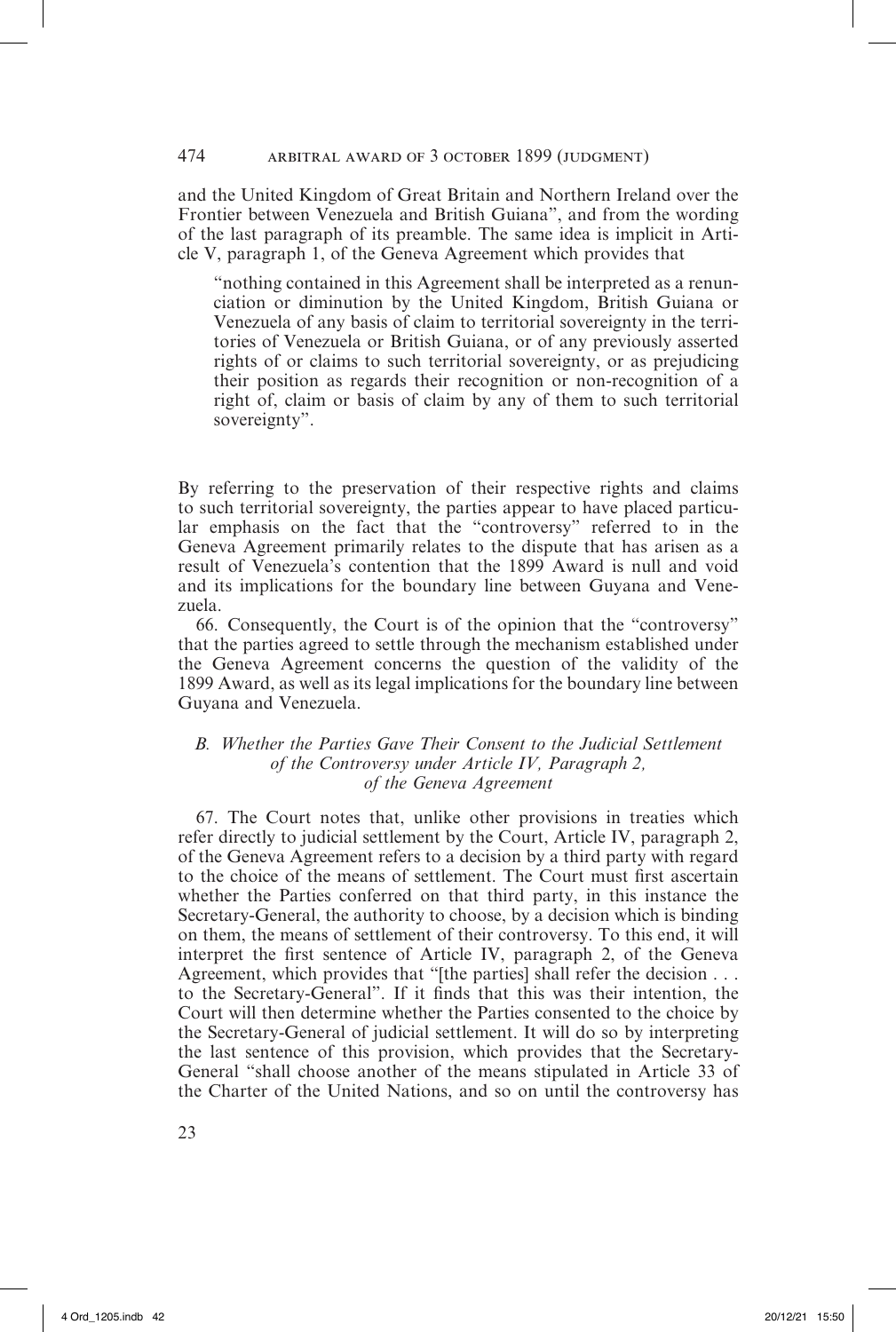Grande-Bretagne et d'Irlande du Nord relatif à la frontière entre le Venezuela et la Guyane britannique » — et le libellé du dernier alinéa de son préambule. Cette même idée ressort implicitement du paragraphe 1 de l'article V de l'accord de Genève, qui dispose que

«aucune des dispositions du présent Accord ne sera interprétée comme constituant une renonciation totale ou partielle par le Royaume-Uni, la Guyane britannique ou le Venezuela à aucun des principes qu'ils invoquent pour revendiquer la souveraineté sur les territoires situés au Venezuela ou en Guyane britannique, ni à aucun des droits ou des revendications qu'ils ont précédemment cherché à faire valoir sur ces territoires, ou encore comme préjugeant leur position pour ce qui est d'admettre ou de refuser d'admettre un droit, une revendication ou un principe de revendication que l'un d'entre eux pourrait faire valoir pour réclamer la souveraineté sur ces territoires».

En faisant référence à la protection de leurs revendications et droits respectifs en matière de souveraineté sur ces territoires, les parties semblent avoir mis en exergue le fait que le «différend» (« controversy» en anglais) visé dans l'accord de Genève concernait principalement le différend né de la position du Venezuela selon laquelle la sentence de 1899 était nulle et non avenue et ses implications pour le tracé de la frontière entre le Guyana et le Venezuela.

66. En conséquence, la Cour est d'avis que le différend que les parties sont convenues de régler au moyen du mécanisme établi en vertu de l'accord de Genève concerne la question de la validité de la sentence de 1899 ainsi que ses implications juridiques pour le tracé de la frontière entre le Guyana et le Venezuela.

## *B. La question de savoir si les Parties ont donné leur consentement au règlement judiciaire du différend en vertu du paragraphe 2 de l'article IV de l'accord de Genève*

67. La Cour relève que, à la différence d'autres dispositions conventionnelles qui renvoient directement au règlement judiciaire par la Cour, le paragraphe 2 de l'article IV de l'accord de Genève renvoie à la décision d'une tierce partie quant au choix du moyen de règlement. Elle doit commencer par rechercher si les Parties ont conféré à cette tierce partie, en l'occurrence le Secrétaire général, le pouvoir de choisir, par une décision s'imposant à elles, les moyens de règlement de leur différend. Pour ce faire, elle interprétera la première phrase du paragraphe 2 de l'article IV de l'accord de Genève, selon laquelle « [les parties] s'en remettront, pour ce choix … au Secrétaire général». Dans l'affirmative, elle déterminera ensuite si les Parties ont consenti au choix, par le Secrétaire général, du règlement judiciaire. A cette fin, elle interprétera la dernière phrase de cette disposition, selon laquelle le Secrétaire général «choisira un autre des moyens stipulés à l'Article 33 de la Charte des Nations Unies, et ainsi de suite, jusqu'à ce que le différend ait été résolu ou jusqu'à ce que tous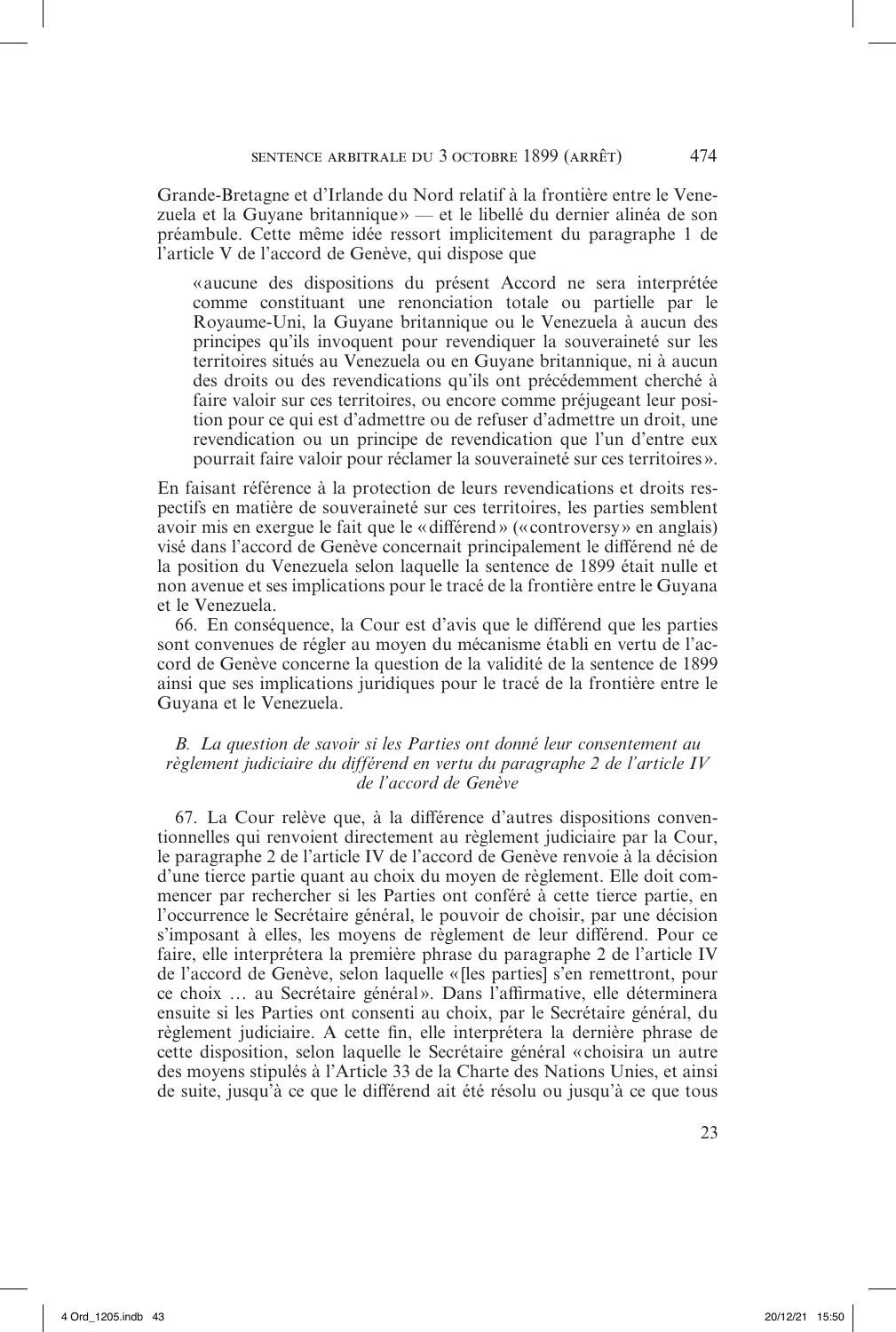#### 475 arbitral award of 3 october 1899 (judgment)

been resolved or until all the means of peaceful settlement there contemplated have been exhausted".

# *1. Whether the decision of the Secretary-General has a binding character*

68. Guyana considers that the decision of the Secretary-General cannot be regarded as a mere recommendation. It argues that it is clear from the use of the term "shall" in the English text of Article IV, paragraph 2, of the Geneva Agreement ("shall refer the decision") that there is an ensuing obligation. It adds that the use of the term "decision" in English shows that the Secretary-General's authority to choose the means of settlement was intended to produce a legally binding effect.

69. In its Memorandum, Venezuela contends that the Secretary-General's decision can only be taken as a recommendation. It relies on the preamble to the Geneva Agreement to argue that Guyana's proposed interpretation is inconsistent with the object and purpose of this instrument because "[i]t is not just a question of settling the dispute, but of doing it by means of a practical, acceptable and satisfactory settlement agreed by the Parties". Venezuela further argues that a choice on the means of settlement to be used by the Parties is not in itself sufficient to "materialize the recourse to a specific means of settlement".

\* \*

70. To interpret the Geneva Agreement, the Court will apply the rules on treaty interpretation to be found in Articles 31 and 32 of the Vienna Convention on the Law of Treaties (hereinafter the "Vienna Convention") (*Dispute regarding Navigational and Related Rights (Costa Rica* v. *Nicaragua), Judgment, I.C.J. Reports 2009*, p. 237, para. 47). Although that convention is not in force between the Parties and is not, in any event, applicable to instruments concluded before it entered into force, such as the Geneva Agreement, it is well established that these articles reflect rules of customary international law (*Question of the Delimitation of the Continental Shelf between Nicaragua and Colombia beyond 200 Nautical Miles from the Nicaraguan Coast (Nicaragua* v. *Colombia), Preliminary Objections, Judgment, I.C.J. Reports 2016 (I)*, p. 116, para. 33).

71. In accordance with the rule of interpretation enshrined in Article 31, paragraph 1, of the Vienna Convention, a treaty must be interpreted in good faith in accordance with the ordinary meaning to be given to the terms of the treaty in their context and in the light of its object and purpose. These elements of interpretation are to be considered as a whole (*Maritime Delimitation in the Indian Ocean (Somalia* v. *Kenya), Preliminary Objections, Judgment, I.C.J. Reports 2017*, p. 29, para. 64).

72. The first sentence of Article IV, paragraph 2, of the Geneva Agreement provides that the Parties "shall refer the decision . . . to the Secretary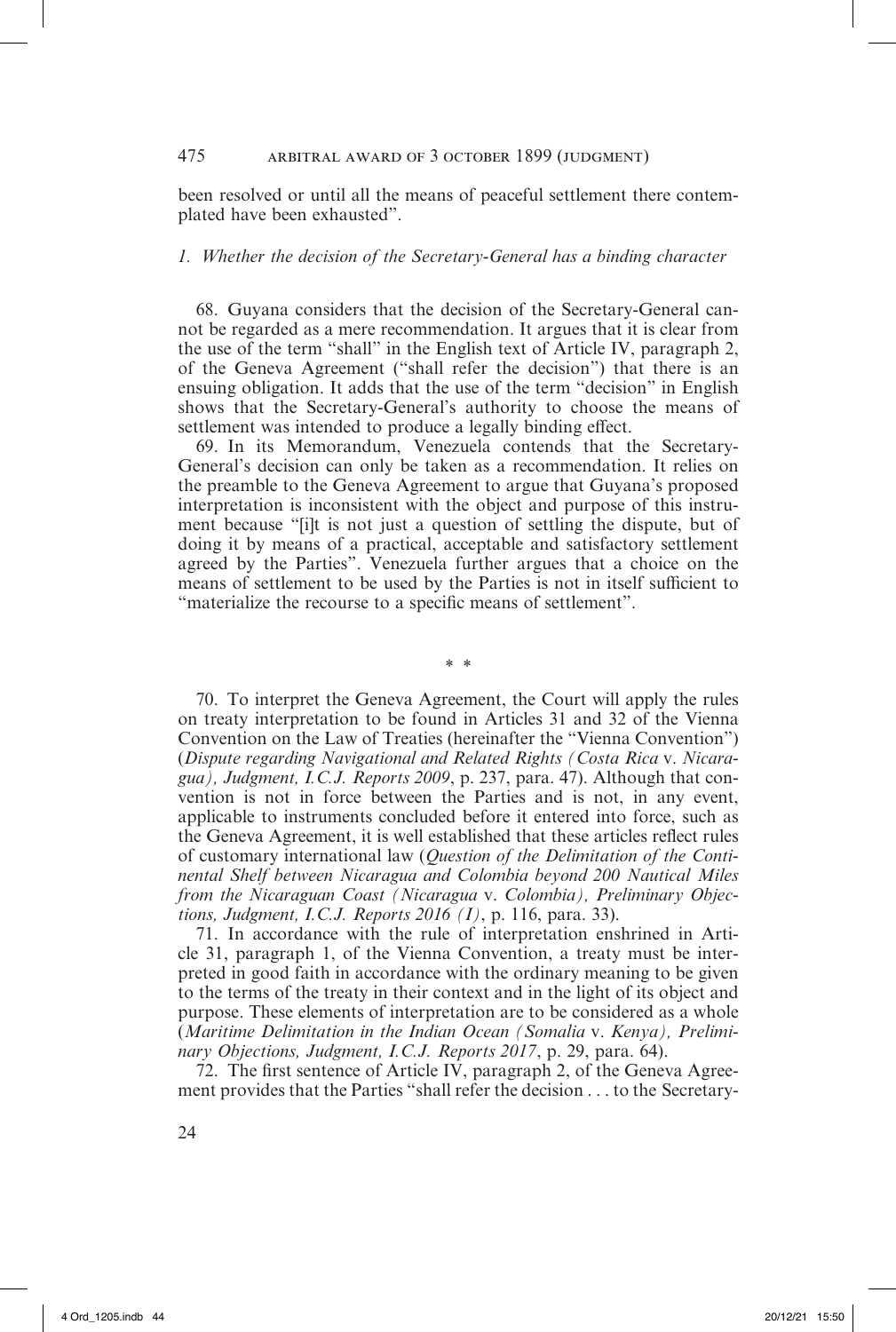les moyens de règlement pacifique envisagés dans la Charte aient été épuisés».

#### *1. La question de savoir si la décision du Secrétaire général revêt un caractère contraignant*

68. Le Guyana estime que la décision du Secrétaire général ne peut être assimilée à une simple recommandation. Il explique que l'obligation qui en découle ressort clairement de l'emploi du terme « shall» dans le texte anglais du paragraphe 2 de l'article IV de l'accord de Genève (« shall refer the decision»). Il ajoute que l'utilisation du terme «decision» en anglais indique que le pouvoir conféré au Secrétaire général de choisir le moyen de règlement était destiné à produire un effet juridique contraignant.

69. Dans son mémorandum, le Venezuela explique que la décision du Secrétaire général ne peut être considérée que comme une recommandation. Il se fonde sur le préambule de l'accord de Genève pour soutenir que l'interprétation suggérée par le Guyana n'est pas conforme à l'objet et au but de cet instrument puisqu'il «ne s'agit pas seulement de régler le différend, mais de le faire par des moyens pratiques, acceptables et satisfaisants retenus d'un commun accord par les Parties». Le Venezuela fait également valoir que le fait de choisir le moyen de règlement que les Parties devront utiliser ne suffit pas en soi à «matérialiser le recours à tel ou tel moyen de règlement».

\* \*

70. Pour interpréter l'accord de Genève, la Cour appliquera les règles en matière d'interprétation des traités énoncées aux articles 31 et 32 de la convention de Vienne sur le droit des traités (ci-après la «convention de Vienne») (*Différend relatif à des droits de navigation et des droits connexes (Costa Rica c. Nicaragua), arrêt, C.I.J. Recueil 2009*, p. 237, par. 47). Bien que cette convention ne soit pas en vigueur entre les Parties et que, en tout état de cause, elle ne soit pas applicable aux instruments conclus avant son entrée en vigueur, tels que l'accord de Genève, il est constant que ces articles reflètent des règles de droit international coutumier (*Question de la délimitation du plateau continental entre le Nicaragua et la Colombie au-delà de 200 milles marins de la côte nicaraguayenne (Nicaragua c. Colombie), exceptions préliminaires, arrêt, C.I.J. Recueil 2016 (I)*, p. 116, par. 33).

71. Conformément à la règle d'interprétation consacrée au paragraphe 1 de l'article 31 de la convention de Vienne, un traité doit être interprété de bonne foi suivant le sens ordinaire à attribuer à ses termes dans leur contexte et à la lumière de son objet et de son but. Ces éléments d'interprétation doivent être considérés comme un tout (*Délimitation maritime dans l'océan Indien (Somalie c. Kenya), exceptions préliminaires, arrêt, C.I.J. Recueil 2017*, p. 29, par. 64).

72. La première phrase du paragraphe 2 de l'article IV de l'accord de Genève énonce que les Parties «shall refer the decision … to the Secretary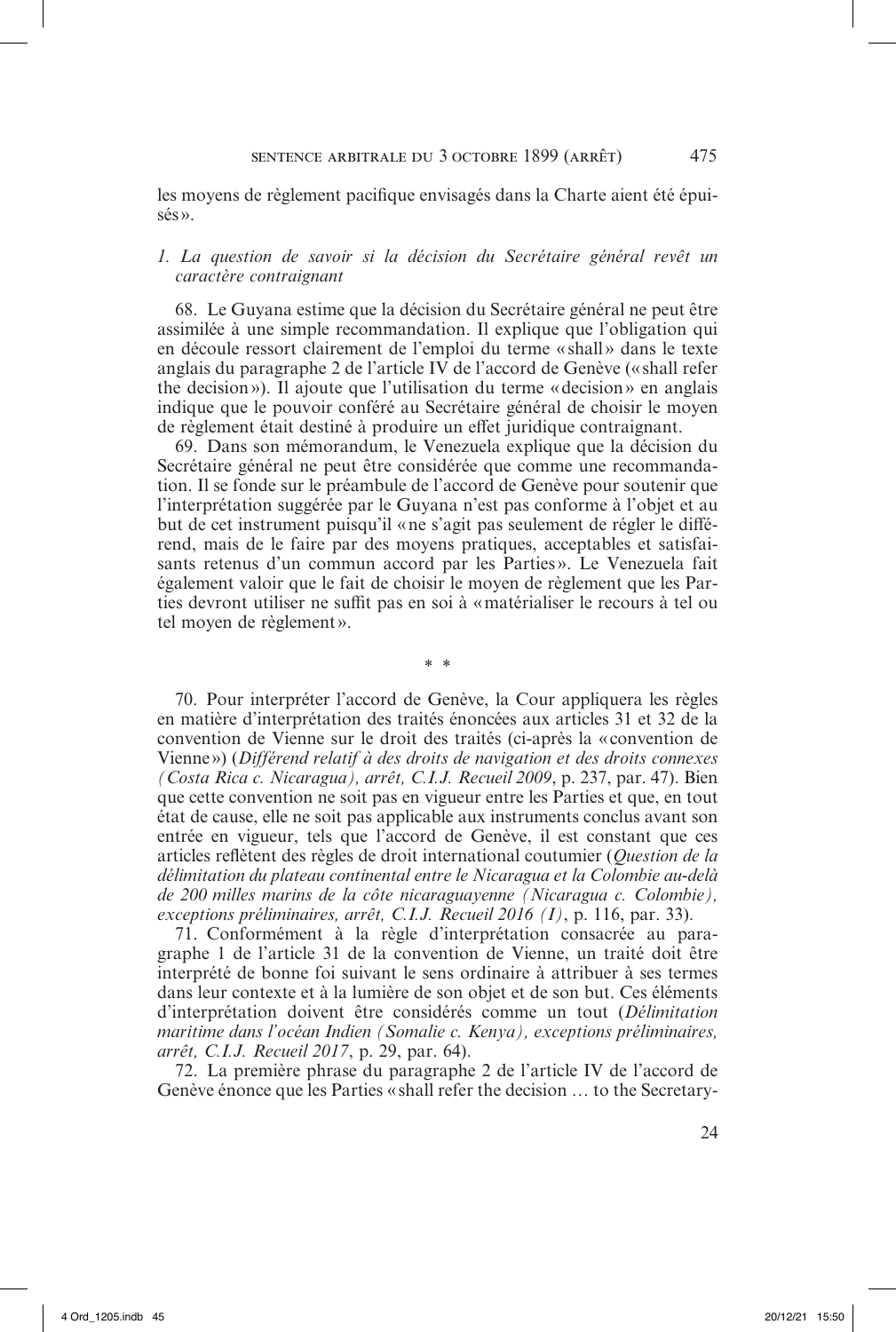General". The Court previously observed in its Judgment on the preliminary objections in the case concerning *Immunities and Criminal Proceedings (Equatorial Guinea* v. *France)* that the use of the word "shall" in the provisions of a convention should be interpreted as imposing an obligation on States parties to that convention (*I.C.J. Reports*   $2018$  (I), p. 321, para. 92). The same applies to the paragraph of the Geneva Agreement cited above. The verb "refer" in the provision at hand conveys the idea of entrusting a matter to a third party. As regards the word "decision", it is not synonymous with "recommendation" and suggests the binding character of the action taken by the Secretary-General as to his choice of the means of settlement. These terms, taken together, indicate that the Parties made a legal commitment to comply with the decision of the third party on whom they conferred such authority, in this instance the Secretary-General of the United Nations.

73. As the Court has noted in a number of cases, the purpose of a treaty may be indicated in its title and preamble (see, for example, *Question of the Delimitation of the Continental Shelf between Nicaragua and Colombia beyond 200 Nautical Miles from the Nicaraguan Coast (Nicaragua* v. *Colombia), Preliminary Objections, Judgment, I.C.J. Reports 2016 (I)*, p. 118, para. 39; *Certain Norwegian Loans (France* v. *Norway), Judgment, I.C.J. Reports 1957*, p. 24). In the present case, the Agreement is entitled "Agreement to Resolve the Controversy . . . over the Frontier between Venezuela and British Guiana" and its preamble states that it was concluded "to resolve" that controversy. The Agreement also refers, in Article I, to the task of "seeking satisfactory solutions for the practical settlement of the controversy". This indicates that the object and purpose of the Geneva Agreement is to ensure a definitive resolution of the controversy between the Parties.

74. In view of the foregoing, the Court considers that the Parties conferred on the Secretary-General the authority to choose, by a decision which is binding on them, the means to be used for the settlement of their controversy.

75. This conclusion is also supported by the position of Venezuela set out in its Exposition of Motives for the Draft Law Ratifying the Protocol of Port of Spain of 22 June 1970, in which it is stated that

"the possibility existed that . . . an issue of such vital importance . . . as the determination of the means of dispute settlement, would have left the hands of the two directly interested Parties, to be decided by an international institution chosen by them, or failing that, by the Secretary-General of the United Nations".

76. In these proceedings, the Court need not, in principle, resort to the supplementary means of interpretation mentioned in Article 32 of the Vienna Convention. However, as in other cases, it may have recourse to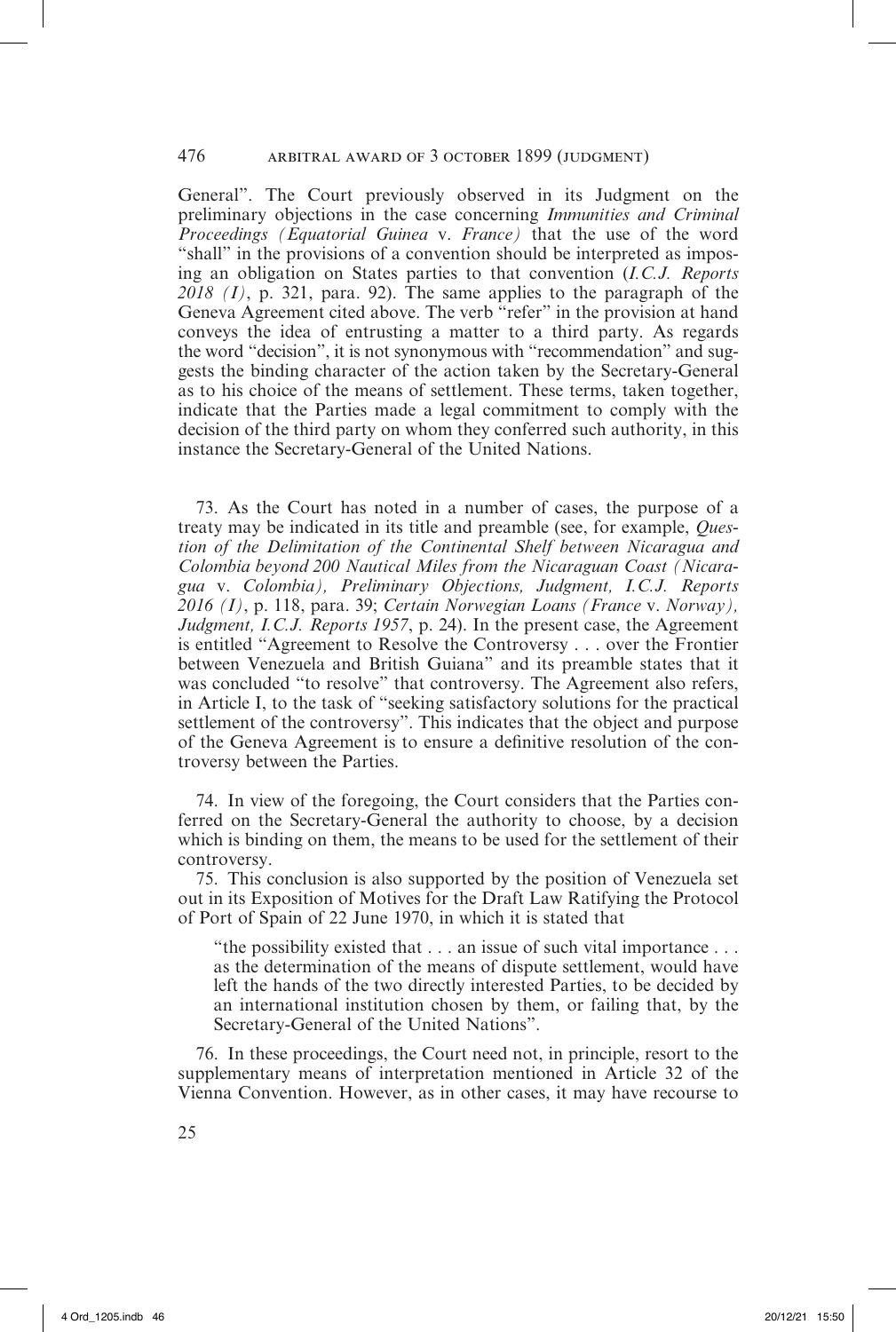General» (en français: «s'en remettront, pour ce choix ... au Secrétaire général»). La Cour a déjà observé dans son arrêt sur les exceptions préliminaires en l'affaire relative aux *Immunités et procédures pénales (Guinée équatoriale c. France)* que l'emploi du terme «shall» dans les dispositions d'une convention devrait être interprété comme imposant une obligation aux Etats parties à cette convention (*C.I.J. Recueil 2018 (I)*, p. 321, par. 92). Il en va de même s'agissant du paragraphe précité de l'accord de Genève. Le verbe « refer» (en français: «s'en remettre») qui est employé dans cette disposition marque l'idée de confier une question à une tierce personne. Quant au mot «decision», il n'est pas synonyme de «recommandation» et implique le caractère contraignant de l'acte pris par le Secrétaire général quant au choix du moyen de règlement. Considérés ensemble, ces termes indiquent que les Parties ont pris l'engagement juridique de respecter la décision de la tierce partie à laquelle elles ont conféré ce pouvoir, en l'espèce le Secrétaire général de l'Organisation des Nations Unies.

73. Comme la Cour l'a observé dans plusieurs affaires, le but d'un traité peut ressortir de son titre et de son préambule (voir par exemple *Question de la délimitation du plateau continental entre le Nicaragua et la Colombie au-delà de 200 milles marins de la côte nicaraguayenne (Nicaragua c. Colombie), exceptions préliminaires, arrêt, C.I.J. Recueil 2016 (I)*, p. 118, par. 39; *Certains emprunts norvégiens (France c. Norvège), arrêt, C.I.J. Recueil 1957*, p. 24). En l'espèce, le titre de l'accord est ainsi libellé: «Agreement to Resolve the Controversy … over the Frontier between Venezuela and British Guiana» (en français: «Accord tendant à régler le différend … relatif à la frontière entre le Venezuela et la Guyane britannique») et son préambule indique qu'il a été conclu «to resolve» (en français: «pour résoudre») ce différend. L'accord mentionne également, en son article I, la recherche de «solutions satisfaisantes pour le règlement pratique du différend». Cela indique que l'objet et le but de l'accord de Genève consistent à garantir le règlement définitif du différend entre les Parties.

74. Au vu de ce qui précède, la Cour considère que les Parties ont conféré au Secrétaire général le pouvoir de choisir, par une décision s'imposant à elles, les moyens à utiliser pour le règlement de leur différend.

75. Cette conclusion est également étayée par la position du Venezuela dans l'exposé des motifs de son projet de loi du 22 juin 1970 ratifiant le protocole de Port of Spain. Il y est indiqué que

«il existait une possibilité qu[']une question d'une importance aussi vitale … que la détermination des moyens de règlement du différend échappe aux deux Parties directement intéressées et que la décision revienne à une institution internationale choisie par elles ou, à défaut, au Secrétaire général des Nations Unies ».

76. En l'espèce, il n'est, en principe, pas nécessaire pour la Cour de recourir aux moyens complémentaires d'interprétation mentionnés à l'article 32 de la convention de Vienne. Cependant, comme dans d'autres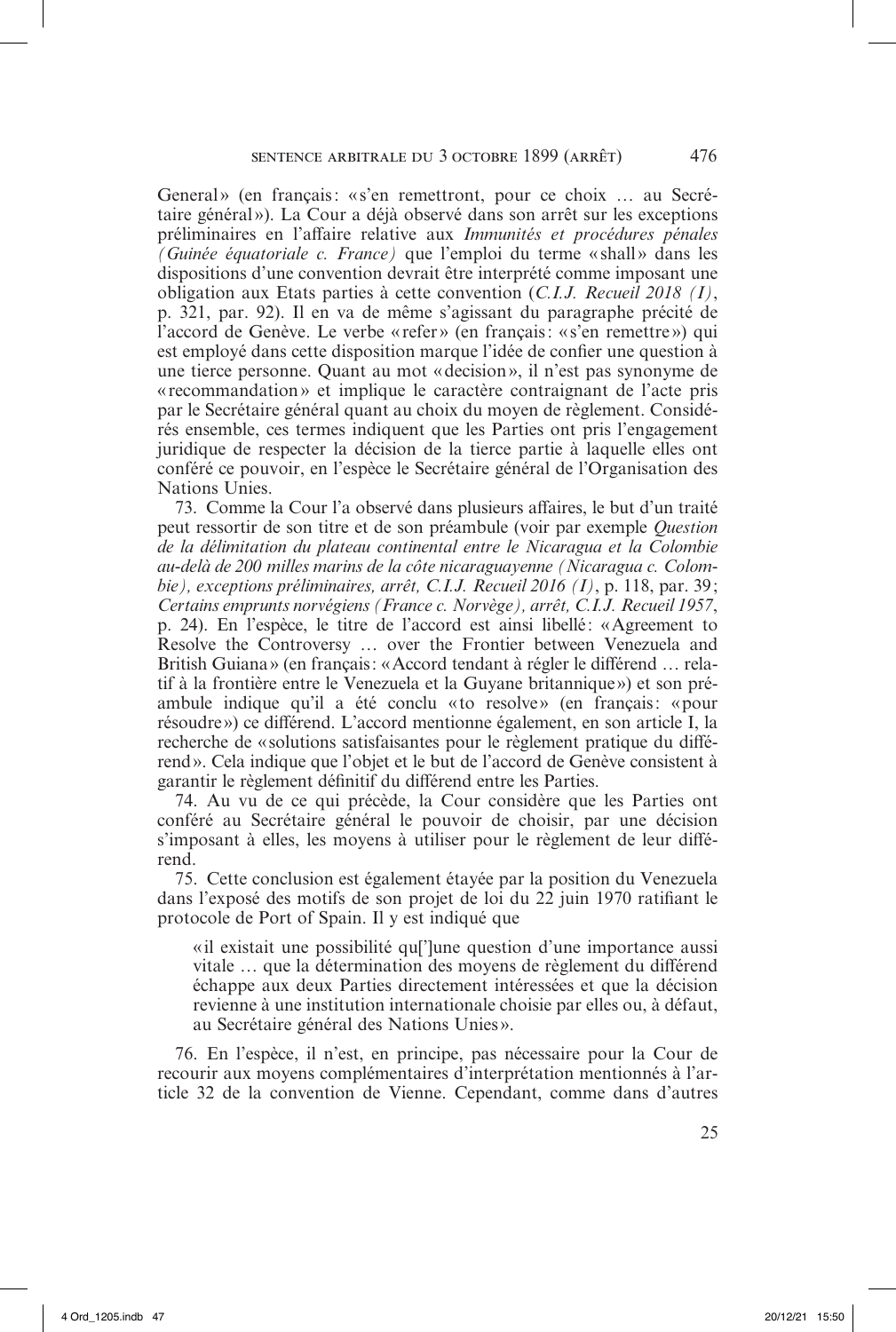#### 477 arbitral award of 3 october 1899 (judgment)

these supplementary means, such as the circumstances in which the Geneva Agreement was concluded, in order to seek a possible confirmation of its interpretation of the text of the Geneva Agreement (see, for example, *Maritime Dispute (Peru* v. *Chile), Judgment, I.C.J. Reports 2014*, p. 30, para. 66; *Maritime Delimitation and Territorial Questions between Qatar and Bahrain (Qatar* v. *Bahrain), Jurisdiction and Admissibility, Judgment, I.C.J. Reports 1995*, p. 21, para. 40; *Territorial Dispute (Libyan Arab Jamahiriya/Chad), Judgment, I.C.J. Reports 1994*, p. 27, para. 55).

77. In this regard, the Court observes that, in his statement of 17 March 1966 before the National Congress on the occasion of the ratification of the Geneva Agreement, the Venezuelan Minister for Foreign Affairs, Mr. Ignacio Iribarren Borges, in describing the discussions that had taken place at the Geneva Conference, asserted that "[t]he only role entrusted to the Secretary-General of the United Nations [was] to indicate to the parties the means of peaceful settlement of disputes . . . provided in Article 33". He went on to state that, having rejected the British proposal to entrust that role to the General Assembly of the United Nations, "Venezuela [had] then suggested giving this role to the Secretary-General".

78. For the Court, the circumstances in which the Geneva Agreement was concluded support the conclusion that the Parties conferred on the Secretary-General the authority to choose, by a decision which is binding on them, the means of settlement of their controversy.

## *2. Whether the Parties consented to the choice by the Secretary-General of judicial settlement*

79. The Court now turns to the interpretation of the last sentence of Article IV, paragraph 2, of the Geneva Agreement, which provides that the Secretary-General

"shall choose another of the means stipulated in Article 33 of the Charter of the United Nations, and so on until the controversy has been resolved or until all the means of peaceful settlement there contemplated have been exhausted".

\* \*

80. According to Guyana, "[t]he unqualified *renvoi* to Article 33 empowers the Secretary-General to decide that the parties shall have recourse to judicial settlement". It adds that an interpretation of Article IV, paragraph 2, of the Geneva Agreement which excludes the possibility of judicial settlement would deprive the treaty of its effectiveness and would lock the Parties "into a never-ending process of diplomatic negotiation, where successful resolution could be permanently foreclosed by either one of them". The Applicant further contends that the circum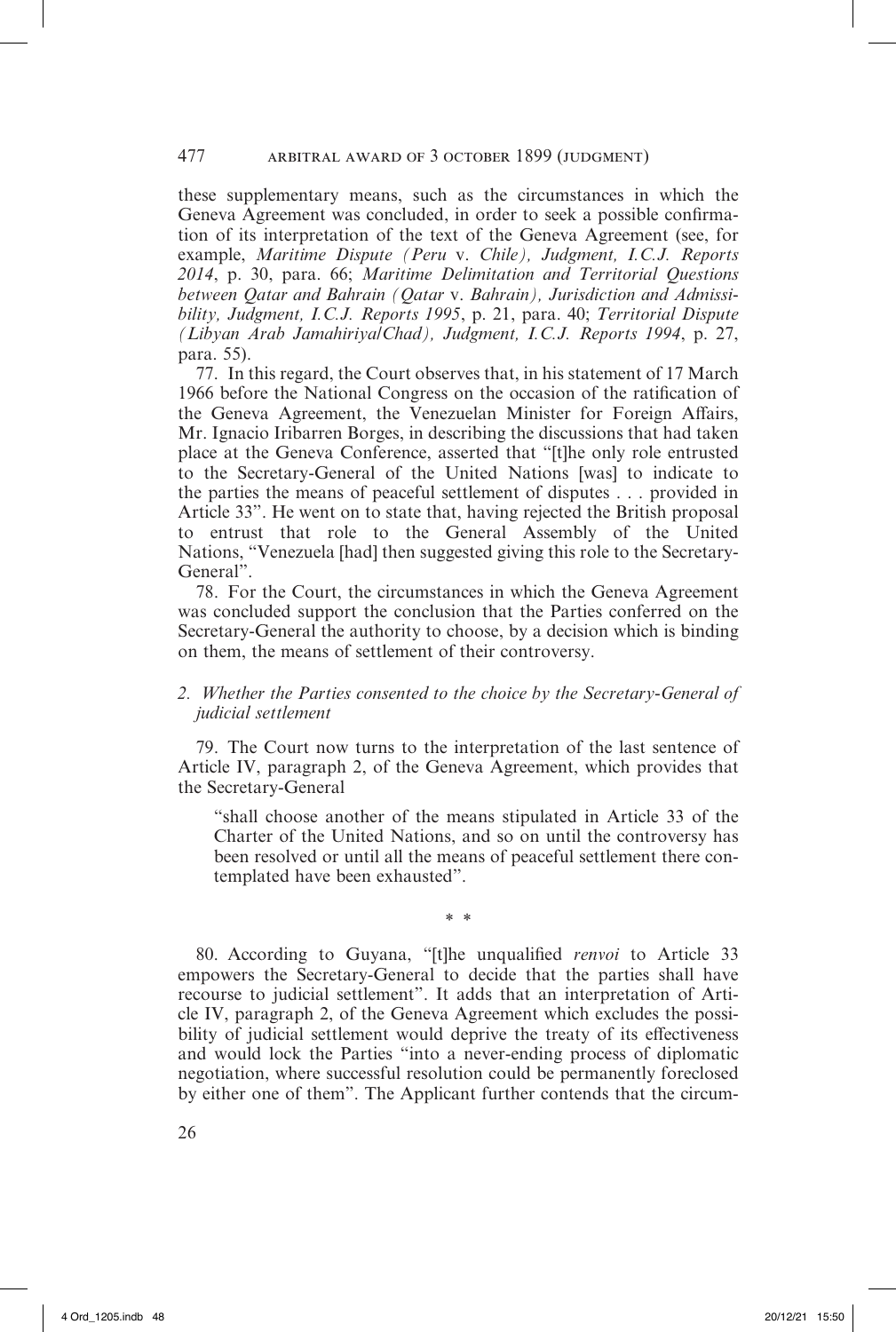affaires, elle peut recourir à ces moyens complémentaires, tels que les circonstances dans lesquelles l'accord de Genève a été conclu, pour y rechercher une confirmation éventuelle de l'interprétation qu'elle a tirée du texte de l'accord de Genève (voir par exemple *Différend maritime (Pérou c. Chili), arrêt, C.I.J. Recueil 2014*, p. 30, par. 66 ; *Délimitation maritime et questions territoriales entre Qatar et Bahreïn (Qatar c. Bahreïn), compétence et recevabilité, arrêt, C.I.J. Recueil 1995*, p. 21, par. 40 ; *Différend territorial (Jamahiriya arabe libyenne/Tchad), arrêt, C.I.J. Recueil 1994*, p. 27, par. 55).

77. A cet égard, la Cour observe que, dans la déclaration qu'il a faite le 17 mars 1966 devant le Congrès national à l'occasion de la ratification de l'accord de Genève, le ministre vénézuélien des affaires étrangères, M. Ignacio Iribarren Borges, en décrivant les discussions qui avaient eu lieu durant la conférence de Genève, a affirmé que «[l]e seul rôle conféré au Secrétaire général de l'Organisation des Nations Unies consist[ait] à indiquer aux parties les moyens de règlement pacifique des différends prévus à l'article 33 ». Il a également précisé que, après avoir rejeté la proposition britannique consistant à conférer ce rôle à l'Assemblée générale des Nations Unies, «Ille Venezuela alvaitl ensuite suggéré de confier ce rôle au Secrétaire général».

78. La Cour considère que les circonstances dans lesquelles l'accord de Genève a été conclu appuient la conclusion selon laquelle les Parties ont conféré au Secrétaire général le pouvoir de choisir le moyen de règlement de leur différend par une décision s'imposant à elles.

## *2. La question de savoir si les Parties ont consenti au choix, par le Secrétaire général, du règlement judiciaire*

79. La Cour en vient maintenant à l'interprétation de la dernière phrase du paragraphe 2 de l'article IV de l'accord de Genève, selon laquelle le Secrétaire général

«choisira un autre des moyens stipulés à l'Article 33 de la Charte des Nations Unies, et ainsi de suite, jusqu'à ce que le différend ait été résolu ou jusqu'à ce que tous les moyens de règlement pacifique envisagés dans la Charte aient été épuisés ».

\* \*

80. Selon le Guyana, «[l]e renvoi sans réserve à l'article 33 donne pouvoir au Secrétaire général de décider que les parties auront recours au règlement judiciaire». Il ajoute qu'une interprétation du paragraphe 2 de l'article IV de l'accord de Genève comme excluant la possibilité d'un règlement judiciaire priverait le traité de son efficacité et enfermerait les Parties «dans un processus sans fin de négociation diplomatique, où la résolution effective pourrait être sempiternellement bloquée par l'une ou l'autre d'entre elles ». Le demandeur soutient également que les circons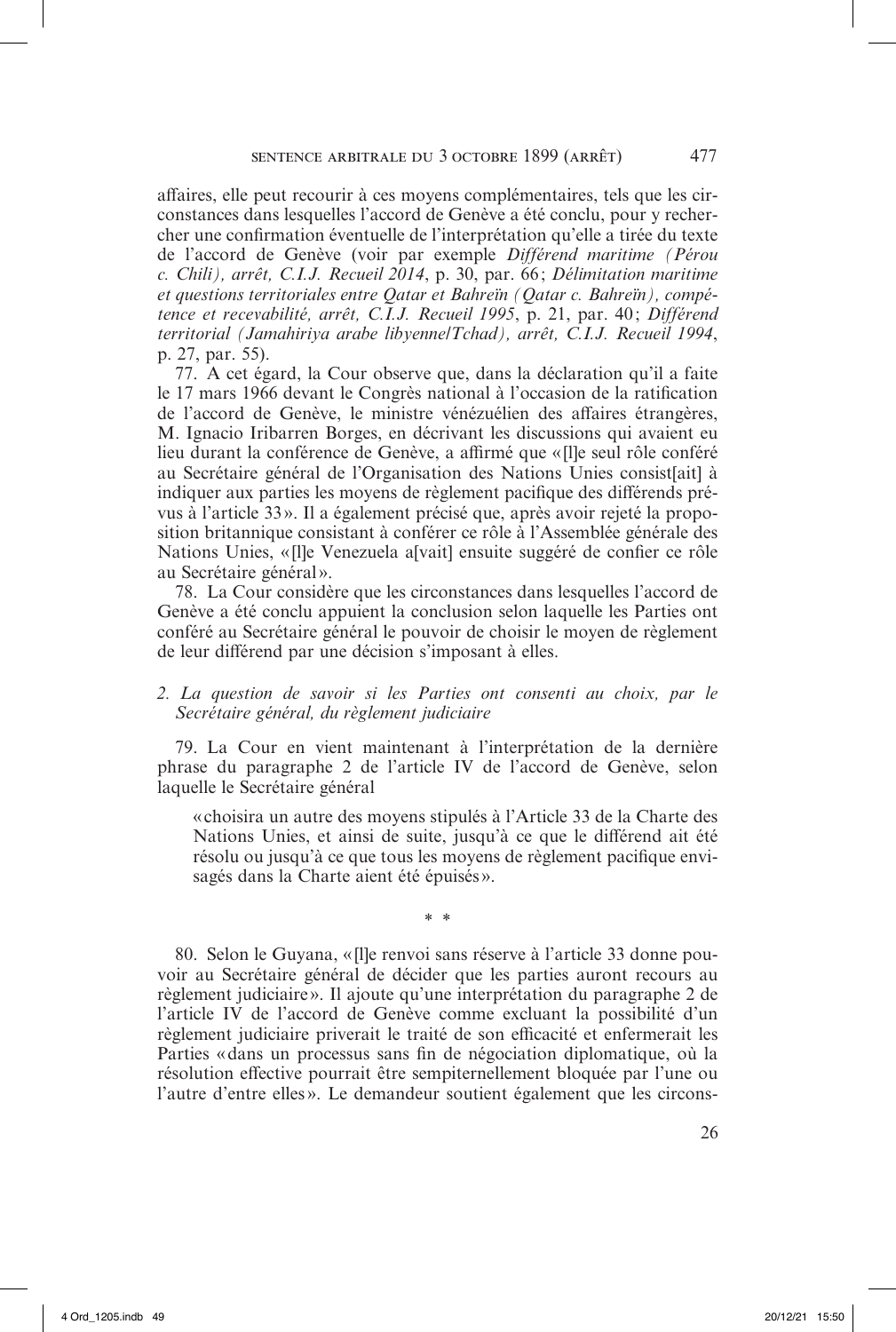stances surrounding the conclusion of the Geneva Agreement "confirm that the parties understood and accepted that their deliberate *renvoi* to Article 33 made it possible that the controversy ultimately would be resolved by judicial settlement".

81. In its Memorandum, Venezuela acknowledges that Article 33 of the Charter includes judicial settlement. However, it argues that since Article I of the Geneva Agreement refers to "seeking satisfactory solutions for the practical settlement of the controversy", this excludes judicial settlement unless the Parties consent to resort to it by special agreement.

\* \*

82. Given that Article IV, paragraph 2, of the Geneva Agreement refers to Article 33 of the Charter of the United Nations, which includes judicial settlement as a means of dispute resolution, the Court considers that the Parties accepted the possibility of the controversy being settled by that means. It is of the opinion that if they had wished to exclude such a possibility, the Parties could have done so during their negotiations. Equally, instead of referring to Article 33 of the Charter, they could have set out the means of settlement envisaged while omitting judicial settlement, which they did not do either.

83. The Court notes that, according to the wording of Article IV, paragraph 2, of the Geneva Agreement, the Parties conferred on the Secretary-General the authority to choose among the means of dispute settlement provided for in Article 33 of the Charter "until the controversy has been resolved". It observes that Article 33 of the Charter includes, on the one hand, political and diplomatic means, and, on the other, adjudicatory means such as arbitration or judicial settlement. The willingness of the Parties to resolve their controversy definitively is indicated by the fact that the means listed include arbitration and judicial settlement, which are by nature binding. The phrase "and so on until the controversy has been resolved" also suggests that the Parties conferred on the Secretary-General the authority to choose the most appropriate means for a definitive resolution of the controversy. The Court considers that the Secretary-General's choice of a means that leads to the resolution of the controversy fulfils his responsibility under Article IV, paragraph 2, of the Geneva Agreement, in accordance with the object and purpose of that instrument.

84. In light of the above analysis, the Court concludes that the means of dispute settlement at the disposal of the Secretary-General, to which the Parties consented under Article IV, paragraph 2, of the Geneva Agreement, include judicial settlement.

85. It is recalled that, during the oral proceedings (see paragraph 17 above), the following question was put by a Member of the Court:

"Article IV, paragraph 2, of the Geneva Agreement of 17 February 1966 concludes with an alternative, according to which either the con-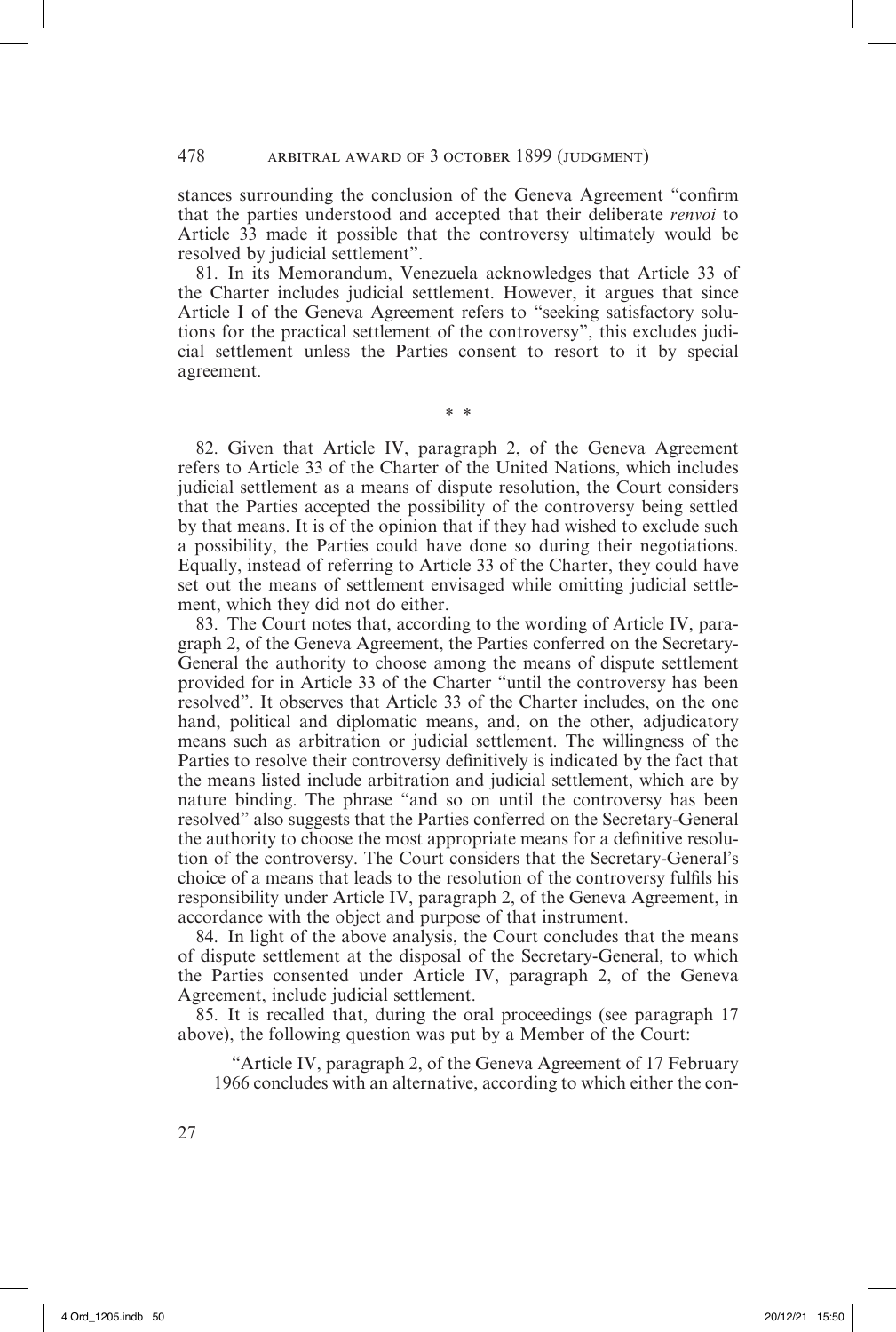tances qui ont entouré la conclusion de l'accord de Genève «confirment que les parties avaient compris et accepté que le renvoi délibéré à l'article 33 ouvrait la possibilité que le différend soit en définitive résolu par voie de règlement judiciaire».

81. Dans son mémorandum, le Venezuela reconnaît que l'article 33 de la Charte comprend le règlement judiciaire. Cependant, il soutient que, dans la mesure où l'accord de Genève vise en son article I la « recherche de solutions satisfaisantes pour le règlement pratique du différend», cela exclut le recours au règlement judiciaire à moins que les Parties ne consentent à y recourir par voie de compromis.

\* \*

82. Etant donné que le paragraphe 2 de l'article IV de l'accord de Genève fait mention de l'article 33 de la Charte des Nations Unies, lequel comprend le moyen de règlement judiciaire, la Cour estime que les Parties ont accepté l'éventualité que le différend soit réglé par cette voie. Elle est d'avis que, si elles avaient souhaité écarter cette possibilité, les Parties auraient pu le faire durant leurs négociations. Elles auraient également pu, au lieu de mentionner l'article 33 de la Charte, énumérer les moyens de règlement envisagés sans citer le règlement judiciaire, ce qu'elles n'ont pas fait non plus.

83. La Cour note que, selon le libellé du paragraphe 2 de l'article IV de l'accord de Genève, les Parties ont conféré au Secrétaire général le pouvoir de choisir parmi les moyens de règlement des différends prévus à l'article 33 de la Charte «jusqu'à ce que le différend ait été résolu». Elle observe que l'article 33 de la Charte comprend, d'une part, des moyens politiques et diplomatiques, et, d'autre part, des moyens juridictionnels tels que l'arbitrage et le règlement judiciaire. La volonté des Parties de régler leur différend de manière définitive ressort du fait que les moyens énumérés incluent l'arbitrage et le règlement judiciaire qui sont, par nature, contraignants. Le membre de phrase «et ainsi de suite, jusqu'à ce que le différend ait été résolu» suggère également que les Parties ont conféré au Secrétaire général l'autorité de choisir le moyen le plus approprié pour résoudre définitivement leur différend. La Cour estime que, en choisissant un moyen menant à la résolution du différend, le Secrétaire général s'acquitte de ses responsabilités au titre du paragraphe 2 de l'article IV de l'accord de Genève, conformément au but et à l'objet de cet instrument.

84. Au regard de l'analyse ci-dessus, la Cour conclut que les moyens de règlement des différends à la disposition du Secrétaire général, auxquels les Parties ont consenti en vertu du paragraphe 2 de l'article IV de l'accord de Genève, incluent le règlement judiciaire.

85. Il est rappelé que, lors de la procédure orale (voir le paragraphe 17 ci-dessus), un membre de la Cour a posé la question suivante au Guyana :

«Le paragraphe 2 de l'article IV de l'accord de Genève du 17 février 1966 se conclut par une alternative selon laquelle soit que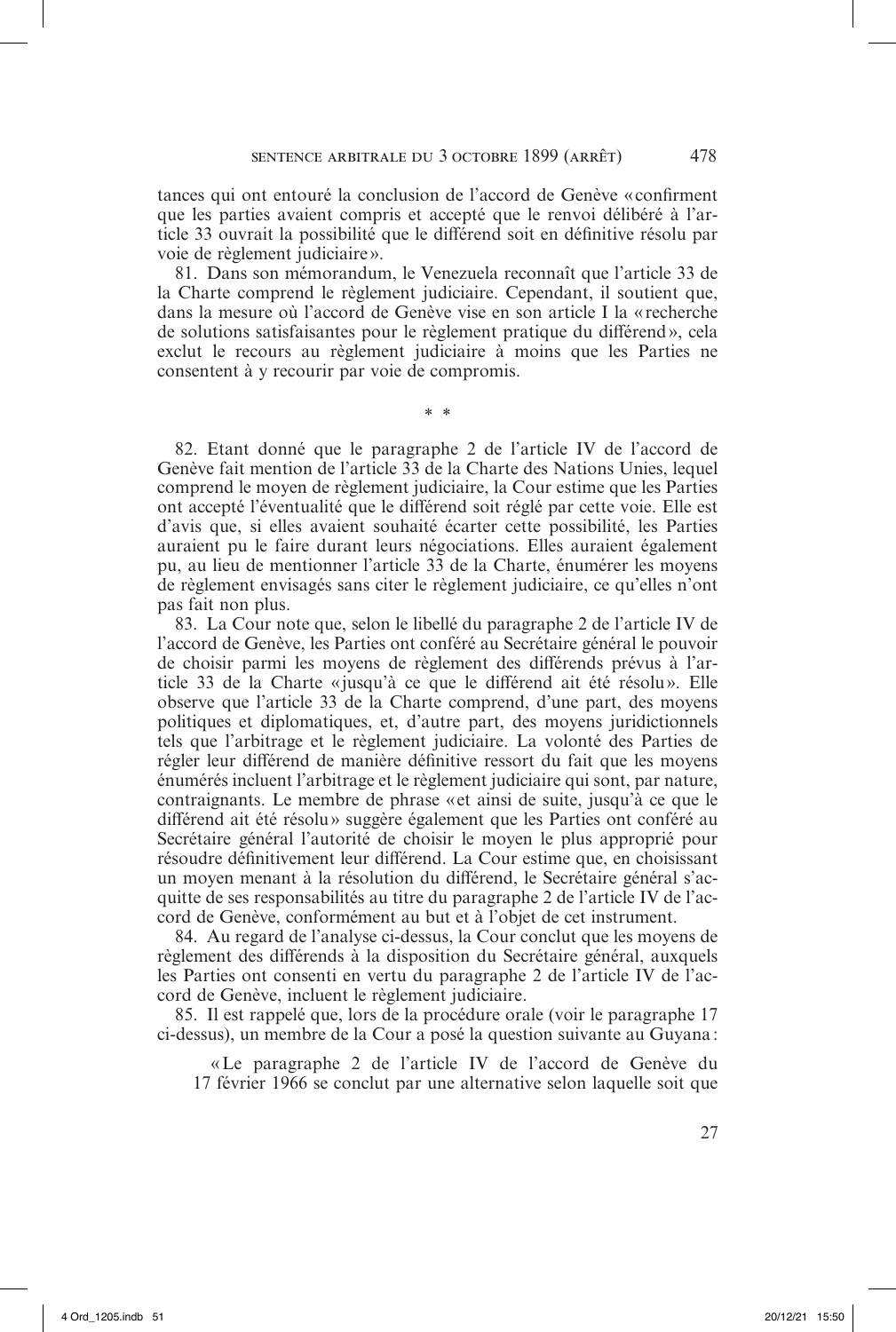troversy has been resolved or the means of peaceful settlement provided in Article 33 of the Charter of the United Nations have been exhausted. My question is the following: is it possible to conceive of a situation where all means of peaceful settlement have been exhausted without the controversy having been resolved?"

In its reply to that question, Guyana argued that a situation in which all the means of peaceful settlement had been exhausted without the controversy being resolved was inconceivable. In its view, "[t]he 1966 Geneva Agreement established a procedure to ensure that the controversy would be finally and completely resolved" and "[b]ecause arbitration and judicial settlement are among the means of settlement listed in Article 33, a final and complete resolution of the controversy . . . is ensured".

86. The Court notes that its conclusion that the Parties consented to judicial settlement under Article IV of the Geneva Agreement is not called into question by the phrase "or until all the means of peaceful settlement there contemplated have been exhausted" at paragraph 2 of that Article, which might suggest that the Parties had contemplated the possibility that the choice, by the Secretary-General, of the means provided for in Article 33 of the Charter, which include judicial settlement, would not lead to a resolution of the controversy. There are various reasons why a judicial decision, which has the force of *res judicata* and clarifies the rights and obligations of the parties, might not in fact lead to the final settlement of a dispute. It suffices for the Court to observe that, in this case, a judicial decision declaring the 1899 Award to be null and void without delimiting the boundary between the Parties might not lead to the definitive resolution of the controversy, which would be contrary to the object and purpose of the Geneva Agreement.

87. In this regard, the Court notes that the joint statement on the ministerial conversations held in Geneva on 16 and 17 February 1966 between the Venezuelan Minister for Foreign Affairs, his British counterpart and the Prime Minister of British Guiana declares that "[a]s a consequence of the deliberations an agreement was reached whose stipulations will enable a definitive solution for [the] problems [relating to the relations between Venezuela and British Guiana]". Similarly, the Venezuelan law ratifying the Geneva Agreement of 13 April 1966 states as follows:

"Every single part and all parts of the Agreement signed in Geneva on 17 February 1966 by the Governments of the Republic of Venezuela and [the] United Kingdom of Great Britain and Northern Ireland in consultation with the Government of British Guiana, in order to solve the issue between Venezuela and [the] United Kingdom over the border line with British Guiana have been approved for any relevant legal purposes."

88. In light of the above, the Court concludes that the Parties consented to the judicial settlement of their controversy.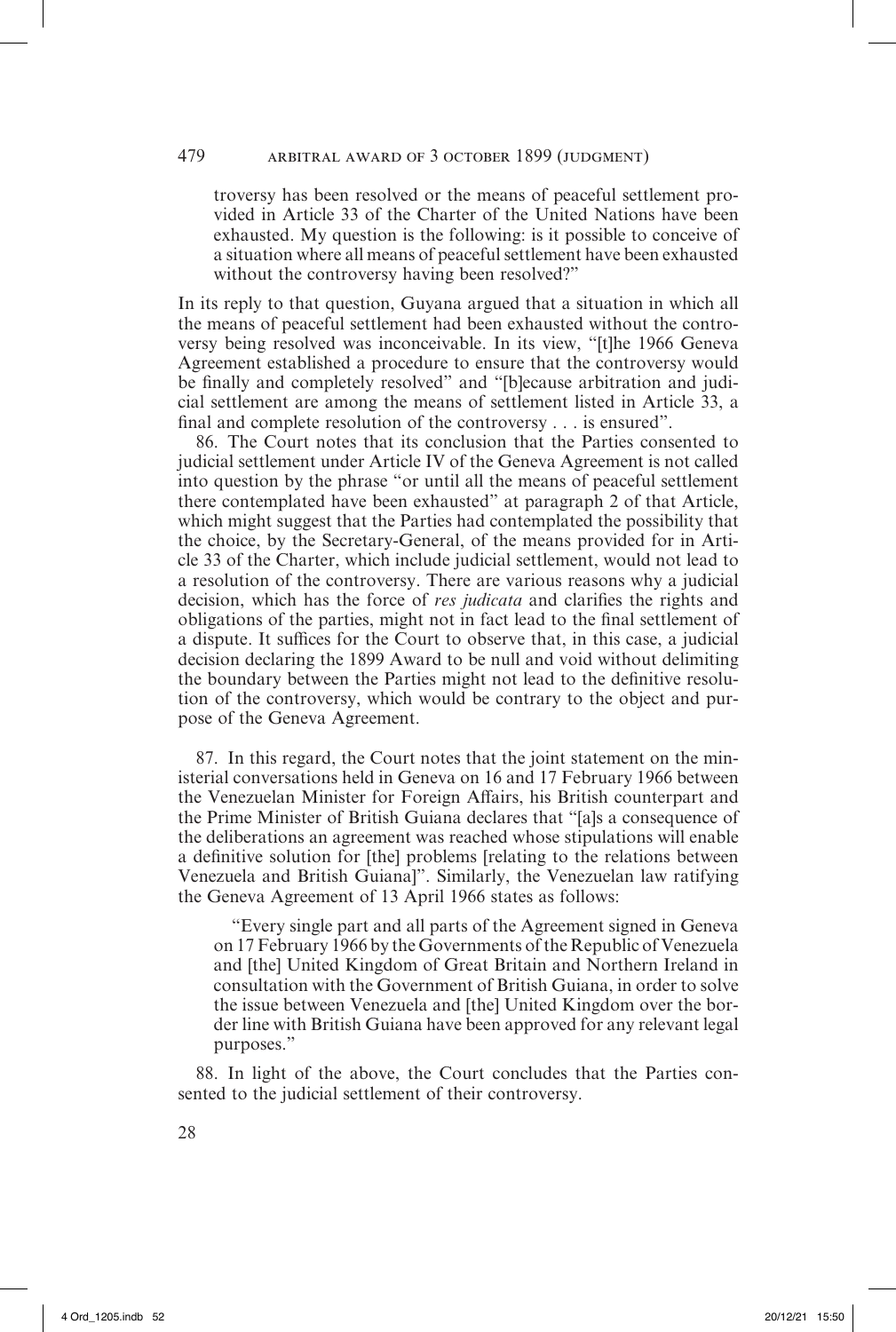la controverse a été résolue soit que tous les moyens de règlement pacifique prévus à l'article 33 de la Charte des Nations Unies ont été épuisés. Ma question est la suivante : Est-il possible de concevoir une situation où tous les moyens de règlement pacifique ont été épuisés sans que la controverse n'ait été résolue?»

Dans sa réponse, le Guyana a soutenu qu'il n'était pas possible de concevoir une situation dans laquelle tous les moyens de règlement pacifique seraient épuisés sans que le différend ait été résolu. Selon lui, « [l]'accord de Genève de 1966 a établi une procédure visant à s'assurer de parvenir à un règlement complet et définitif du différend» et «[l]e fait que l'arbitrage et le règlement judiciaire figurent parmi les moyens énoncés à l'article 33 garantit un règlement complet et définitif du différend».

86. La Cour relève que sa conclusion selon laquelle les Parties ont consenti au règlement judiciaire en vertu de l'article IV de l'accord de Genève n'est pas remise en cause par le membre de phrase «ou jusqu'à ce que tous les moyens de règlement pacifique envisagés dans la Charte aient été épuisés» se trouvant au paragraphe 2 dudit article, qui pourrait suggérer que les Parties avaient envisagé l'hypothèse que le choix, par le Secrétaire général, des moyens prévus à l'article 33 de la Charte, lequel comprend le règlement judiciaire, n'aboutisse pas au règlement du différend. Diverses raisons pourraient expliquer qu'une décision judiciaire, revêtue de l'autorité de la chose jugée et clarifiant les droits et obligations des parties, n'aboutisse pas dans les faits à une résolution définitive du différend. Il lui suffit de constater, dans le cas d'espèce, qu'une décision judiciaire qui déclare la sentence de 1899 invalide sans délimiter la frontière entre les Parties pourrait ne pas aboutir à la résolution définitive du différend, ce qui serait contraire à l'objet et au but de l'accord de Genève.

87. A cet égard, la Cour note que le communiqué commun sur les conversations ministérielles tenues à Genève les 16 et 17 février 1966 entre le ministre vénézuélien des affaires étrangères, son homologue britannique et le premier ministre de la Guyane britannique indique que «[l]es délibérations ont permis d'aboutir à un accord dont les dispositions permettront de régler définitivement [les] problèmes [relatifs aux relations entre le Venezuela et la Guyane britannique] ». De même, la loi vénézuélienne du 13 avril 1966 portant ratification de l'accord de Genève énonce que

«[l]'accord signé à Genève le 17 février 1966 par le Gouvernement de la République du Venezuela et le Gouvernement du Royaume-Uni de Grande-Bretagne et d'Irlande du Nord, en consultation avec le Gouvernement de la Guyane britannique, en vue de régler le désaccord entre le Venezuela et le Royaume-Uni au sujet du tracé de la frontière avec la Guyane britannique a été approuvé dans toutes ses dispositions et à toutes fins juridiques pertinentes».

88. Au regard de ce qui précède, la Cour conclut que les Parties ont consenti au règlement judiciaire de leur différend.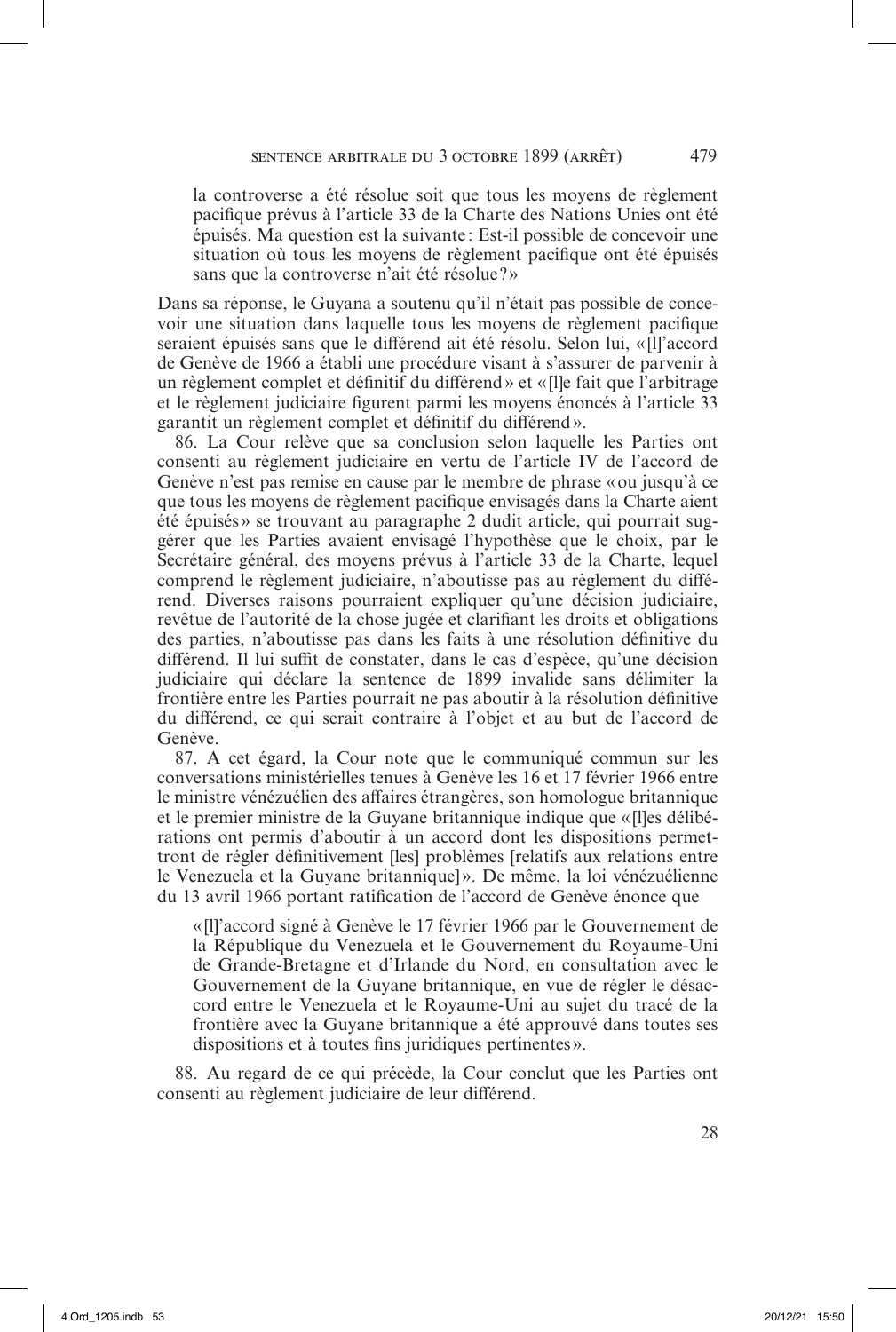## *C. Whether the Consent Given by the Parties to the Judicial Settlement of Their Controversy under Article IV, Paragraph 2, of the Geneva Agreement Is Subject to any Conditions*

89. The Court observes that, in treaties by which parties consent to the judicial settlement of a dispute, it is not unusual for them to subject such consent to conditions which must be regarded as constituting the limits thereon (see *Application of the International Convention on the Elimination of All Forms of Racial Discrimination (Georgia* v. *Russian Federation), Preliminary Objections, Judgment, I.C.J. Reports 2011 (I)*, pp. 124-125, paras. 130-131; *Armed Activities on the Territory of the Congo (New Application: 2002) (Democratic Republic of the Congo* v. *Rwanda), Jurisdiction and Admissibility, Judgment, I.C.J. Reports 2006*, p. 39, para. 88). The Court must therefore now ascertain whether the Parties' consent to the means of judicial settlement, as expressed in Article IV, paragraph 2, of the Geneva Agreement, is subject to certain conditions.

90. The Parties do not dispute that the Secretary-General is required to establish that the means previously chosen have not "le[d] to a solution of the controversy" before "choos[ing] another of the means stipulated in Article 33 of the Charter of the United Nations". The Court will therefore interpret only the terms of the second sentence of this provision, which provides that, if the means chosen do not lead to a resolution of the controversy, "the Secretary-General . . . shall choose another of the means stipulated in Article 33 of the Charter of the United Nations, *and so on until the controversy has been resolved or until all the means of peaceful settlement there contemplated have been exhausted*" (emphasis added).

91. Guyana maintains that the Secretary-General's decision to choose the judicial means of settlement of the controversy constitutes a proper exercise of his authority under Article IV, paragraph 2, of the Geneva Agreement. It contends that the use of the definite article "the" (one of "the" means) is "indicative of comprehensiveness" and implies that the Secretary-General can choose any of those means without following a particular order. It adds that "[i]f the means were to be applied mechanically, in the order in which they appear in Article 33, the role of a third party in the 'decision as to the means' would be unnecessary".

\* \*

92. While Guyana acknowledges that, in the past, some Secretaries-General have consulted with the Parties during the process of choosing the means of settlement, it emphasizes that consultation with the Parties to ascertain their willingness to participate in such a process in no way detracts from the Secretary-General's authority to decide unilaterally on the means of settlement to be used.

\*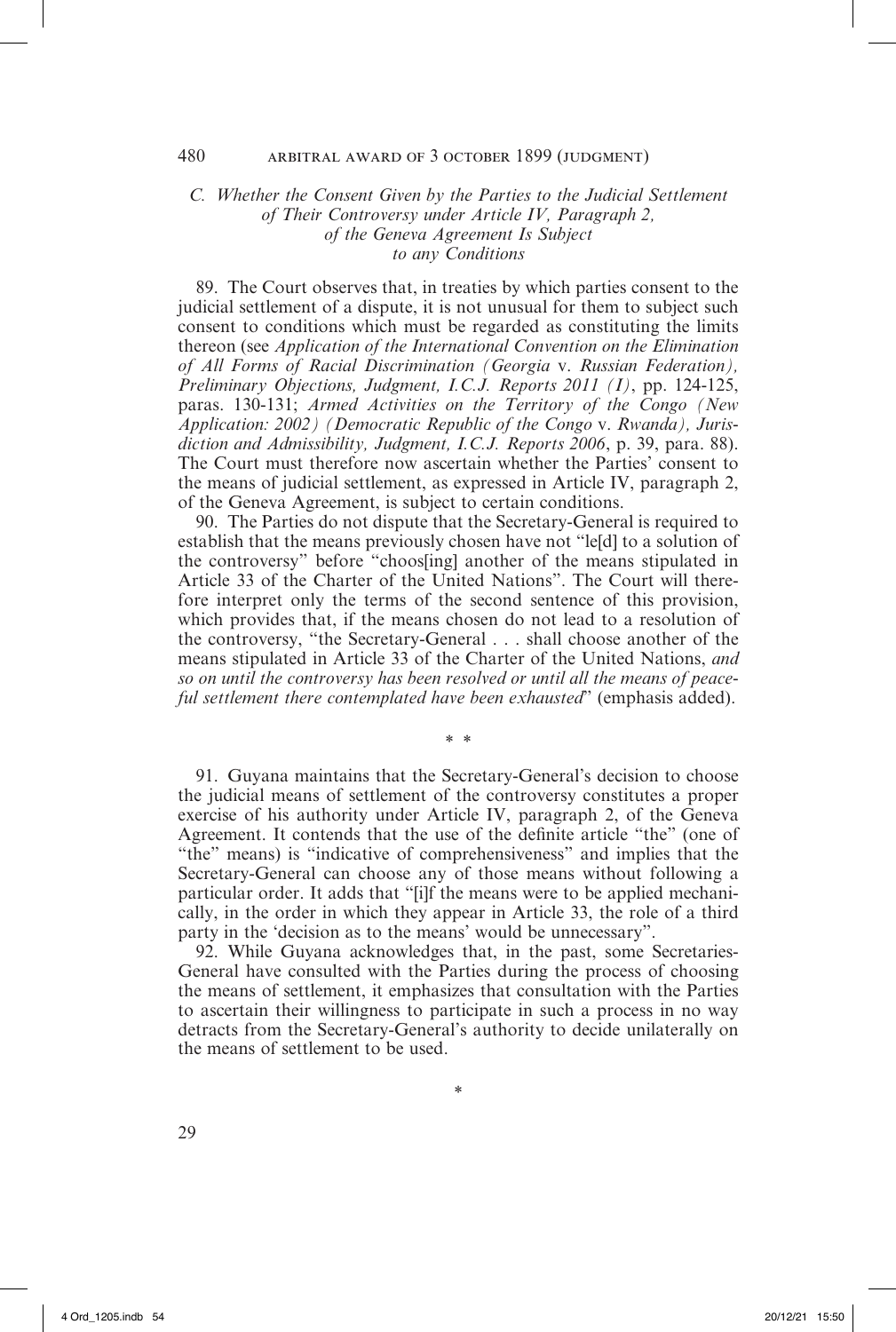### *C. La question de savoir si le consentement donné par les Parties au règlement judiciaire de leur différend en vertu du paragraphe 2 de l'article IV de l'accord de Genève est subordonné à une quelconque condition*

89. La Cour observe qu'il n'est pas rare que, dans des traités par lesquels elles consentent à un règlement judiciaire de leur différend, les parties assortissent ce consentement de conditions devant être considérées comme en constituant les limites (voir *Application de la convention internationale sur l'élimination de toutes les formes de discrimination raciale (Géorgie c. Fédération de Russie), exceptions préliminaires, arrêt, C.I.J. Recueil 2011 (I)*, p. 124-125, par. 130-131; *Activités armées sur le territoire du Congo (nouvelle requête: 2002) (République démocratique du Congo c. Rwanda), compétence et recevabilité, arrêt, C.I.J. Recueil 2006*, p. 39, par. 88). La Cour doit donc à présent rechercher si le consentement des Parties au moyen de règlement judiciaire, tel qu'exprimé au paragraphe 2 de l'article IV de l'accord de Genève, est subordonné à certaines conditions.

90. Les Parties ne contestent pas que le Secrétaire général est tenu d'établir que les moyens choisis précédemment n'ont pas «m[ené] … à une solution du différend» avant de choisir «un autre des moyens stipulés à l'Article 33 de la Charte des Nations Unies». La Cour interprétera donc seulement les termes de la deuxième phrase de cette disposition, qui prévoit que, si les moyens choisis ne mènent pas à une solution du différend, «le Secrétaire général … choisira un autre des moyens stipulés à l'Article 33 de la Charte des Nations Unies, *et ainsi de suite, jusqu'à ce que le différend ait été résolu ou jusqu'à ce que tous les moyens de règlement pacifique envisagés dans la Charte aient été épuisés*» (les italiques sont de la Cour).

\* \*

91. Le Guyana soutient que la décision du Secrétaire général de choisir la voie judiciaire comme moyen de règlement du différend relève du bon exercice de son pouvoir au titre du paragraphe 2 de l'article IV de l'accord de Genève. Il soutient que le recours au déterminant «des» (un «des» moyens) «dénote l'exhaustivité» et implique que le Secrétaire général puisse choisir l'un quelconque de ces moyens sans suivre un ordre particulier. Il ajoute que, «[s]i les moyens devaient être appliqués mécaniquement, dans l'ordre dans lequel ils figurent à l'article 33, faire intervenir un tiers «pour ce choix » serait inutile».

92. Si le Guyana reconnaît que, par le passé, certains Secrétaires généraux ont consulté les Parties pendant le processus ayant conduit au choix d'un moyen de règlement, il souligne que le fait de consulter les Parties pour s'enquérir de leur disposition à participer à ce processus n'enlève rien au pouvoir du Secrétaire général de décider, de façon unilatérale, du moyen de règlement à utiliser.

\*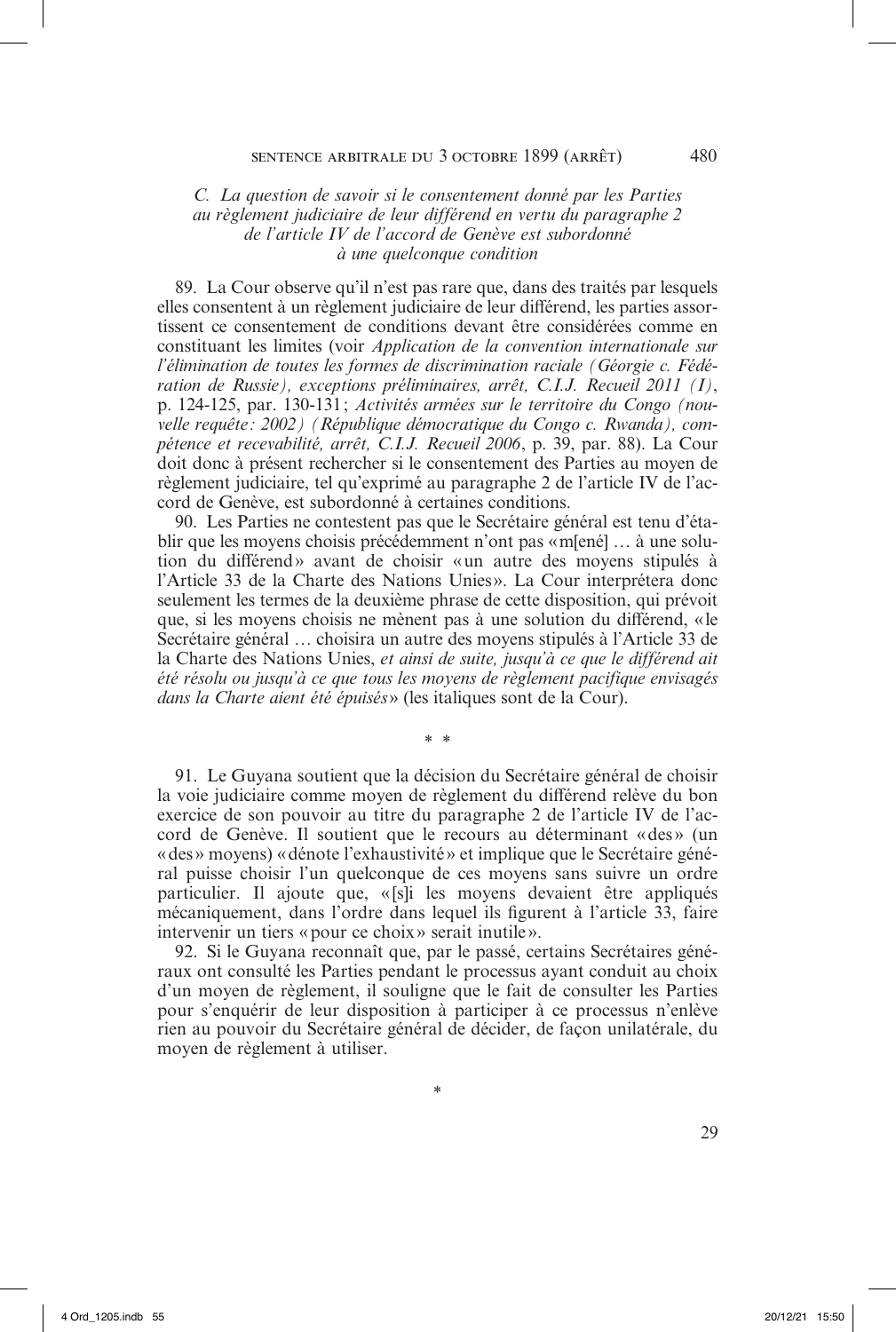93. In its Memorandum, Venezuela contends that the Secretary-General's decision is not consistent with his mandate under Article IV, paragraph 2, of the Geneva Agreement. It argues that the proper exercise of those powers consists in following the order in which the means of settlement appear in Article 33 of the Charter. It bases this interpretation on the expression "and so on" (in the equally authoritative Spanish text: "y así sucesivamente"), which appears in the last sentence of Article IV, paragraph 2, of the Geneva Agreement.

94. Venezuela adds that the practice whereby the Parties are consulted and give their consent to the choice contemplated by the Secretary-General must not be ignored.

\* \*

95. The Court must determine whether, under Article IV, paragraph 2, of the Geneva Agreement, the Parties' consent to the settlement of their controversy by judicial means is subject to the condition that the Secretary-General follow the order in which the means of settlement are listed in Article 33 of the United Nations Charter.

96. The Court observes that the use of the verb "choose" in Article IV, paragraph 2, of the Geneva Agreement, which denotes the action of deciding between a number of solutions, excludes the idea that it is necessary to follow the order in which the means of settlement appear in Article 33 of the Charter. In its view, the Parties understood the reference to a choice of "the" means and, should the first fail, of "another" of those means as signifying that any of those means could be chosen. The expression "and so on", on which Venezuela bases its argument ("y así sucesivamente" in the Spanish text), refers to a series of actions or events occurring in the same manner, and merely conveys the idea of decisionmaking continuing until the controversy is resolved or all the means of settlement are exhausted. Therefore, the ordinary meaning of this provision indicates that the Secretary-General is called upon to choose any of the means listed in Article 33 of the Charter but is not required to follow a particular order in doing so.

97. In the view of the Court, an interpretation of Article IV, paragraph 2, of the Geneva Agreement whereby the means of settlement should be applied successively, in the order in which they are listed in Article 33 of the Charter, could prove contradictory to the object and purpose of the Geneva Agreement for a number of reasons. First, the exhaustion of some means would render recourse to other means pointless. Moreover, such an interpretation would delay resolution of the controversy, since some means may be more effective than others in light of the circumstances surrounding the controversy between the Parties. In contrast, the flexibility and latitude afforded to the Secretary-General in the exercise of the decisionmaking authority conferred on him contribute to the aim of finding a practical, effective and definitive resolution of the controversy.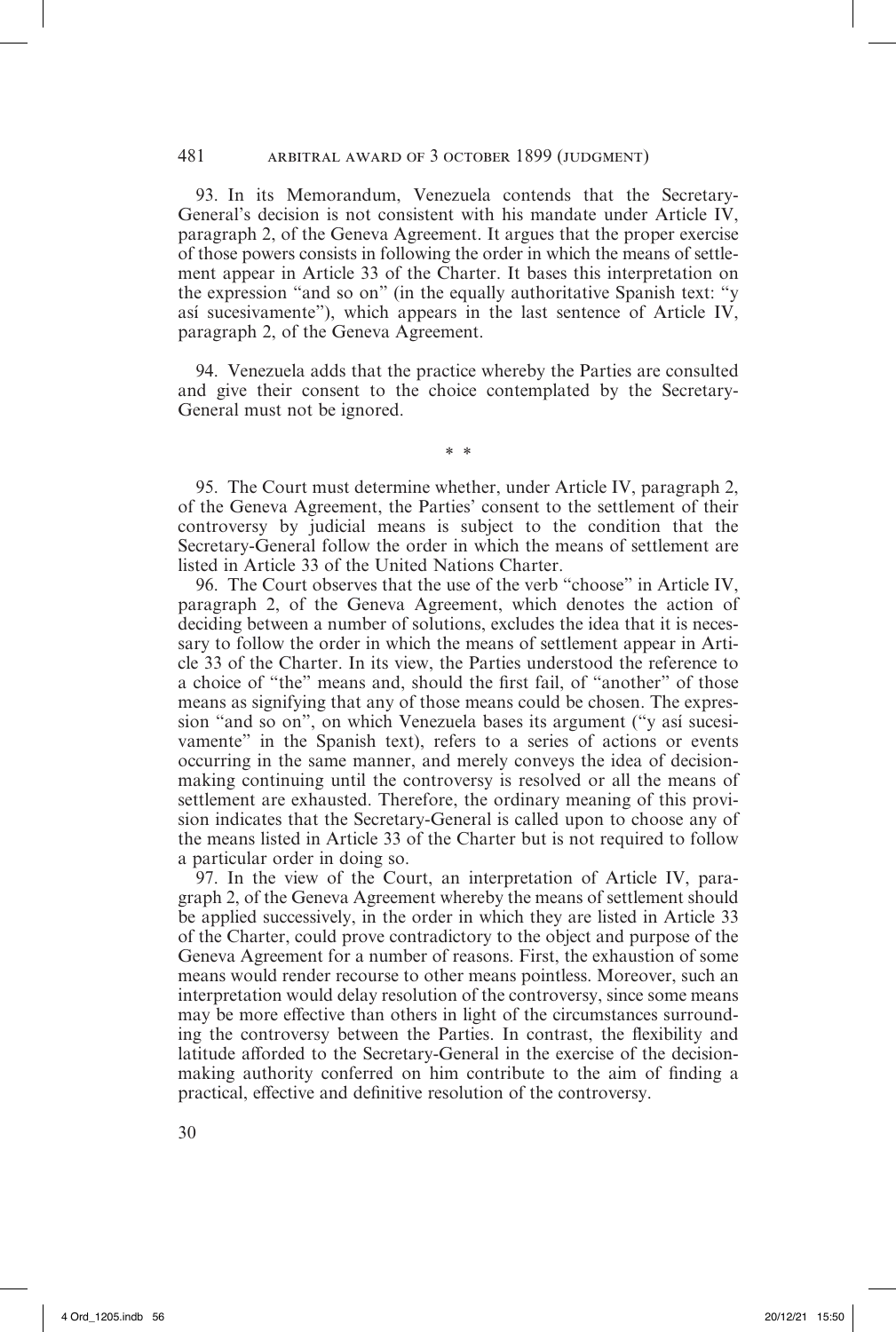93. Dans son mémorandum, le Venezuela soutient que la décision du Secrétaire général ne cadre pas avec le mandat qui lui a été confié au titre du paragraphe 2 de l'article IV de l'accord de Genève. Il y avance en effet que la manière correcte d'exercer de tels pouvoirs consiste à suivre l'ordre d'énumération des moyens de règlement énoncés à l'article 33 de la Charte. Il tire cette interprétation de l'expression « et ainsi de suite » (dans les textes anglais et espagnol faisant foi: «and so on»/«y así sucesivamente») qui figure dans la dernière phrase du paragraphe 2 de l'article IV de l'accord de Genève.

94. Le Venezuela ajoute qu'il convient de ne pas méconnaître la pratique voulant que les Parties soient consultées et donnent leur consentement sur le choix envisagé par le Secrétaire général.

\* \*

95. La Cour doit déterminer si, en vertu du paragraphe 2 de l'article IV de l'accord de Genève, le consentement des Parties à ce que leur différend soit réglé par la voie judiciaire est subordonné à la condition que le Secrétaire général suive l'ordre dans lequel les moyens sont énoncés à l'article 33 de la Charte des Nations Unies.

96. La Cour observe que l'emploi du verbe «choisir» dans le paragraphe 2 de l'article IV de l'accord de Genève, qui décrit l'action de décider entre plusieurs solutions, exclut l'idée de devoir suivre l'ordre dans lequel les moyens de règlement sont énumérés à l'article 33 de la Charte. Selon elle, en parlant de choix «des» moyens et d'«un autre» de ces moyens en cas d'échec du précédent, les Parties ont entendu que chacun desdits moyens était susceptible d'être retenu. Quant à l'expression «et ainsi de suite» sur laquelle repose l'argumentation du Venezuela («and so on» dans le texte anglais; «y así sucesivamente» dans le texte espagnol), elle décrit une série d'actes ou de faits se déroulant de la même manière et ne fait que marquer l'idée de continuité de la prise de décision jusqu'à ce que le différend soit résolu ou que tous les moyens soient épuisés. Ainsi, la lecture de cette disposition dans son sens ordinaire indique que le Secrétaire général est appelé à choisir l'un quelconque des moyens énoncés à l'article 33 de la Charte, sans être tenu, ce faisant, de suivre un ordre particulier.

97. De l'avis de la Cour, interpréter le paragraphe 2 de l'article IV de l'accord de Genève comme imposant une application successive des moyens, suivant l'ordre dans lequel ils sont énumérés à l'article 33 de la Charte, pourrait se révéler contraire à l'objet et au but de l'accord de Genève, et ce, pour plusieurs raisons. Tout d'abord, le recours à certains moyens n'aurait plus de sens si d'autres étaient épuisés. Ensuite, pareille interprétation successive reviendrait à retarder le règlement du différend puisque certains moyens peuvent être moins efficaces que d'autres au regard des circonstances qui entourent le différend entre les Parties. A l'inverse, la souplesse et la latitude laissées au Secrétaire général dans l'exercice du pouvoir de décision qui lui a été conféré contribuent à l'objectif consistant à parvenir à une solution pratique, effective et définitive au différend.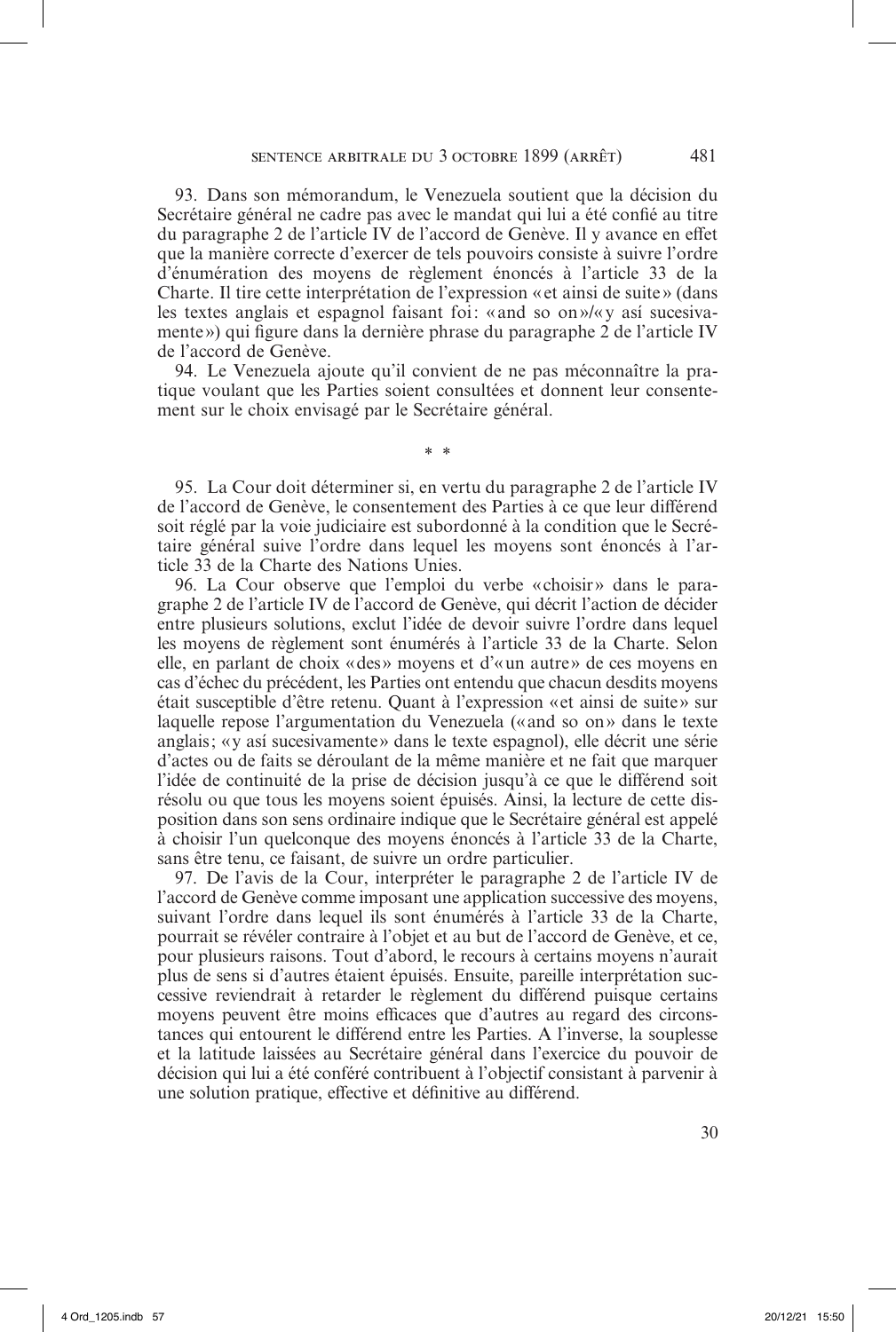98. The Court also recalls that the Charter of the United Nations does not require the exhaustion of diplomatic negotiations as a precondition for the decision to resort to judicial settlement (see, for example, *Land and Maritime Boundary between Cameroon and Nigeria (Cameroon* v. *Nigeria), Preliminary Objections, Judgment, I.C.J. Reports 1998*, p. 303, para. 56).

99. Furthermore, regarding the Parties' subsequent practice, the Court observes that both Guyana and Venezuela accepted that good offices were covered by the phrase "other peaceful means of their own choice", which appears at the end of the list of means set out in Article 33, paragraph 1, of the Charter. Yet both Parties welcomed the Secretary-General's decision to choose that means of settlement rather than begin with negotiation, enquiry or conciliation. In so doing, they acknowledged that the Secretary-General was not required to follow the order in which the means of settlement are listed in Article 33 of the Charter but instead had the authority to give preference to one means over another.

100. Regarding the question of consultation, the Court is of the view that nothing in Article IV, paragraph 2, of the Geneva Agreement requires the Secretary-General to consult with the Parties before choosing a means of settlement. It also observes that, although the successive Secretaries-General consulted with the Parties, it is clear from the various communications of the Secretaries-General (in particular the telegram of 31 August 1983 from the Secretary-General, Mr. Javier Pérez de Cuéllar, to the Minister for Foreign Affairs of Guyana) that the sole aim of such consultation was to gather information from the Parties in order to choose the most appropriate means of settlement.

101. The Court concludes that, having failed to reach an agreement, the Parties entrusted to the Secretary-General, pursuant to Article IV, paragraph 2, of the Geneva Agreement, the role of choosing any of the means of settlement set out in Article 33 of the Charter. In choosing the means of settlement, the Secretary-General is not required, under Article IV, paragraph 2, to follow a particular order or to consult with the Parties on that choice. Finally, the Parties also agreed to give effect to the decision of the Secretary-General.

*\**

### IV. Jurisdiction of the Court

102. As the Court has established above (see paragraphs 82 to 88), by virtue of Article IV, paragraph 2, of the Geneva Agreement, the Parties accepted the possibility of the controversy being resolved by means of judicial settlement. The Court will therefore now examine whether, by choosing the International Court of Justice as the means of judicial settlement for the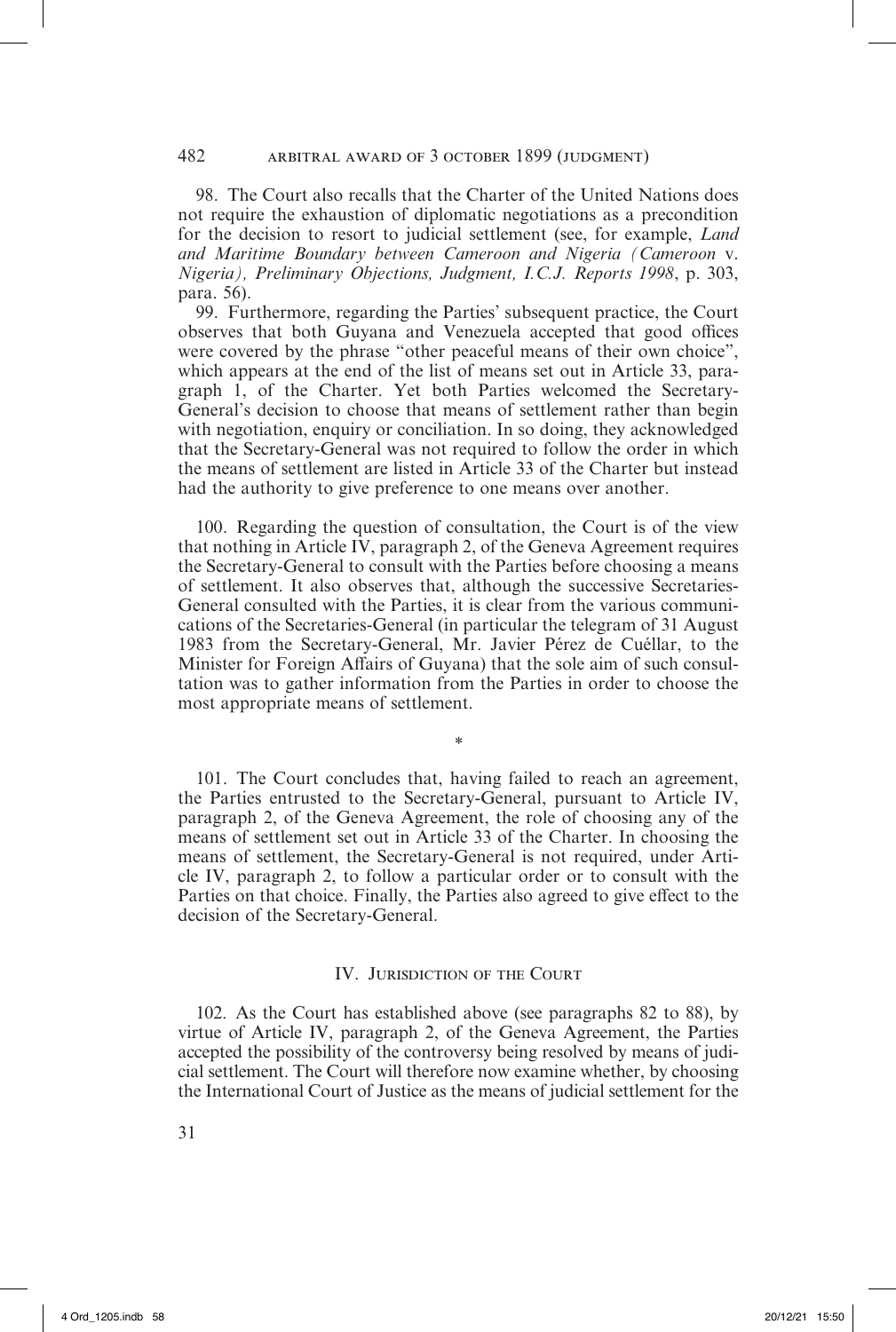98. La Cour rappelle également que la Charte des Nations Unies ne requiert pas l'épuisement des négociations diplomatiques comme condition préalable à la décision de recourir au règlement judiciaire (voir par exemple *Frontière terrestre et maritime entre le Cameroun et le Nigéria (Cameroun c. Nigéria), exceptions préliminaires, arrêt, C.I.J. Recueil 1998*, p. 303, par. 56).

99. De plus, s'agissant de la pratique ultérieure des Parties, la Cour observe que tant le Guyana que le Venezuela ont reconnu que les bons offices relevaient de l'expression «autres moyens pacifiques de leur choix », telle qu'elle figure à la fin de la liste des moyens énumérés au paragraphe 1 de l'article 33 de la Charte. Or, les deux Parties ont accueilli favorablement la décision du Secrétaire général de choisir ce moyen de règlement plutôt que de commencer par les négociations, l'enquête ou la conciliation. Ce faisant, elles ont reconnu que le Secrétaire général n'était pas tenu de suivre l'ordre dans lequel les moyens de règlement sont énumérés à l'article 33 de la Charte, mais avait le pouvoir de privilégier un moyen par rapport à un autre.

100. En ce qui concerne la question de la consultation, la Cour est d'avis que rien dans le paragraphe 2 de l'article IV de l'accord de Genève n'impose au Secrétaire général de consulter les Parties avant de choisir un moyen de règlement. Elle relève également que, bien que les Secrétaires généraux successifs aient consulté les Parties, il ressort des diverses communications de ceux-ci (notamment du télégramme du Secrétaire général, M. Javier Pérez de Cuéllar, adressé au ministre des affaires étrangères du Guyana le 31 août 1983) qu'une telle consultation n'avait pour but que de recueillir des informations de la part des deux Parties afin de choisir le moyen de règlement le plus approprié.

101. La Cour conclut que, à défaut d'accord entre elles, les Parties ont confié au Secrétaire général, en vertu du paragraphe 2 de l'article IV de l'accord de Genève, le rôle de choisir l'un quelconque des moyens de règlement énoncés à l'article 33 de la Charte. En choisissant le moyen de règlement, le Secrétaire général n'est pas tenu, en vertu du paragraphe 2 de l'article IV, de suivre un ordre particulier ou de consulter les Parties sur ce choix. Enfin, les Parties sont également convenues de donner effet à la décision du Secrétaire général.

\*

# IV. Compétence de la Cour

102. Ainsi que la Cour l'a établi ci-dessus (voir les paragraphes 82 à 88), les Parties ont, en vertu du paragraphe 2 de l'article IV de l'accord de Genève, accepté l'éventualité que le différend soit réglé par la voie judiciaire. La Cour recherchera donc à présent si, en la choisissant comme moyen de règlement judiciaire du différend entre le Guyana et le Vene-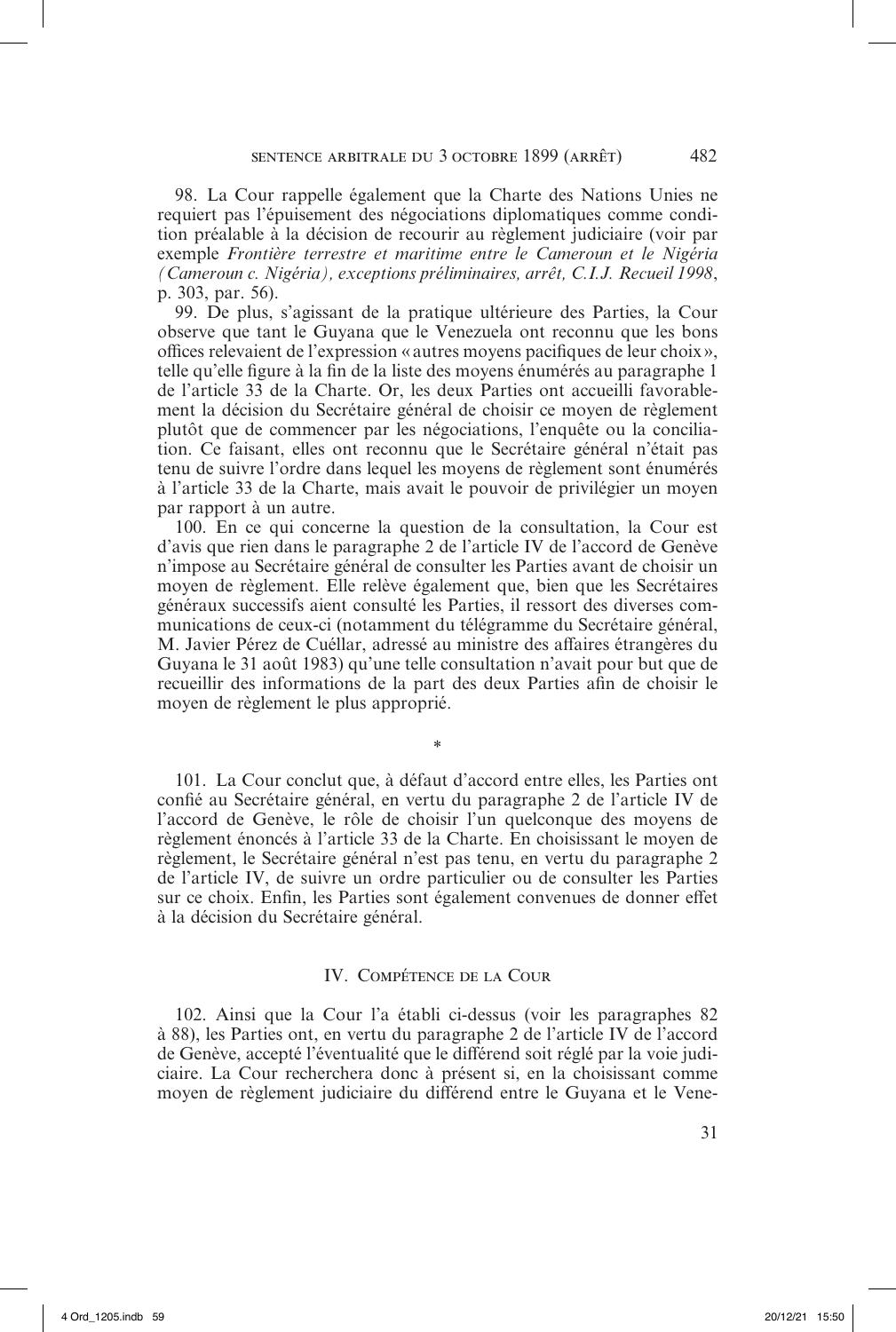#### 483 arbitral award of 3 october 1899 (judgment)

controversy between Guyana and Venezuela, the Secretary-General acted in accordance with Article IV, paragraph 2, of the Geneva Agreement. If it finds that he did, the Court will have to determine the legal effect of the decision of the Secretary-General of 30 January 2018 on the jurisdiction of the Court under Article 36, paragraph 1, of its Statute.

## *A. The Conformity of the Decision of the Secretary-General of 30 January 2018 with Article IV, Paragraph 2, of the Geneva Agreement*

103. The Court recalls that on 30 January 2018, the Secretary-General addressed two identical letters to the Presidents of Guyana and Venezuela in relation to the settlement of the controversy. The letter addressed to the President of Guyana reads as follows:

"I have the honour to write to you regarding the controversy between the Co-operative Republic of Guyana and the Bolivarian Republic of Venezuela which has arisen as the result of the Venezuelan contention that the Arbitral Award of 1899 about the frontier between British Guiana and Venezuela is null and void ('the controversy').

As you will be aware, Article IV, paragraph 2 of the Agreement to Resolve the Controversy between Venezuela and the United Kingdom of Great Britain and Northern Ireland over the Frontier between Venezuela and British Guiana, signed at Geneva on 17 February 1966 (the 'Geneva Agreement'), confers upon the Secretary-General of the United Nations the power and the responsibility to choose from among those means of peaceful settlement contemplated in Article 33 of the Charter of the United Nations, the means of settlement to be used for the resolution of the controversy.

If the means so chosen does not lead to a solution of the controversy, Article IV, paragraph 2 of the Geneva Agreement goes on to confer upon the Secretary-General the responsibility to choose another means of peaceful settlement contemplated in Article 33 of the Charter.

As you will also be aware, former Secretary-General Ban Ki-moon communicated to you and to the President of the Bolivarian Republic of Venezuela a framework for the resolution of the border controversy based on his conclusions on what would constitute the most appropriate next steps. Notably, he concluded that the Good Offices Process, which had been conducted since 1990, would continue for one final year, until the end of 2017, with a strengthened mandate of mediation. He also reached the conclusion that if, by the end of 2017, I, as his successor, concluded that significant progress had not been made toward arriving at a full agreement for the solution of the controversy, I would choose the International Court of Justice as the next means of settlement, unless the Governments of Guyana and Venezuela jointly requested that I refrain from doing so.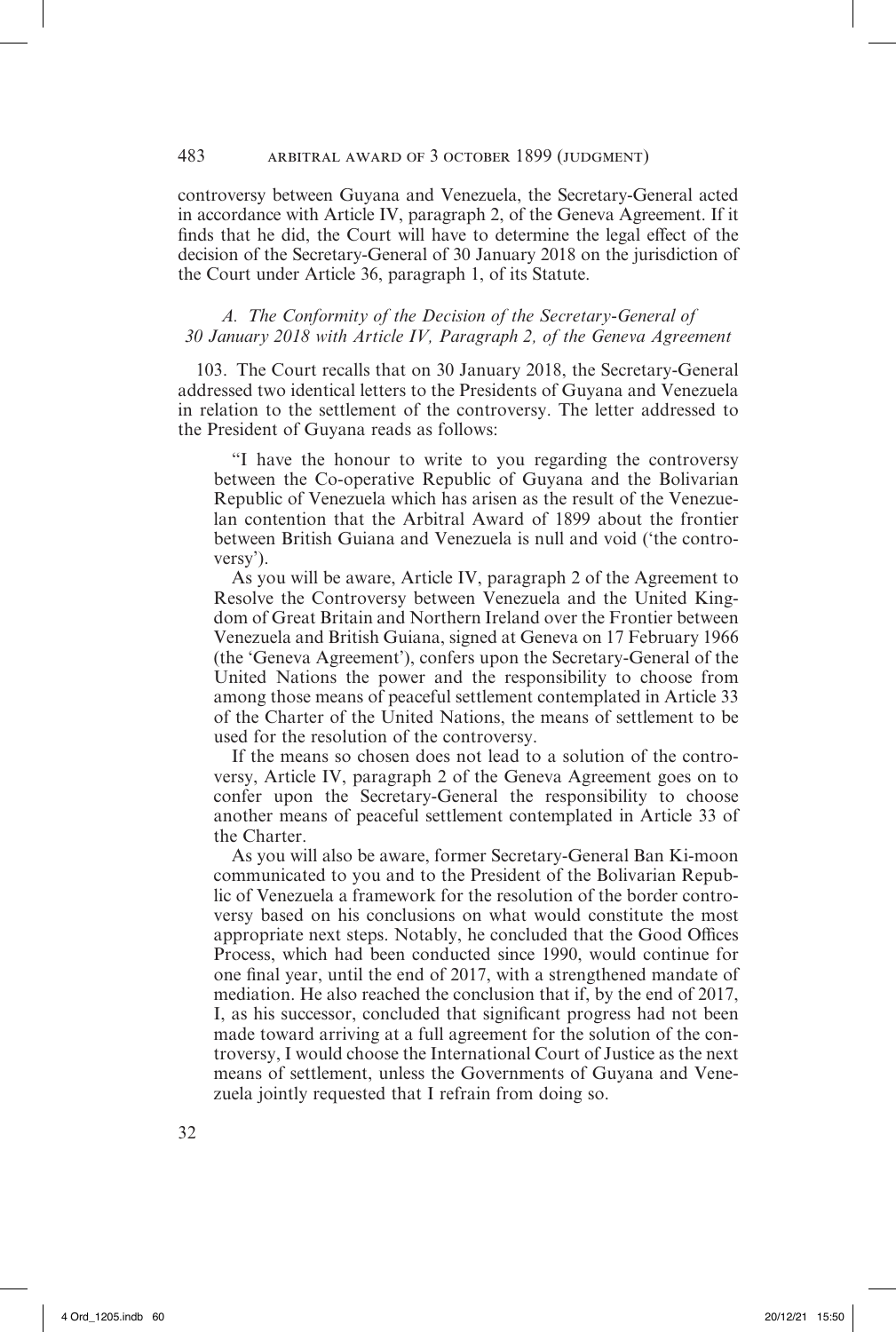zuela, le Secrétaire général a agi conformément à cette disposition. Dans l'affirmative, il lui faudra déterminer l'effet juridique de la décision prise par le Secrétaire général le 30 janvier 2018 sur la compétence qu'elle tient du paragraphe 1 de l'article 36 de son Statut.

## *A. La conformité de la décision du Secrétaire général du 30 janvier 2018 avec le paragraphe 2 de l'article IV de l'accord de Genève*

103. La Cour rappelle que, le 30 janvier 2018, le Secrétaire général a fait parvenir aux présidents du Guyana et du Venezuela deux lettres identiques concernant le règlement du différend. Celle qu'il a adressée au président du Guyana se lit comme suit:

«J'ai l'honneur de me référer au différend qui s'est fait jour entre la République coopérative du Guyana et la République bolivarienne du Venezuela en raison de la position de cette dernière selon laquelle la sentence arbitrale de 1899 relative à la frontière entre la Guyane britannique et le Venezuela est nulle et non avenue (ci-après le «différend»).

Comme vous le savez, le paragraphe 2 de l'article IV de l'accord tendant à régler le différend entre le Venezuela et le Royaume-Uni de Grande-Bretagne et d'Irlande du Nord relatif à la frontière entre le Venezuela et la Guyane britannique, signé à Genève le 17 février 1966 (ci-après l'«accord de Genève»), confère au Secrétaire général de l'Organisation des Nations Unies le pouvoir et la responsabilité de choisir, parmi les moyens de règlement pacifique prévus à l'article 33 de la Charte des Nations Unies, celui qu'il convient de retenir pour régler le différend.

Si le moyen ainsi choisi ne permet pas d'aboutir à un règlement du différend, le paragraphe 2 de l'article IV de l'accord de Genève confère ensuite au Secrétaire général la responsabilité de choisir un autre des moyens de règlement pacifique prévus à l'article 33 de la Charte.

Comme vous le savez également, mon prédécesseur, M. Ban Ki-moon, vous a communiqué, ainsi qu'au président de la République bolivarienne du Venezuela, un cadre aux fins du règlement du différend frontalier fondé sur ses conclusions quant aux mesures les plus appropriées à prendre. Il a notamment déterminé que la procédure des bons offices, qui avait été menée depuis 1990, se poursuivrait encore pendant un an, jusqu'à la fin 2017, avec un mandat renforcé de médiation. Il a également déterminé que, si je concluais alors, en ma qualité de nouveau Secrétaire général, à l'absence de progrès significatifs en vue d'un accord complet sur le règlement du différend, je choisirais la Cour internationale de Justice comme prochain moyen de règlement, sauf demande contraire présentée conjointement par les Gouvernements du Guyana et du Venezuela.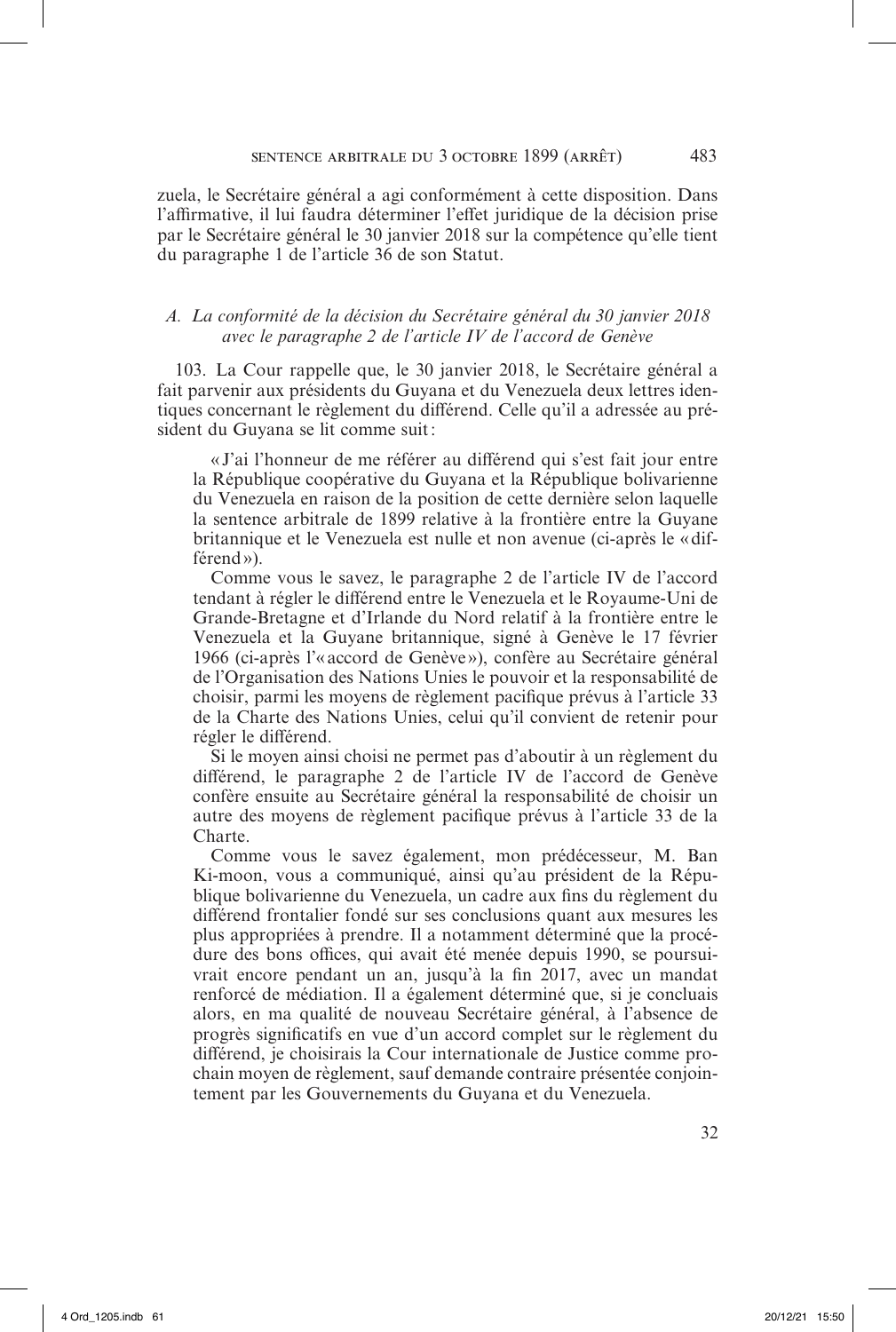In early 2017, I appointed a Personal Representative, Mr. Dag Halvor Nylander, who engaged in intensive high-level efforts to seek a negotiated settlement.

Consistently with the framework set by my predecessor, I have carefully analyzed the developments in the good offices process during the course of 2017.

Consequently, I have fulfilled the responsibility that has fallen to me within the framework set by my predecessor and, significant progress not having been made toward arriving at a full agreement for the solution of the controversy, have chosen the International Court of Justice as the means that is now to be used for its solution.

At the same time, it is my considered view that your Government and that of the Bolivarian Republic of Venezuela could benefit from the continued good offices of the United Nations through a complementary process established on the basis of my power under the Charter. A good offices process could be supportive in at least the different ways set out below.

Firstly, should both Governments accept the offer of a complementary good offices process, I believe this process could contribute to the use of the selected means of peaceful settlement.

In addition, should both Governments wish to attempt to resolve the controversy through direct negotiations, in parallel to a judicial process, a good offices process could contribute to such negotiations.

Thirdly, as the bilateral relationship between your Government and that of the Bolivarian Republic of Venezuela is broader than the controversy, both Governments may wish to address through a good offices process any other important pending issues that would benefit from third-party facilitation.

I trust that a complementary good offices process would also contribute to the continuation of the friendly and good-neighbourly relations that have characterized exchanges between the two countries.

In closing, I should like to inform you that I will be making this way forward public. I have sent an identical letter to the President of the Bolivarian Republic of Venezuela, and I enclose a copy of that letter."

104. The Court first notes that, in taking his decision, the Secretary-General expressly relied upon Article IV, paragraph 2, of the Geneva Agreement. The Court further notes that, if the means of settlement previously chosen does not lead to a solution of the controversy, this provision calls upon the Secretary-General to choose another of the means of settlement provided for in Article 33 of the Charter of the United Nations, without requiring him to follow any particular sequence (see paragraph 101 above).

105. The Court is of the view that the means previously chosen by the Secretary-General "d[id] not lead to a solution of the controversy" within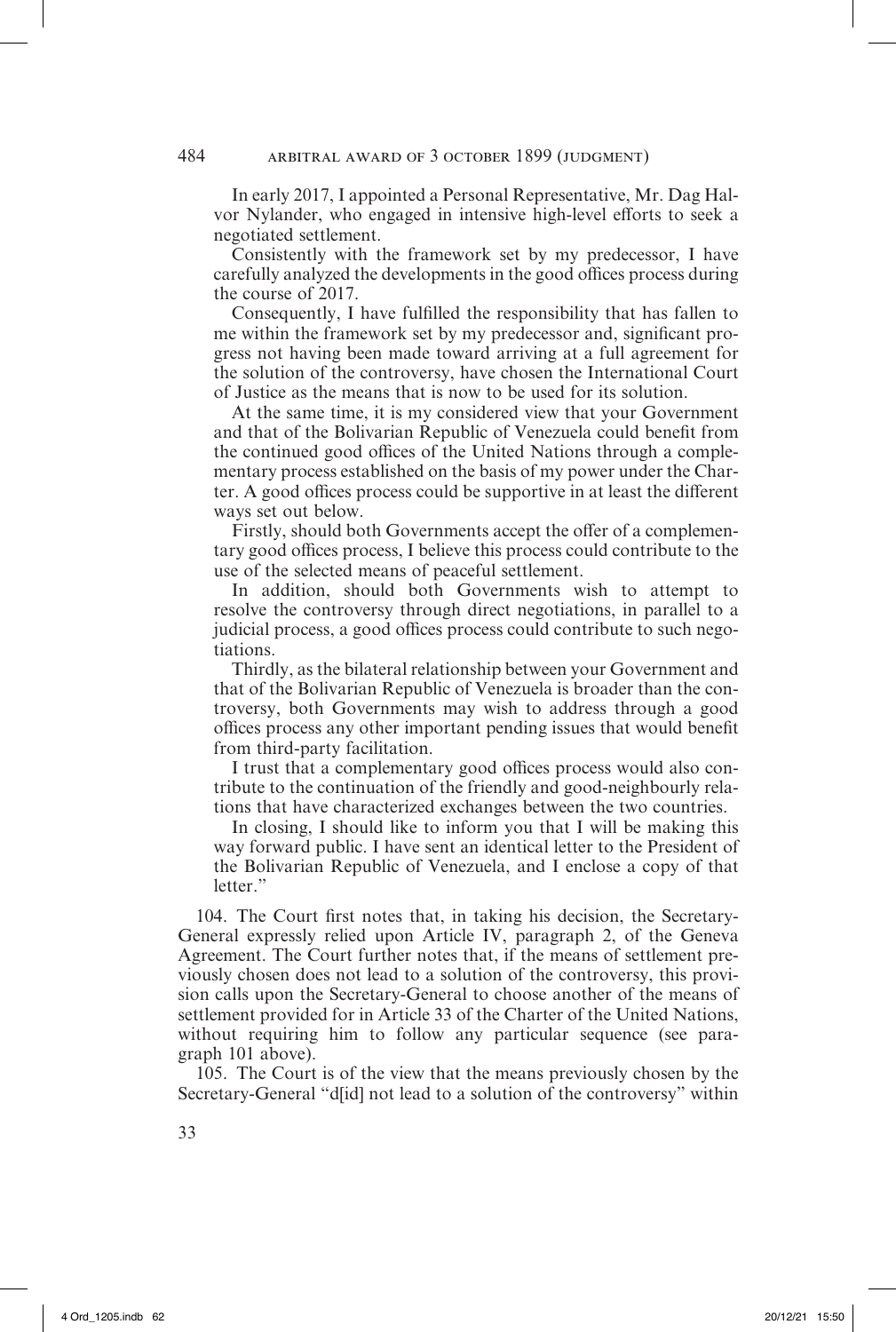Au début de l'année 2017, j'ai désigné un représentant personnel, M. Dag Halvor Nylander, qui n'a pas ménagé ses efforts au plus haut niveau pour parvenir à un règlement négocié.

Conformément au cadre défini par mon prédécesseur, j'ai soigneusement analysé l'évolution de la procédure des bons offices au cours de l'année 2017.

En conséquence, je me suis acquitté de la responsabilité qui m'incombait dans ledit cadre et, aucun progrès significatif n'ayant été réalisé en vue d'un accord complet sur le règlement du différend, j'ai retenu la Cour internationale de Justice comme prochain moyen d'atteindre cet objectif.

Dans le même temps, j'estime que votre gouvernement et celui de la République bolivarienne du Venezuela pourraient toutefois continuer de bénéficier des bons offices de l'Organisation des Nations Unies via une procédure complémentaire établie sur la base des pouvoirs que me confère la Charte. Une procédure de bons offices pourrait offrir au moins les avantages ci-après.

Premièrement, si les deux gouvernements acceptaient cette offre de procédure complémentaire, j'estime que celle-ci pourrait favoriser l'utilisation du moyen de règlement pacifique retenu.

Deuxièmement, si les gouvernements souhaitaient tous deux tenter de régler le différend par la voie de négociations directes, parallèlement à une procédure judiciaire, une procédure de bons offices pourrait favoriser ces négociations.

Troisièmement, la relation bilatérale entre votre gouvernement et celui de la République bolivarienne du Venezuela ne se limitant pas au différend, les deux gouvernements pourraient souhaiter mettre à profit l'assistance d'un tiers pour traiter dans le cadre d'une procédure de bons offices tous autres points pendants importants.

Je ne doute pas qu'une procédure complémentaire de bons offices contribuerait en outre à perpétuer les relations amicales et de bon voisinage qui ont caractérisé les échanges entre les deux pays.

Pour conclure, je tiens à vous informer que la présente marche à suivre sera rendue publique. J'ai adressé au président de la République bolivarienne du Venezuela une lettre identique, dont je joins copie à la présente.»

104. La Cour note tout d'abord que, en prenant cette décision, le Secrétaire général s'est expressément fondé sur le paragraphe 2 de l'article IV de l'accord de Genève. Elle observe ensuite que cette disposition demande au Secrétaire général, dans le cas où le moyen précédemment retenu ne mène pas à une solution du différend, de choisir un autre des moyens de règlement prévus à l'article 33 de la Charte des Nations Unies, mais qu'elle ne lui impose pas de suivre un ordre particulier (voir le paragraphe 101 ci-dessus).

105. La Cour est d'avis que, selon les termes employés au paragraphe 2 de l'article IV, le moyen que le Secrétaire général avait précédemment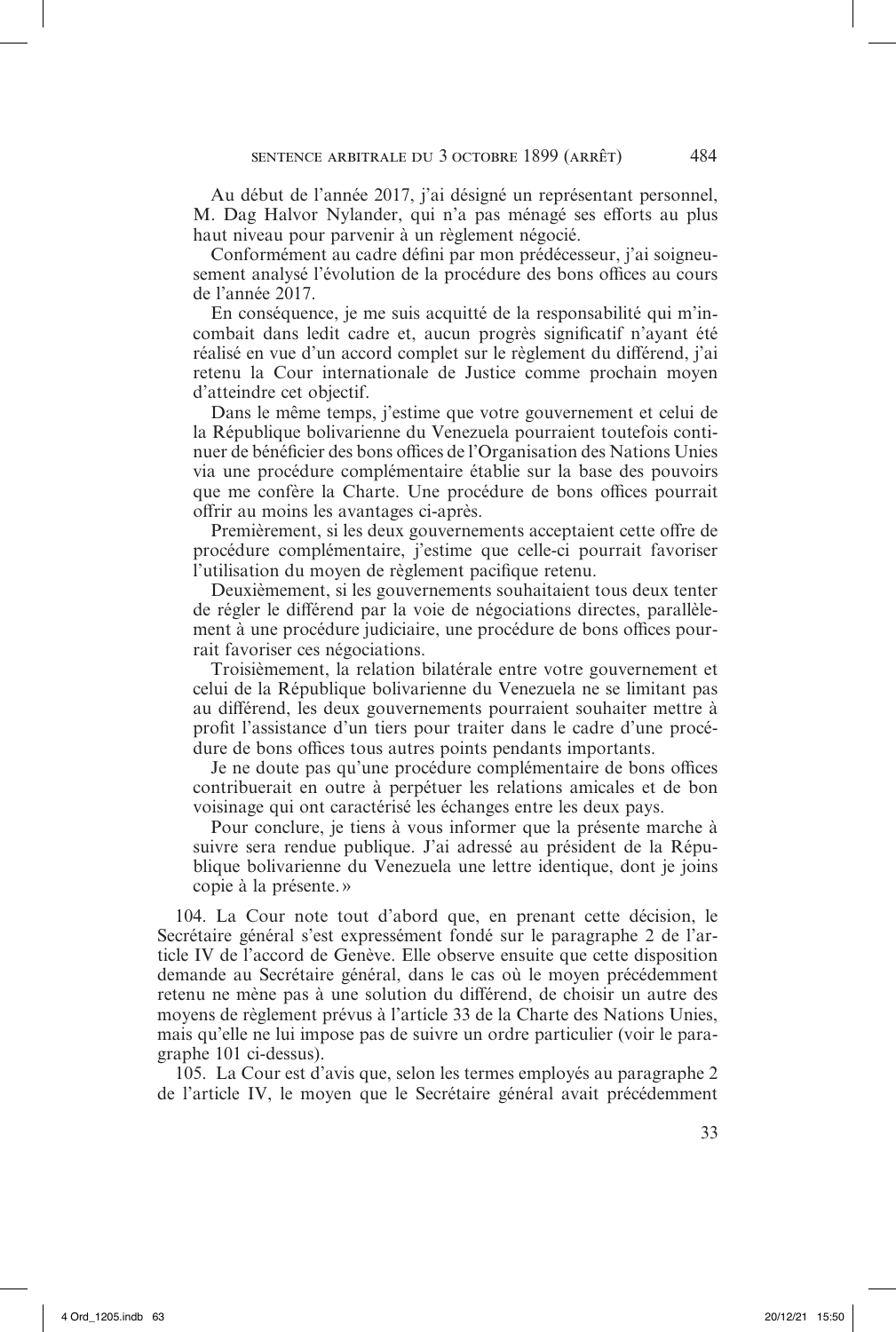the terms of Article IV, paragraph 2. By 2014, the Parties had already been engaged in the good offices process within the framework of the Geneva Agreement for over twenty years, under the supervision of three Personal Representatives appointed by successive Secretaries-General, in order to find a solution to the controversy (see paragraph 54 above). As a result, in his decision of 30 January 2018, the Secretary-General stated that, no significant progress having been made towards arriving at a full agreement for the solution of the controversy in the good offices process, he had "chosen the International Court of Justice as the means that is now to be used for its solution", thereby fulfilling his responsibility to choose another means of settlement among those set out in Article 33 of the Charter of the United Nations.

106. Neither Article IV, paragraph 2, of the Geneva Agreement nor Article 33 of the Charter of the United Nations expressly mentions the International Court of Justice. However, the Court, being the "principal judicial organ of the United Nations" (Article 92 of the Charter of the United Nations), constitutes a means of "judicial settlement" within the meaning of Article 33 of the Charter. The Secretary-General could therefore choose the Court, on the basis of Article IV, paragraph 2, of the Geneva Agreement, as the judicial means of settlement of the controversy between the Parties.

107. Moreover, the circumstances surrounding the conclusion of the Geneva Agreement, which include ministerial statements and parliamentary debates (see *Fisheries Jurisdiction (Spain* v. *Canada), Jurisdiction of the Court, Judgment, I.C.J. Reports 1998*, p. 454, para. 49, and p. 457, para. 60; *Aegean Sea Continental Shelf (Greece* v. *Turkey), Judgment, I.C.J. Reports 1978*, p. 29, para. 69), indicate that recourse to the International Court of Justice was contemplated by the parties during their negotiations. In particular, the Court notes that, on the occasion of the ratification of the Agreement, the Minister for Foreign Affairs of Venezuela stated the following before the Venezuelan National Congress:

"After some informal discussions, our Delegation chose to leave a proposal on the table similar to that third formula which had been rejected in London, adding to it recourse to the International Court of Justice. The Delegations of Great Britain and British Guiana, after studying in detail the proposal, and even though they were receptive to it by the end, objected to the specific mention of recourse to arbitration and to the International Court of Justice. *The objection was bypassed by replacing that specific mention by referring to Article 33 of the United Nations Charter which includes those two procedures, that is arbitration and recourse to the International Court of Justice*, and the possibility of achieving an agreement was again on the table. It was on the basis of this Venezuelan proposal that the Geneva Agreement was reached. Far from this being an imposition, as has been maliciously said, or a British ploy which surprised the naivety of the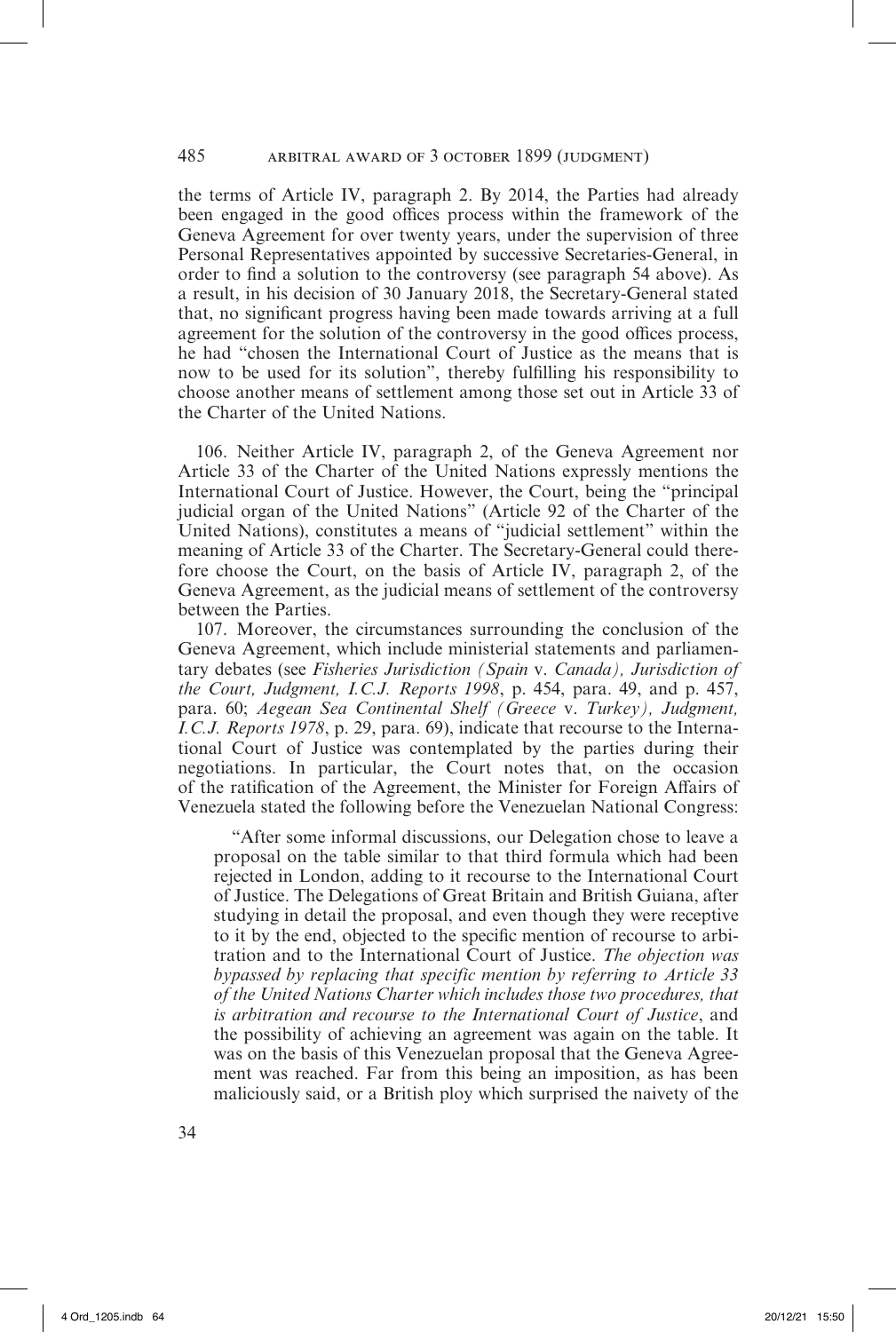retenu «n['a pas] m[ené] à une solution du différend». En 2014, les Parties participaient déjà depuis plus de 20 ans à une procédure de bons offices conduite conformément à l'accord de Genève, sous les auspices de trois représentants personnels désignés par les Secrétaires généraux successifs, en vue de parvenir à un règlement du différend (voir le paragraphe 54 ci-dessus). Dans sa décision du 30 janvier 2018, le Secrétaire général a en conséquence indiqué que, aucun progrès significatif n'ayant été réalisé dans le cadre de la procédure des bons offices en vue d'un accord complet sur le règlement du différend, il avait « retenu la Cour internationale de Justice comme prochain moyen d'atteindre cet objectif» ; ce faisant, il s'est acquitté de la responsabilité qui lui incombait de choisir un autre moyen de règlement parmi ceux énoncés à l'article 33 de la Charte des Nations Unies.

106. Bien qu'elle ne soit expressément mentionnée ni au paragraphe 2 de l'article IV de l'accord de Genève ni à l'article 33 de la Charte des Nations Unies, la Cour, «organe judiciaire principal des Nations Unies» (article 92 de la Charte), constitue un moyen de « règlement judiciaire» au sens de l'article 33. Le Secrétaire général pouvait donc la choisir, sur le fondement du paragraphe 2 de l'article IV de l'accord de Genève, en vue de régler, par la voie judiciaire, le différend entre les Parties.

107. En outre, il ressort des circonstances ayant entouré la conclusion de l'accord de Genève, lesquelles comprennent des déclarations ministérielles et des débats parlementaires (voir *Compétence en matière de pêcheries (Espagne c. Canada), compétence de la Cour, arrêt, C.I.J. Recueil 1998*, p. 454, par. 49, et p. 457, par. 60 ; *Plateau continental de la mer Egée (Grèce c. Turquie), arrêt, C.I.J. Recueil 1978*, p. 29, par. 69), que les parties avaient envisagé le recours à la Cour internationale de Justice durant leurs négociations. En particulier, la Cour note que, s'adressant au Congrès national à l'occasion de la ratification de l'accord, le ministre vénézuélien des affaires étrangères a indiqué ce qui suit:

«Après quelques discussions officieuses, notre délégation choisit de mettre sur la table une proposition analogue à cette troisième formule qui avait été rejetée à Londres, en y ajoutant le recours à la Cour internationale de Justice. Ayant examiné cette proposition de manière approfondie, les délégations de la Grande-Bretagne et de la Guyane britannique — avant de se montrer finalement favorables s'opposèrent à la mention spécifique du recours à l'arbitrage et à la Cour internationale de Justice. *Une fois l'objection contournée par substitution à cette mention spécifique de la référence à l'article 33 de la Charte des Nations Unies, qui prévoit ces deux procédures que sont l'arbitrage et le recours à la Cour internationale de Justice*, la possibilité de parvenir à un accord redevint envisageable. C'est sur la base de cette proposition du Venezuela que l'accord de Genève fut conclu. Loin d'avoir été imposé, comme cela fut dit non sans malice, ou de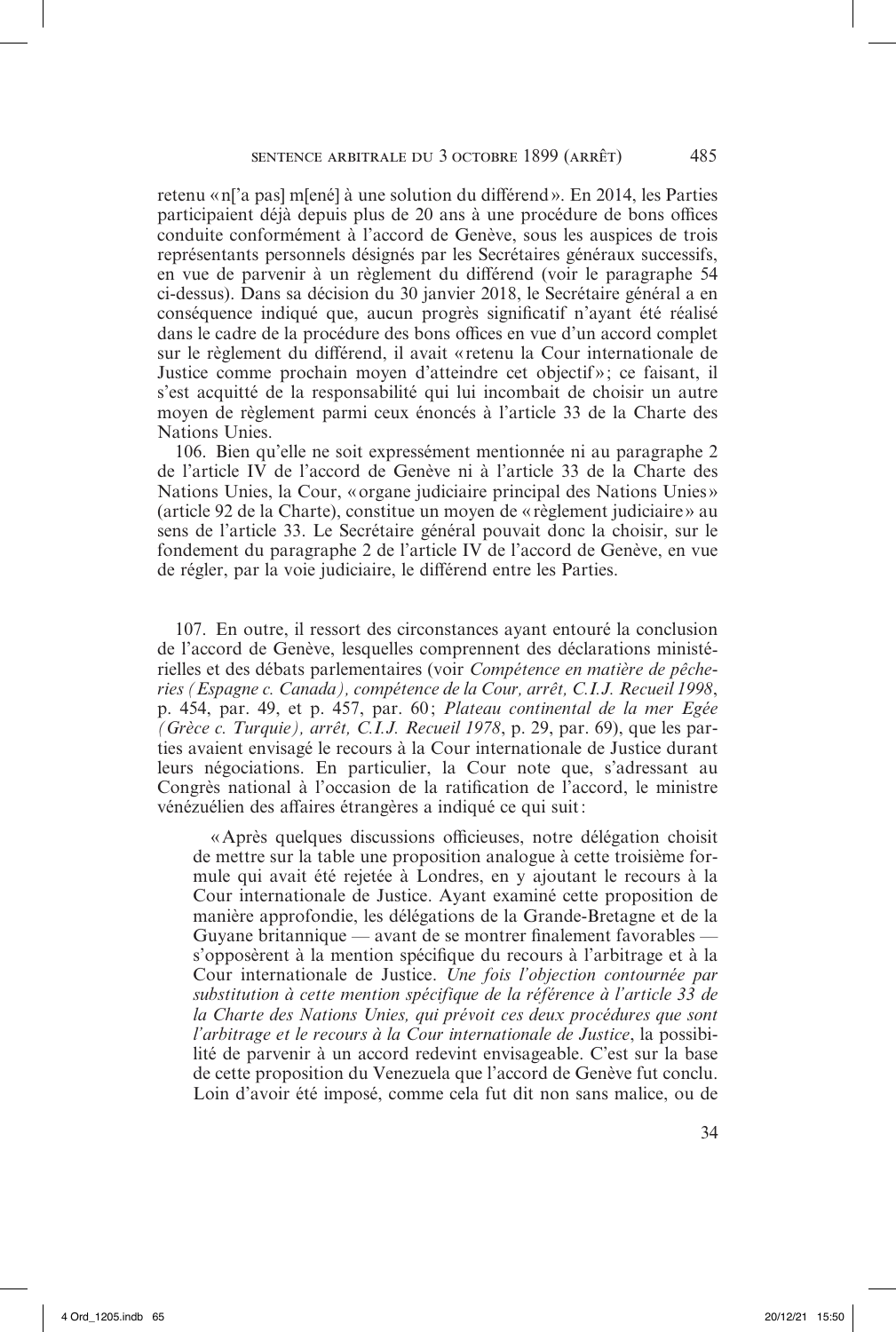Venezuelan Delegation, it is based on a Venezuelan proposal which was once rejected in London and has now been accepted in Geneva." (Emphasis added.)

The Court considers that the words of the Venezuelan Minister for Foreign Affairs demonstrate that the parties to the Geneva Agreement intended to include the possibility of recourse to the International Court of Justice when they agreed to the Secretary-General choosing among the means set out in Article 33 of the Charter of the United Nations.

108. In light of the foregoing, the Court is of the view that, by concluding the Geneva Agreement, both Parties accepted the possibility that, under Article IV, paragraph 2, of that instrument, the Secretary-General could choose judicial settlement by the International Court of Justice as one of the means listed in Article 33 of the Charter of the United Nations for the resolution of the controversy. The decision of the Secretary-General of 30 January 2018 was therefore taken in conformity with the terms of Article IV, paragraph 2, of the Geneva Agreement.

*\**

109. The Court observes that the fact that the Secretary-General invited Guyana and Venezuela, if they so wished, "to attempt to resolve the controversy through direct negotiations, in parallel to a judicial process" and his offer of good offices to that end do not affect the conformity of the decision with Article IV, paragraph 2, of the Geneva Agreement. The Court has already explained in the past that parallel attempts at settlement of a dispute by diplomatic means do not prevent it from being dealt with by the Court (see, for example, *Passage through the Great Belt (Finland* v. *Denmark), Provisional Measures, Order of 29 July 1991, I.C.J. Reports 1991*, p. 20, para. 35). In the present case, the Secretary-General simply reminded the Parties that negotiations were a means of settlement that remained available to them while the dispute was pending before the Court.

### *B. The Legal Effect of the Decision of the Secretary-General of 30 January 2018*

110. The Court now turns to the legal effect of the decision of the Secretary-General on its jurisdiction under Article 36, paragraph 1, of its Statute, which provides that "[t]he jurisdiction of the Court comprises all cases which the parties refer to it and all matters specially provided for in the Charter of the United Nations or in treaties and conventions in force".

111. The Court recalls that "its jurisdiction is based on the consent of the parties and is confined to the extent accepted by them" (*Armed Activities on the Territory of the Congo (New Application: 2002) (Democratic*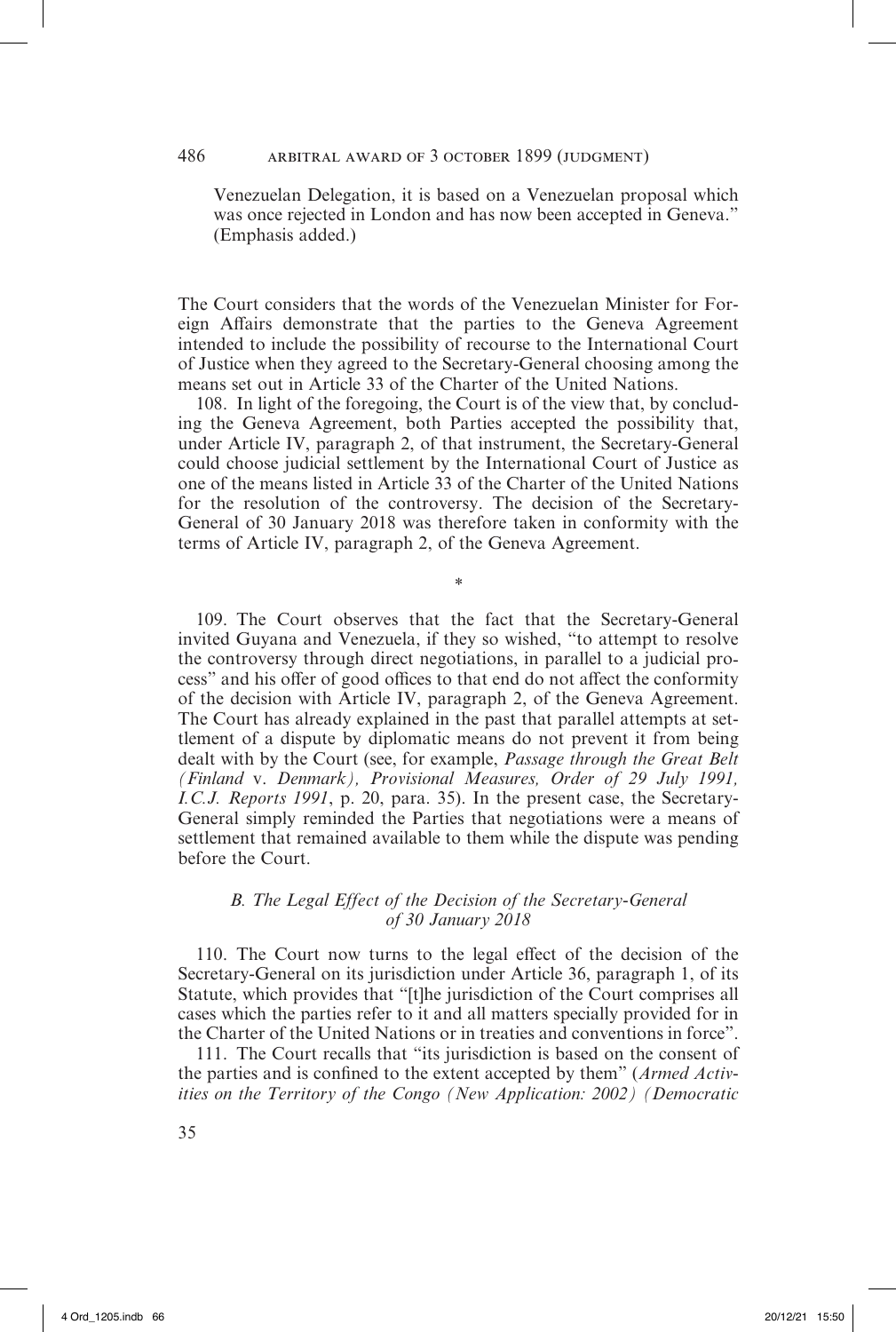relever d'un stratagème britannique auquel la délégation vénézuélienne se serait naïvement laissé prendre, l'accord se fonde sur une proposition du Venezuela qui avait, dans un premier temps, été rejetée à Londres, mais vient d'être acceptée à Genève.» (Les italiques sont de la Cour.)

La Cour considère que ces propos du ministre vénézuélien des affaires étrangères démontrent que, lorsqu'elles ont consenti à ce que le choix du Secrétaire général s'effectue parmi les moyens énoncés à l'article 33 de la Charte des Nations Unies, les parties à l'accord de Genève entendaient y inclure la possibilité de recourir à la Cour internationale de Justice.

108. Au vu de ce qui précède, la Cour est d'avis que, en concluant l'accord de Genève, les deux Parties ont accepté l'éventualité que, en vertu du paragraphe 2 de l'article IV de cet instrument, le Secrétaire général puisse, pour régler le différend, choisir le règlement judiciaire par la Cour internationale de Justice comme l'un des moyens prévus à l'article 33 de la Charte des Nations Unies. La décision du Secrétaire général du 30 janvier 2018 a donc été prise conformément aux termes du paragraphe 2 de l'article IV de l'accord de Genève.

\*

109. La Cour observe que le fait que le Secrétaire général ait demandé au Guyana et au Venezuela, s'ils le souhaitaient, de «tenter de régler le différend par la voie de négociations directes, parallèlement à une procédure judiciaire», et offert ses bons offices à cet effet n'a aucune incidence sur la conformité de la décision avec le paragraphe 2 de l'article IV de l'accord de Genève. Elle a précisé par le passé que les démarches parallèles tendant à régler un différend par des moyens diplomatiques ne faisaient nullement obstacle à ce que celui-ci soit examiné par elle (voir par exemple *Passage par le Grand-Belt (Finlande c. Danemark), mesures conservatoires, ordonnance du 29 juillet 1991, C.I.J. Recueil 1991*, p. 20, par. 35). En la présente espèce, le Secrétaire général a simplement rappelé aux Parties que les négociations constituaient un moyen de règlement auquel elles pouvaient continuer de recourir une fois la Cour saisie du différend.

## *B. L'effet juridique de la décision du Secrétaire général du 30 janvier 2018*

110. La Cour examinera à présent l'effet juridique de la décision du Secrétaire général sur sa compétence, qui, aux termes du paragraphe 1 de l'article 36 de son Statut, «s'étend à toutes les affaires que les parties lui soumettront, ainsi qu'à tous les cas spécialement prévus dans la Charte des Nations Unies ou dans les traités et conventions en vigueur».

111. La Cour rappelle que « sa compétence repose sur le consentement des parties, dans la seule mesure reconnue par celles-ci » (*Activités armées sur le territoire du Congo (nouvelle requête : 2002) (République*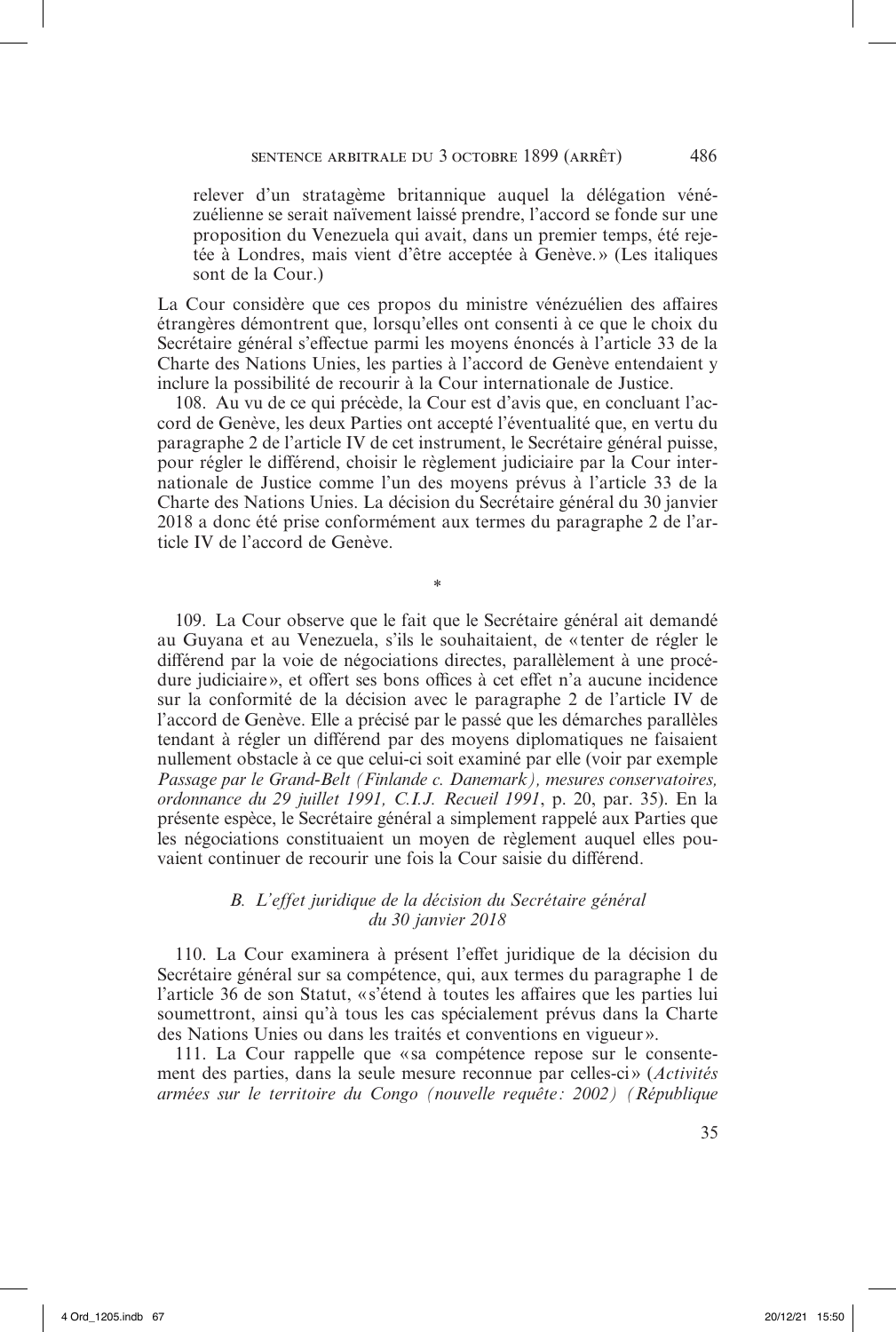*Republic of the Congo* v. *Rwanda), Jurisdiction and Admissibility, Judgment, I.C.J. Reports 2006*, p. 39, para. 88).

112. Both this Court and its predecessor have previously observed in a number of cases that the parties are not bound to express their consent to the Court's jurisdiction in any particular form (*ibid.*, p. 18, para. 21; see also *Corfu Channel (United Kingdom* v. *Albania), Preliminary Objection, Judgment, 1948, I.C.J. Reports 1947-1948*, p. 27; *Rights of Minorities in Upper Silesia (Minority Schools), Judgment No. 12, 1928, P.C.I.J., Series A, No. 15*, pp. 23-24). Consequently, there is nothing in the Court's Statute to prevent the Parties from expressing their consent through the mechanism established under Article IV, paragraph 2, of the Geneva Agreement.

113. The Court must however satisfy itself that there is an unequivocal indication of the desire of the parties to a dispute to accept the jurisdiction of the Court in a voluntary and indisputable manner (*Certain Questions of Mutual Assistance in Criminal Matters (Djibouti* v. *France), Judgment, I.C.J. Reports 2008*, p. 204, para. 62).

114. The Court recalls that Venezuela has argued that the Geneva Agreement is not sufficient in itself to found the jurisdiction of the Court and that the subsequent consent of the Parties is required even after the decision of the Secretary-General to choose the International Court of Justice as the means of judicial settlement. However, the decision taken by the Secretary-General in accordance with the authority conferred upon him under Article IV, paragraph 2, of the Geneva Agreement would not be effective (see paragraphs 74 to 78 above) if it were subject to the further consent of the Parties for its implementation. Moreover, an interpretation of Article IV, paragraph 2, that would subject the implementation of the decision of the Secretary-General to further consent by the Parties would be contrary to this provision and to the object and purpose of the Geneva Agreement, which is to ensure a definitive resolution of the controversy, since it would give either Party the power to delay indefinitely the resolution of the controversy by withholding such consent.

115. For all these reasons, the Court concludes that, by conferring on the Secretary-General the authority to choose the appropriate means of settlement of their controversy, including the possibility of recourse to judicial settlement by the International Court of Justice, Guyana and Venezuela consented to its jurisdiction. The text, the object and purpose of the Geneva Agreement, as well as the circumstances surrounding its conclusion, support this finding (see paragraph 108 above). It follows that the consent of the Parties to the jurisdiction of the Court is established in the circumstances of this case.

#### V. Seisin of the Court

116. The Court now turns to the question whether it has been validly seised by Guyana.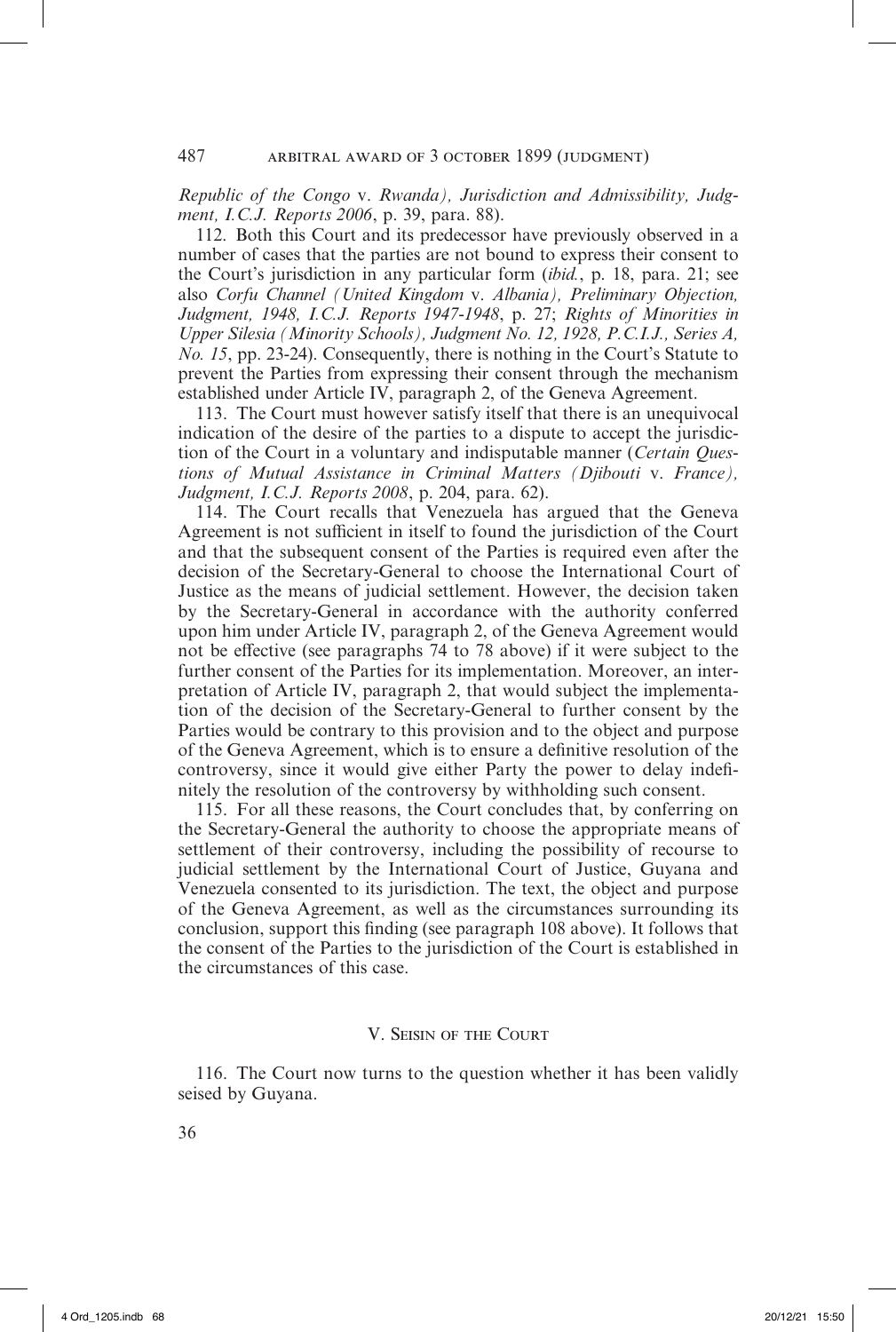*démocratique du Congo c. Rwanda), compétence et recevabilité, arrêt, C.I.J. Recueil 2006*, p. 39, par. 88).

112. La Cour — tout comme sa devancière — a déjà observé dans plusieurs affaires que le consentement des parties à sa compétence n'était pas soumis à l'observation d'une forme déterminée (*ibid.*, p. 18, par. 21; voir également *Détroit de Corfou (Royaume-Uni c. Albanie), exception préliminaire, arrêt, 1948, C.I.J. Recueil 1947-1948*, p. 27 ; *Droits de minorités en Haute-Silésie (écoles minoritaires), arrêt no 12, 1928, C.P.J.I. série A n<sup>o</sup> 15*, p. 23-24). En conséquence, le Statut de la Cour ne fait nullement obstacle à ce que le consentement des Parties soit exprimé par le biais du mécanisme établi au paragraphe 2 de l'article IV de l'accord de Genève.

113. La Cour doit toutefois s'assurer qu'il existe une manifestation non équivoque de la volonté des parties au différend d'accepter de manière volontaire et indiscutable sa compétence (*Certaines questions concernant l'entraide judiciaire en matière pénale (Djibouti c. France), arrêt, C.I.J. Recueil 2008*, p. 204, par. 62).

114. La Cour rappelle que le Venezuela soutient que l'accord de Genève ne suffit pas en soi pour fonder sa compétence et que le consentement ultérieur des Parties est requis, quand bien même elle aurait été retenue par le Secrétaire général comme moyen de règlement judiciaire. Or, le fait de subordonner la mise en œuvre d'une décision prise par celui-ci en vertu du pouvoir que lui confère le paragraphe 2 de l'article IV de cet instrument à un nouveau consentement des Parties priverait la décision du Secrétaire général d'effet (voir les paragraphes 74 à 78 ci-dessus). De plus, toute interprétation du paragraphe 2 de l'article IV qui subordonnerait la mise en œuvre de la décision du Secrétaire général à un nouveau consentement des Parties serait contraire à cette disposition, ainsi qu'à l'objet et au but de l'accord de Genève, qui consistent à garantir le règlement définitif du différend, puisque cela donnerait à l'une ou l'autre des Parties le pouvoir de retarder indéfiniment un tel règlement en refusant son consentement.

115. Pour l'ensemble de ces raisons, la Cour conclut que, en conférant au Secrétaire général l'autorité de choisir le moyen approprié de règlement de leur différend, le recours au règlement judiciaire par la Cour internationale de Justice comptant parmi les moyens possibles, le Guyana et le Venezuela ont consenti à la compétence de celle-ci. Le libellé, l'objet et le but de l'accord de Genève, ainsi que les circonstances ayant entouré sa conclusion, étayent cette interprétation (voir le paragraphe 108 ci-dessus). Il s'ensuit que, au vu des circonstances de la présente affaire, le consentement des Parties à la compétence de la Cour est établi.

### V. Saisine de la Cour

116. La Cour recherchera à présent si elle a été valablement saisie par le Guyana.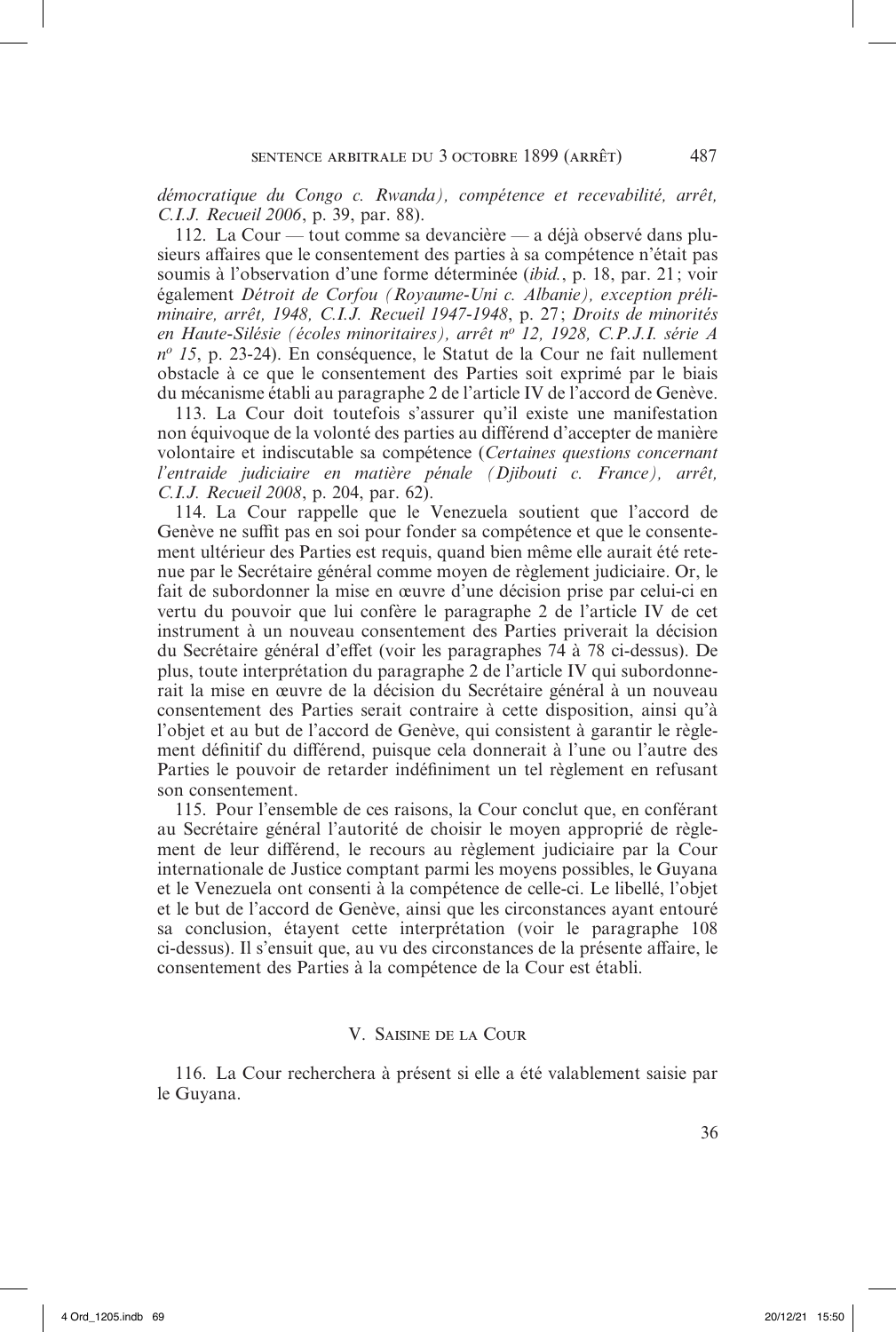117. The seisin of the Court is, as observed in the case concerning *Maritime Delimitation and Territorial Questions between Qatar and Bahrain (Qatar* v. *Bahrain)*, "a procedural step independent of the basis of jurisdiction invoked and, as such, is governed by the Statute and the Rules of Court" (*Jurisdiction and Admissibility, Judgment, I.C.J. Reports 1995*, p. 23, para. 43). Thus, for the Court to be able to entertain a case, the relevant basis of jurisdiction needs to be supplemented by the necessary act of seisin *(ibid.)*.

118. Guyana submits that "[t]he decision of the Secretary-General is . . . a legal act materialising the parties' *a priori* consent to judicial settlement", therefore allowing the unilateral seisin of the Court by either Party to the dispute. The Applicant contends in particular that the seisin of the Court is independent of the basis of jurisdiction, and that Venezuela, having consented to the Court's jurisdiction, cannot object to Guyana's unilateral seisin of the Court.

\* \*

119. In its Memorandum, Venezuela insists on the difference between Article IV of the Geneva Agreement and a compromissory clause. In Venezuela's view, in the absence of an explicit provision in the Geneva Agreement allowing the Court to be seised unilaterally, it must be presumed that the Court can only be validly seised by a "joint agreement" of the Parties.

\* \*

120. In the view of the Court, an agreement of the Parties to seise the Court jointly would only be necessary if they had not already consented to its jurisdiction. However, having concluded above that the consent of the Parties to the jurisdiction of the Court is established in the circumstances of this case, either Party could institute proceedings by way of a unilateral application under Article 40 of the Statute of the Court.

121. In light of the foregoing, the Court concludes that it has been validly seised of the dispute between the Parties by way of the Application of Guyana.

#### VI. Scope of the Jurisdiction of the Court

122. Having concluded that it has jurisdiction to entertain Guyana's Application and that it is validly seised of this case, the Court must now ascertain whether all the claims advanced by Guyana fall within the scope of its jurisdiction.

\* \*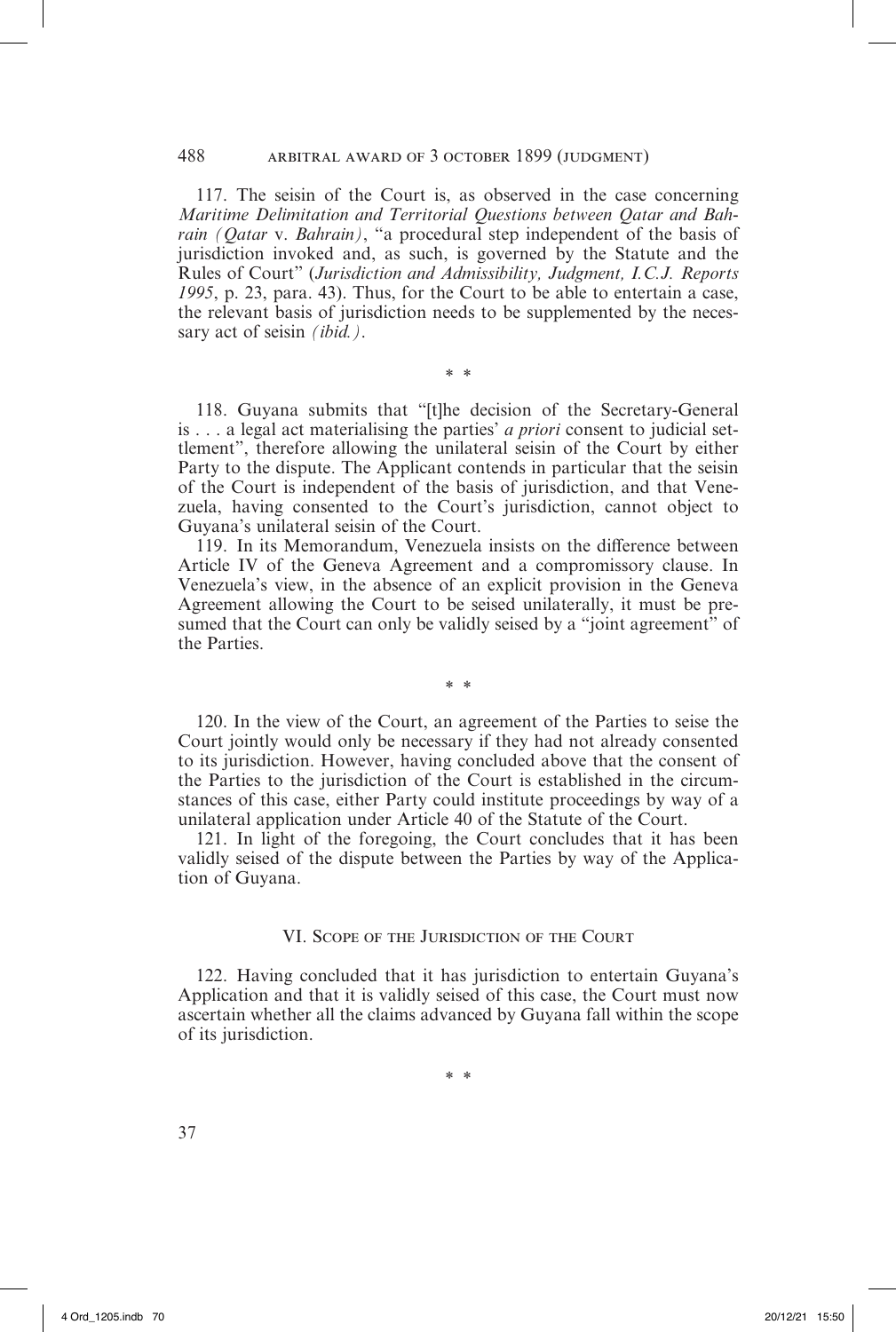117. La saisine de la Cour est, comme cela a été observé en l'affaire de la *Délimitation maritime et questions territoriales entre Qatar et Bahreïn (Qatar c. Bahreïn)*, «un acte de procédure autonome par rapport à la base de compétence invoquée ; et, à ce titre, elle est régie par le Statut et le Règlement de la Cour» (*compétence et recevabilité*, arrêt, C.I.J. *Recueil 1995*, p. 23, par. 43). Ainsi, pour que la Cour puisse connaître d'une affaire, la base de compétence considérée doit trouver son complément nécessaire dans un acte de saisine *(ibid.)*.

\* \*

118. Le Guyana avance que « [l]a décision [du Secrétaire général] constitue … un acte juridique matérialisant le consentement *a priori* des parties au règlement judiciaire», qui autorisait ainsi l'une ou l'autre à saisir unilatéralement la Cour du différend. Il soutient en particulier que la saisine de la Cour est indépendante de la base de compétence, et que le Venezuela, ayant consenti à la compétence de la Cour, ne peut s'opposer à ce qu'il la saisisse de manière unilatérale.

119. Le Venezuela fait valoir, dans son mémorandum, que l'article IV de l'accord de Genève se distingue d'une clause compromissoire. Il affirme que, étant donné que l'accord de Genève ne contient aucune disposition expresse autorisant la saisine unilatérale de la Cour, force est de présumer que celle-ci ne peut être valablement saisie que par «accord conjoint» entre les Parties.

120. La Cour est d'avis qu'un accord des Parties visant à la saisir conjointement ne serait nécessaire que si elles n'avaient pas déjà consenti à sa compétence. Or, étant donné qu'elle a conclu ci-dessus que, dans les circonstances de la présente affaire, ce consentement était établi, les Parties avaient l'une et l'autre la faculté d'introduire une instance en la saisissant d'une requête unilatérale en vertu de l'article 40 de son Statut.

\* \*

121. A la lumière de ce qui précède, la Cour conclut qu'elle a été valablement saisie du différend entre les Parties par le dépôt de la requête du Guyana.

#### VI. Portée de la compétence de la Cour

122. Ayant conclu qu'elle avait compétence pour connaître de la requête du Guyana et qu'elle avait été valablement saisie en l'espèce, la Cour doit à présent rechercher si toutes les demandes formulées par le Guyana entrent dans le champ de sa compétence.

\* \*

37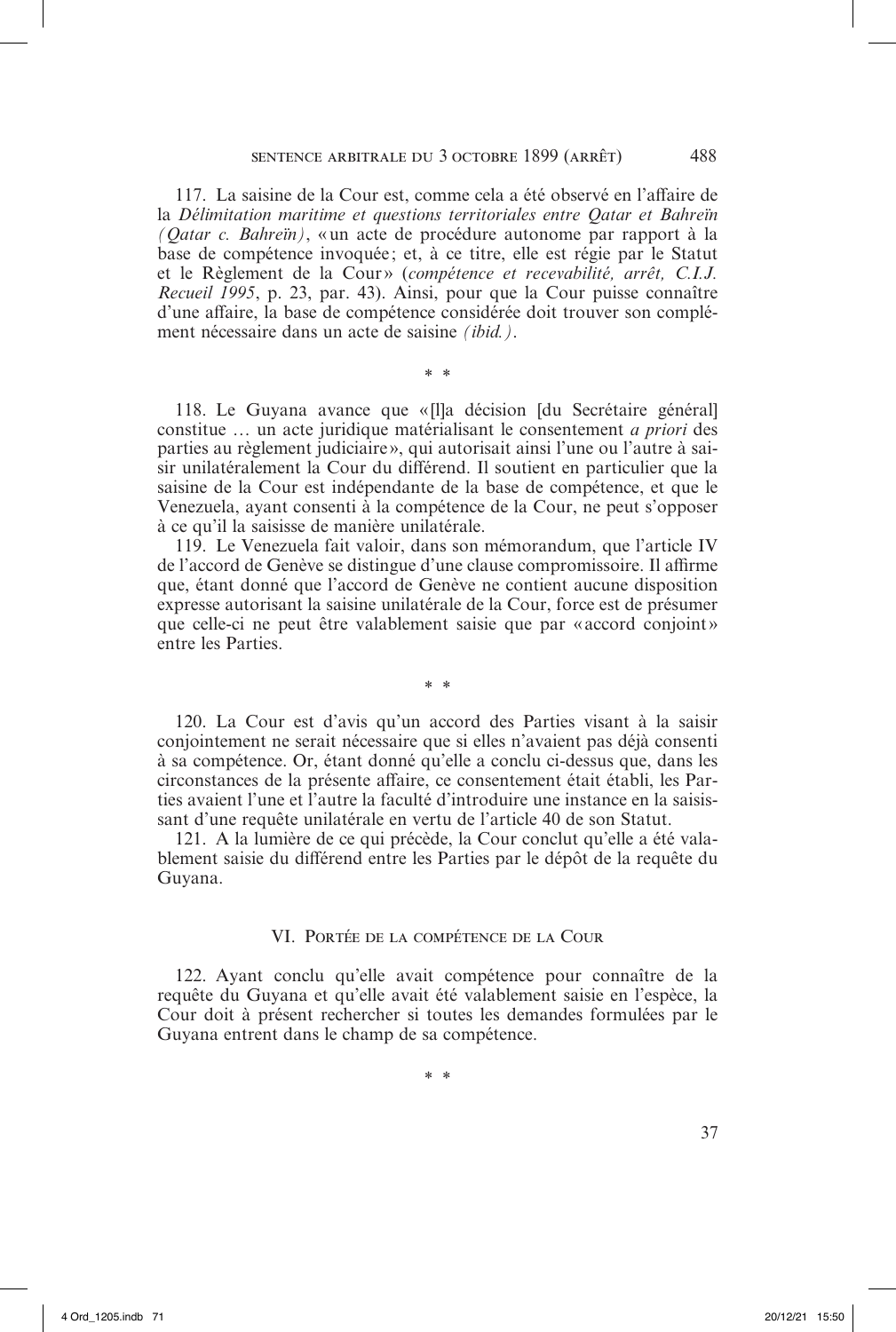123. Guyana contends that the Court's jurisdiction *ratione materiae* extends to all the claims submitted in its Application, on the grounds that the Court's jurisdiction is determined by the text of the Geneva Agreement in light of its object and purpose and the Parties' practice thereunder.

124. Relying on the title and preamble of the Geneva Agreement, and its Article I, Guyana argues that the controversy encompasses the dispute between the Parties regarding the validity of the 1899 Award as well as "any dispute 'which has arisen *as a result of* the Venezuelan contention'" (emphasis added by Guyana) that the 1899 Award is "null and void". In Guyana's view, this comprises any territorial or maritime dispute between the Parties resulting from the Venezuelan contention of the nullity of the Award, including any claims concerning the responsibility of Venezuela for violations of Guyana's sovereignty.

125. Specifically, Guyana argues that the wording of the Geneva Agreement, notably Article I, presents the controversy as being the "result" of Venezuela's contention that the 1899 Award about the frontier between British Guiana and Venezuela is null and void. According to Guyana, since the 1899 Award delimited the boundary between Venezuela and the colony of British Guiana, the controversy between the Parties is territorial and the Court must therefore necessarily determine the boundary between Venezuela and Guyana, which implies first deciding whether the Award is valid. Guyana further argues that the Court would not be in a position to reach "a full agreement for the solution" of this dispute by addressing "*any* outstanding questions" (emphasis added by Guyana), which is the objective set forth under Article IV of the Geneva Agreement, without first ruling on the validity of the Award.

126. In its Memorandum, Venezuela alleges that the question of the validity of the 1899 Award is not part of the controversy under the Geneva Agreement. According to Venezuela, the Geneva Agreement was adopted on the basis that the merits of the contention of nullity of the Award could not be discussed between the Parties as the "validity or nullity of an arbitral award is non-negotiable". Venezuela considers that "the subject-matter of the Geneva Agreement is the territorial dispute, not the validity or nullity of the 1899 Award".

*\**

127. Venezuela adds that a legal dispute such as one regarding the validity of the 1899 Award is not susceptible to a "practical" settlement. In its view, the "countless references to a practical, acceptable and satisfactory settlement" in the Geneva Agreement would be deprived of legal effect if the controversy contemplated thereunder were considered as including the question of the validity of the 1899 Award.

\* \*

38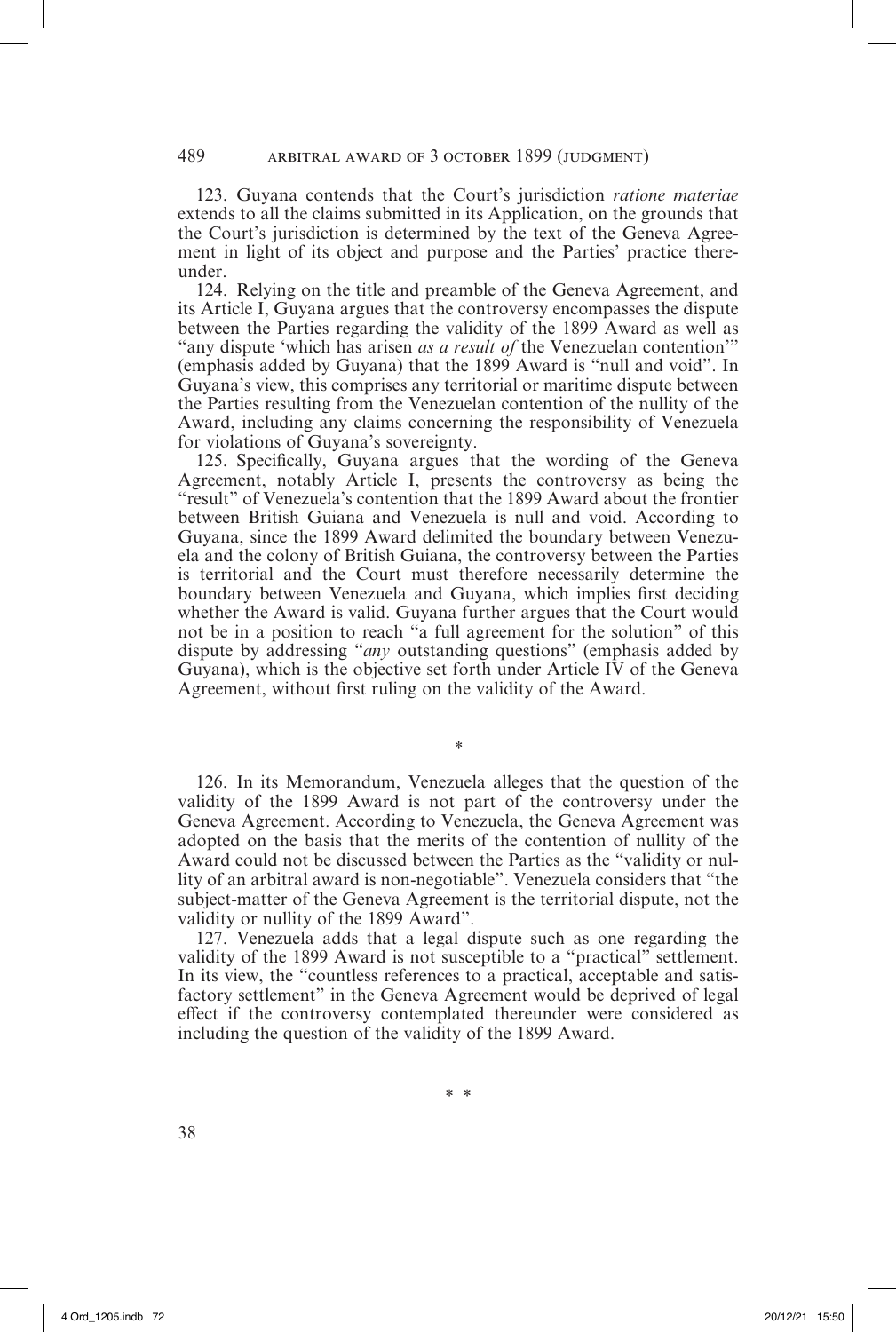123. Le Guyana soutient que la compétence *ratione materiae* de la Cour couvre l'ensemble des demandes formulées dans sa requête, faisant valoir que cette compétence est déterminée par le texte de l'accord de Genève, interprété à la lumière de l'objet et du but de celui-ci, ainsi que de la pratique suivie par les Parties dans le cadre de son application.

124. Invoquant l'intitulé et le préambule de l'accord de Genève, ainsi que son article I, le demandeur affirme que le différend couvre non seulement celui qui oppose les Parties sur la validité de la sentence de 1899, mais également « tout différend « survenu *du fait de* la position du Venezuela »» (les italiques sont du Guyana), selon laquelle la sentence de 1899 est «nulle et non avenue ». De l'avis du Guyana, serait ainsi visé tout différend territorial ou maritime entre les Parties résultant de cette position, y compris toute allégation relative à la responsabilité du Venezuela à raison de violations de la souveraineté du Guyana.

125. Le Guyana avance en particulier que le libellé de l'accord de Genève, notamment l'article I, présente le différend comme étant né entre les Parties «du fait» de la position du Venezuela, qui soutient que la sentence de 1899 relative à la frontière entre la Guyane britannique et le Venezuela est nulle et non avenue. Il fait valoir que, la sentence de 1899 ayant délimité la frontière entre le Venezuela et la colonie de la Guyane britannique, le différend entre les Parties est de nature territoriale, et que la Cour doit donc déterminer la frontière le séparant du Venezuela, ce qui suppose, à titre liminaire, de décider si ladite sentence est ou non valide. Le Guyana considère également que la Cour ne serait pas en mesure de parvenir « à un accord complet sur la solution» de ce différend en répondant à « *toutes* les questions en suspens » (les italiques sont du Guyana) — objectif énoncé à l'article IV de l'accord de Genève — sans se prononcer au préalable sur la validité de la sentence.

126. Dans son mémorandum, le Venezuela affirme que la question de la validité de la sentence de 1899 ne fait pas partie du différend visé par l'accord de Genève. Selon lui, cet instrument a été adopté en partant du principe que la position consistant à soutenir que ladite sentence est nulle ne pouvait faire l'objet de discussions entre les Parties, la « validité ou la nullité d'une sentence arbitrale [n'étant] pas négociable». Le Venezuela estime que «l'accord de Genève a pour objet le différend territorial et non la validité ou la nullité de la sentence de 1899 ».

\*

127. Le Venezuela ajoute qu'un différend d'ordre juridique portant sur une question telle que la validité de la sentence de 1899 ne se prête pas à un règlement «pratique ». A son avis, «les innombrables références faites à un règlement pratique, acceptable et satisfaisant» dans l'accord de Genève seraient privées de tout effet juridique si l'on devait considérer que la question de la validité de la sentence de 1899 fait partie du différend visé par cet accord.

\* \*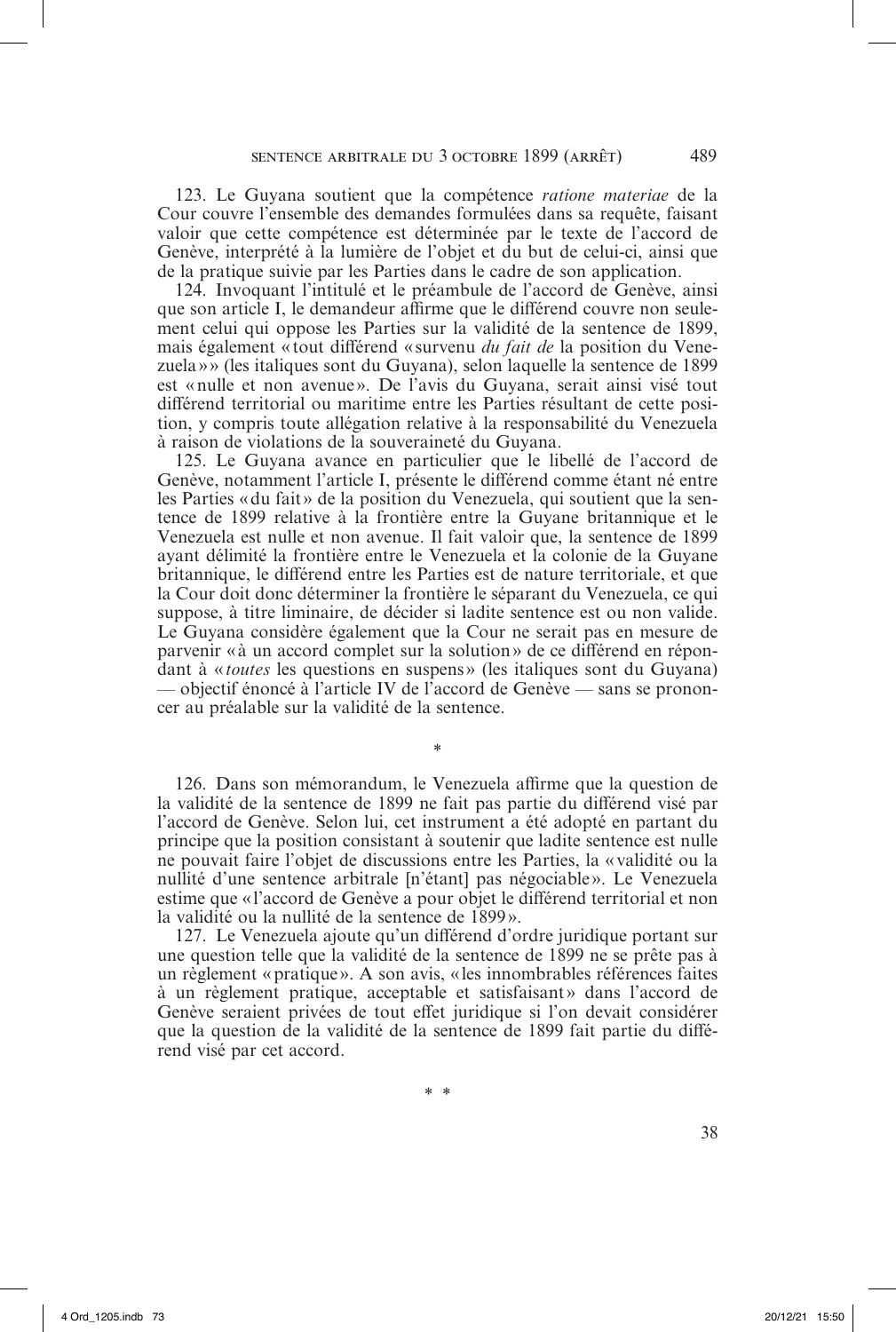128. The Court notes that, in its Application, Guyana has made certain claims concerning the validity of the 1899 Award and other claims arising from events that occurred after the conclusion of the Geneva Agreement (see paragraph 19 above). Consequently, the Court will first ascertain whether Guyana's claims in relation to the validity of the 1899 Award about the frontier between British Guiana and Venezuela fall within the subject-matter of the controversy that the Parties agreed to settle through the mechanism set out in Articles I to IV of the Geneva Agreement, and whether, as a consequence, the Court has jurisdiction *ratione materiae* to entertain them. Secondly, the Court will have to determine whether Guyana's claims arising from events that occurred after the conclusion of the Geneva Agreement fall within the scope of the Court's jurisdiction *ratione temporis*.

129. With regard to its jurisdiction *ratione materiae*, the Court recalls that Article I of the Geneva Agreement refers to the controversy that has arisen between the parties to the Geneva Agreement as a result of Venezuela's contention that the 1899 Award about the frontier between British Guiana and Venezuela is null and void (see paragraphs 64 to 66 above). As stated in paragraph 66 above, the subject-matter of the controversy which the parties agreed to settle under the Geneva Agreement relates to the validity of the 1899 Award and its implications for the land boundary between Guyana and Venezuela. The opposing views held by the parties to the Geneva Agreement on the validity of the 1899 Award is demonstrated by the use of the words "Venezuelan contention" in Article I of the Geneva Agreement. The word "contention", in accordance with the ordinary meaning to be given to it in the context of this provision, indicates that the alleged nullity of the 1899 Award was a point of disagreement between the parties to the Geneva Agreement for which solutions were to be sought. This in no way implies that the United Kingdom or Guyana accepted that contention before or after the conclusion of the Geneva Agreement. The Court therefore considers that, contrary to Venezuela's argument, the use of the word "contention" points to the opposing views between the parties to the Geneva Agreement regarding the validity of the 1899 Award.

130. This interpretation is consistent with the object and purpose of the Geneva Agreement, which was to ensure a definitive resolution of the dispute between Venezuela and the United Kingdom over the frontier between Venezuela and British Guiana, as indicated by its title and preamble (see paragraphs 64 to 66, and 73 above). Indeed, it would not be possible to resolve definitively the boundary dispute between the Parties without first deciding on the validity of the 1899 Award about the frontier between British Guiana and Venezuela.

131. This interpretation is also confirmed by the circumstances surrounding the conclusion of the Geneva Agreement. It may be recalled that the discussions between the parties as to the validity of the 1899 Award commenced with a Tripartite Examination of the documen-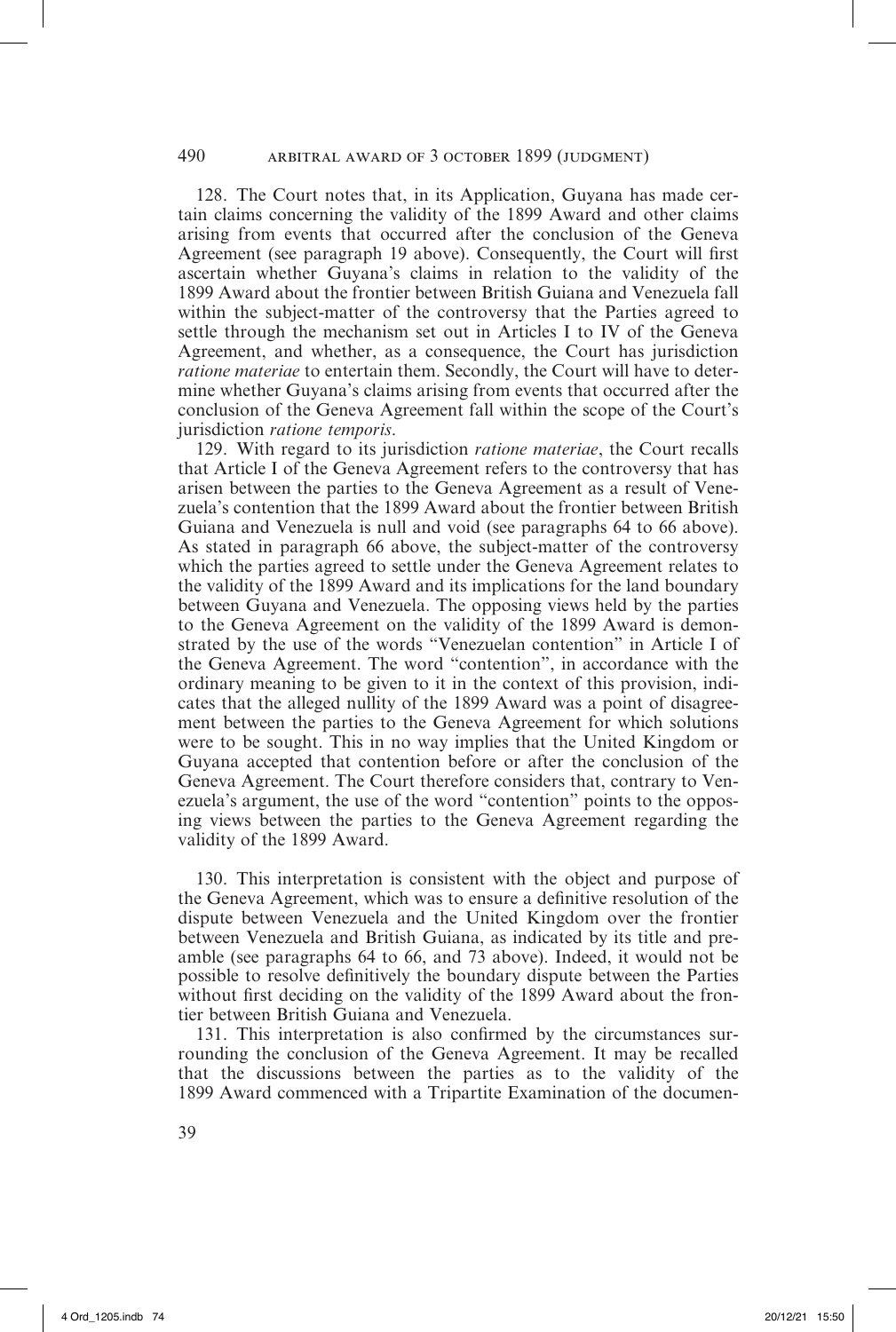128. La Cour observe que, dans sa requête, le Guyana a formulé certaines demandes ayant trait à la validité de la sentence de 1899 et d'autres qui sont fondées sur des faits survenus après la conclusion de l'accord de Genève (voir le paragraphe 19 ci-dessus). En conséquence, elle commencera par rechercher si les demandes du Guyana concernant la validité de la sentence de 1899 relative à la frontière séparant la Guyane britannique et le Venezuela relèvent de l'objet du différend que les Parties sont convenues de régler au moyen du mécanisme prévu aux articles I à IV de l'accord de Genève et si, partant, elle a compétence *ratione materiae* pour en connaître. Il lui faudra ensuite déterminer si les demandes du Guyana qui sont fondées sur des faits survenus après la conclusion de l'accord de Genève relèvent de sa compétence *ratione temporis*.

129. S'agissant de sa compétence *ratione materiae*, la Cour rappelle que l'article I de l'accord de Genève fait référence au différend survenu entre les parties à cet instrument du fait de la position du Venezuela, qui soutient que la sentence de 1899 relative à la frontière entre lui et la Guyane britannique est nulle et non avenue (voir les paragraphes 64 à 66 ci-dessus). Ainsi que cela a été indiqué au paragraphe 66 ci-dessus, le différend que les parties sont convenues de régler en vertu de l'accord de Genève a pour objet la validité de la sentence de 1899 et les implications de cette question sur la frontière terrestre entre le Guyana et le Venezuela. L'opposition de vues entre les parties à l'accord de Genève en ce qui concerne la validité de ladite sentence ressort de l'emploi, à l'article I de cet instrument, de l'expression «position du Venezuela, qui soutient» («Venezuelan contention» dans le texte anglais faisant foi). Prise dans le sens ordinaire à lui attribuer dans le contexte de cette disposition, cette expression implique que la nullité alléguée de la sentence de 1899 constituait entre les parties à l'accord de Genève un point de désaccord exigeant la recherche de solutions. Cela ne signifie en rien que le Royaume-Uni ou le Guyana aient souscrit à la position défendue par le Venezuela, que ce soit avant ou après la conclusion de cet instrument. La Cour est donc d'avis que, contrairement à ce que soutient le Venezuela, l'emploi de l'expression «position du Venezuela, qui soutient» révèle l'opposition de vues entre les parties à l'accord de Genève quant à la validité de la sentence de 1899.

130. Cette interprétation est conforme à l'objet et au but de l'accord de Genève, lequel visait, comme l'indiquent son titre et son préambule, à garantir un règlement définitif du différend opposant le Royaume-Uni et le Venezuela relativement à la frontière entre ce dernier et la Guyane britannique (voir les paragraphes 64 à 66 et 73 ci-dessus). Il ne serait en effet pas possible de régler définitivement le différend frontalier qui oppose les Parties sans statuer d'abord sur la validité de la sentence de 1899 relative à la frontière entre la Guyane britannique et le Venezuela.

131. Cette interprétation est également confirmée par les circonstances ayant entouré la conclusion de l'accord de Genève. On se souviendra que les discussions entre les parties au sujet de la validité de la sentence de 1899 ont commencé par un examen tripartite de la documentation relative à celle-ci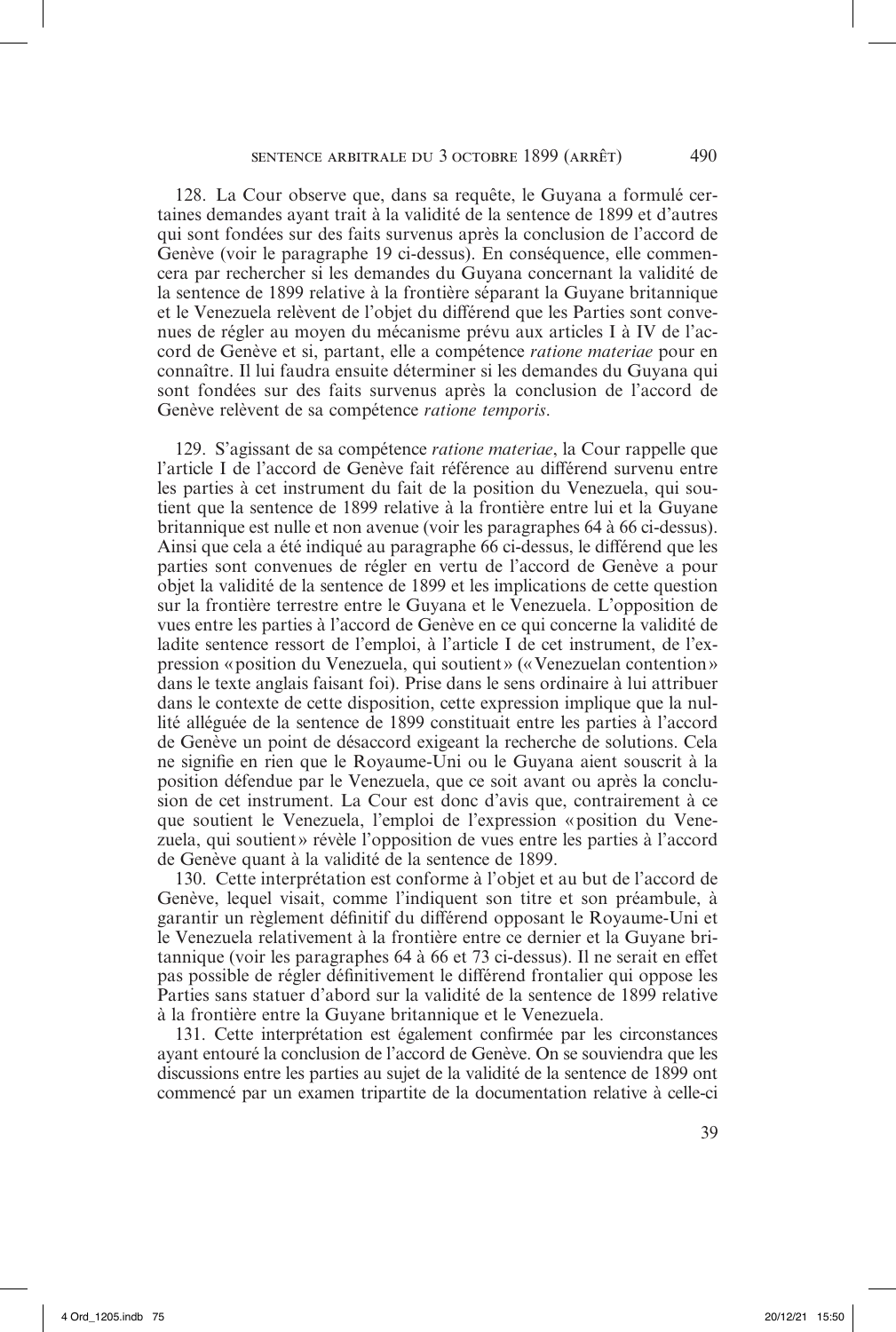tary material relating to the Award, with the objective of assessing the Venezuelan claim with respect to its nullity. This was initiated by the Government of the United Kingdom, which asserted numerous times that it considered the Award to be valid and binding on the parties. As the Minister for Foreign Affairs of Venezuela reported, only two days before the Tripartite Examination concluded its work, the United Kingdom reaffirmed its position that the Award had settled the question of sovereignty in a valid and final manner.

132. In the discussions held on 9 and 10 December 1965 between British Guiana, the United Kingdom and Venezuela, which preceded the conclusion of the Geneva Agreement, the first item on the agenda was to "exchange [their] views on the experts' report on the examination of documents and discuss[ ] the consequences resulting therefrom", whereas the second item was "[t]o seek satisfactory solutions for the practical settlement of the controversy which has arisen as a result of the Venezuelan contention that the 1899 Award is null and void". During these discussions, Venezuela reasserted its conviction that "the only satisfactory solution of the frontier problem with British Guiana lay in the return of the territory which by right belonged to her", while the United Kingdom and British Guiana rejected the Venezuelan proposal on the basis that it implied that the 1899 Award was null and void and that there was no justification for that allegation. British Guiana reiterated in the discussions that "the first question under discussion was the validity of the 1899 Award" and that it "could not accept the Venezuelan contention that the 1899 Award was invalid". The United Kingdom recalled that "the two sides had been unable to agree on the question of the 1899 Award's validity". Finally, the representative of British Guiana said that "it had never been his understanding that the territorial claim would be discussed unless the invalidity of the 1899 Award had first been established".

133. It is on that basis that the subsequent meetings took place in Geneva in February 1966, culminating in the adoption of the Geneva Agreement. In a Note Verbale dated 25 February 1966, the United Kingdom Foreign Secretary stated to the British Ambassador to Venezuela that

"[t]he Venezuelans also tried hard to get the preamble to the Agreement to reflect their fundamental position: first, that we were discussing the substantive issue of the frontier and not merely the validity of the 1899 Award and secondly, that this had been the basis for our talks both in London and in Geneva. With some difficulty I persuaded the Venezuelan Foreign Minister to accept a compromise wording which reflected the known positions of both sides."

134. The Court further notes that Venezuela's argument that the Geneva Agreement does not cover the question of the validity of the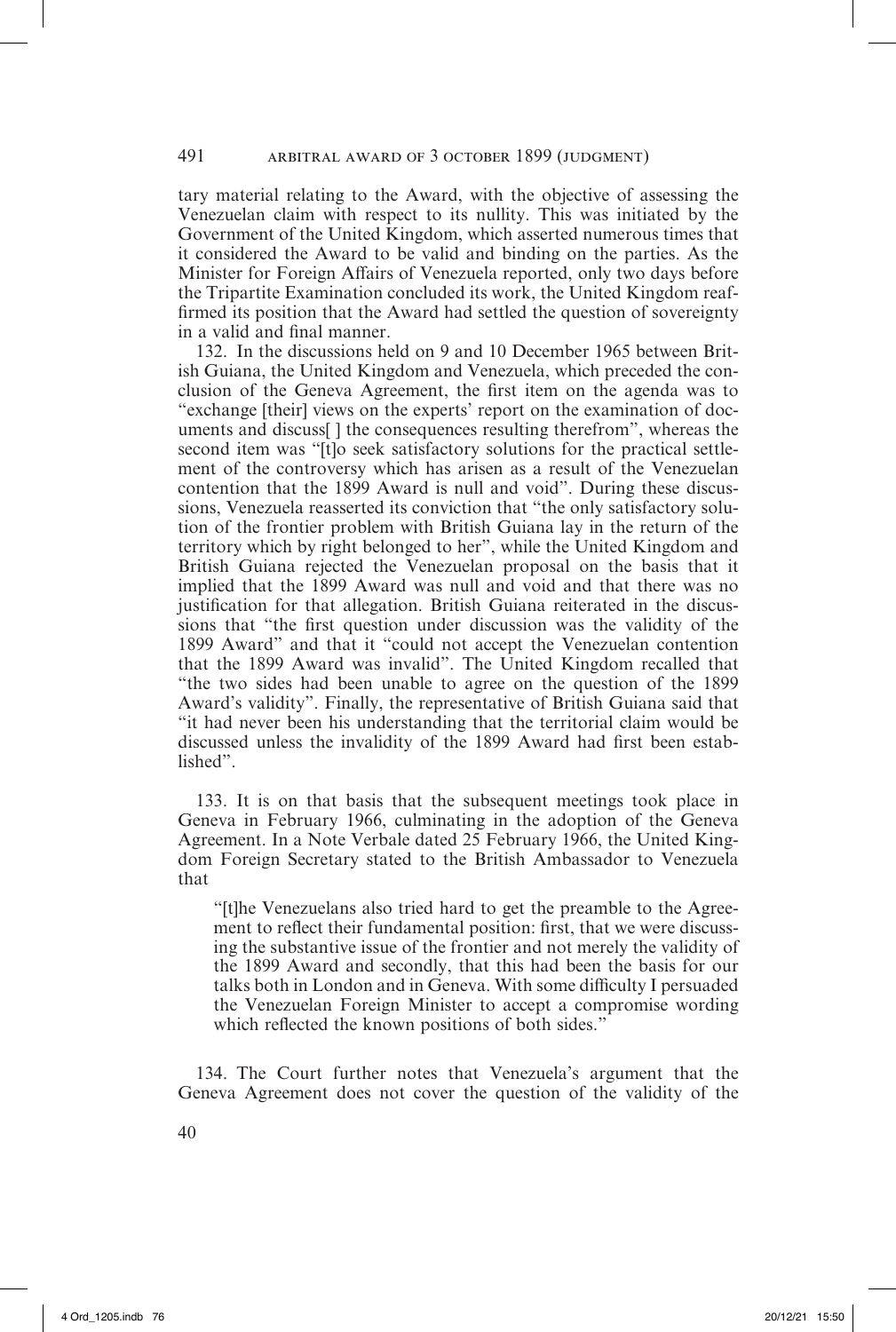en vue d'apprécier le bien-fondé de la position vénézuélienne quant à sa nullité. Cet examen a été entrepris par le Gouvernement du Royaume-Uni, qui a affirmé à maintes reprises qu'il considérait la sentence comme valide et contraignante pour les parties. Comme l'a rapporté le ministre vénézuélien des affaires étrangères, le Royaume-Uni a, deux jours seulement avant la clôture de l'examen tripartite, réitéré sa position selon laquelle la sentence avait réglé la question de la souveraineté de manière valide et définitive.

132. Lors des discussions tenues les 9 et 10 décembre 1965 entre la Guyane britannique, le Royaume-Uni et le Venezuela, qui ont précédé la conclusion de l'accord de Genève, l'ordre du jour prévoyait, au premier point, un «[é]change de vues sur le rapport des experts ayant analysé les documents et [un] examen des conséquences en découlant», ainsi que, au deuxième point, la «[r]echerche de solutions satisfaisantes pour le règlement pratique du différend survenu du fait de la position du Venezuela selon laquelle la sentence de 1899 [était] nulle et non avenue». Au cours de ces discussions, le Venezuela a réaffirmé sa conviction que «la seule solution satisfaisante du problème frontalier avec la Guyane britannique résid[ait] dans la rétrocession du territoire qui lui appart[enait] de plein droit», le Royaume-Uni et la Guyane britannique ayant pour leur part rejeté la proposition du Venezuela, au motif que cela reviendrait à affirmer que la sentence de 1899 était nulle et non avenue, et qu'une telle assertion était sans fondement. La Guyane britannique a réitéré, à cette occasion, que «la première question à l'examen était celle de la validité de la sentence de 1899» et qu'elle «ne [pouvait] accepter la position vénézuélienne selon laquelle la sentence de 1899 n'était pas valide», le Royaume-Uni rappelant que «les deux parties s'étaient révélées incapables de parvenir à un accord sur la question de la validité de la sentence de 1899». Enfin, le représentant de la Guyane britannique a déclaré «qu'il n'a[vait] jamais pensé que la revendication territoriale serait discutée à moins que l'invalidité de la sentence arbitrale de 1899 n'ait d'abord été établie».

133. C'est sur cette base que se sont déroulées les réunions ultérieures tenues à Genève en février 1966, à l'issue desquelles a été adopté l'accord. Dans une note verbale en date du 25 février 1966, le ministre britannique des affaires étrangères indiquait à l'ambassadeur du Royaume-Uni au Venezuela que ce dernier Etat

«a[vait] tout fait pour que le préambule de l'accord reflète sa position de base, à savoir, premièrement, qu'il s'agissait d'examiner la question de fond concernant la frontière et non uniquement la validité de la sentence de 1899 et, deuxièmement, que tel avait été le fondement de[s] pourparlers tant à Londres qu'à Genève. Non sans difficulté, [il avait] persuadé le ministre vénézuélien des affaires étrangères d'accepter, dans un esprit de compromis, un libellé qui refl[éterait] les positions connues des parties.»

134. La Cour observe en outre que l'argument du Venezuela selon lequel l'accord de Genève ne couvre pas la question de la validité de la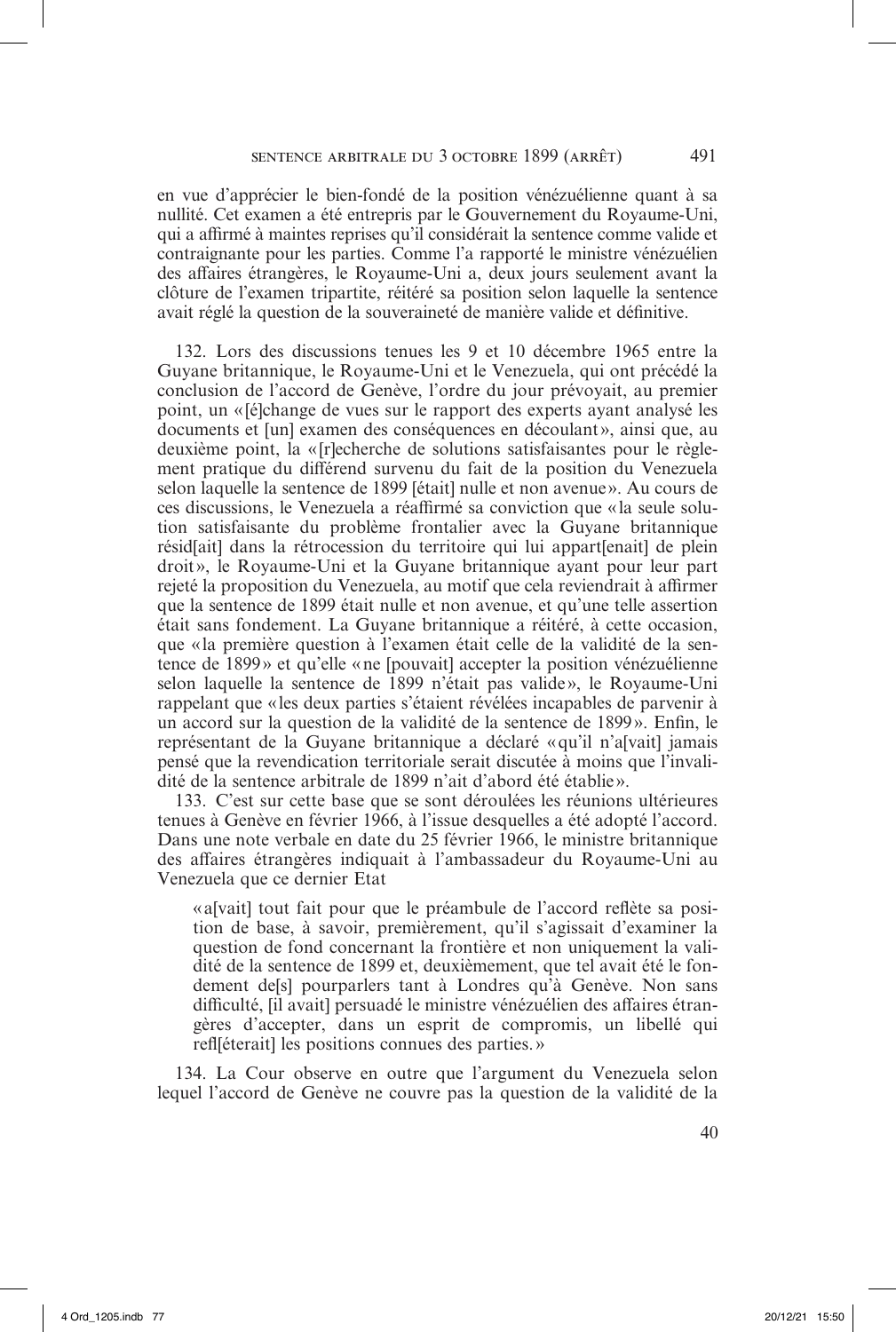1899 Award is contradicted by the statement of the Minister for Foreign Affairs of Venezuela before the Venezuelan National Congress shortly after the conclusion of the Geneva Agreement. He stated in particular that "[i]f the nullity of the Award of 1899, be it through agreement between the concerned Parties or through a decision by any competent international authority as per Agreement, is declared then the question will go back to its original state". This confirms that the parties to the Geneva Agreement understood that the question of the validity of the 1899 Award was central to the controversy that needed to be resolved under Article IV, paragraph 2, of the Geneva Agreement in order to reach a definitive settlement of the land boundary between Guyana and Venezuela.

135. The Court therefore concludes that Guyana's claims concerning the validity of the 1899 Award about the frontier between British Guiana and Venezuela and the related question of the definitive settlement of the land boundary dispute between Guyana and Venezuela fall within the subject-matter of the controversy that the Parties agreed to settle through the mechanism set out in Articles I to IV of the Geneva Agreement, in particular Article IV, paragraph 2, thereof, and that, as a consequence, the Court has jurisdiction *ratione materiae* to entertain these claims.

136. With respect to its jurisdiction *ratione temporis*, the Court notes that the scope of the dispute that the Parties agreed to settle through the mechanism set out in Articles I to IV of the Geneva Agreement is circumscribed by Article I thereof, which refers to "the controversy . . . which has arisen as the result of the Venezuelan contention that the Arbitral Award of 1899 . . . is null and void". The use of the present perfect tense in Article I indicates that the parties understood the controversy to mean the dispute which had crystallized between them at the time of the conclusion of the Geneva Agreement. This interpretation is not contradicted by the equally authoritative Spanish text of Article I of the Geneva Agreement, which refers to "la controversia entre Venezuela y el Reino Unido surgida como consecuencia de la contención venezolana de que el Laudo arbitral de 1899 sobre la frontera entre Venezuela y Guayana Británica es nulo e írrito"*.* It is reinforced by the use of the definite article in the title of the Agreement ("Agreement to resolve *the* controversy"; in Spanish, "Acuerdo para resolver *la* controversia"), the reference in the preamble to the resolution of "any *outstanding* controversy" (in Spanish, "cualquiera controversia *pendiente*"), as well as the reference to the Agreement being reached "to resolve the *present* controversy" (in Spanish, "para resolver la *presente* controversia") (emphases added). The Court's jurisdiction is therefore limited *ratione temporis* to the claims of either Party that existed on the date the Geneva Agreement was signed, on 17 February 1966. Consequently, Guyana's claims arising from events that occurred after the signature of the Geneva Agreement do not fall within the scope of the jurisdiction of the Court *ratione temporis*.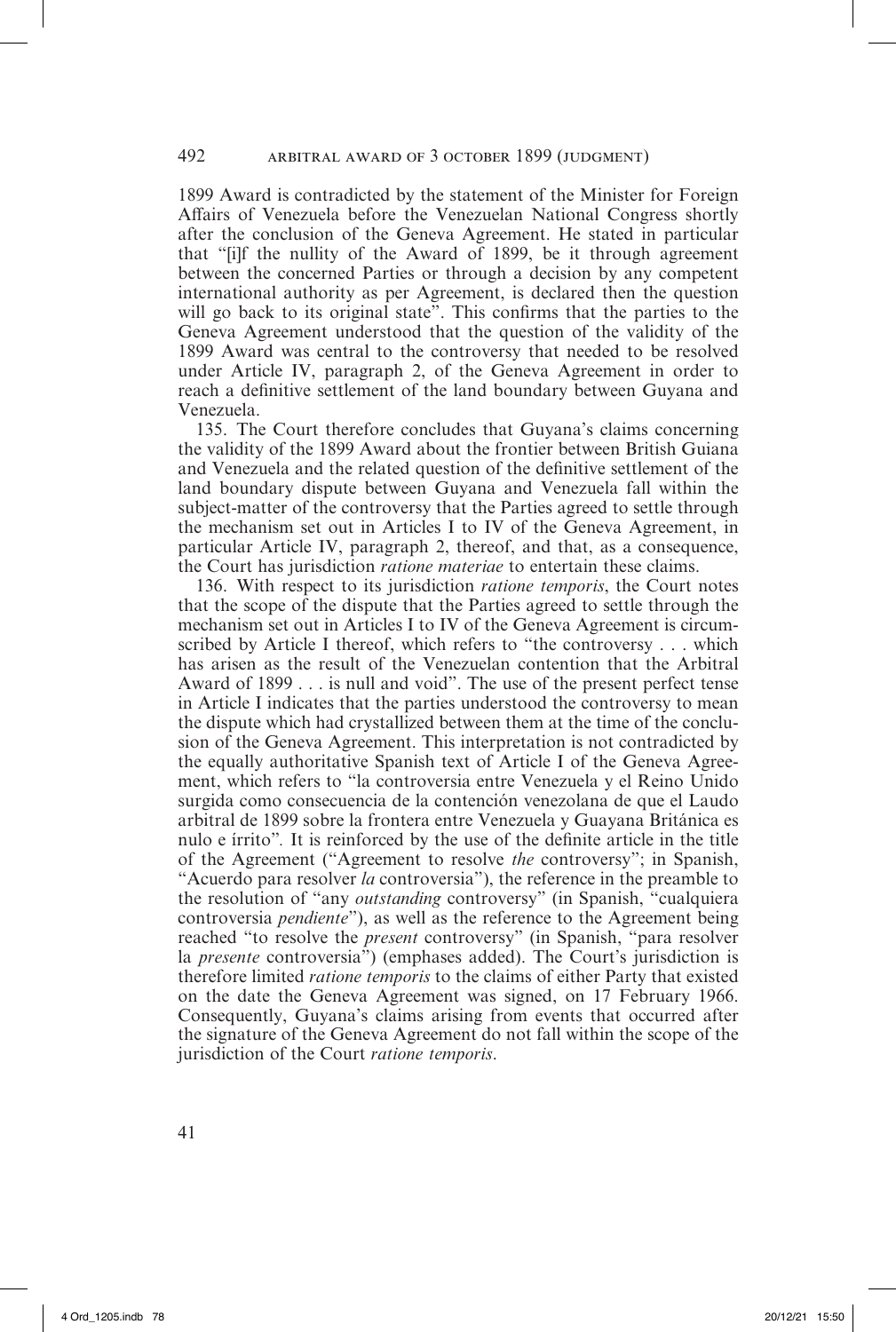sentence de 1899 est contredit par l'allocution prononcée par le ministre vénézuélien des affaires étrangères devant le Congrès national peu après la conclusion de cet instrument. Le ministre a en particulier indiqué que, « [à] supposer que la sentence de 1899 soit déclarée nulle, que ce soit d'un commun accord entre les parties concernées ou par une décision rendue par une autorité internationale compétente communément désignée, la question se poserait de nouveau dans les termes initiaux». Cela confirme que les parties à l'accord de Genève considéraient que la question de la validité de la sentence de 1899 se trouvait au cœur du différend à résoudre conformément au paragraphe 2 de l'article IV de cet instrument, en vue de parvenir à un règlement définitif de la question de la frontière terrestre entre le Guyana et le Venezuela.

135. La Cour conclut en conséquence que les demandes du Guyana concernant la validité de la sentence de 1899 relative à la frontière entre la Guyane britannique et le Venezuela ainsi que la question connexe du règlement définitif du différend concernant la frontière terrestre entre le Guyana et le Venezuela relèvent de l'objet du différend que les Parties sont convenues de régler au moyen du mécanisme prévu aux articles I à IV de l'accord de Genève, en particulier le paragraphe 2 de l'article IV, et que, partant, elle a compétence *ratione materiae* pour en connaître.

136. S'agissant de sa compétence *ratione temporis*, la Cour note que la portée du différend que les Parties sont convenues de régler au moyen du mécanisme prévu aux articles I à IV de l'accord de Genève est circonscrite par l'article I de cet accord, qui fait référence au «différend survenu … du fait de la position du Venezuela, qui soutient que la sentence arbitrale de 1899 … est nulle et non avenue». L'emploi du participe passé à l'article I indique que les parties considéraient que le différend en question était celui qui s'était cristallisé entre elles au moment de la conclusion de l'accord. Cette interprétation n'est pas contredite par la version espagnole de l'article I de l'accord, laquelle fait foi tout comme la version anglaise et fait référence à «la controversia entre Venezuela y el Reino Unido surgida como consecuencia de la contención venezolana de que el Laudo arbitral de 1899 sobre la frontera entre Venezuela y Guayana Británica es nulo e írrito». Elle est en outre renforcée par l'emploi de l'article défini dans le titre de l'accord («Accord tendant à régler *le* différend»; dans les langues faisant foi: « Agreement to resolve *the* controversy»/«Acuerdo para resolver *la* controversia»), par la référence faite dans le préambule à la résolution de «tout différend *en suspens*» (dans les langues faisant foi: «any *outstanding* controversy»/«cualquiera controversia *pendiente*»), ainsi que par la mention du fait que l'accord a été conclu «pour résoudre le différend *actuel*» (dans les langues faisant foi: «to resolve the *present* controversy»/«para resolver la *presente* controversia») (les italiques sont de la Cour). En conséquence, la compétence de la Cour est limitée *ratione temporis* aux demandes que les Parties avaient pu formuler à la date de la signature de l'accord de Genève, à savoir le 17 février 1966. Il s'ensuit que les demandes du Guyana qui sont fondées sur des faits survenus après cette date n'entrent pas dans le champ de la compétence *ratione temporis* de la Cour.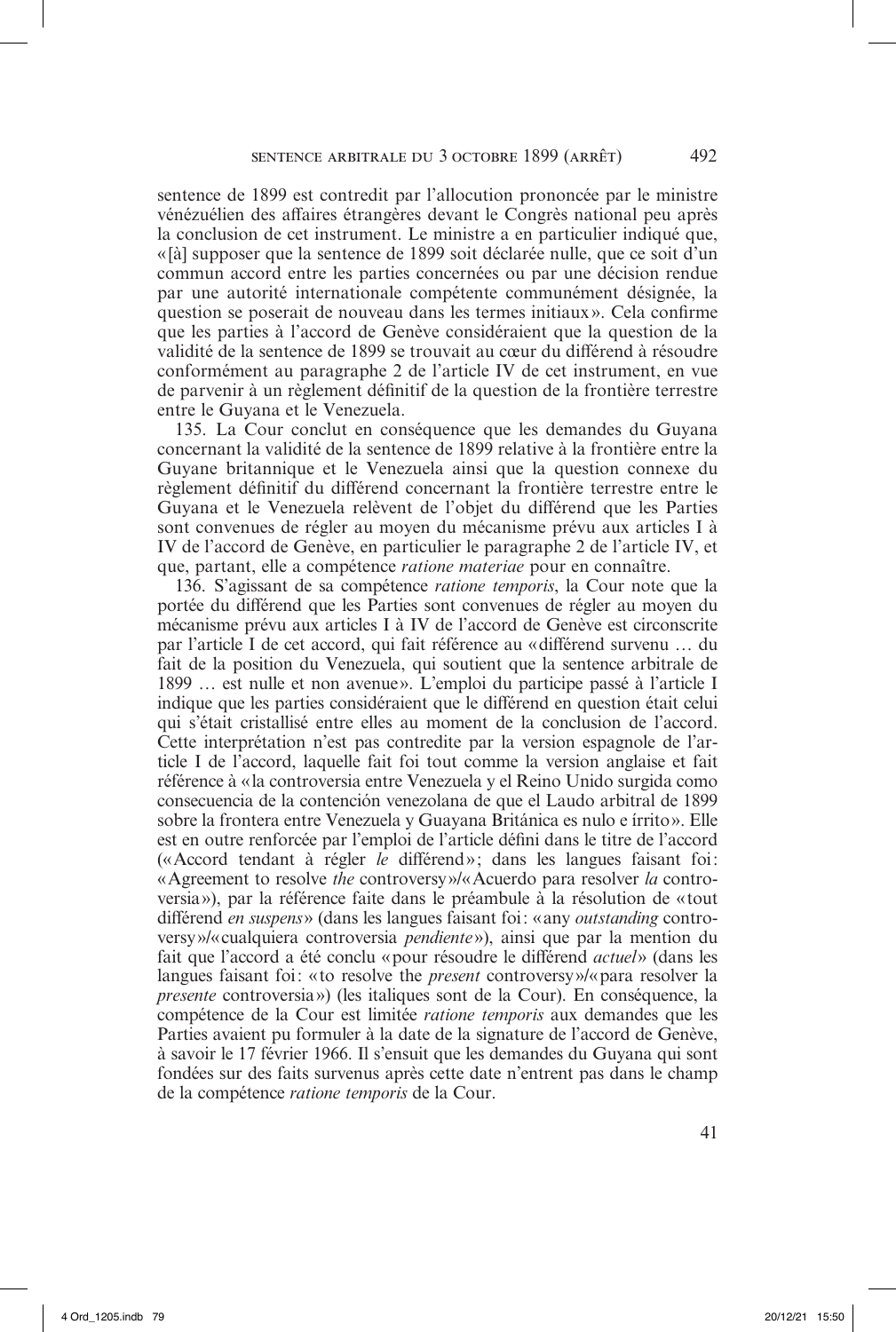493 arbitral award of 3 october 1899 (judgment)

137. In light of the foregoing, the Court concludes that it has jurisdiction to entertain Guyana's claims concerning the validity of the 1899 Award about the frontier between British Guiana and Venezuela and the related question of the definitive settlement of the dispute regarding the land boundary between the territories of the Parties.

\* *\* \**

138. For these reasons,

THE COURT.

(1) By twelve votes to four,

*Finds* that it has jurisdiction to entertain the Application filed by the Co-operative Republic of Guyana on 29 March 2018 in so far as it concerns the validity of the Arbitral Award of 3 October 1899 and the related question of the definitive settlement of the land boundary dispute between the Co-operative Republic of Guyana and the Bolivarian Republic of Venezuela;

in favour: *President* Yusuf; *Vice-President* Xue; *Judges* Tomka, Cançado Trindade, Donoghue, Sebutinde, Bhandari, Robinson, Crawford, Salam, Iwasawa; *Judge* ad hoc Charlesworth;

against: *Judges* Abraham, Bennouna, Gaja, Gevorgian;

(2) Unanimously,

*Finds* that it does not have jurisdiction to entertain the claims of the Co-operative Republic of Guyana arising from events that occurred after the signature of the Geneva Agreement.

Done in English and in French, the English text being authoritative, at the Peace Palace, The Hague, this eighteenth day of December, two thousand and twenty, in three copies, one of which will be placed in the archives of the Court and the others transmitted to the Government of the Co-operative Republic of Guyana and the Government of the Bolivarian Republic of Venezuela, respectively.

> *(Signed)* Abdulqawi Ahmed Yusuf, President. *(Signed)* Philippe GAUTIER, Registrar.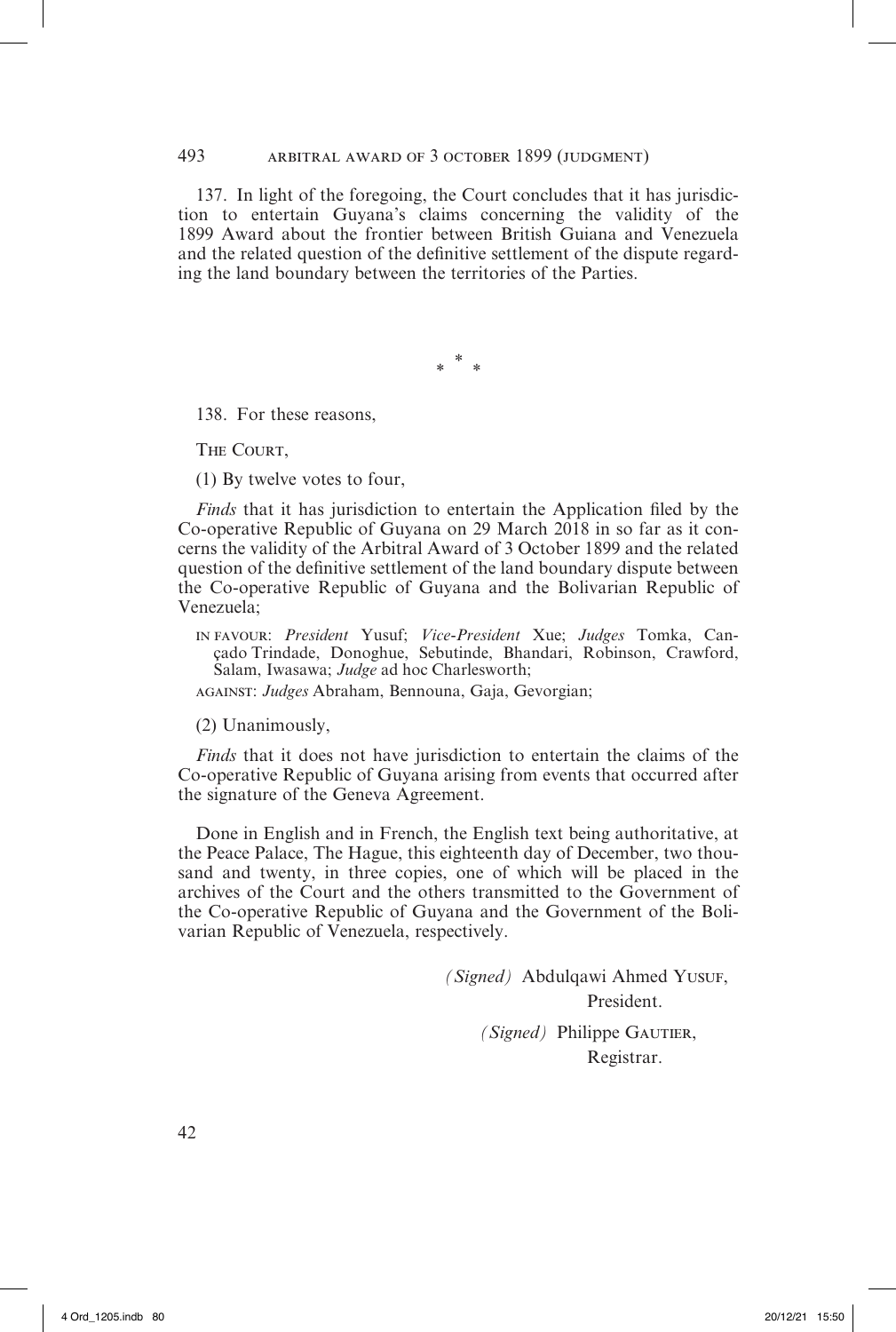137. A la lumière de ce qui précède, la Cour conclut qu'elle a compétence pour connaître des demandes du Guyana se rapportant à la validité de la sentence de 1899 relative à la frontière entre la Guyane britannique et le Venezuela ainsi qu'à la question connexe du règlement définitif du différend concernant la frontière terrestre entre les territoires respectifs des **Parties** 

\* *\* \**

138. Par ces motifs,

La Cour,

1) Par douze voix contre quatre,

*Dit* qu'elle a compétence pour connaître de la requête déposée par la République coopérative du Guyana le 29 mars 2018 dans la mesure où elle se rapporte à la validité de la sentence arbitrale du 3 octobre 1899 et à la question connexe du règlement définitif du différend concernant la frontière terrestre entre la République coopérative du Guyana et la République bolivarienne du Venezuela;

pour: M. Yusuf, *président*; Mme Xue, *vice-présidente* ; MM. Tomka, Cançado Trindade, Mmes Donoghue, Sebutinde, MM. Bhandari, Robinson, Crawford, Salam, Iwasawa, *juges*; M<sup>me</sup> Charlesworth, *juge* ad hoc; contre : MM. Abraham, Bennouna, Gaja, Gevorgian, *juges*;

2) A l'unanimité,

*Dit* qu'elle n'a pas compétence pour connaître des demandes de la République coopérative du Guyana qui sont fondées sur des faits survenus après la signature de l'accord de Genève.

Fait en anglais et en français, le texte anglais faisant foi, au Palais de la Paix, à La Haye, le dix-huit décembre deux mille vingt, en trois exemplaires, dont l'un restera déposé aux archives de la Cour et les autres seront transmis respectivement au Gouvernement de la République coopérative du Guyana et au Gouvernement de la République bolivarienne du Venezuela.

> Le président, *(Signé)* Abdulqawi Ahmed Yusuf. Le greffier, *(Signé)* Philippe GAUTIER.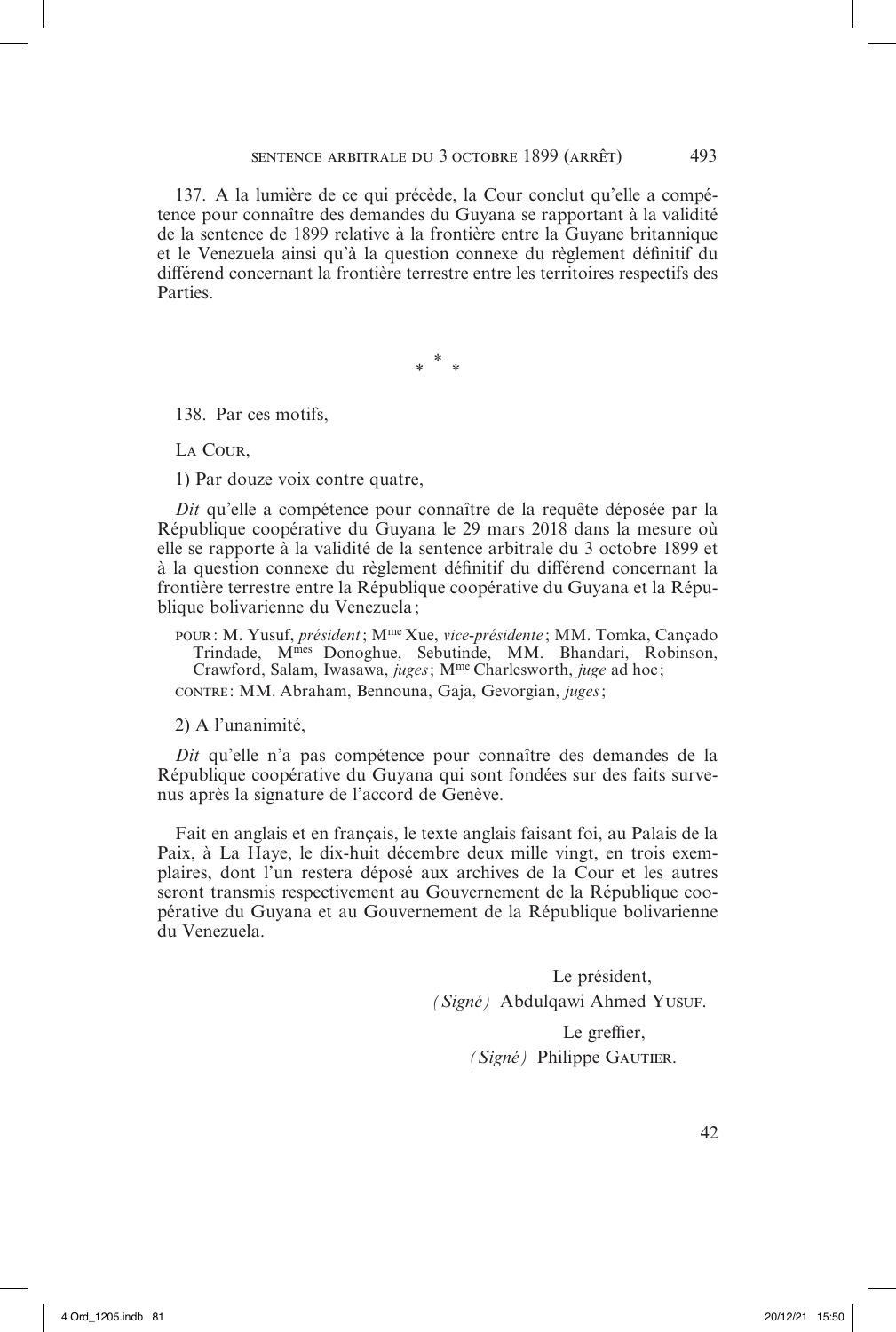Judge Tomka appends a declaration to the Judgment of the Court; Judges Abraham and Bennouna append dissenting opinions to the Judgment of the Court; Judges GAJA and ROBINSON append declarations to the Judgment of the Court; Judge Gevorgian appends a dissenting opinion to the Judgment of the Court.

> *(Initialled)* A.A.Y. *(Initialled)* Ph.G.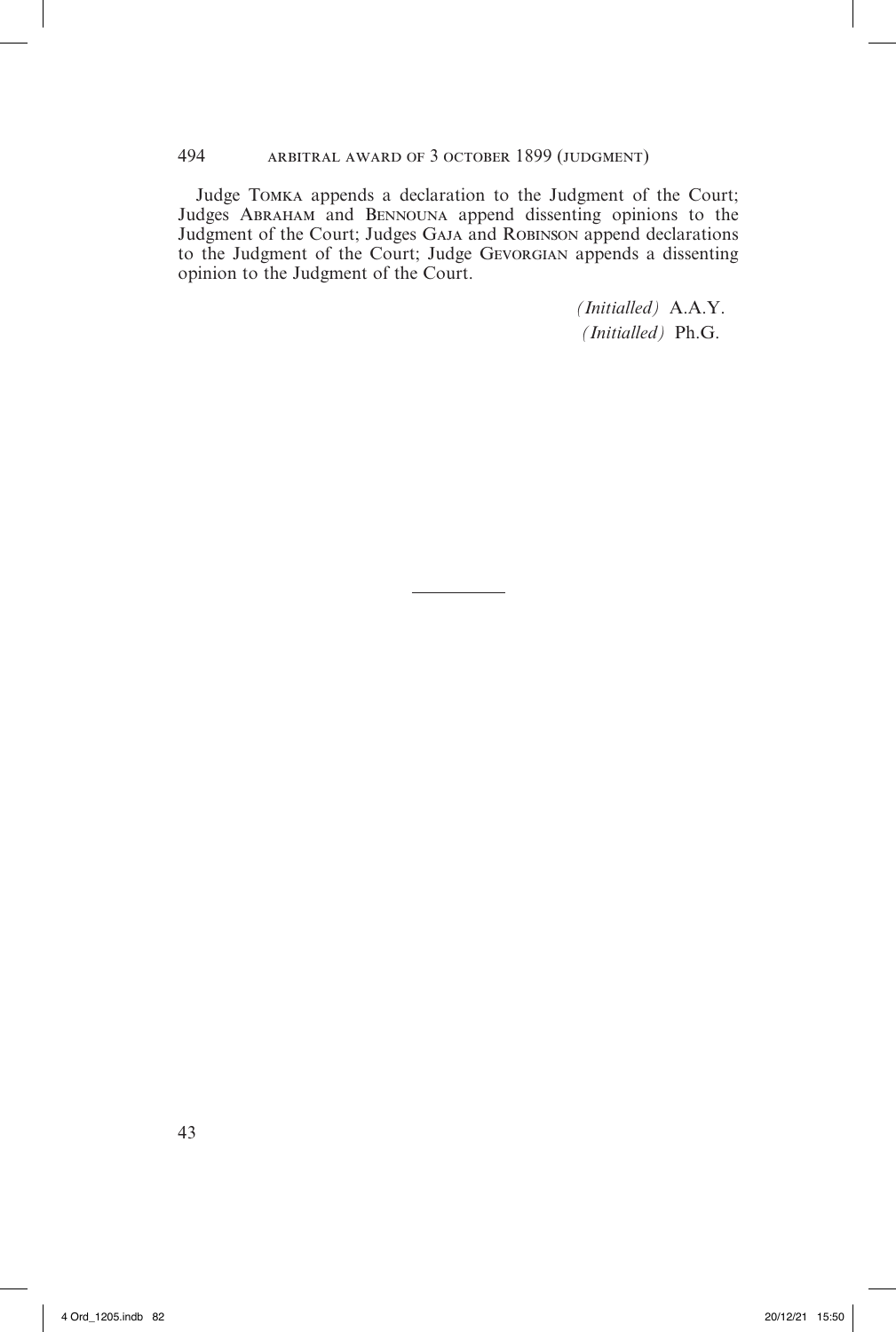M. le juge Tomka joint une déclaration à l'arrêt; MM. les juges Abraham et Bennouna joignent à l'arrêt les exposés de leur opinion dissidente; MM. les juges GAJA et ROBINSON joignent chacun une déclaration à l'arrêt; M. le juge Gevorgian joint à l'arrêt l'exposé de son opinion dissidente.

> *(Paraphé)* A.A.Y. *(Paraphé)* Ph.G.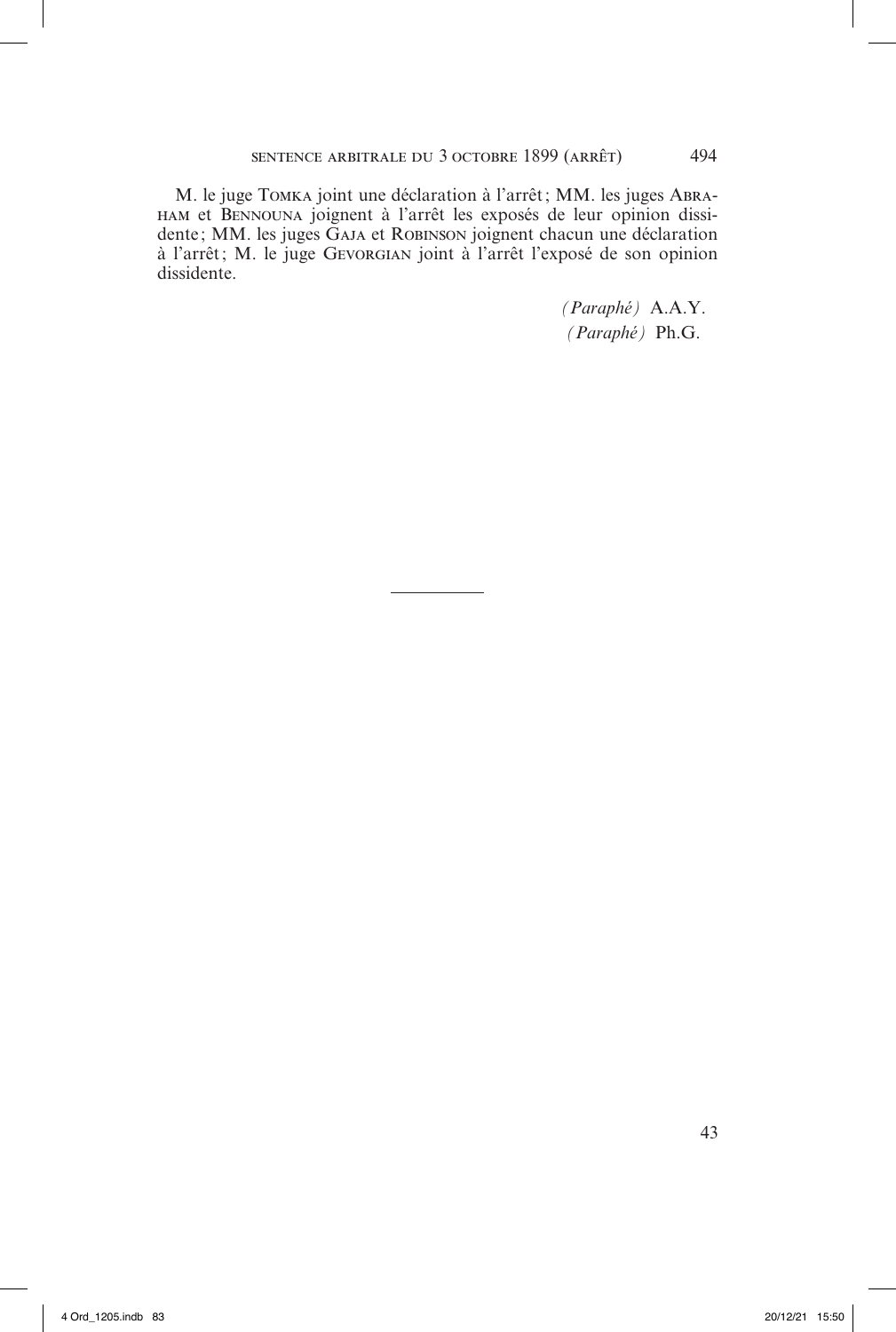# DECLARATION OF JUDGE TOMKA

#### *[Original English Text]*

*Geneva Agreement as agreement for the peaceful settlement of the dispute — Authority of the Secretary*-*General of the United Nations — Jurisdiction* ratione materiae *concerns the frontier dispute — Issue of the validity of the 1899 Arbitral Award ripe for judicial determination —* Effet utile *of Article IV, paragraph 2, of the Geneva Agreement.*

Having voted in favour of the conclusions reached by the Court, I nevertheless wish to offer a few remarks on this case, which is rather unusual.

1. The Geneva Agreement is not a typical special agreement by which the parties ask the Court to resolve a particular dispute which already exists between them. Nor is Article IV, paragraph 2, of the Geneva Agreement a typical compromissory clause providing for dispute resolution by the Court should a dispute arise between the Parties in the future. Be that as it may, the Geneva Agreement is still an agreement on the peaceful settlement of the dispute between the Parties, as indicated by its official title which reads: "Agreement to Resolve the Controversy between Venezuela and the United Kingdom of Great Britain and Northern Ireland over the Frontier between Venezuela and British Guiana"1. The Agreement provides for a set of procedures and mechanisms aiming at the resolution of the dispute opposing Venezuela and Guyana. It assigns a particular role to the Secretary-General of the United Nations — which he accepted on 4 April 1966<sup>2</sup> — by authorizing him, under the conditions specified in Article IV, paragraph 2, to choose the means of settlement of the dispute. While unusual, such a role is not unprecedented in international practice<sup>3</sup>.

2. I agree with the Court's conclusion that the Parties, by concluding the Geneva Agreement, consented to the jurisdiction of the International Court of Justice, should the Secretary-General of the United Nations decide to choose the Court as the means of settlement of the dispute in the exercise of his authority under Article IV, paragraph 2, thereof.

3. The Court's jurisdiction *ratione materiae*, being based on the Geneva Agreement, concerns the controversy over the frontier. This is again

<sup>1</sup> United Nations, *Treaty Series (UNTS)*, Vol. 561, p. 321.

<sup>2</sup> Letters dated 4 April 1966, from the Secretary-General of the United Nations to the Minister for Foreign Affairs of the Republic of Venezuela and the Minister of State for Foreign Affairs and Permanent Representative of the United Kingdom to the United Nations, Application instituting proceedings of Guyana, Ann. 5.

<sup>&</sup>lt;sup>3</sup> See e.g. Article 33 of the Treaty of Peace with Romania (Roumania), signed at Paris on 10 February 1947, *UNTS*, Vol. 42, p. 3.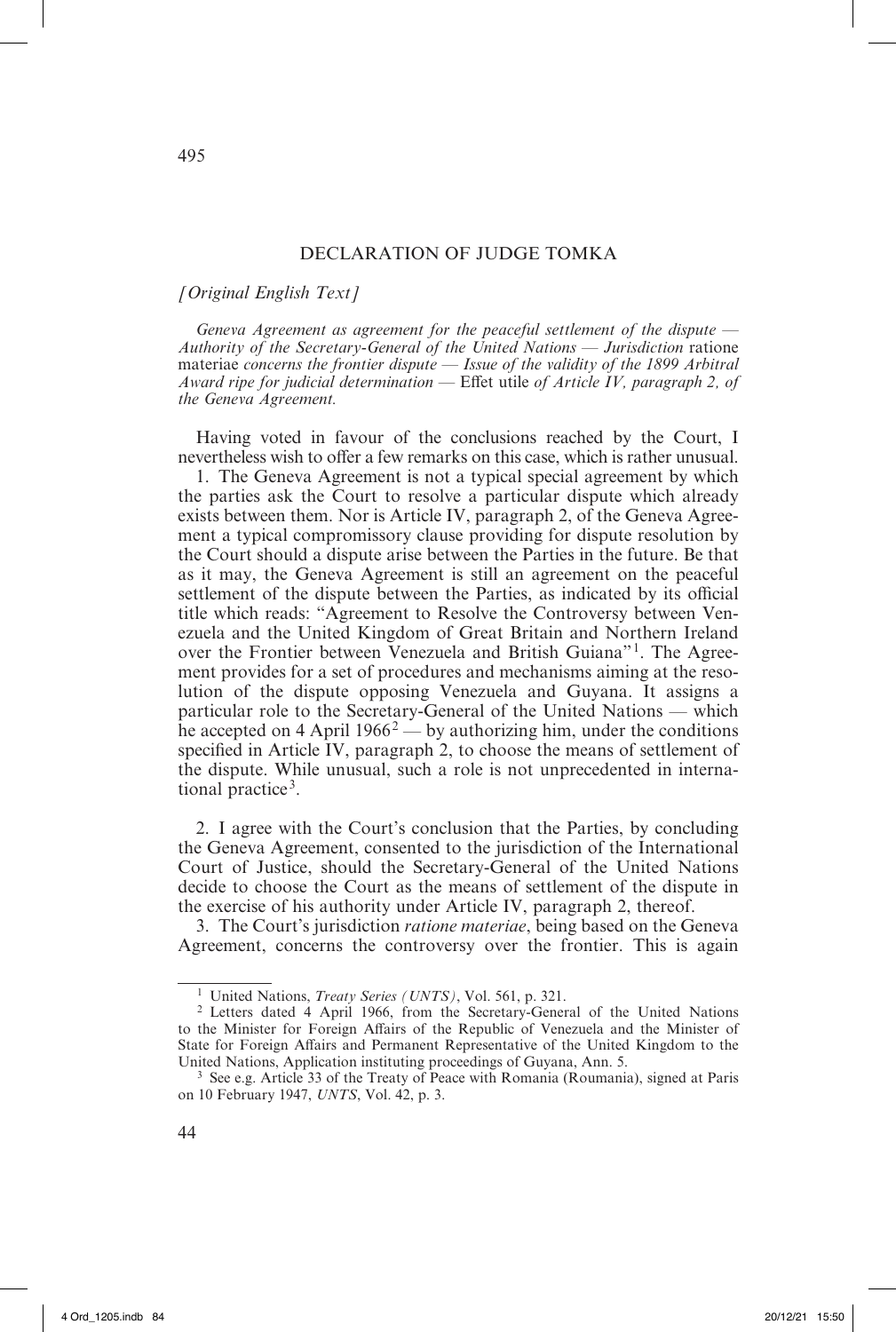# DÉCLARATION DE M. LE JUGE TOMKA

*[Texte original en français]*

*Accord de Genève en tant qu'instrument visant le règlement pacifique du différend* — *Pouvoir du Secrétaire général de l'Organisation des Nations Unies*  — *Compétence* ratione materiae *portant sur le différend relatif à la frontière* — *Question de la validité de la sentence arbitrale de 1899 se prêtant à un règlement judiciaire* — *Effet utile du paragraphe 2 de l'article IV de l'accord de Genève.*

Bien qu'ayant souscrit aux conclusions de la Cour, je souhaiterais formuler certaines observations sur cette affaire quelque peu inhabituelle.

1. L'accord de Genève n'est pas un compromis classique par lequel les parties prient la Cour de régler un différend particulier qui les oppose. Le paragraphe 2 de son article IV ne constitue pas non plus une clause compromissoire classique prévoyant le règlement par la Cour des différends qui pourraient se faire jour à l'avenir entre les Parties. Quoi qu'il en soit, l'accord de Genève n'en demeure pas moins un instrument visant le règlement pacifique du différend opposant les Parties, ainsi que l'indique son intitulé, qui se lit comme suit: «Accord tendant à régler le différend entre le Venezuela et le Royaume-Uni de Grande-Bretagne et d'Irlande du Nord relatif à la frontière entre le Venezuela et la Guyane britannique»1. L'accord prévoit un ensemble de procédures et de mécanismes en vue de régler le différend qui oppose le Venezuela et le Guyana. Il confère au Secrétaire général de l'Organisation des Nations Unies un rôle particulier — rôle que ce dernier a accepté d'assumer le 4 avril 1966<sup>2</sup> en l'autorisant à choisir, dans les conditions énoncées au paragraphe 2 de l'article IV, le moyen de règlement pacifique à cet effet. Quoiqu'inhabituel, un tel rôle n'est pas sans précédent dans la pratique internatio $nale<sup>3</sup>$ .

2. Je souscris à la conclusion de la Cour selon laquelle les Parties, en concluant l'accord de Genève, ont consenti à sa compétence dans l'hypothèse où le Secrétaire général de l'Organisation des Nations Unies, dans l'exercice du pouvoir qu'il tient du paragraphe 2 de l'article IV dudit instrument, la retiendrait comme moyen de règlement du différend.

3. La compétence *ratione materiae* de la Cour, qui est fondée sur l'accord de Genève, porte sur le différend relatif à la frontière. Là encore,

<sup>1</sup> Nations Unies, *Recueil des traités (RTNU)*, vol. 561, p. 328.

<sup>2</sup> Lettres en date du 4 avril 1966 adressées au ministre vénézuélien des affaires étrangères et au secrétaire d'Etat aux affaires étrangères et représentant permanent du Royaume-Uni auprès de l'Organisation des Nations Unies par le Secrétaire général de l'Organisation des Nations Unies, annexe 5 de la requête introductive d'instance.

<sup>&</sup>lt;sup>3</sup> Voir, par exemple, l'article 33 du traité de paix avec la Roumanie, signé à Paris, le 10 février 1947, *RTNU*, vol. 42, p. 3.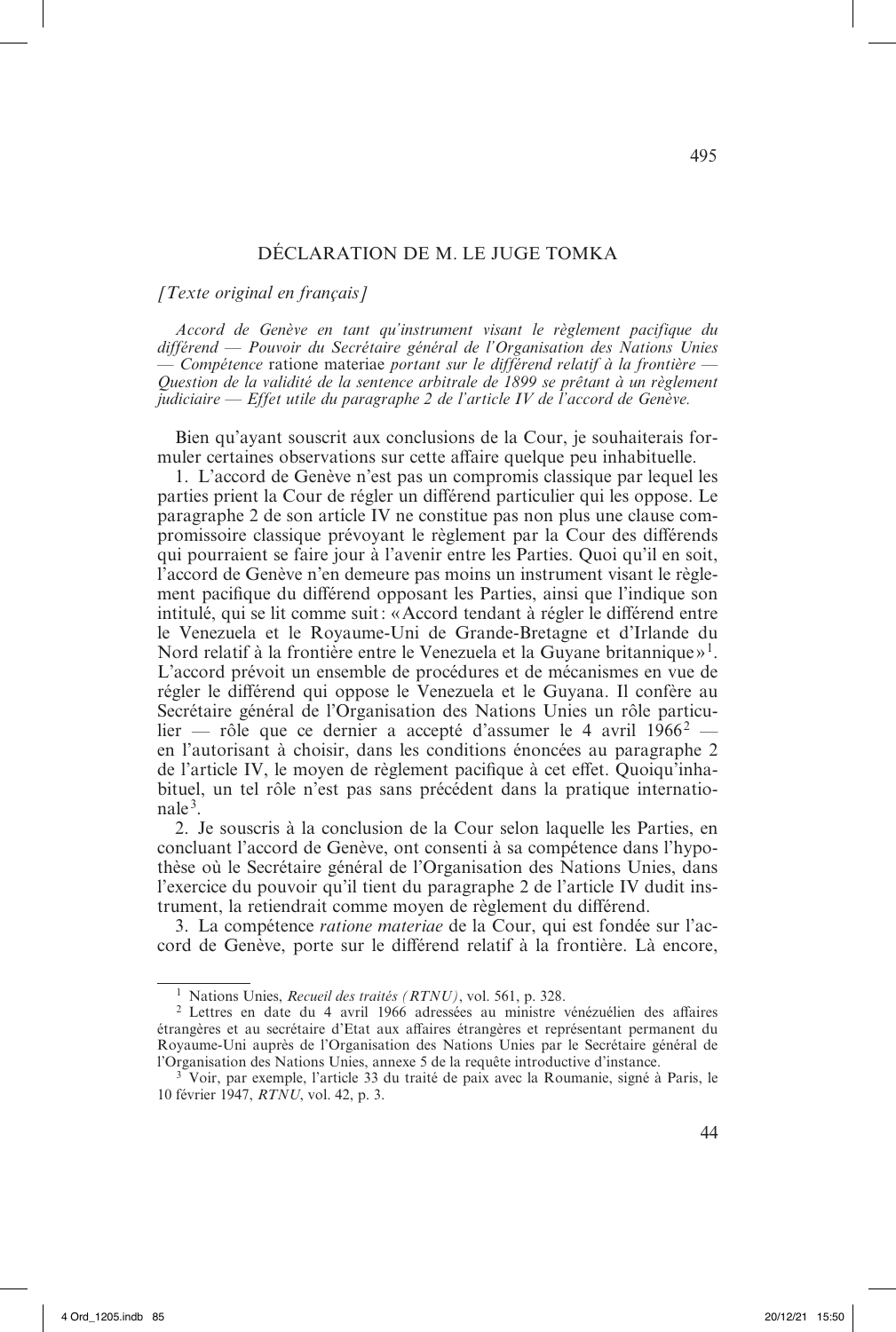# 496 arbitral award of 3 october 1899 (decl. tomka)

clearly indicated by the official title of the Agreement: "Agreement to Resolve the *Controversy* . . . *over the Frontier* between Venezuela and British Guiana". It is true that the issue of the validity of the 1899 Arbitral  $Award<sup>4</sup>$  is part and parcel of that controversy which, as Article I of the Geneva Agreement confirms, "has arisen as the result of the Venezuelan contention that the Arbitral Award of 1899 about the frontier between British Guiana and Venezuela is null and void".

4. Guyana, in its Application instituting proceedings, has focused on the issue of the validity of the 1899 Arbitral Award. It requests the Court, *inter alia*, to

"adjudge and declare that:

- *(a)* The 1899 Award is valid and binding upon Guyana and Venezuela, and the boundary established by that Award and the 1905 Agreement is valid and binding upon Guyana and Venezuela;
- *(b)* Guyana enjoys full sovereignty over the territory between the Essequibo River and the boundary established by the 1899 Award and the 1905 Agreement, and Venezuela enjoys full sovereignty over the territory west of that boundary; Guyana and Venezuela are under an obligation to fully respect each other's sovereignty and territorial integrity in accordance with the boundary established by the 1899 Award and the 1905 Agreement"5.

5. It is on the basis of these submissions, as formulated by Guyana in its Application, that the Court has given in 2018 a title to the case, inscribed on its General List under No. 171 as "*Arbitral Award of 3 October 1899 (Guyana* v. *Venezuela)*"6.

6. By upholding its jurisdiction, the Court provides an opportunity for the Respondent to substantiate its contention that the 1899 Arbitral Award is null and void. Indeed, the question whether that Award is valid, as maintained by Guyana, or null and void, as contended by Venezuela, is a legal question *par excellence*. No other organ than a judicial one is more appropriate to determine it. Almost six decades of efforts to resolve the controversy between the Parties, caused by this Venezuelan contention, have shown that no agreement can ever be reached between them on the legal status of the 1899 Arbitral Award. The Secretary-General of the United Nations made a sound decision when he chose the principal judicial organ of the United Nations as a means of settlement of the contro-

<sup>4</sup> The text of the Award rendered by the Arbitral Tribunal on 3 October 1899 is reproduced in United Nations, *Reports of International Arbitral Awards*, Vol. XXVIII, pp. 333-339.

<sup>5</sup> Application instituting proceedings of Guyana, para. 55. It is rather unusual for the *Applicant* to ask the Court to determine over which territory the *Respondent* enjoys sovereignty.

<sup>6</sup> *Arbitral Award of 3 October 1899 (Guyana* v. *Venezuela), Order of 19 June 2018, I.C.J. Reports 2018 (I)*, p. 402.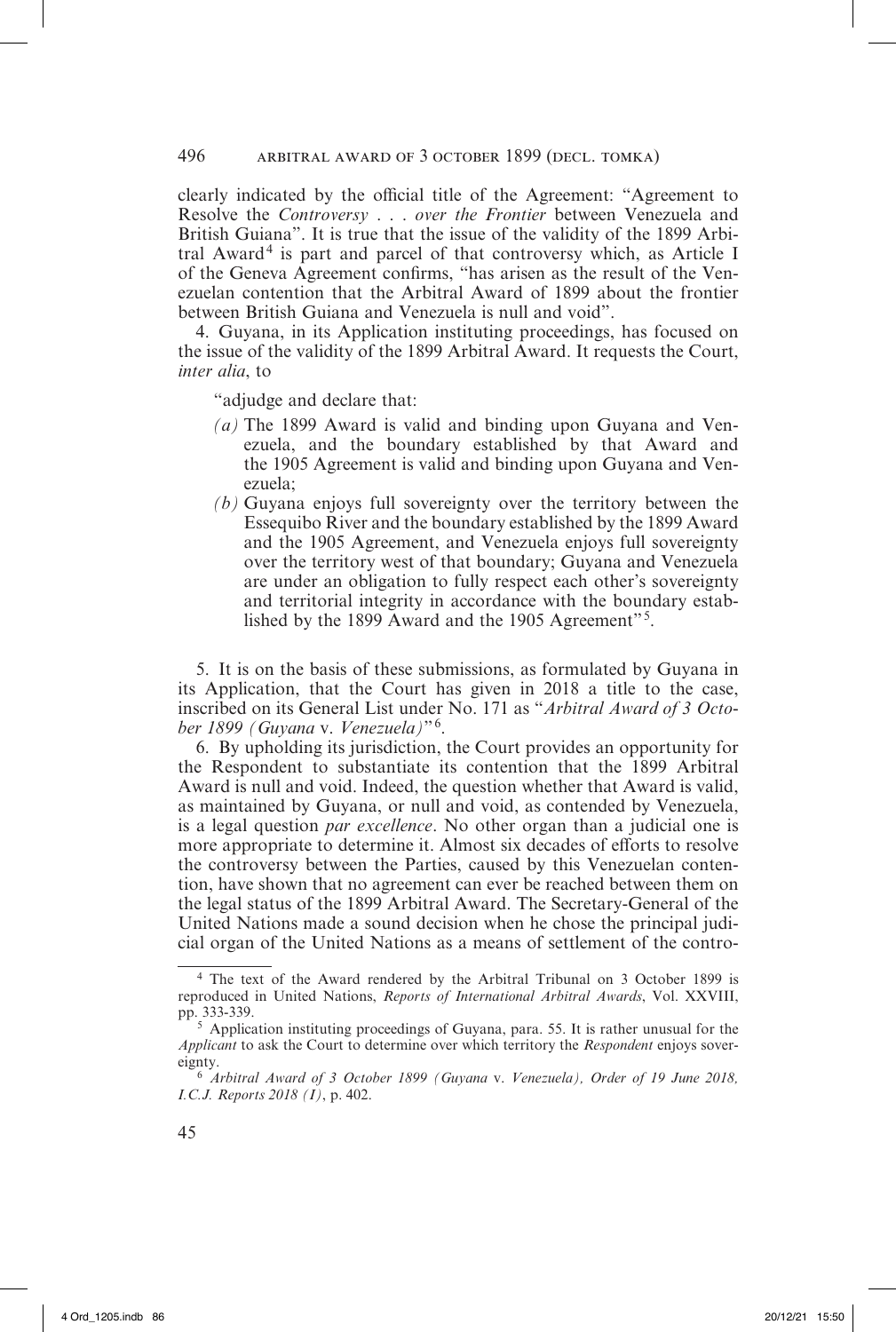cela ressort clairement de l'intitulé de cet instrument: «Accord tendant à régler le *différend … relatif à la frontière* entre le Venezuela et la Guyane britannique». Il est vrai que la question de la validité de la sentence arbitrale de 18994 fait partie intégrante de ce différend qui, ainsi que le confirme l'article I de l'accord de Genève, est « survenu … du fait de la position du Venezuela, qui soutient que la sentence arbitrale de 1899 … est nulle et non avenue».

4. Dans sa requête introductive d'instance, le Guyana s'est attaché à la question de la validité de la sentence arbitrale de 1899 ; il prie notamment la Cour de

«dire et juger que :

- *a)* la sentence de 1899 est valide et revêt un caractère obligatoire pour le Guyana et le Venezuela, et que la frontière établie par ladite sentence et l'accord de 1905 est valide et revêt un caractère obligatoire pour le Guyana et le Venezuela;
- *b)* le Guyana jouit de la pleine souveraineté sur le territoire situé entre le fleuve Essequibo et la frontière établie par la sentence arbitrale de 1899 et l'accord de 1905, et que le Venezuela jouit de la pleine souveraineté sur le territoire situé à l'ouest de ladite frontière ; que le Guyana et le Venezuela sont tenus au respect mutuel, plein et entier, de leur souveraineté et de leur intégrité territoriale sur la base de la frontière établie par la sentence arbitrale de 1899 et l'accord de  $1905 \times 5$ .

5. C'est sur la base de ces demandes, telles que formulées par le Guyana dans sa requête, que la Cour a, en 2018, intitulé l'affaire, inscrite à son rôle général sous le n<sup>o</sup> 171, «*Sentence arbitrale du 3 octobre 1899 (Guyana c. Venezuela)*»6.

6. En se déclarant compétente pour connaître de l'affaire, la Cour donne l'occasion au défendeur d'étayer sa position suivant laquelle la sentence arbitrale de 1899 est nulle et non avenue. En effet, la question de savoir si cette dernière est valide, comme le soutient le Guyana, ou si elle est nulle et non avenue, comme l'avance le Venezuela, est une question juridique par excellence. Nul autre organe n'est mieux placé pour se prononcer sur cette question qu'un organe judiciaire. Près de soixante années d'efforts visant à résoudre ce différend, survenu du fait de la position du Venezuela, ont démontré qu'aucun accord n'était possible entre les Parties en ce qui concerne le statut juridique de la sentence arbitrale de 1899. Le Secrétaire général de l'Organisation des Nations Unies a pris une

<sup>4</sup> Le texte de la sentence rendue par le tribunal arbitral en date du 3 octobre 1899 est reproduit dans Nations Unies, *Recueil des sentences arbitrales*, vol. XXVIII, p. 333-339.

<sup>5</sup> Requête introductive d'instance du Guyana, par. 55. Il est plutôt inhabituel pour le *demandeur* de prier la Cour de déterminer sur quelle portion du territoire le *défendeur* jouit de la souveraineté.

<sup>6</sup> *Sentence arbitrale du 3 octobre 1899 (Guyana c. Venezuela), ordonnance du 19 juin 2018, C.I.J. Recueil 2018 (I)*, p. 402.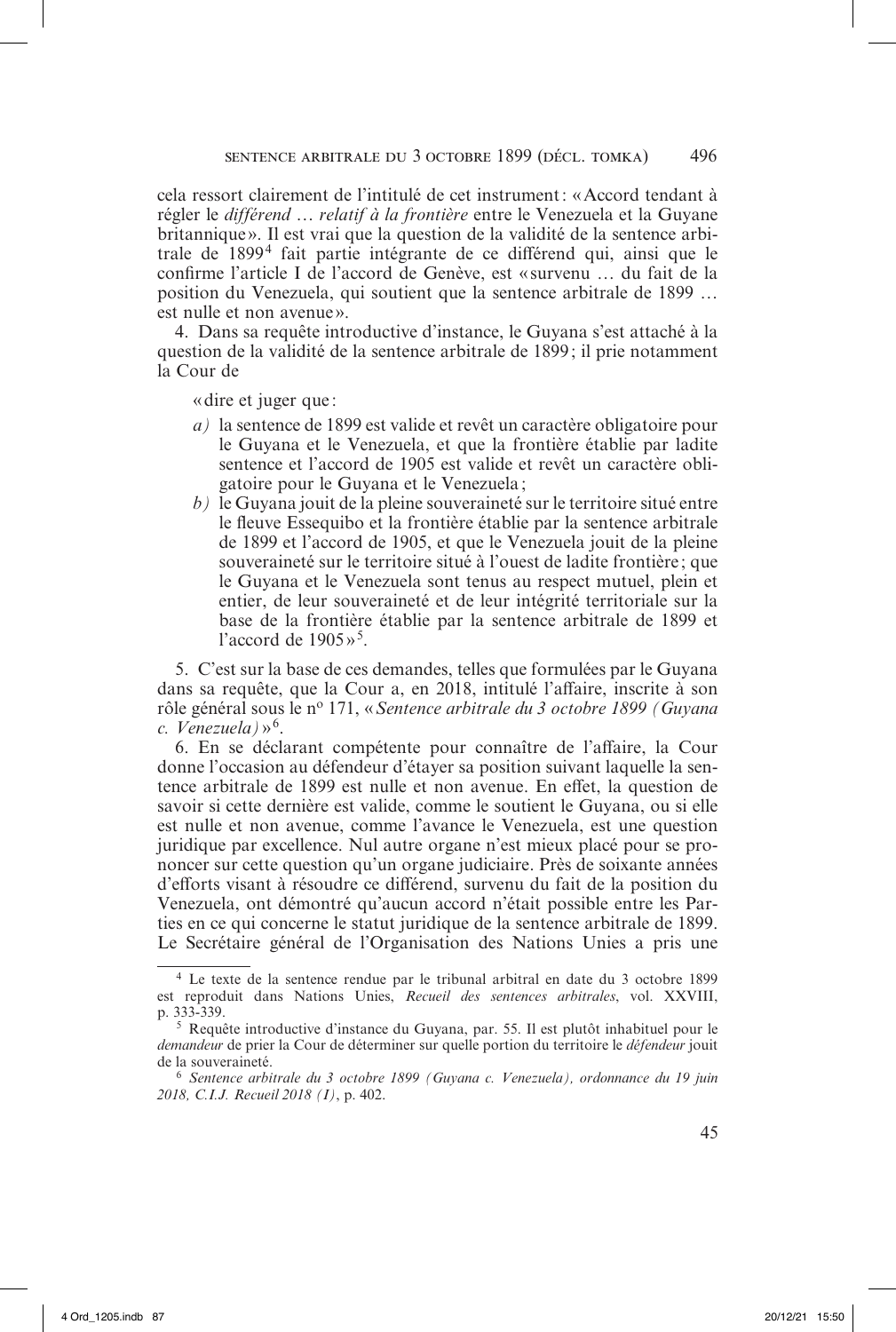# 497 arbitral award of 3 october 1899 (decl. tomka)

versy, in accordance with Article IV, paragraph 2, of the Geneva Agreement.

7. It is important for the Parties to understand that, should the 1899 Arbitral Award be declared null and void by the Court, as argued by Venezuela, the Court will be in need of further submissions, in the form of evidence and arguments, about the course of the land boundary, in order for it to fully resolve the "controversy". Without these submissions, the Court will not be in a position to determine the course of the disputed boundary between the two countries. In such event, the Secretary-General of the United Nations may be called upon once again to exercise his authority under Article IV, paragraph 2, of the Geneva Agreement to choose another of the means of settlement provided in Article 33 of the Charter of the United Nations.

*(Signed)* Peter Tomka.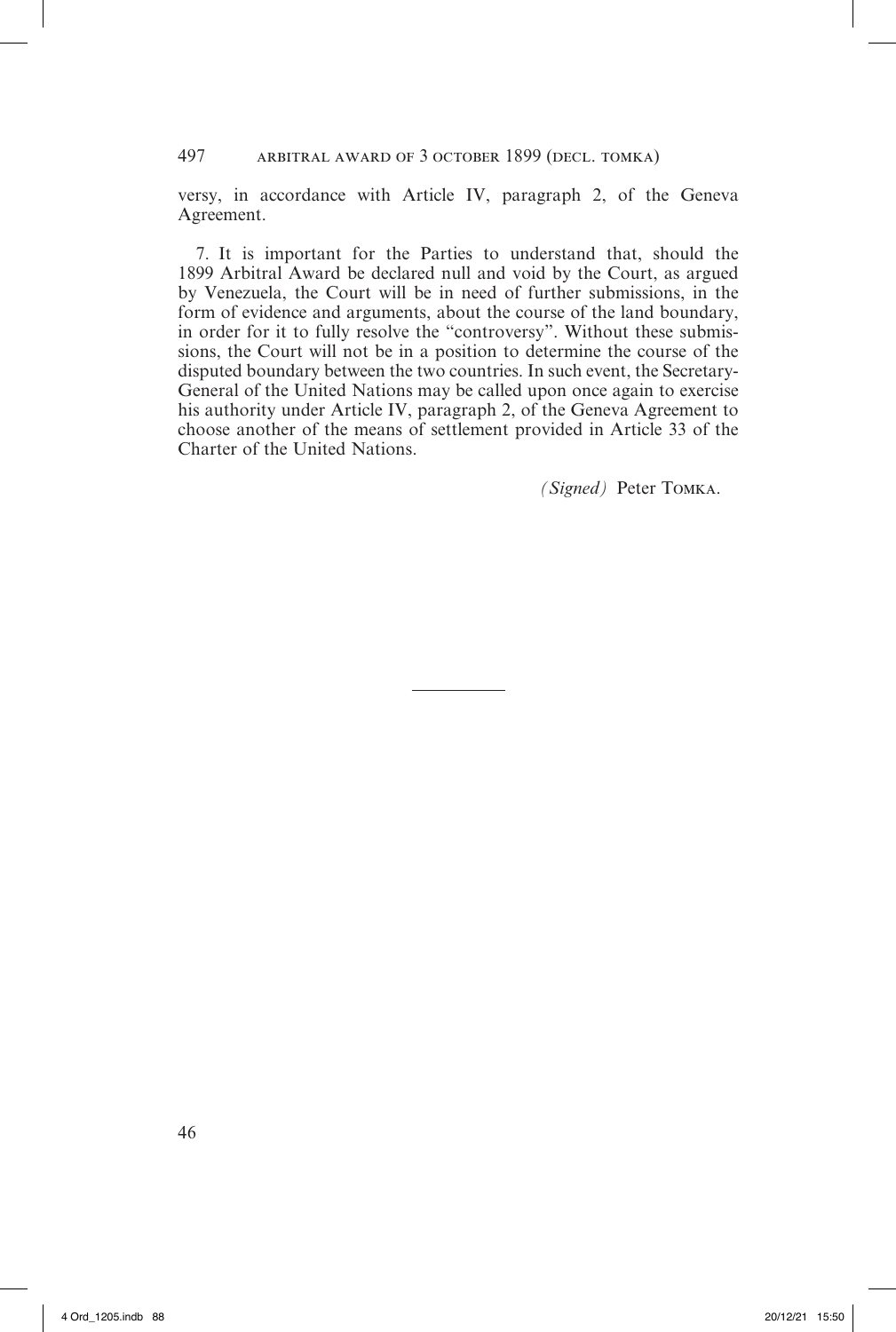bonne décision lorsqu'il a, en application du paragraphe 2 de l'article IV de l'accord de Genève, choisi l'organe judiciaire principal des Nations Unies comme moyen de règlement du différend.

7. Il est important que les Parties comprennent que, si la Cour venait à déclarer nulle et non avenue la sentence arbitrale de 1899, comme le soutient le Venezuela, il lui faudrait disposer d'éléments de preuve et d'arguments supplémentaires pour parvenir à un règlement complet du différend. A défaut, la Cour ne serait pas en mesure de déterminer le tracé de la frontière en litige entre les deux pays. En pareille hypothèse, le Secrétaire général de l'Organisation des Nations Unies pourrait être appelé à exercer de nouveau le pouvoir qu'il tient du paragraphe 2 de l'article IV de l'accord de Genève afin de choisir un autre des moyens de règlement pacifique énoncés à l'article 33 de la Charte des Nations Unies.

*(Signé)* Peter Tomka.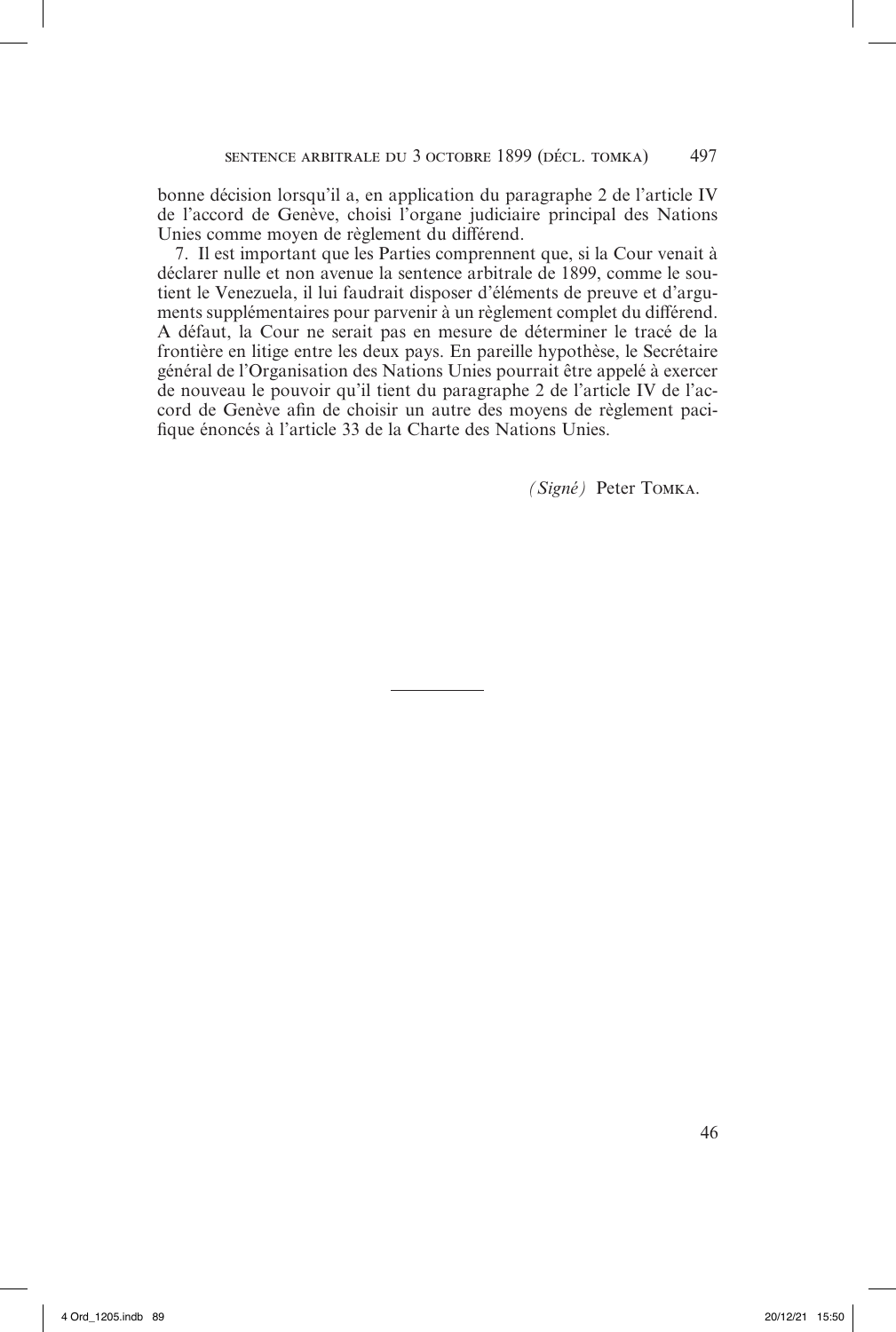# OPINION DISSIDENTE DE M. LE JUGE ABRAHAM

1. A mon grand regret, je ne suis pas en mesure de souscrire à la conclusion à laquelle parvient la majorité de mes collègues dans la présente affaire, à savoir qu'il existe un titre de compétence permettant à la Cour de connaître du différend entre le Guyana et le Venezuela, qui est essentiellement un différend territorial, dont elle a été saisie par la requête unilatérale du Guyana.

2. Selon l'arrêt, la compétence de la Cour résulte de la combinaison de trois éléments. Le premier est le paragraphe 1 de l'article 36 du Statut, qui étend la compétence de la Cour « à tous les cas spécialement prévus … dans les traités et conventions en vigueur». Le deuxième est le paragraphe 2 de l'article IV de l'accord de Genève du 17 février 1966, qui lie les deux Parties à la présente instance, accord qui, selon son intitulé, tend «à régler le différend relatif à la frontière entre le Venezuela et la Guyane britannique». Le paragraphe 2 de l'article IV dudit accord prévoit que si, à une certaine date, les parties ne sont pas parvenues à s'entendre sur le choix d'un des moyens prévus à l'article 33 de la Charte des Nations Unies en vue de régler leur différend, «[elles] s'en remettront, pour ce choix, à un organisme international compétent sur lequel [elles] se mettront d'accord, ou, [si elles] n'arrivent pas à s'entendre sur ce point, au Secrétaire général de l'Organisation des Nations Unies ». Enfin, le troisième chaînon du raisonnement de la majorité est constitué par la lettre du Secrétaire général en date du 30 janvier 2018, adressée aux deux Parties, par laquelle le Secrétaire général faisait savoir que, sur la base du paragraphe 2 de l'article IV de l'accord de Genève, il avait «retenu la Cour internationale de Justice comme prochain moyen d'atteindre cet objectif» (à savoir le règlement du différend).

3. Ces trois éléments combinés suffisent-ils pour conférer à la Cour compétence pour connaître du différend opposant les deux Etats voisins, sur la requête unilatérale de l'un d'entre eux? Je ne le pense pas, et je vais expliquer pourquoi.

4. Je commencerai par mentionner tous les points du raisonnement développé par la majorité avec lesquels je suis en accord. Cela me permettra ensuite de mettre le doigt sur le moment précis à partir duquel je ne me sens plus capable d'adhérer à ce raisonnement.

5. En premier lieu, il n'est pas douteux — et il n'est d'ailleurs pas contesté — que lorsque le Secrétaire général (de l'époque) a commencé à exercer la responsabilité que lui confère le paragraphe 2 de l'article IV de l'accord, soit en 1983, les conditions prévues par cet instrument étaient remplies. La commission mixte prévue par l'accord n'était pas parvenue à définir les termes d'une solution du différend dans les quatre ans suivant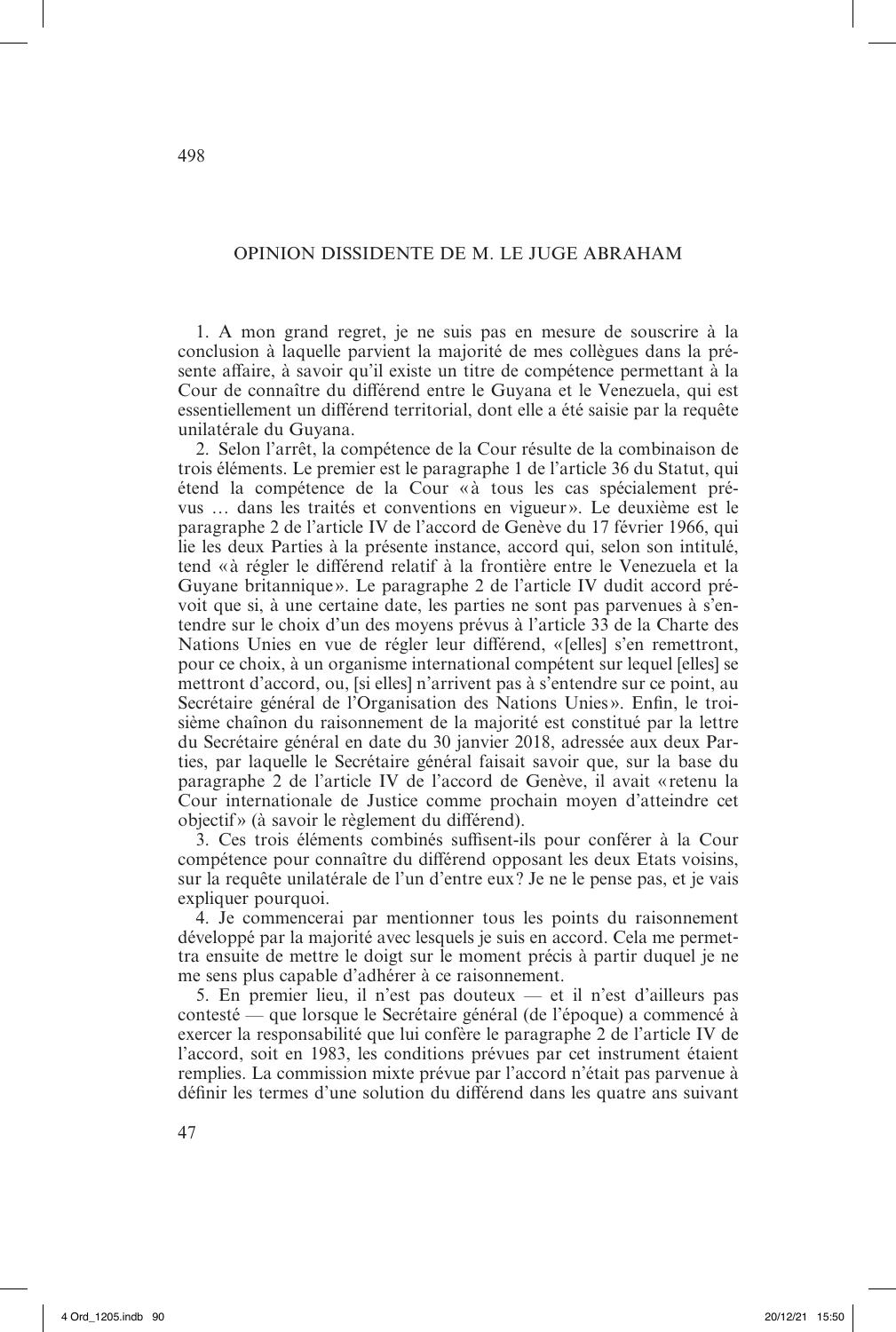# DISSENTING OPINION OF JUDGE ABRAHAM

## *[Translation]*

1. To my great regret, I am unable to subscribe to the conclusion reached by the majority of my colleagues in the present case, namely that there is a jurisdictional basis allowing the Court to entertain the dispute between Guyana and Venezuela, which is essentially a territorial dispute, of which it has been seised by the unilateral Application of Guyana.

2. According to the Judgment, the Court's jurisdiction results from a combination of three elements. The first is Article 36, paragraph 1, of the Statute, which extends the jurisdiction of the Court to "all cases which the parties refer to it and all matters specially provided for . . . in treaties and conventions in force". The second is Article IV, paragraph 2, of the Geneva Agreement of 17 February 1966, which is binding on the Parties to the present case, an agreement that is intended, according to its title, "to resolve the controversy . . . over the frontier between Venezuela and British Guiana". Article IV, paragraph 2, of this Agreement stipulates that if, by a certain date, the parties have not reached agreement on the choice of one of the means of dispute settlement provided for in Article 33 of the Charter of the United Nations, "they shall refer the decision as to the means of settlement to an appropriate international organ upon which they both agree or, failing agreement on this point, to the Secretary-General of the United Nations". Lastly, the third link in the majority's chain of reasoning is the Secretary-General's letter of 30 January 2018, addressed to both Parties, in which the Secretary-General announced that, on the basis of Article IV, paragraph 2, of the Geneva Agreement, he had "chosen the International Court of Justice as the next means that is now to be used for [the] solution [of the controversy]".

3. Are these three combined elements sufficient to confer jurisdiction on the Court to entertain the dispute between two neighbouring States, upon the unilateral application of one of them? I do not believe so, and I shall explain why.

4. I shall begin by mentioning all those points in the reasoning developed by the majority with which I am in agreement. That will then allow me to identify the precise moment beyond which I no longer feel able to support that reasoning.

5. First, there is no doubt — and nor is it contested — that when the Secretary-General (of the day) began to exercise the responsibility conferred on him by Article IV, paragraph 2, of the Agreement, i.e. in 1983, the conditions laid down in that instrument had been met. The Mixed Commission provided for by the Agreement had not succeeded in framing a solution to the controversy within four years from the date of the Agree-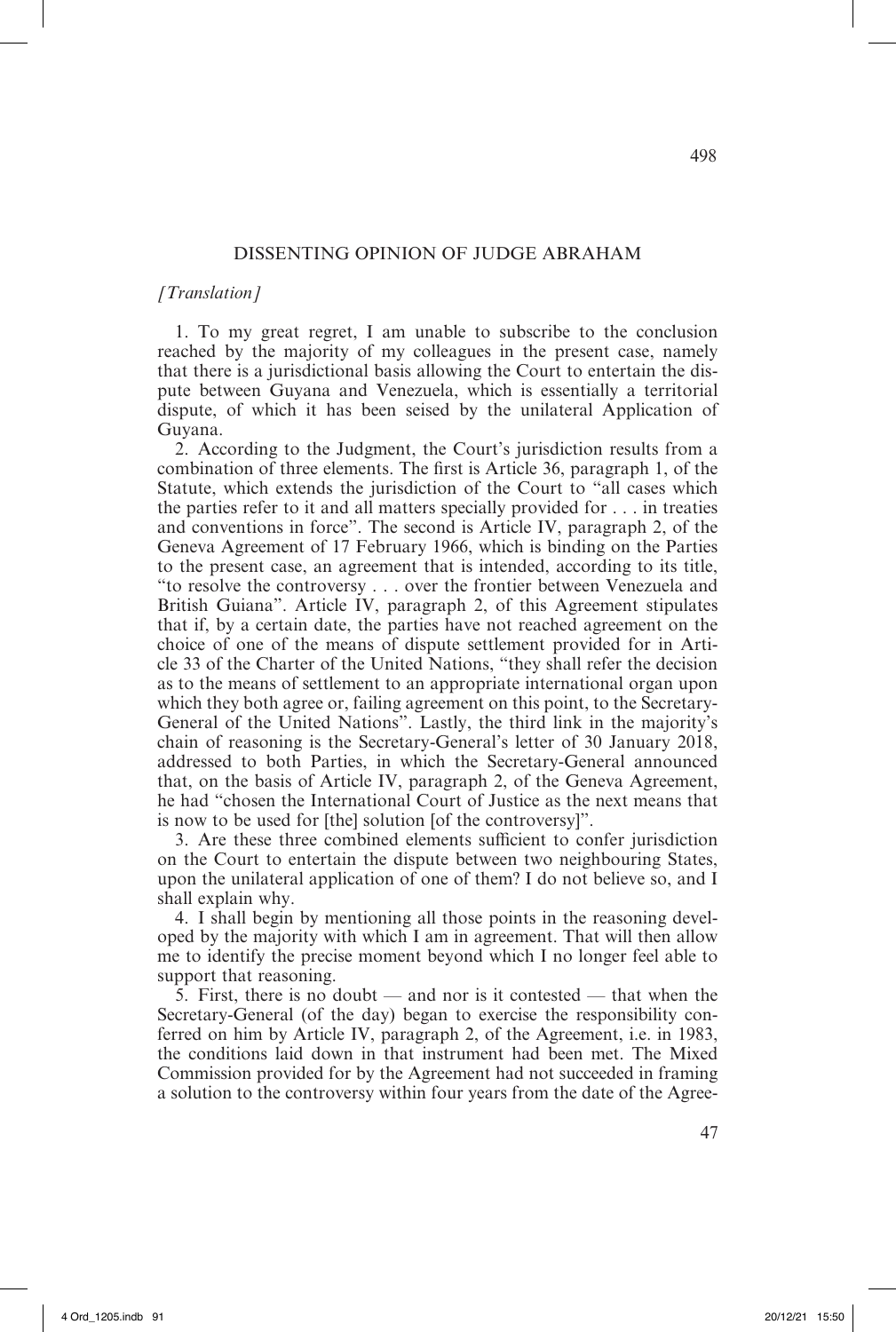# 499 sentence arbitrale du 3 octobre 1899 (op. diss. abraham)

la date de l'accord, et, dans le délai prévu à partir du rapport final de la commission, les deux parties n'étaient pas parvenues à s'entendre «sur le choix d'un des moyens de règlement prévus à l'Article 33 de la Charte des Nations Unies». Il revenait donc au Secrétaire général (les parties ne s'étant pas non plus entendues sur le choix d'un organisme international à cette fin) de choisir lui-même l'un des moyens de règlement prévus à l'article 33. C'est ce que fit le Secrétaire général, après d'amples consultations, en 1990, en choisissant la procédure des bons offices.

6. En deuxième lieu, une fois constaté l'échec de la procédure des bons offices, après de très longs et patients efforts en vue de rapprocher les parties, soit au début de l'année 2018, il n'est pas discutable que le Secrétaire général avait le pouvoir en vertu du paragraphe 2 de l'article IV de l'accord de Genève, de choisir «un autre des moyens stipulés à l'Article 33».

7. Le choix du Secrétaire général s'étant porté, par sa lettre du 30 janvier 2018, sur la Cour internationale de Justice, on est conduit à ce stade du raisonnement à aborder deux questions sur lesquelles, les Parties étant en désaccord, la Cour prend parti dans le présent arrêt: la Cour internationale de Justice est-elle au nombre des moyens de règlement qu'il était loisible au Secrétaire général de choisir? Dans l'affirmative, le Secrétaire général pouvait-il choisir cette Cour sans avoir préalablement eu recours sans succès aux autres moyens énumérés à l'article 33 de la Charte ? Sur ces deux points, je suis en accord avec la position adoptée par l'arrêt.

8. L'article 33 de la Charte, auquel renvoie l'article IV de l'accord, mentionne, on le sait, comme moyens de régler les différends qui peuvent survenir entre Etats, la négociation, l'enquête, la médiation, la conciliation, l'arbitrage, le règlement judiciaire, le recours aux organismes ou accords régionaux, ainsi que tout «autre moyen pacifique» choisi par les parties. On trouve donc, dans l'énumération de l'article 33, le «règlement judiciaire ». Le recours à la Cour internationale de Justice étant une des modalités du «règlement judiciaire», et même, dans le contexte de la Charte, la principale, je ne vois aucune raison de considérer que le Secrétaire général était empêché de choisir la Cour comme moyen adéquat pour régler le différend entre le Guyana et le Venezuela. C'est ce que dit l'arrêt, que j'approuve pleinement sur ce point.

9. Par ailleurs, rien dans le libellé du paragraphe 2 de l'article IV de l'accord, qui dispose que si un moyen choisi par le Secrétaire général ne permet pas de régler le différend, le Secrétaire général «choisira un autre des moyens stipulés à l'Article 33 … et ainsi de suite, jusqu'à ce que le différend ait été résolu ou jusqu'à ce que tous les moyens … envisagés dans la Charte aient été épuisés» — je reviendrai plus loin sur cette formulation —, n'oblige le Secrétaire général à suivre un ordre particulier dans le choix des moyens successifs entre lesquels il peut choisir. J'en déduis que le Secrétaire général est libre quant à l'ordre de ses choix, et qu'il pouvait donc, ainsi qu'il l'a fait en janvier 2018, choisir la Cour comme moyen de règlement du différend, alors même qu'il n'avait préala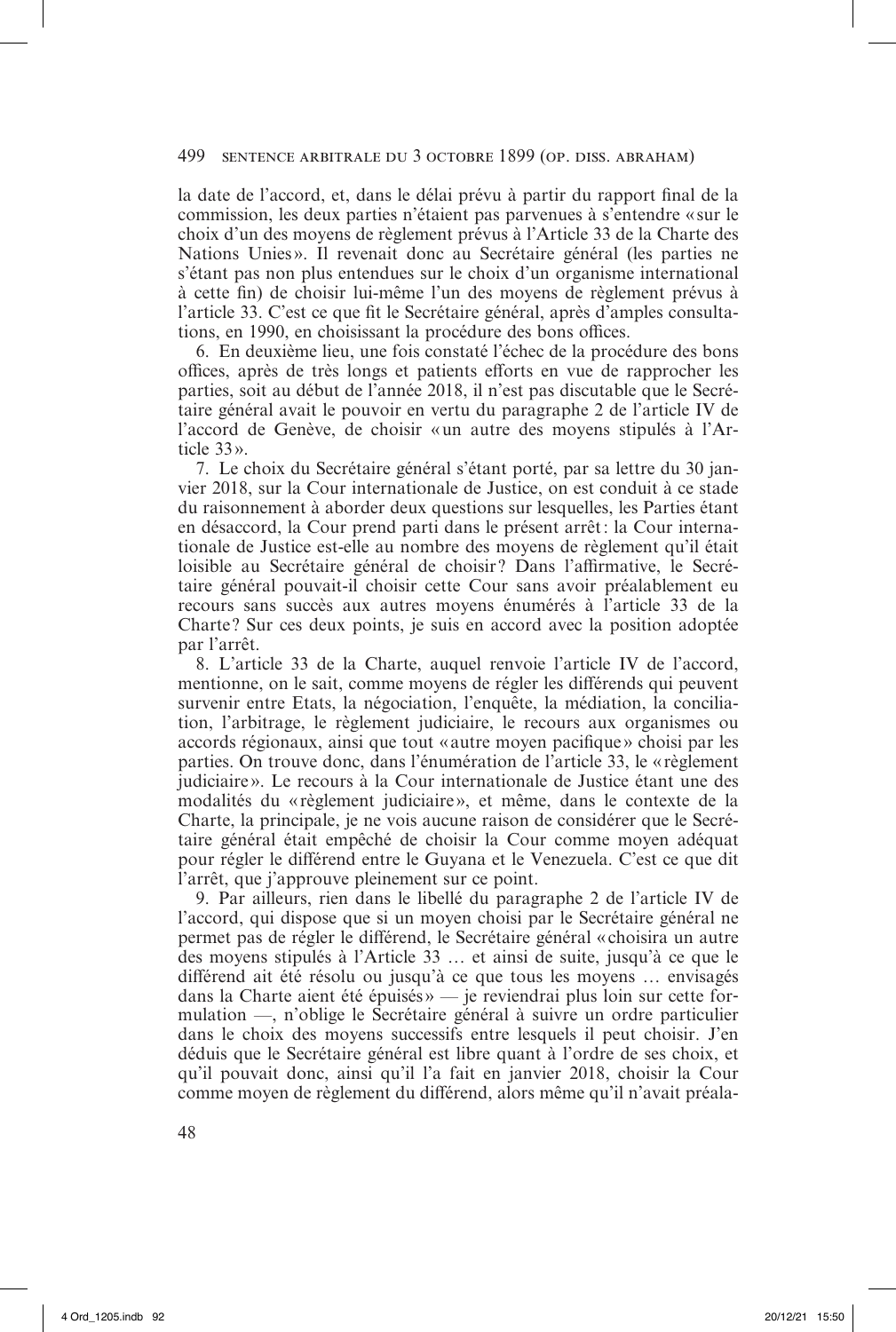ment, and, within the time-limit set following the Commission's final report, the two parties had not reached agreement "regarding the choice of one of the means of settlement provided in Article 33 of the Charter of the United Nations". It was therefore up to the Secretary-General himself (the parties having also failed to agree on the choice of an international organ for the purpose) to choose one of the means of settlement provided for in Article 33. That is what the Secretary-General did in 1990, after ample consultation, by choosing the good offices process.

6. Secondly, once it had been established that the good offices process had failed, after very long and patient efforts to bring the parties together, namely at the beginning of 2018, it is indisputable that the Secretary-General had the authority under Article IV, paragraph 2, of the Geneva Agreement to choose "another of the means stipulated in Article 33".

7. The Secretary-General having chosen, by his letter of 30 January 2018, the International Court of Justice, it is necessary at this point in the reasoning to address two questions upon which — the Parties being in disagreement — the Court takes a stand in the present Judgment: is the International Court of Justice one of the means of settlement which the Secretary-General was at liberty to choose? And if so, was the Secretary-General able to choose this Court without having previously had recourse, unsuccessfully, to the other means set out in Article 33 of the Charter? On these two points, I agree with the position taken by the Judgment.

8. As we know, Article 33 of the Charter, to which Article IV of the Agreement refers, provides as means of settling disputes that may arise between States: negotiation, enquiry, mediation, conciliation, arbitration, judicial settlement, resort to regional agencies or arrangements, or "other peaceful means" chosen by the parties. The list in Article 33 therefore includes "judicial settlement". Recourse to the International Court of Justice being one of the procedures for "judicial settlement" — and indeed, in the context of the Charter, the principal among them — I see no reason to consider that the Secretary-General was prevented from choosing the Court as an appropriate means of settling the dispute between Guyana and Venezuela. That is what the Judgment says, and I fully concur with it on that point.

9. Further, there is nothing in the wording of Article IV, paragraph 2, of the Agreement — which provides that if a means chosen by the Secretary-General does not enable the dispute to be settled, the Secretary-General "shall choose another of the means stipulated in Article 33 . . . and so on until the controversy has been resolved or until all the means . . . there contemplated have been exhausted" — and I shall return to this text in due course — that obliges the Secretary-General to follow any particular order in choosing successive means from among those available to him. I deduce from this that the Secretary-General has a free hand in the order of his choices, and that he was therefore able, as he did in January 2018, to choose the Court as a means of settlement of the dispute, despite the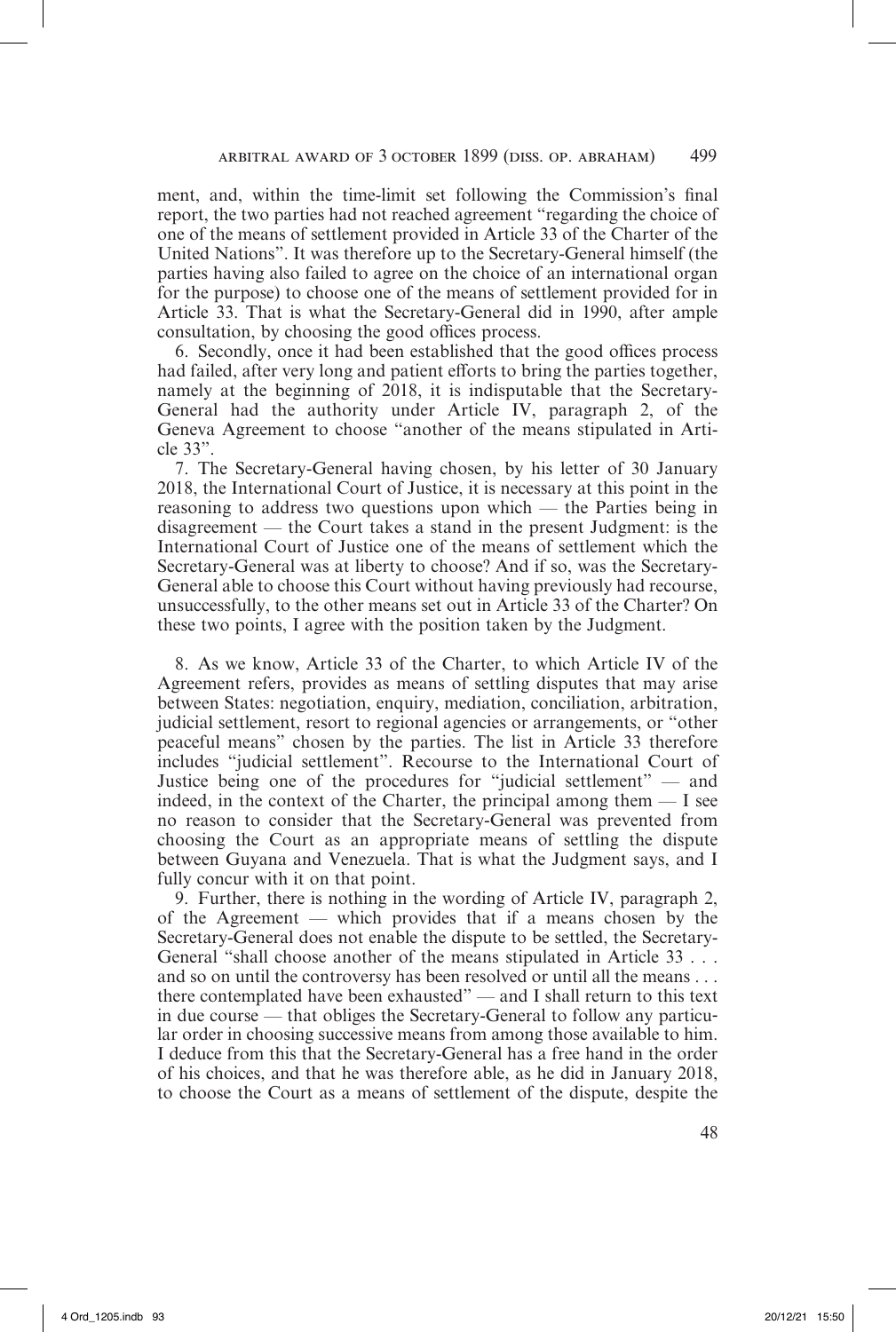# 500 sentence arbitrale du 3 octobre 1899 (op. diss. abraham)

blement pas eu recours à certains autres moyens mentionnés à l'article 33, tels que la conciliation ou l'arbitrage. La seule obligation que le paragraphe 2 de l'article IV de l'accord impose au Secrétaire général — pour autant qu'il accepte d'exercer la fonction qui lui est confiée — est de choisir un nouveau moyen de règlement chaque fois que le moyen précédemment choisi n'a pas permis d'aboutir à une solution, «et ainsi de suite», comme le dit l'accord. En somme, j'estime, comme la majorité de la Cour, que le Secrétaire général a exercé les fonctions dont il a été investi par le paragraphe 2 de l'article IV sans encourir le moindre reproche.

10. Enfin, pour en finir avec les points à propos desquels je suis d'accord avec la majorité, je suis d'avis que le choix par le Secrétaire général d'un moyen de règlement n'est pas une simple recommandation dépourvue d'effet contraignant, mais qu'il engendre pour les deux parties en cause des obligations. A cet égard, les termes de l'article IV de l'accord me paraissent suffisamment clairs. A défaut de conclusion positive sur la solution du différend au sein de la commission mixte, les parties «choisiront sans retard» (en anglais: «shall without delay choose») l'un des moyens de règlement énoncés à l'article 33. Si elles n'y parviennent pas dans les trois mois, elles « s'en remettront, pour ce choix» (en anglais: «shall refer the decision as to the means of settlement») ou bien à un organisme international qu'elles désigneront d'un commun accord, ou bien, à défaut, au Secrétaire général. Tout indique donc que le choix, par le Secrétaire général, d'un moyen de règlement constitue une décision qui impose aux parties certaines obligations.

11. La majorité de la Cour a estimé que l'ensemble des éléments qui précèdent suffisait à fonder la compétence de la Cour pour connaître de la requête du Guyana. Tel n'est pas mon avis. C'est une chose de dire que le choix d'un moyen — en l'occurrence le règlement judiciaire — par le Secrétaire général crée des obligations pour les parties; c'est autre chose que de voir dans le paragraphe 2 de l'article IV de l'accord, combiné avec la décision du Secrétaire général, l'expression du consentement des deux Parties au règlement de leur différend par la Cour.

12. Comme le rappelle à juste titre l'arrêt, la compétence de la Cour repose sur le consentement des parties, et, s'il est vrai que ce consentement n'est pas soumis à l'observation d'une forme déterminée, « [l]a Cour doit toutefois s'assurer qu'il existe une manifestation non équivoque de la volonté des parties au différend d'accepter de manière volontaire et indiscutable sa compétence» (par. 113). Je ne crois pas que ce soit le cas en l'espèce.

J'observe d'abord que, si l'on met à part pour un instant le règlement judiciaire, tous les autres moyens que le Secrétaire général est susceptible de choisir dans la liste de l'article 33 imposent, pour être efficaces, une entente entre les parties postérieurement à la décision du Secrétaire général. Même l'arbitrage, qui possède en commun avec le règlement judiciaire la caractéristique d'aboutir à une décision juridiquement contraignante réglant le différend, ne pourrait déboucher sur un règlement, dans le cas où le Secrétaire général aurait choisi un tel moyen, qu'à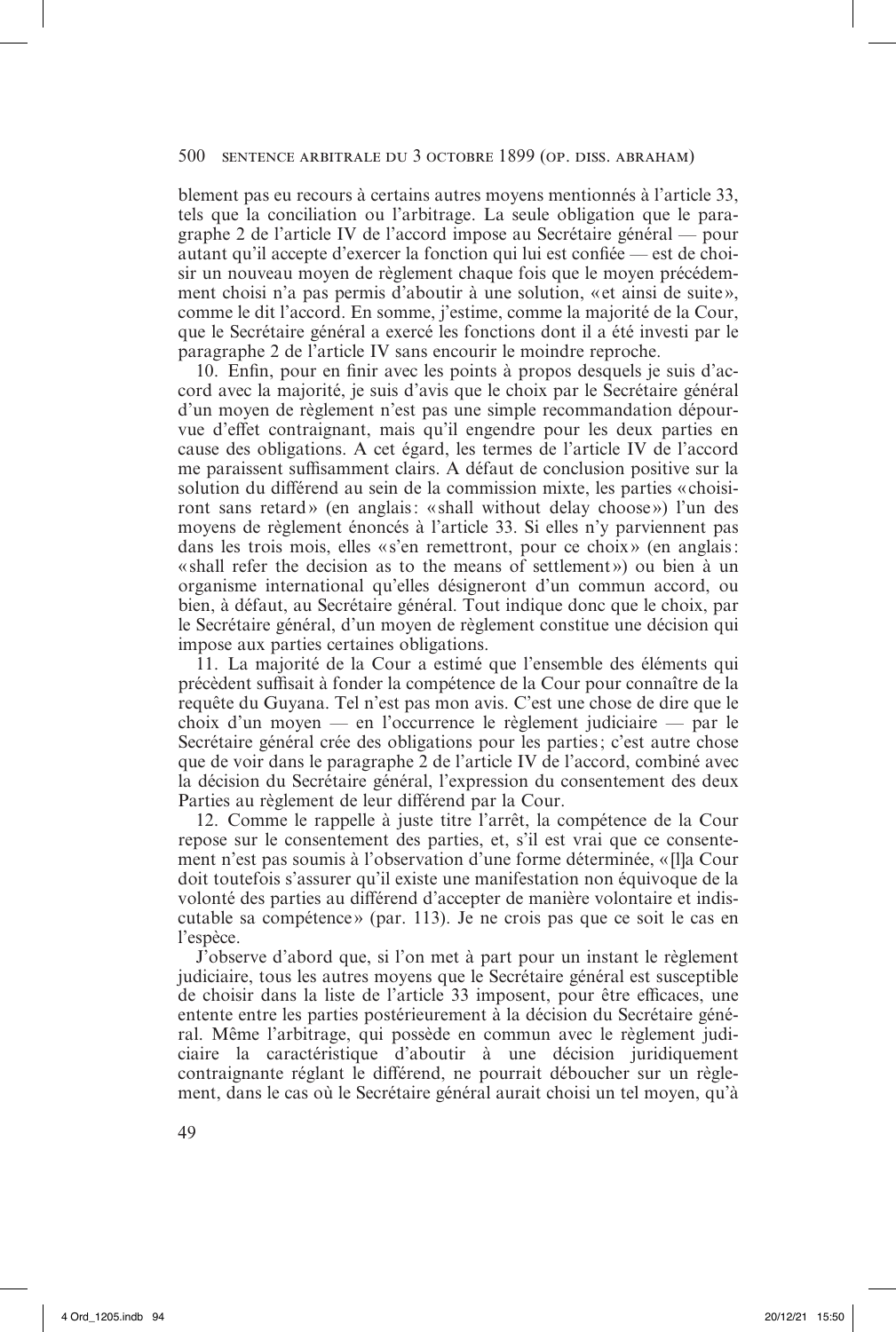fact that he had not previously had recourse to certain other means referred to in Article 33, such as conciliation or arbitration. The only obligation which Article IV, paragraph 2, imposes on the Secretary-General provided he agrees to exercise the responsibility conferred upon him — is to choose a new means of settlement each time the means previously chosen proves unable to produce a solution, "and so on", as the Agreement puts it. In short, I take the view, like the majority of the Court, that the Secretary-General has performed the functions vested in him by Article IV, paragraph 2, without laying himself open to the least reproach.

10. Lastly, to conclude on those points where I agree with the majority, I believe that the Secretary-General's choice of a means of settlement is not a mere recommendation without binding effect, but that it creates obligations for both the parties involved. In this regard, the terms of Article IV of the Agreement seem to me to be sufficiently clear. In the absence of an agreement for the solution of the controversy within the Mixed Commission, the parties "shall without delay" choose one of the means of settlement listed in Article 33. If they fail to do so within three months, they "shall refer the decision as to the means of settlement" either to an international organ upon which they both agree or, failing that, to the Secretary-General. Everything therefore indicates that the Secretary-General's choice of a means of settlement constitutes a decision which imposes certain obligations on the parties.

11. The majority of the Court has considered that, taken together, the elements described above provide a sufficient basis for the jurisdiction of the Court to entertain Guyana's Application. I am not of that opinion. It is one thing to say that the choice of a means — in this instance, judicial settlement — by the Secretary-General creates obligations for the parties; it is quite another to see in Article IV, paragraph 2, of the Agreement, combined with the Secretary-General's decision, the expression of both Parties' consent to the settlement of their dispute by the Court.

12. As the Judgment correctly points out, the jurisdiction of the Court is based on the consent of the parties, and while it is true that this consent is not subject to being expressed in any particular form, "[t]he Court must however satisfy itself that there is an unequivocal indication of the desire of the parties to a dispute to accept the jurisdiction of the Court in a voluntary and indisputable manner" (para. 113). I do not believe that to be the case in this instance.

I would first observe that, leaving aside judicial settlement for a moment, all the other means which the Secretary-General may choose from the list in Article 33 require, in order to be effective, an agreement between the parties following the Secretary-General's decision. Even arbitration, which has in common with judicial settlement that it results in a legally binding decision resolving the dispute, could only produce a settlement, should the Secretary-General have chosen that means, if the parties negotiate and conclude a special agreement, without which the arbitra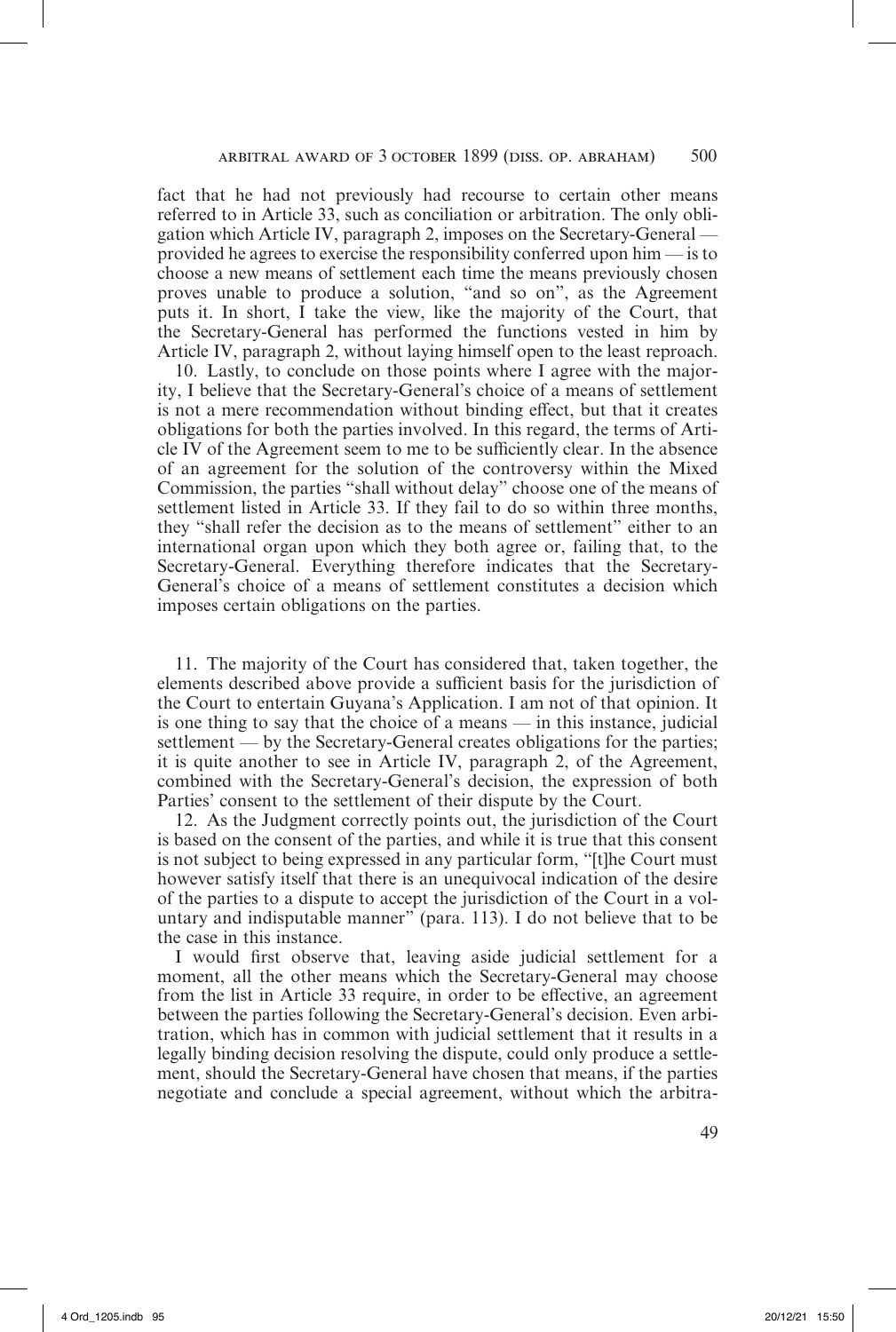la condition que les parties négocient et concluent un compromis sans lequel la procédure arbitrale ne pourrait être mise en œuvre. Autrement dit, si le Secrétaire général avait choisi l'arbitrage, les parties auraient été selon moi tenues de négocier de bonne foi un compromis permettant le règlement de leur différend et conférant compétence à cette fin à un tribunal arbitral; mais la décision du Secrétaire général, quoique obligatoire pour les parties, n'aurait pas constitué elle-même la base de compétence d'un organe arbitral, lequel aurait tenu sa compétence de l'accord subséquent entre les parties.

13. Il n'y a pas de raison à mes yeux qu'il en aille autrement dans le cas présent, celui du choix du règlement judiciaire par le Secrétaire général.

Certes, il existe une différence évidente entre les deux situations: alors que le tribunal arbitral doit être créé par l'accord des parties, et sa compétence délimitée par cet accord, la Cour n'a le plus souvent besoin, en pratique, d'aucun instrument supplémentaire (autre que son Statut et son Règlement) pour pouvoir exercer sa compétence sur la base d'une requête unilatérale. Mais pour importante que soit cette différence en pratique, elle ne change rien quant à la question centrale du consentement des parties. Je ne vois pas, dans les termes du paragraphe 2 de l'article IV de l'accord, l'expression non équivoque d'un consentement des parties à la compétence de la Cour, mais seulement l'acceptation par elles de l'idée que leur différend est susceptible de trouver *in fine* sa solution par la voie du règlement judiciaire.

14. A juste titre, la Cour indique qu'en vertu du paragraphe 2 de l'article IV «les Parties ont accepté l'éventualité que le différend soit réglé par cette voie [la voie judiciaire]» (arrêt, par. 82). Jusqu'à ce point je suis d'accord, mais c'est à mes yeux insuffisant pour établir le consentement des Parties à la juridiction.

J'ajoute qu'en l'espèce un compromis entre les Parties postérieurement à la décision du Secrétaire général aurait été particulièrement utile pour délimiter l'objet du différend soumis à la Cour, qui ne l'est pas clairement par l'accord de Genève lui-même.

15. Si la Cour, dans le présent arrêt, trouve dans l'accord lui-même le consentement des Parties à sa compétence, dès lors que le Secrétaire général a choisi la Cour comme moyen de règlement, c'est — principalement — parce qu'elle accorde une importance primordiale à l'objet et au but de l'accord en vue d'interpréter celui-ci.

La démarche est en elle-même parfaitement légitime, et l'arrêt rappelle à bon droit que les articles 31 et 32 de la convention de Vienne sur le droit des traités reflètent les règles du droit international coutumier en matière d'interprétation des traités.

16. Mais je suis en désaccord avec la Cour en ce qui concerne la manière dont elle comprend l'objet et le but de l'accord de Genève. Selon l'arrêt, l'accord vise à mettre en place un mécanisme de règlement du différend tel que, une fois l'ensemble des dispositions de l'accord complètement et correctement appliquées, ce différend trouvera nécessairement une solution. La Cour s'appuie notamment, à cet égard, sur le titre de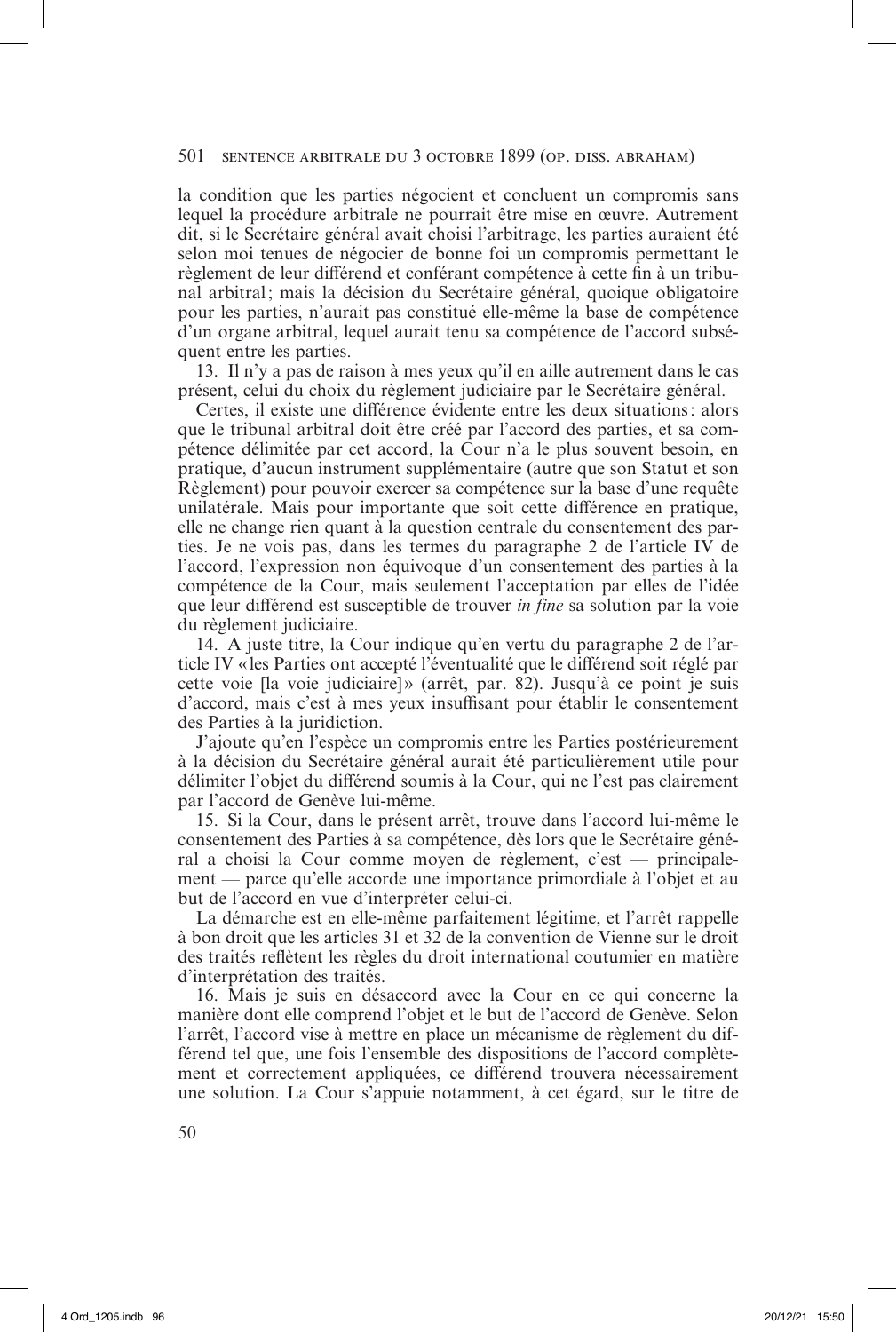tion process could not be implemented. In other words, if the Secretary-General had chosen arbitration, the parties would in my view have had to negotiate, in good faith, a special agreement allowing for the settlement of their dispute and conferring jurisdiction to that end on an arbitral tribunal; but the Secretary-General's decision, though binding on the parties, would not in itself have founded the jurisdiction of an arbitral tribunal, which would have derived its jurisdiction from the subsequent agreement between the parties.

13. There is to my mind no reason for the position to be different in the present case, where the Secretary-General has chosen judicial settlement.

One clear difference does of course exist between the two situations: whereas an arbitral tribunal must be established by agreement of the parties, and its powers delimited by that agreement, the Court generally has no need, in practice, of any additional instrument (other than its Statute and Rules of Procedure) to be able to exercise its jurisdiction on the basis of a unilateral application. But while this difference may be a significant one in practice, it changes nothing in terms of the central question of the consent of the parties. I do not see, in the wording of Article IV, paragraph 2, of the Agreement, an unequivocal expression of consent by the parties to the jurisdiction of the Court, but only their acceptance of the idea that their dispute may ultimately be resolved by means of judicial settlement.

14. The Court rightly indicates that under Article IV, paragraph 2, "the Parties accepted the possibility of the controversy being settled by that means [judicial settlement]" (paragraph 82 of the Judgment). Up to that point, I would agree, but in my view it is not sufficient in order to establish the Parties' consent to jurisdiction.

I would add that in this instance a special agreement between the Parties following the Secretary-General's decision would have been particularly useful in order to delimit the subject-matter of the dispute submitted to the Court, which is not done clearly by the Geneva Agreement itself.

15. If the Court, in the present Judgment, finds the Parties' consent to its jurisdiction in the Agreement itself, the Secretary-General having chosen the Court as the means of settlement, it is — principally — because it gives paramount importance to the object and purpose of the Agreement in order to interpret it.

This approach is in itself a perfectly legitimate one, and the Judgment is right to point out that Articles 31 and 32 of the Vienna Convention on the Law of Treaties reflect the rules of customary international law on treaty interpretation.

16. However, I disagree with the Court as regards its understanding of the object and purpose of the Geneva Agreement. According to the Judgment, the Agreement aims to put in place a mechanism for settling the dispute such that, once all the provisions of the Agreement have been completely and correctly applied, that dispute will necessarily be resolved. The Court relies in particular, in this regard, on the title of the Agreement,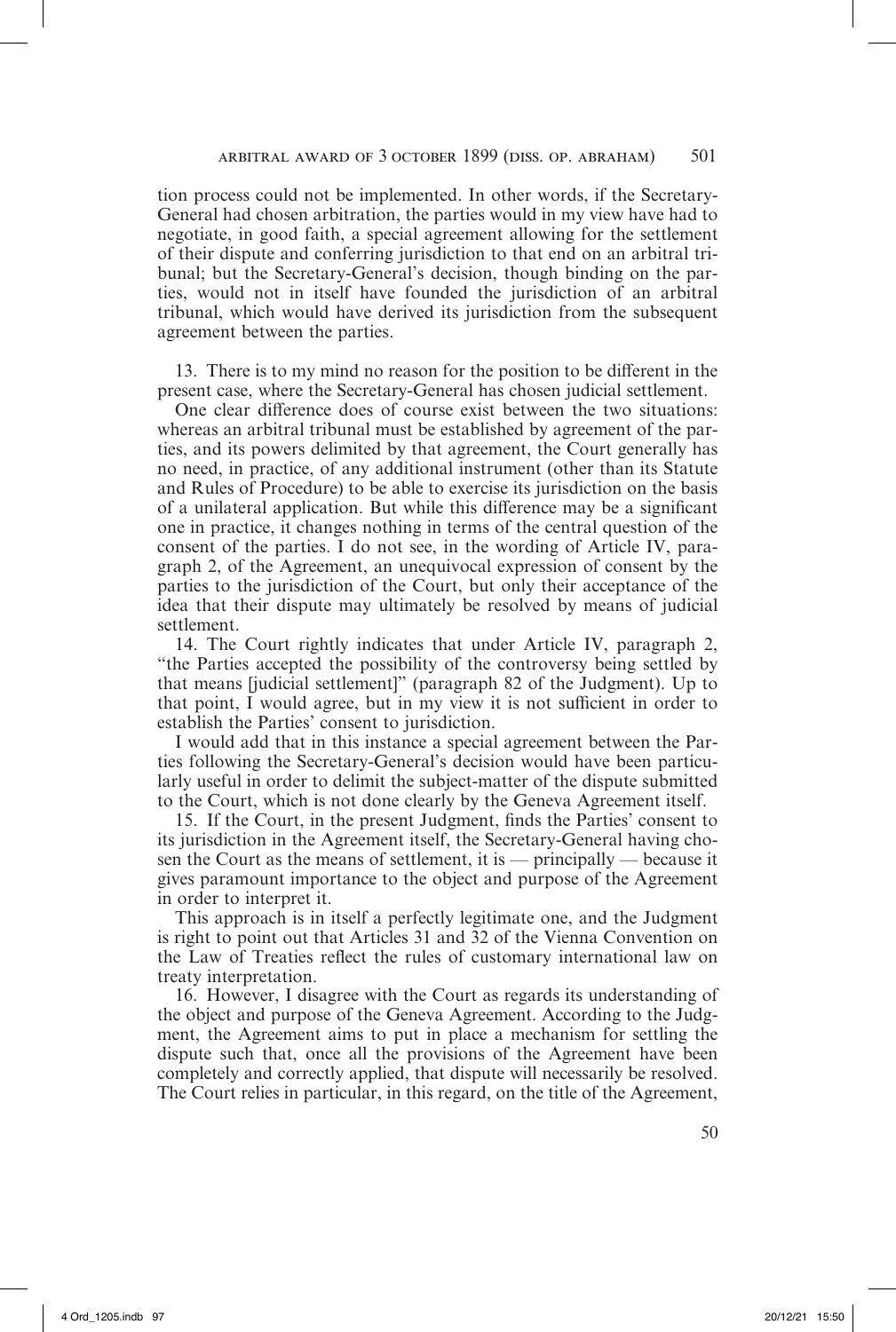# 502 sentence arbitrale du 3 octobre 1899 (op. diss. abraham)

l'accord, qui présente ce dernier comme « tendant à régler le différend … relatif à la frontière ». Elle en déduit qu'il convient d'écarter toute interprétation de l'accord qui aurait pour effet de permettre que, une fois l'accord complètement mis en œuvre, le différend subsiste — sans avoir pu être réglé — et donner, au contraire, la préférence à une interprétation qui garantisse que, au terme du processus, le différend sera réglé. Voilà pourquoi elle estime devoir écarter toute interprétation qui subordonnerait la mise en œuvre du règlement judiciaire à un «nouveau consentement des Parties » postérieurement à la décision du Secrétaire général: c'est qu'une telle exigence (qui supposerait la conclusion d'un compromis ou toute autre forme d'expression du consentement) « serait contraire … à l'objet et au but de l'accord, qui consistent à garantir le règlement définitif du différend» (arrêt, par. 114).

17. Je pense pour ma part que, s'il est tout à fait évident qu'en concluant l'accord de Genève les parties ont entendu favoriser le règlement de leur différend, et permettre d'atteindre un tel règlement dans toute la mesure du possible, elles n'ont pas cherché à mettre en place un mécanisme contraignant visant à garantir qu'un tel règlement sera obtenu, par la négociation si possible, par la voie judiciaire au besoin. Elles n'ont donc pas entendu donner par avance leur consentement au règlement judiciaire.

Plusieurs dispositions de l'accord de Genève indiquent très clairement, à mes yeux, que les parties ont accepté l'éventualité que la mise en œuvre de l'accord n'aboutisse pas nécessairement au règlement de leur différend.

18. Il s'agit d'abord du paragraphe 1 de l'article IV, qui prévoit que c'est normalement aux parties elles-mêmes de choisir un des moyens de règlement pacifique énoncés à l'article 33 de la Charte, dans le cas où la commission mixte n'a pas réussi à parvenir à une solution du différend. Si les parties se mettent d'accord sur le choix d'un des moyens autres que le règlement judiciaire (par exemple la médiation ou la conciliation), la mise en œuvre subséquente du moyen ainsi choisi peut échouer à permettre d'atteindre un règlement du différend: l'accord de Genève aura alors été complètement appliqué, et le différend subsistera. L'hypothèse d'une absence de règlement même après une mise en œuvre complète de l'accord a donc été parfaitement envisagée par les parties.

Au cas d'espèce, les Parties à l'accord ne se sont pas entendues sur le choix d'un moyen, et c'est donc le paragraphe 2 de l'article IV qui a trouvé à s'appliquer, avec cette particularité que, dans le cadre de ce mécanisme, le Secrétaire général ne doit pas se borner à choisir un moyen, mais, si celui-ci échoue, en choisir un autre «et ainsi de suite».

19. Mais même le paragraphe 2, tel que je le comprends, envisage et accepte l'hypothèse que le différend puisse ne pas être réglé au terme du processus.

Il y est indiqué, en effet, que le choix successif des moyens de règlement par le Secrétaire général doit se faire : «ainsi de suite, jusqu'à ce que le différend ait été résolu ou jusqu'à ce que tous les moyens de règlement pacifique envisagés dans la Charte aient été épuisés ». Si l'intention des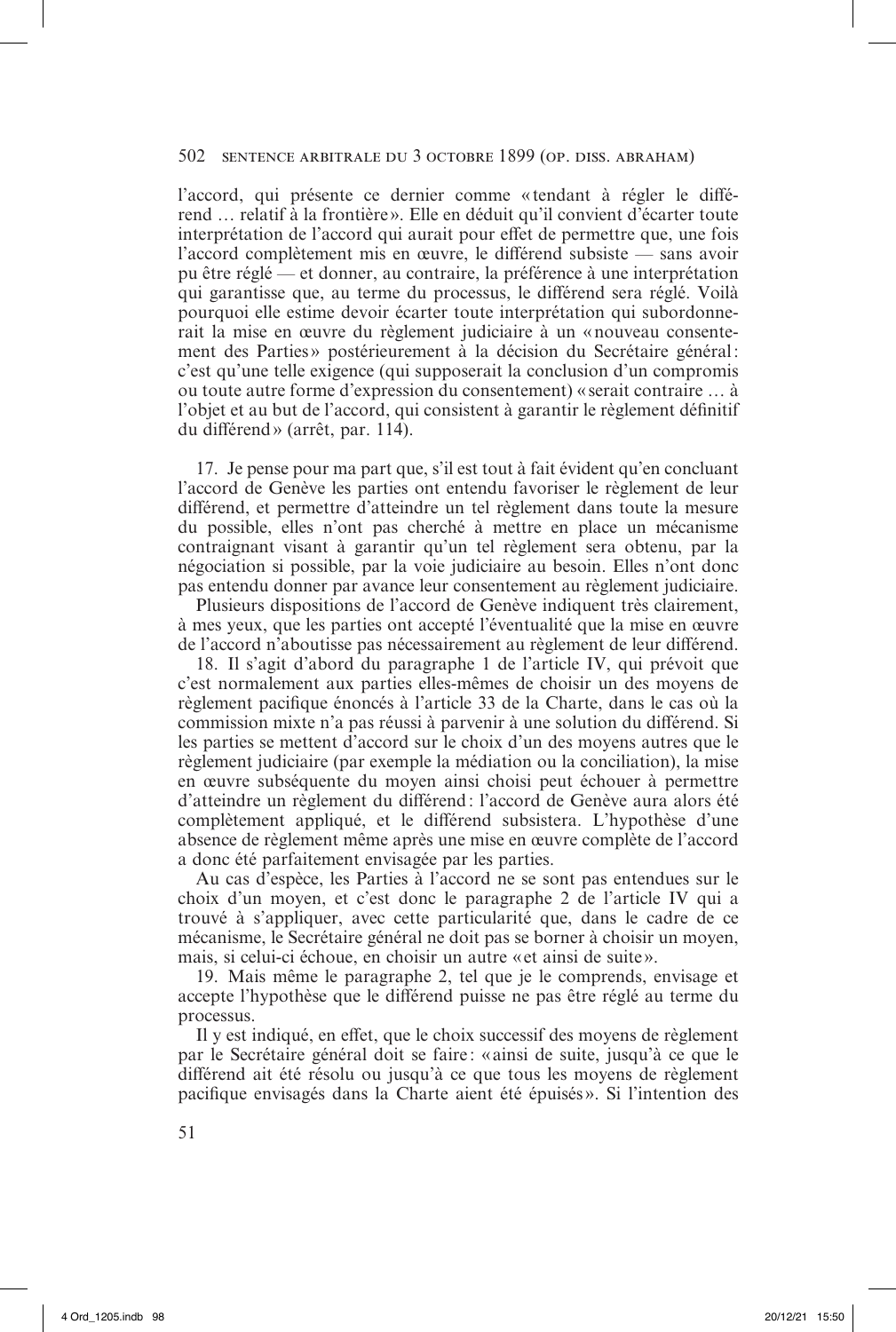which presents the latter as seeking "to resolve the controversy . . . over the frontier". From this it deduces that any interpretation of the Agreement which would have the effect, once the Agreement had been fully implemented, of allowing the dispute to remain in existence — without having been able to be resolved — should be ruled out, and that on the contrary preference should be given to an interpretation ensuring that, at the end of the process, the dispute will be resolved. That is why the Court believes it must reject any interpretation that would make the implementation of judicial settlement subject to "further consent by the Parties" after the decision of the Secretary-General: because such a requirement (which would suppose the conclusion of a special agreement or some other form of expression of consent) "would be contrary to this provision and to the object and purpose of the Geneva Agreement, which is to ensure a definitive resolution of the controversy" (Judgment, para. 114).

17. To my mind, while it is plain to see that in concluding the Geneva Agreement, the parties intended to promote the settlement of their dispute and, in so far as possible, to enable such a settlement to be arrived at, they did not seek to establish a binding mechanism aimed at ensuring that such a resolution would be obtained, by negotiation if possible, or by judicial means if necessary. They therefore did not intend to give their consent in advance to judicial settlement.

Several provisions of the Geneva Agreement indicate very clearly, in my view, that the parties accepted the possibility that implementation of the Agreement would not necessarily result in the settlement of their dispute.

18. The first of these is Article IV, paragraph 1, which provides that it is normally for the parties themselves to choose one of the means of peaceful settlement listed in Article 33 of the Charter, should the Mixed Commission not have succeeded in finding a solution to the dispute. If the parties agree on the choice of a means other than judicial settlement (mediation or conciliation, for example), the subsequent application of the means thus chosen may fail to enable a settlement of the dispute to be achieved: the Geneva Agreement will then have been applied in full, and the dispute will still remain. The possibility of there being no settlement even after full implementation of the Agreement was therefore certainly contemplated by the parties.

In the present case, the Parties have not agreed on the choice of a means, and it is therefore Article IV, paragraph 2, which has come into play, with its special feature that, as part of this mechanism, the Secretary-General need not restrict himself to choosing one means, but, if that fails, must choose another "and so on".

19. But even paragraph 2, as I understand it, contemplates and accepts the possibility that the dispute may not have been resolved at the end of the process.

It is indeed stipulated there that the Secretary-General must choose means of settlement one after another "and so on until the controversy has been resolved or until all the means of peaceful settlement there contemplated have been exhausted". If the parties' intention had been to give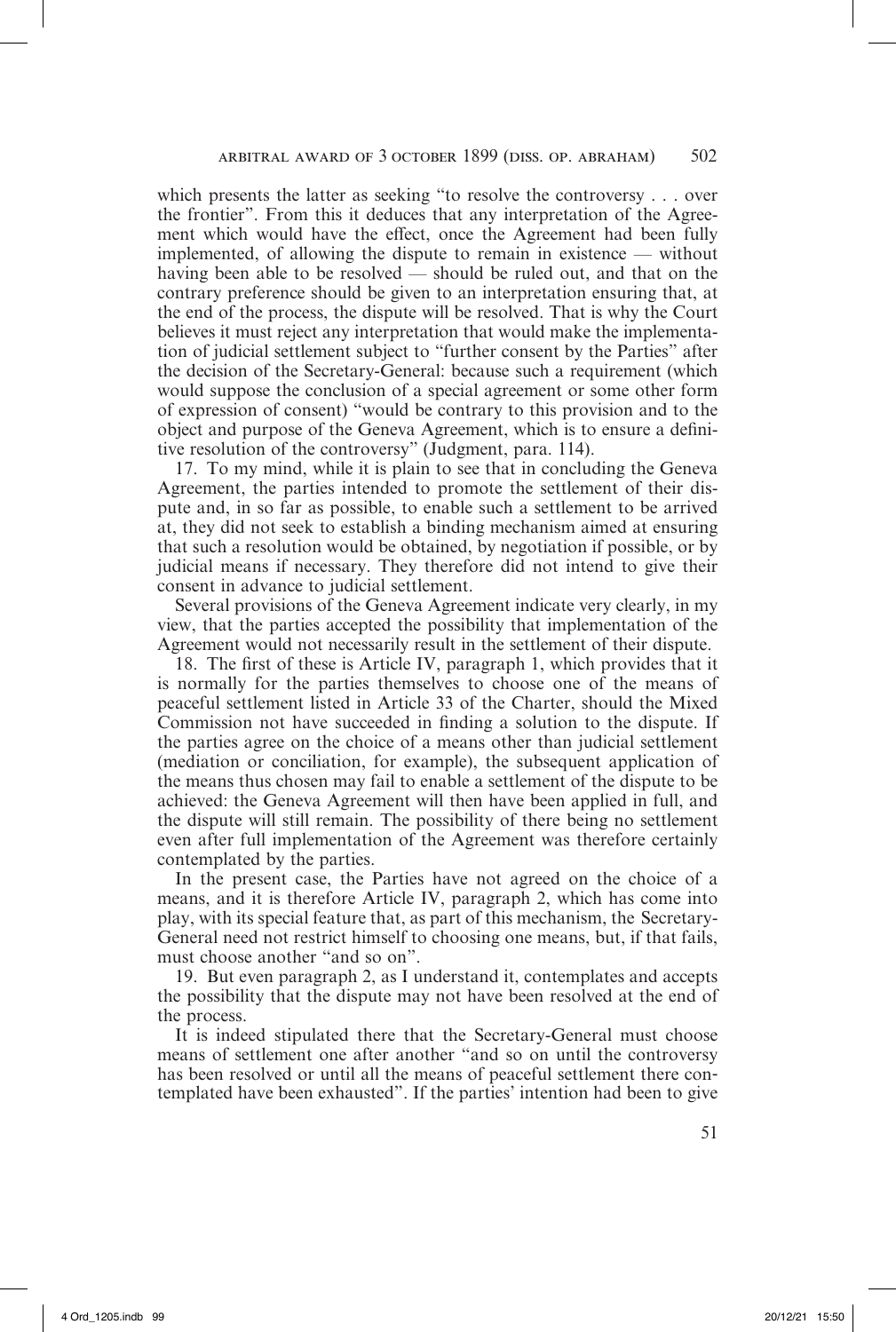## 503 sentence arbitrale du 3 octobre 1899 (op. diss. abraham)

parties avait été de donner par avance leur consentement au règlement judiciaire, le libellé du paragraphe 2 de l'article IV se serait achevé sur les mots «ait été résolu». En effet, le dernier membre de phrase («ou jusqu'à ce que tous les moyens de règlement … aient été épuisés ») est dépourvu de tout effet utile si l'interprétation que retient la Cour — suivant en cela le Guyana — est correcte. Si les parties ont donné, par la conclusion même de l'accord, leur consentement au règlement judiciaire, et puisque le Secrétaire général est tenu de choisir successivement, au besoin, tous les moyens mentionnés à l'article 33, dont le règlement judiciaire, il en résulte qu'au terme du processus le différend aura nécessairement été résolu. Par suite, si le texte du paragraphe 2 s'était arrêté après «ait été résolu», il aurait eu exactement le même sens que celui que lui attribue la Cour dans le présent arrêt: cela signifie que la Cour tient pour sans effet le dernier membre de phrase du paragraphe 2, elle le néglige. C'est que cette dernière partie laisse nettement entendre qu'il est possible, dans l'esprit des rédacteurs de l'accord, qu'au terme du processus le différend pourrait subsister; elle ne cadre donc pas avec la définition de l'objet et du but de l'accord que retient la Cour, à savoir la mise en place d'un mécanisme permettant d'aboutir nécessairement au règlement du différend.

L'arrêt tente de répondre à cette objection dans son paragraphe 86. Mais il le fait en des termes dont la clarté — avec le respect que je dois à mes collègues — n'est pas la principale qualité, et qui ne peuvent que laisser le lecteur perplexe.

20. En fin de compte, si je considère attentivement l'ensemble des arguments que retient la Cour pour conclure que les Parties ont consenti à sa compétence pour connaître de leur différend sur la base de la requête unilatérale de l'une d'elles, je ne suis pas convaincu. Je ne trouve pas dans l'accord de Genève la manifestation non équivoque d'un tel consentement. Je pense que la Cour aurait dû décliner sa compétence.

*(Signé)* Ronny Abraham.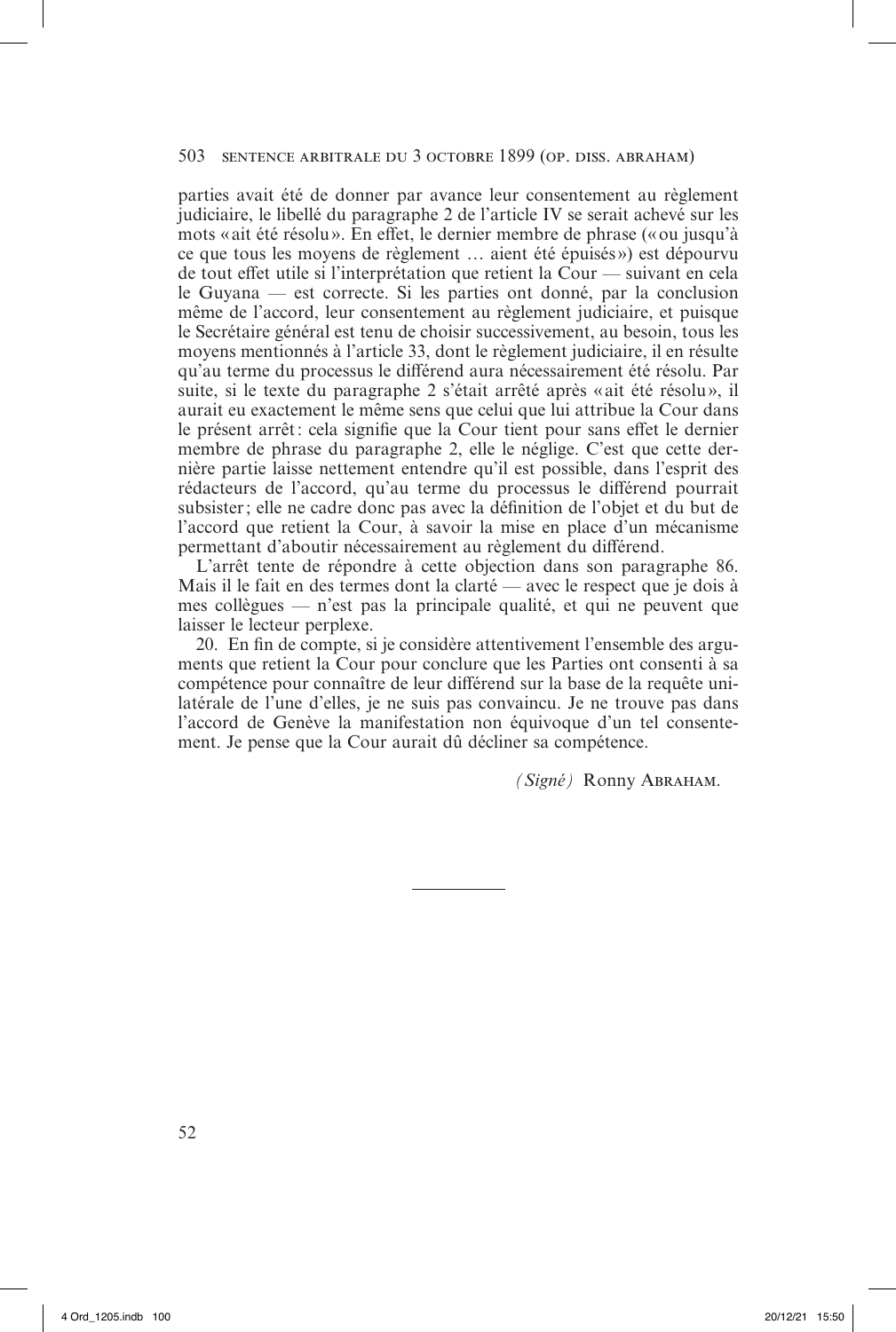their consent in advance to judicial settlement, the text of Article IV, paragraph 2, would have ended with the words "has been resolved". In fact, the final phrase ("or until all the means of peaceful settlement . . . have been exhausted") is deprived of all effect if the interpretation adopted by the Court — agreeing with that of Guyana — is correct. If the parties, by the very conclusion of the Agreement, have given their consent to judicial settlement, and since the Secretary-General is obliged to choose successively, if need be, all the means set out in Article 33, including judicial settlement, the result is that at the end of the process, the dispute will necessarily have been resolved. Consequently, if the text of paragraph 2 had ended with "has been resolved", it would have had exactly the same meaning as that attributed to it by the Court in the present Judgment: this means that for the Court the final phrase of paragraph 2 is without effect, and it disregards it. The point is that this final part clearly indicates that it is possible, within the spirit in which the Agreement was drafted, that at the end of the process, the dispute could still remain; it therefore does not tally with the definition of the object and purpose of the Agreement as adopted by the Court, namely the establishment of a mechanism that will necessarily result in the settlement of the dispute.

The Judgment endeavours to respond to this objection in paragraph 86. But it does so in terms whose clarity — with all due respect to my colleagues — is not the principal feature, and which can only leave the reader perplexed.

20. Ultimately, having considered carefully all the arguments summoned by the Court in concluding that the Parties have consented to its jurisdiction to entertain their dispute on the basis of the unilateral application of one of them, I am unconvinced. I do not see in the Geneva Agreement the unequivocal indication of such consent. I believe that the Court should have declined jurisdiction.

*(Signed)* Ronny Abraham.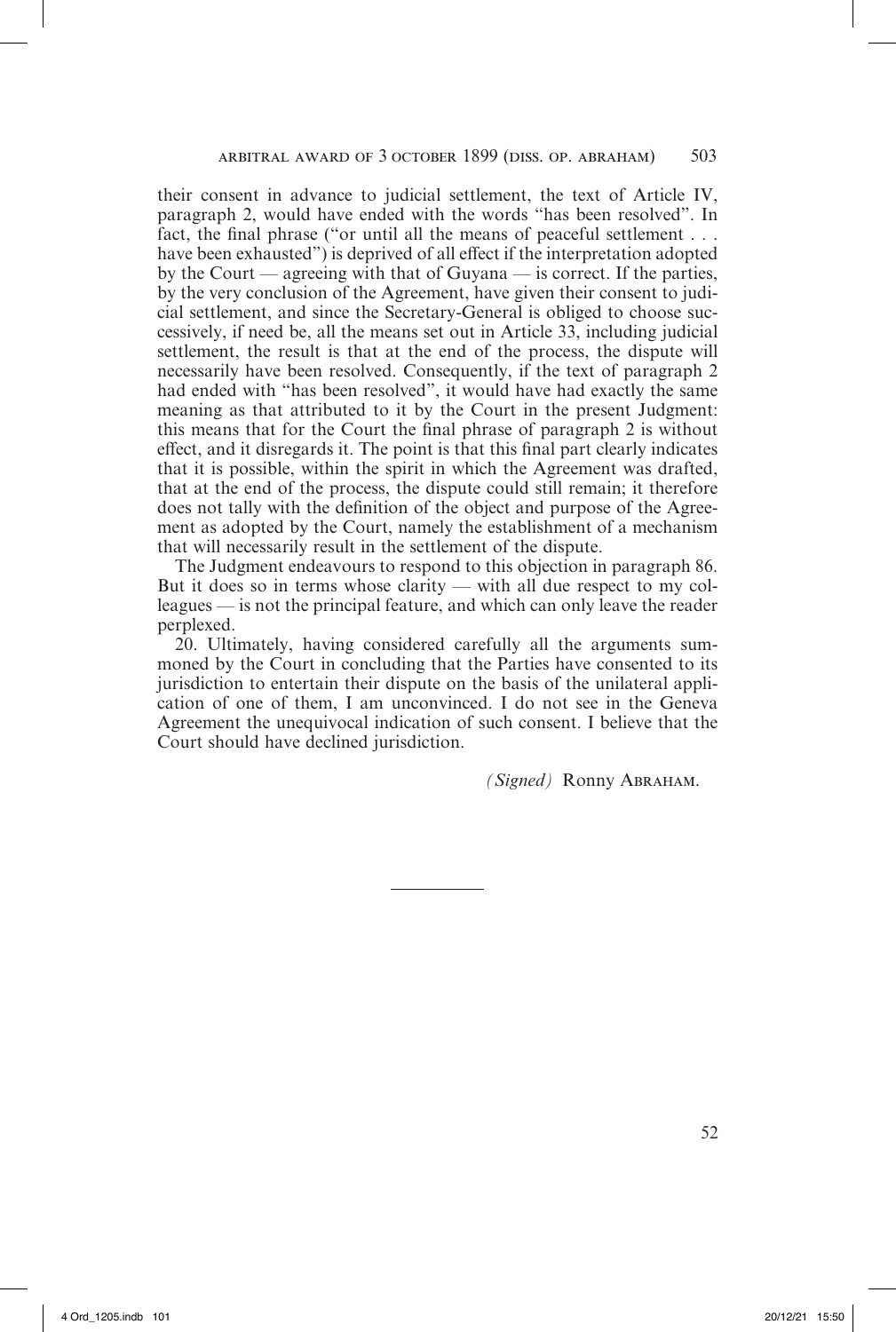### DISSENTING OPINION OF JUDGE BENNOUNA

#### *[Original English Text]*

*Jurisdiction of the Court — Consent of the Parties in the light of the Statute and the Court's consistent jurisprudence — Interpretation of Article IV, paragraph 2, of the Geneva Agreement* — *Two alternatives provided for in Article IV, paragraph 2 — Subject-matter of the dispute — Power delegated by the Parties to the Secretary-General under Article IV, paragraph 2.*

1. To my regret, I voted against the Court's decision that it has jurisdiction to entertain the Application instituting proceedings filed by Guyana on 29 March 2018 against Venezuela concerning the Arbitral Award of 3 October 1899. It is true that the administration of justice in this case was difficult, in particular because one of the Parties, Venezuela, has not appeared. But this was a further reason for the Court to be vigilant in ensuring that both Parties have clearly and unequivocally consented to its jurisdiction (*Certain Questions of Mutual Assistance in Criminal Matters (Djibouti* v. *France), Judgment, I.C.J. Reports 2008*, p. 204, para. 62). In this respect, the Parties' agreement must be well established, even though "neither the Statute nor the Rules require that this consent should be expressed in any particular form" (*Corfu Channel (United Kingdom* v. *Albania), Preliminary Objection, Judgment, 1948, I.C.J. Reports 1947- 1948*, p. 27). However, in this case, the situation is the exact opposite, in so far as the text relied on by Guyana as the basis for the consent of the Parties clearly shows that they did not intend to confer jurisdiction on the Court to decide their dispute merely at the request of one of them.

2. In fact, Article IV of the Geneva Agreement of 17 February 1966 provides that, if the Parties fail to agree on one of the means of dispute settlement provided for in Article 33 of the Charter of the United Nations, they will refer that choice to the Secretary-General of the United Nations. According to Article IV, paragraph 2,

"[i]f the means so chosen do not lead to a solution of the controversy . . . the Secretary-General of the United Nations shall choose another of the means stipulated in Article 33 of the Charter of the United Nations, and so on until the controversy has been resolved or until all the means of peaceful settlement there contemplated have been exhausted".

3. This is the text upon which Guyana has relied in order to consider that the Secretary-General's choice of the International Court of Justice, in his letters dated 30 January 2018, allowed it to seise the Court unilaterally of its dispute with Venezuela concerning the legal validity and bind-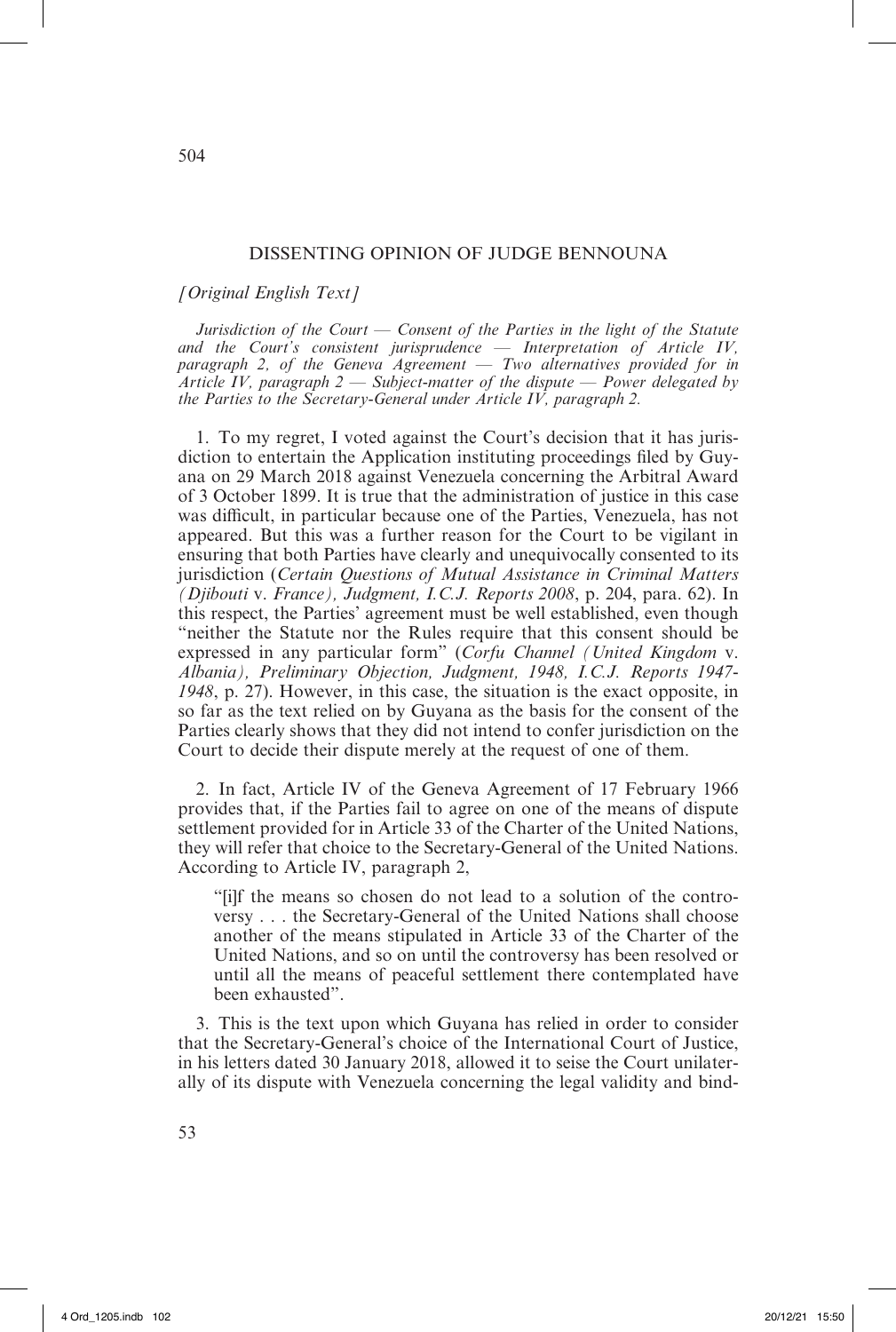#### OPINION DISSIDENTE DE M. LE JUGE BENNOUNA

*[Texte original en français]*

*Compétence de la Cour — Consentement des Parties au regard du Statut et de la jurisprudence constante de la Cour — Interprétation du paragraphe 2 de l'article IV de l'accord de Genève — Deux alternatives prévues au paragraphe 2 de l'article IV — Objet du différend —Pouvoir délégué par les Parties au Secrétaire général aux termes du paragraphe 2 de l'article IV.*

1. A mon regret, j'ai voté contre la décision de la Cour de se déclarer compétente pour connaître de la requête introductive d'instance, déposée par le Guyana le 29 mars 2018 contre le Venezuela, au sujet de la sentence arbitrale du 3 octobre 1899. Il est vrai que l'administration de la justice, en cette affaire, était difficile du fait, en particulier, de la non-comparution d'une des Parties, le Venezuela. Mais c'était une raison supplémentaire pour la Cour de se montrer vigilante afin de s'assurer que les deux Parties ont bien manifesté, de manière «non équivoque», leur consentement à sa compétence (*Certaines questions concernant l'entraide judiciaire en matière pénale (Djibouti c. France), arrêt, C.I.J. Recueil 2008*, p. 204, par. 62). L'accord des Parties à ce sujet doit être bien établi même si «ni le Statut ni le Règlement n'exigent que ce consentement s'exprime dans une forme déterminée» (*Détroit de Corfou (Royaume-Uni c. Albanie), exception préliminaire, arrêt, 1948, C.I.J. Recueil 1947-1948*, p. 27). Or, on se trouve, en l'occurrence, dans la situation exactement inverse, dans la mesure où le texte invoqué par le Guyana, comme base du consentement des deux Parties, montre clairement que celles-ci n'ont pas entendu conférer compétence à la Cour pour trancher leur différend sur simple requête de l'une d'entre elles.

2. En effet, l'article IV de l'accord de Genève du 17 février 1966 prévoit que si les Parties ne parviennent pas à se mettre d'accord sur l'un des moyens de règlement des différends prévus à l'article 33 de la Charte des Nations Unies, elles s'en remettent pour ce choix au Secrétaire général des Nations Unies. Aux termes du paragraphe 2 de l'article IV,

«[s]i les moyens ainsi choisis ne mènent pas à une solution du différend … le Secrétaire général de l'Organisation des Nations Unies[] choisira un autre des moyens stipulés à l'Article 33 de la Charte des Nations Unies, et ainsi de suite, jusqu'à ce que le différend ait été résolu ou jusqu'à ce que tous les moyens de règlement pacifique envisagés dans la Charte aient été épuisés ».

3. Tel est le texte sur lequel le Guyana s'est appuyé pour considérer que le choix par le Secrétaire général, dans ses lettres du 30 janvier 2018, de la Cour internationale de Justice, l'a autorisé à saisir la Cour, par requête unilatérale, de son différend avec le Venezuela concernant la vali-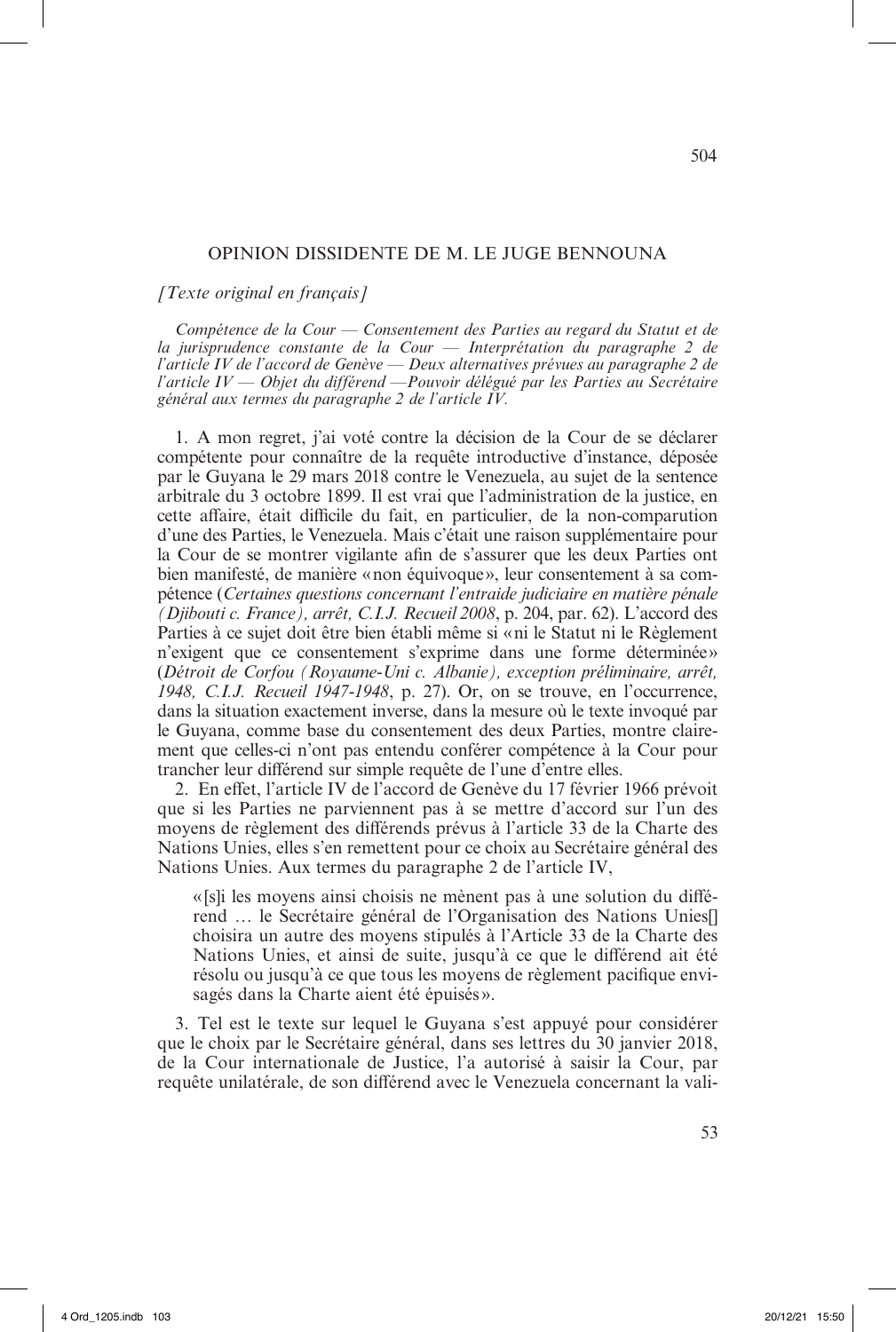## 505 arbitral award of 3 october 1899 (diss. op. bennouna)

ing effect of the Arbitral Award of 3 October 1899 regarding the boundary between the two countries.

4. The text of Article IV, paragraph 2, as reproduced above, makes clear that the Secretary-General is empowered by the Parties to choose successively the means of settlement provided for in Article 33 of the Charter until the dispute is resolved or until the means in question are exhausted. In the latter case, it would thus appear that the dispute remains unresolved, even though all the means for its settlement submitted to the Parties by the Secretary-General have been exhausted.

5. Mindful of the alternative provided for by this text, I put the following question to the delegation of Guyana during the hearings:

"Article IV, paragraph 2, of the Geneva Agreement of 17 February 1966 concludes with an alternative, according to which either the controversy has been resolved or the means of peaceful settlement provided in Article 33 of the Charter of the United Nations have been exhausted. My question is the following: is it possible to conceive of a situation where all means of peaceful settlement have been exhausted without the controversy having been resolved?" (CR 2020/5, p. 70; paragraph 85 of the Judgment.)

6. Guyana, after stressing that its response was negative, has merely made a peremptory assertion that "the decision by the Secretary-General to select judicial settlement as the means of settlement — by the very nature of that means — eliminates any possibility that the controversy will not be resolved" ("Response of the Co-operative Republic of Guyana to the question posed by Judge Bennouna on 30 June 2020", 6 July 2020, p. 4, para. 14).

7. Guyana has therefore carefully avoided giving meaning to the second alternative provided for in Article IV, paragraph 2, of the Geneva Agreement, whereby all the means of peaceful settlement under Article 33 of the Charter are exhausted, including judicial settlement.

8. Unfortunately, the Court itself, in interpreting Article IV, paragraph 2, has not allowed the terms of this second alternative to produce fully their effects, thereby departing from "one of the fundamental principles of interpretation of treaties, consistently upheld by international jurisprudence, namely that of effectiveness" (*Territorial Dispute (Libyan Arab Jamahiriya/Chad), Judgment, I.C.J. Reports 1994*, p. 25, para. 51; see also *Aegean Sea Continental Shelf (Greece* v. *Turkey), Judgment, I.C.J. Reports 1978*, p. 22, para. 52; *Application of the International Convention on the Elimination of All Forms of Racial Discrimination (Georgia* v. *Russian Federation), Preliminary Objections, Judgment, I.C.J. Reports 2011 (I)*, pp. 125-126, para. 133).

9. The Court has merely noted that the final phrase of Article IV, paragraph 2, does not call into question the consent of both Parties to judicial settlement (see paragraph 86 of the Judgment). According to the Court, "a judicial decision declaring the 1899 Award to be null and void without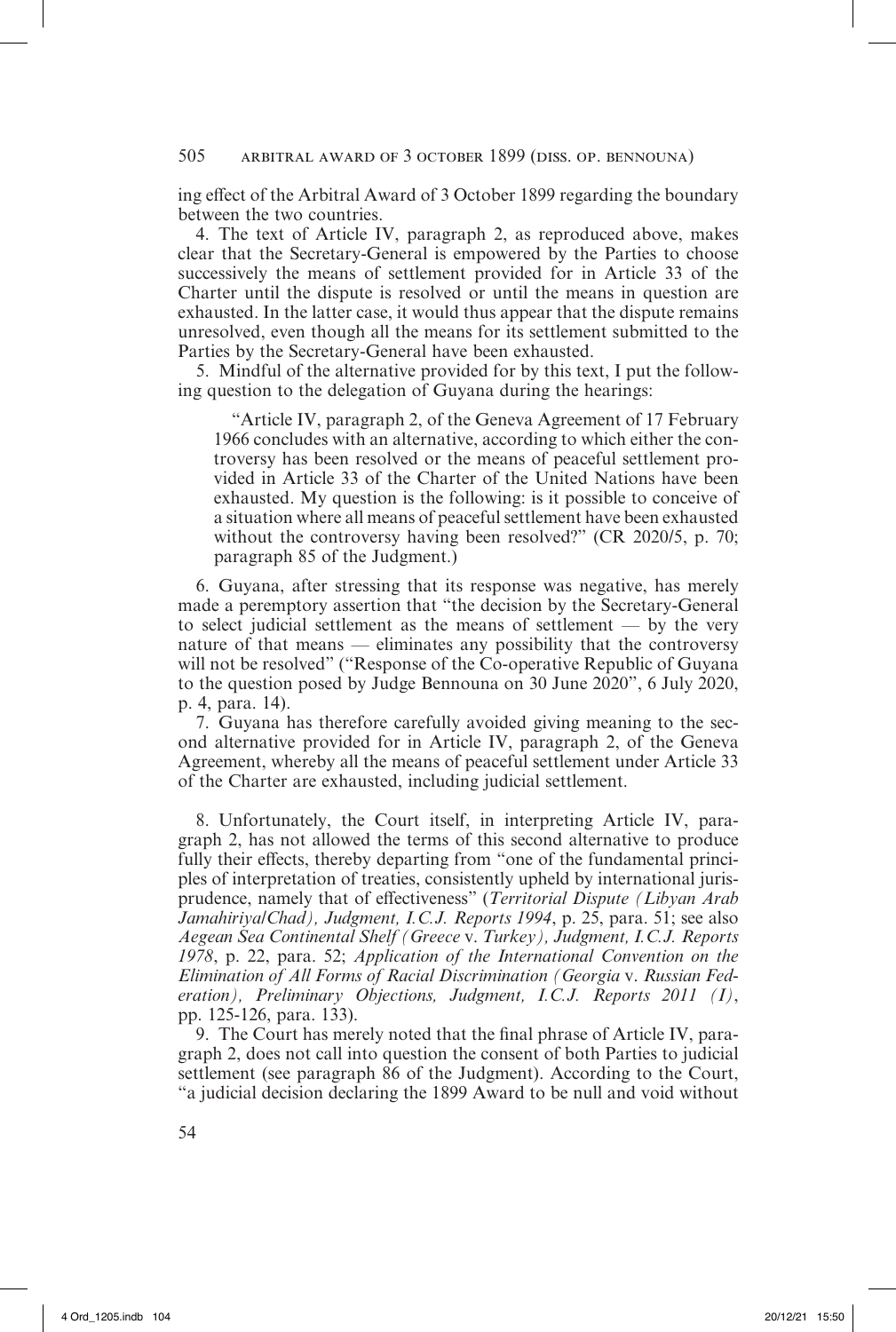dité juridique et l'effet contraignant de la sentence arbitrale du 3 octobre 1899 relative à la frontière entre les deux pays.

4. Le texte précité du paragraphe 2 de l'article IV souligne que le Secrétaire général est habilité par les Parties à choisir successivement les moyens de règlement prévus à l'article 33 de la Charte jusqu'à ce que le différend soit résolu ou jusqu'à ce que les moyens en question soient épuisés. Dans cette seconde hypothèse, il apparaît ainsi que le différend demeure non résolu, alors que tous les moyens pour son règlement, soumis aux Parties par le Secrétaire général, ont été épuisés.

5. Conscient de l'alternative prévue par ce texte, j'avais posé la question suivante à la délégation du Guyana, lors des plaidoiries orales:

«Le paragraphe 2 de l'article IV de l'accord de Genève du 17 février 1966 se conclut par une alternative selon laquelle soit que la controverse a été résolue soit que tous les moyens de règlement pacifique prévus à l'article 33 de la Charte des Nations Unies ont été épuisés. Ma question est la suivante : Est-il possible de concevoir une situation où tous les moyens de règlement pacifique ont été épuisés sans que la controverse n'ait été résolue ?» (CR 2020/5, p. 70 ; arrêt, par. 85.)

6. Le Guyana, après avoir souligné que sa réponse est négative, s'est contenté d'une affirmation péremptoire selon laquelle «le choix du Secrétaire général, qui s'est porté sur le règlement judiciaire, écarte, de par la nature même de ce moyen, toute possibilité que le différend demeure irrésolu» («Réponse de la République coopérative du Guyana à la question posée par M. le juge Bennouna le 30 juin 2020», 6 juillet 2020, p. 3, par. 14).

7. Le Guyana a, par conséquent, évité soigneusement de donner un sens à la seconde alternative prévue au paragraphe 2 de l'article IV de l'accord de Genève, selon laquelle tous les moyens de règlement pacifique prévus à l'article 33 de la Charte sont épuisés, ce qui inclut le règlement judiciaire.

8. Malheureusement, la Cour elle-même, lorsqu'elle s'est livrée à l'interprétation du paragraphe 2 de l'article IV, n'a pas permis aux termes de cette seconde alternative de produire pleinement leurs effets, s'écartant ainsi de «l'un des principes fondamentaux d'interprétation des traités, constamment admis dans la jurisprudence internationale, celui de l'effet utile» (*Différend territorial (Jamahiriya arabe libyenne/Tchad), arrêt, C.I.J. Recueil 1994*, p. 25, par. 51 ; voir aussi *Plateau continental de la mer Egée (Grèce c. Turquie), arrêt, C.I.J. Recueil 1978*, p. 22, par. 52; *Application de la convention internationale sur l'élimination de toutes les formes de discrimination raciale (Géorgie c. Fédération de Russie), exceptions préliminaires, arrêt, C.I.J. Recueil 2011 (I)*, p. 125-126, par. 133).

9. La Cour s'est contentée de souligner que le dernier membre de phrase au paragraphe 2 de l'article IV ne remet pas en cause le consentement exprimé par les deux Parties au règlement judiciaire (voir arrêt, par. 86). Selon la Cour, «une décision judiciaire qui déclare la sentence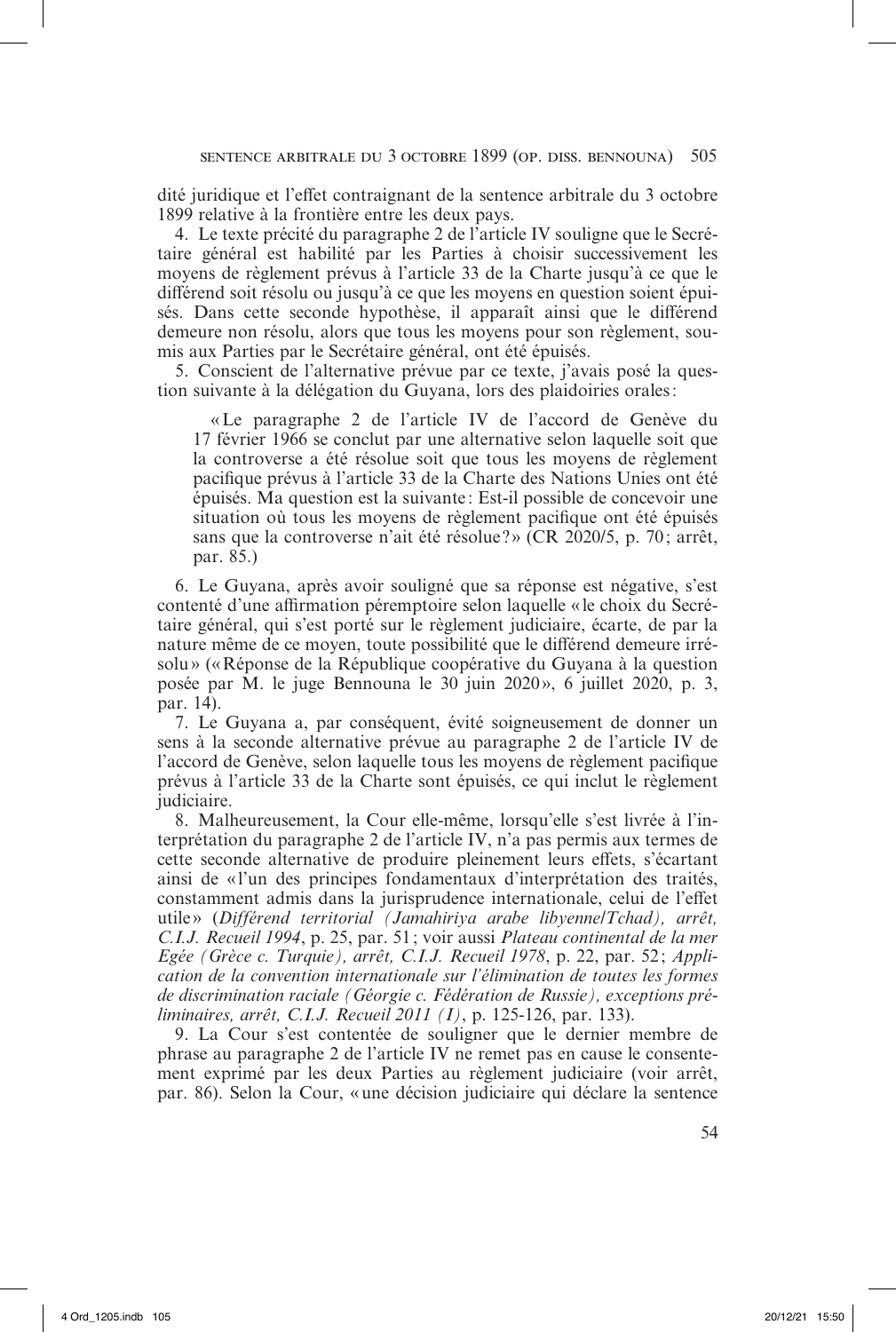# 506 arbitral award of 3 october 1899 (diss. op. bennouna)

delimiting the boundary between the Parties might not lead to the definitive resolution of the controversy, which would be contrary to the object and purpose of the Geneva Agreement" (*I.C.J. Reports 2011 (I)*, pp. 125- 126, para. 133). In this case, however, the Court has been seised of a specific dispute which arose in 1962, concerning the validity of the Arbitral Award of 3 October 1899, and not of another quite distinct dispute, concerning the delimitation of the land boundary between the two States, which had arisen in the nineteenth century and was settled with *res judicata* effect by the Arbitral Award of 3 October 1899. And even if the Court were to find that the 1899 Award was invalid, it would be for the two Parties, in any event, to draw the necessary conclusions as to the state of their border and the dispute that would still exist between them on that subject. And it is for them, if necessary, to choose the means of peaceful settlement of such a dispute.

10. Thus, by merging these two quite distinct disputes, which arose at different points in time, the Court has artificially come to declare itself competent under Article IV, paragraph 2, of the Geneva Agreement, to entertain Guyana's Application "in so far as it concerns the validity of the Arbitral Award of 3 October 1899 and the related question of the definitive settlement of the land boundary dispute" (Judgment, para. 138, point (1))*.* In doing so, the Court has engaged in an interpretation contrary to the ordinary meaning of Article IV, paragraph 2, of the Geneva Agreement, ignoring the alternative provided for in that provision. Thus, it has held that, by the first part of this provision, "the Parties conferred on the Secretary-General the authority to choose the most appropriate means for a definitive resolution of the controversy", including through arbitration and judicial settlement (*ibid.*, paras. 83-84 and 115). But is this sufficient to infer, as the Court blithely does, that the Parties have consented to its jurisdiction? That is what it does, however, in concluding that the Parties have consented by virtue of Article IV, paragraph 2, to judicial settlement, i.e. to settlement by the International Court of Justice, as chosen by the Secretary-General. But according to the ordinary meaning of Article IV, paragraph 2, the means of settlement under Article 33 of the Charter of the United Nations may be exhausted without the dispute being resolved. And that applies to the only dispute at issue here, as provided for by the Geneva Agreement, namely that concerning the validity of the Arbitral Award. In this regard, the authors of the text of the Agreement intended to confer on the Secretary-General the choice of the means provided for in Article 33 of the Charter, and not the possibility of consenting, in their place, to the jurisdiction of the Court.

11. After a formal exercise in interpretation, the Court concludes that "by conferring on the Secretary-General the authority to choose the appropriate means of settlement of their controversy, including the possibility of recourse to judicial settlement by the International Court of Justice, Guyana and Venezuela consented to its jurisdiction" (*ibid.*, para. 115). Such a delegation by the two States of their power to consent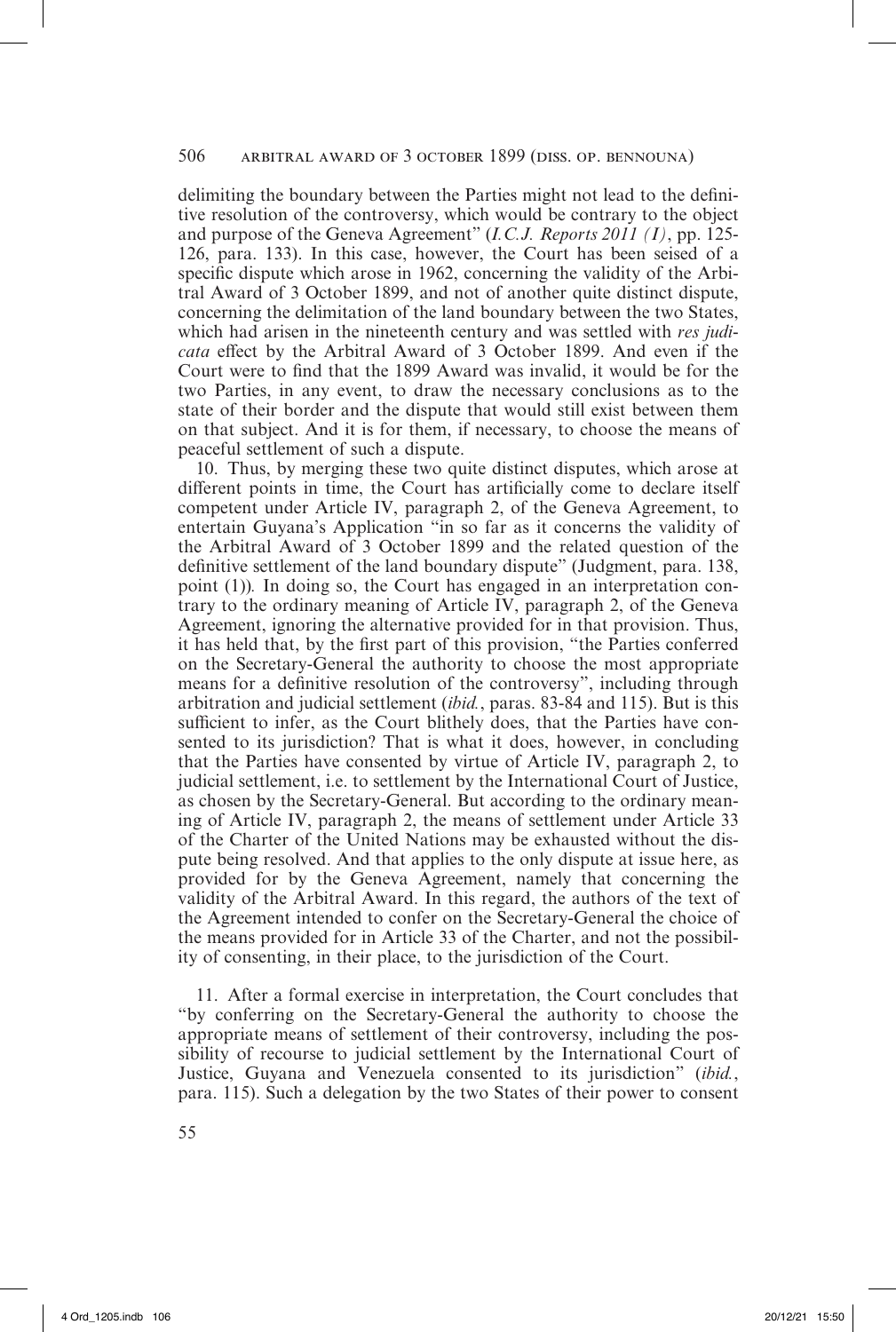de 1899 invalide sans délimiter la frontière entre les Parties pourrait ne pas aboutir à la résolution définitive du différend, ce qui serait contraire à l'objet et au but de l'accord de Genève » (*C.I.J. Recueil 2011 (I)*, p. 125- 126, par. 133)*.* Or, en la présente espèce, la Cour a été saisie d'un différend précis, né en 1962, concernant la validité de la sentence arbitrale du 3 octobre 1899 et non d'un autre différend, tout à fait distinct, celui relatif au tracé de la frontière terrestre entre les deux Etats, lequel, ayant vu jour au XIXe siècle, a été réglé avec l'autorité de la chose jugée par la sentence arbitrale du 3 octobre 1899. Et, même si la Cour devait conclure que la sentence de 1899 était invalide, il appartiendrait, de toute façon, aux deux Parties d'en tirer les conséquences quant à l'état de leur frontière et au différend qui les opposerait toujours à ce sujet. Et il leur revient, éventuellement, de choisir le moyen de règlement pacifique d'un tel différend.

10. C'est ainsi qu'en fusionnant les deux différends bien distincts, nés à des époques éloignées l'une de l'autre, la Cour en vient, de façon artificielle, à se déclarer compétente au titre du paragraphe 2 de l'article IV de l'accord de Genève pour connaître de la requête du Guyana «dans la mesure où elle se rapporte à la validité de la sentence arbitrale du 3 octobre 1899 et à la question connexe du règlement définitif du différend concernant la frontière terrestre » (arrêt, par. 138, dispositif, point 1)). Ce faisant, la Cour s'est livrée à une interprétation contraire au sens ordinaire du paragraphe 2 de l'article IV de l'accord de Genève, en passant sous silence l'alternative prévue par cette disposition. C'est ainsi qu'elle a considéré que, par le premier membre de phrase de cette disposition, «les Parties ont conféré au Secrétaire général l'autorité de choisir le moyen le plus approprié pour résoudre définitivement leur différend», y compris par l'arbitrage et par le règlement judiciaire (*ibid.*, par. 83-84 et 115). Mais est-ce suffisant pour en déduire, comme le fait allègrement la Cour, que les Parties ont consenti à sa compétence ? C'est pourtant ce qu'elle fait lorsqu'elle conclut que les Parties ont consenti en vertu du paragraphe 2 de l'article IV au règlement judiciaire, soit au règlement par la Cour internationale de Justice, choisi par le Secrétaire général. Or, selon le sens ordinaire du paragraphe 2 de l'article IV, les moyens de règlement prévus par l'article 33 de la Charte des Nations Unies peuvent être épuisés sans que le différend soit résolu. Et il s'agit bien là du seul différend qui est en cause, conformément à l'accord de Genève, celui de la validité de la sentence arbitrale. C'est à ce sujet que les rédacteurs du texte de l'accord ont entendu conférer au Secrétaire général le choix des moyens prévus à l'article 33 de la Charte, et non la possibilité de consentir, à leur place, à la compétence de la Cour.

11. Au terme d'un exercice formel d'interprétation, la Cour va conclure que, « en conférant au Secrétaire général l'autorité de choisir le moyen approprié de règlement de leur différend, le recours au règlement judiciaire par la Cour internationale de Justice comptant parmi les moyens possibles, le Guyana et le Venezuela ont consenti à la compétence de celle-ci» (*ibid.*, par. 115). Une telle délégation par les deux Etats de leur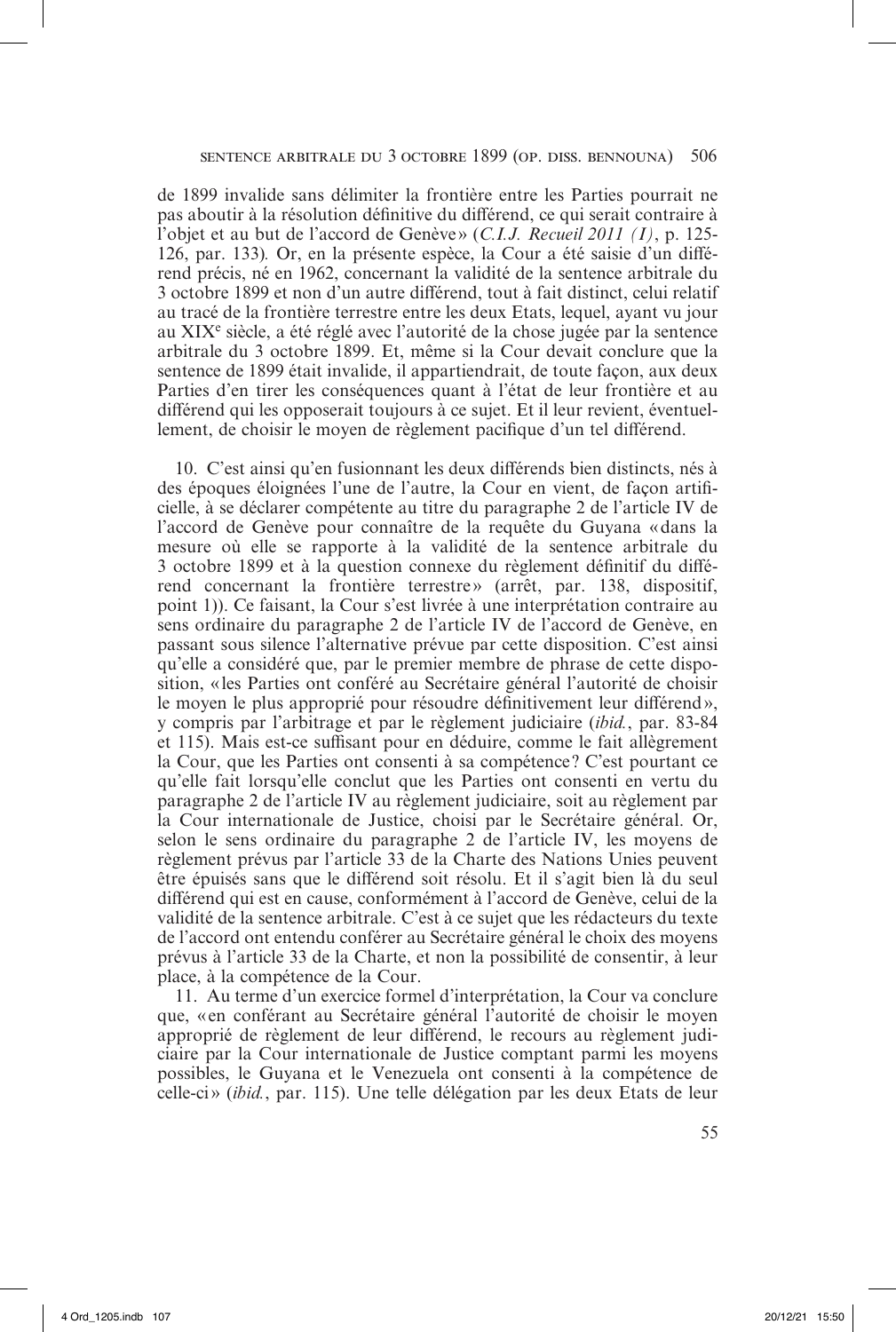# 507 arbitral award of 3 october 1899 (diss. op. bennouna)

to the jurisdiction of the Court finds no clear and unequivocal basis in the text of the Geneva Agreement, which refers only to the choice of one of the means of settlement provided for in Article 33 of the Charter. In my opinion, it goes without saying that the choice of the International Court of Justice does not dispense with compliance with its Statute, which requires the prior consent of States to its jurisdiction. Indeed, in international practice, there is no precedent in which States can be said to have delegated to a third party, such as the Secretary-General, their power to consent to the Court's jurisdiction. But it is not just any delegation that is involved here! It would not be subject to any temporal limitation. It would open the possibility for the Secretary-General of the United Nations, simply by letter and at any time, to affirm the Parties' consent for their dispute to be submitted to the Court merely at the request of one of them. It was only after more than 50 years, and six Secretaries-General later, that Mr. António Guterres addressed his letter to both Parties on 30 January 2018 (reproduced in paragraph 103 of the Judgment). It should be noted that he was apparently not convinced that the choice of the International Court of Justice automatically opened up the possibility for one or other Party to refer the matter directly to the Court. Indeed, he offered the Parties the benefit of his continued good offices, stating: "should both Governments accept the offer of a complementary good offices process, I believe this process could contribute to the use of the selected means of peaceful settlement" (Judgment, para. 103). This is surely to say that, once the means of settlement has been chosen, the Parties must still agree to implement it.

12. The Court has preferred to rely on the object and purpose of the Geneva Agreement, which seeks a definitive settlement of the dispute between the two Parties, using the means provided for in Article 33 of the Charter (*ibid.*, paras. 73-74 and 114). It has deduced from this that they have delegated to the Secretary-General the power to consent in their place to the jurisdiction of the Court. However, the pursuit of such an objective does not in itself imply that the Parties have delegated to the Secretary-General the power to consent in their stead to the jurisdiction of the International Court of Justice.

13. Finally, the Court should have been all the more attentive in examining its jurisdiction and in interpreting the Geneva Agreement, as this is a dispute with a high political and emotional impact, concerning as it does the validity of the Arbitral Award of 3 October 1899 regarding the boundary between Venezuela and Guyana, from a time when the latter was still a colony of the United Kingdom. In my view, it is only through a rigorous interpretation of the consent of the Parties to its jurisdiction that the Court will enhance its own credibility and the trust it enjoys among States parties to the Statute.

*(Signed)* Mohamed Bennouna.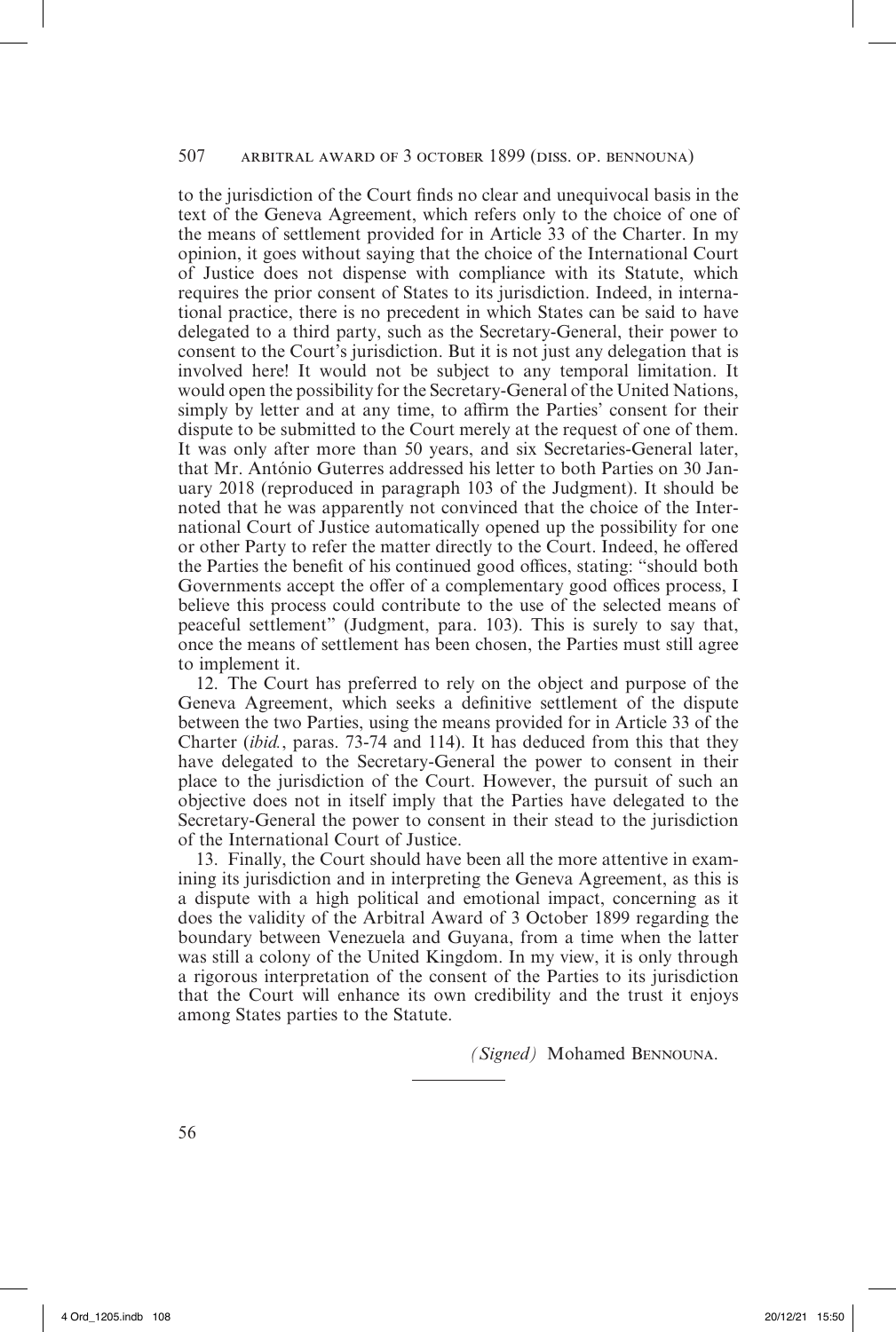pouvoir de consentir à la compétence de la Cour ne trouve aucun fondement clair et sans équivoque dans le texte de l'accord de Genève, lequel ne vise que le choix d'un des moyens de règlement prévus à l'article 33 de la Charte. A mon avis, il va de soi que le choix de la Cour internationale de Justice ne dispense pas du respect de son Statut, qui impose le consentement préalable des Etats à sa compétence. Et de fait, il n'existe, dans la pratique internationale, aucun précédent où les Etats auraient délégué à un tiers, comme le Secrétaire général, leur pouvoir de consentir à la compétence de la Cour. Or, il ne s'agit pas en l'espèce de n'importe quelle délégation! Celle-ci ne serait soumise à aucune limitation temporelle. Elle ouvrirait la possibilité au Secrétaire général des Nations Unies, par simple lettre et à n'importe quel moment, d'affirmer le consentement des Parties à soumettre leur différend à la Cour sur simple requête de l'une d'entre elles. Ce n'est qu'après plus de cinquante ans, et six Secrétaires généraux plus tard, que M. António Guterres a adressé sa lettre, le 30 janvier 2018, aux deux Parties (reproduite au paragraphe 103 de l'arrêt). On doit relever que celui-ci n'était apparemment pas persuadé que le choix de la Cour internationale de Justice ouvrait automatiquement la possibilité pour l'une ou l'autre Partie de la saisir directement. En effet, il a offert aux Parties de continuer à bénéficier de ses bons offices tout en précisant: « si les deux gouvernements acceptaient cette offre de procédure complémentaire, j'estime que celle-ci pourrait favoriser l'utilisation du moyen de règlement pacifique retenu» (arrêt, par. 103). Qu'est-ce à dire sinon que, une fois le moyen de règlement retenu, il faut encore que les Parties s'entendent pour le mettre en œuvre.

12. La Cour a préféré se fonder sur l'objet et le but de l'accord de Genève, qui vise le règlement définitif du différend entre les deux Parties, en utilisant les moyens prévus à l'article 33 de la Charte (*ibid.*, par. 73-74 et 114). Elle en a tiré comme conséquence qu'elles ont délégué au Secrétaire général le pouvoir de consentir à leur place à la compétence de la Cour. Or, la poursuite d'un tel objectif n'implique pas en ellemême que les Parties aient délégué au Secrétaire général le pouvoir de consentir en leur lieu et place à la compétence de la Cour internationale de Justice.

13. Enfin, la Cour aurait dû être encore plus attentive dans l'examen de sa compétence et dans son interprétation de l'accord de Genève, s'agissant d'un différend à forte charge politique et émotionnelle puisqu'il concerne la validité de la sentence arbitrale du 3 octobre 1899 relative à la frontière entre le Venezuela et le Guyana, alors que ce dernier était encore sous colonisation du Royaume-Uni. A mon avis, ce n'est que par une interprétation rigoureuse du consentement des Parties à sa compétence que la Cour renforcera sa propre crédibilité ainsi que la confiance dont elle bénéficie de la part des Etats parties au Statut.

*(Signé)* Mohamed Bennouna.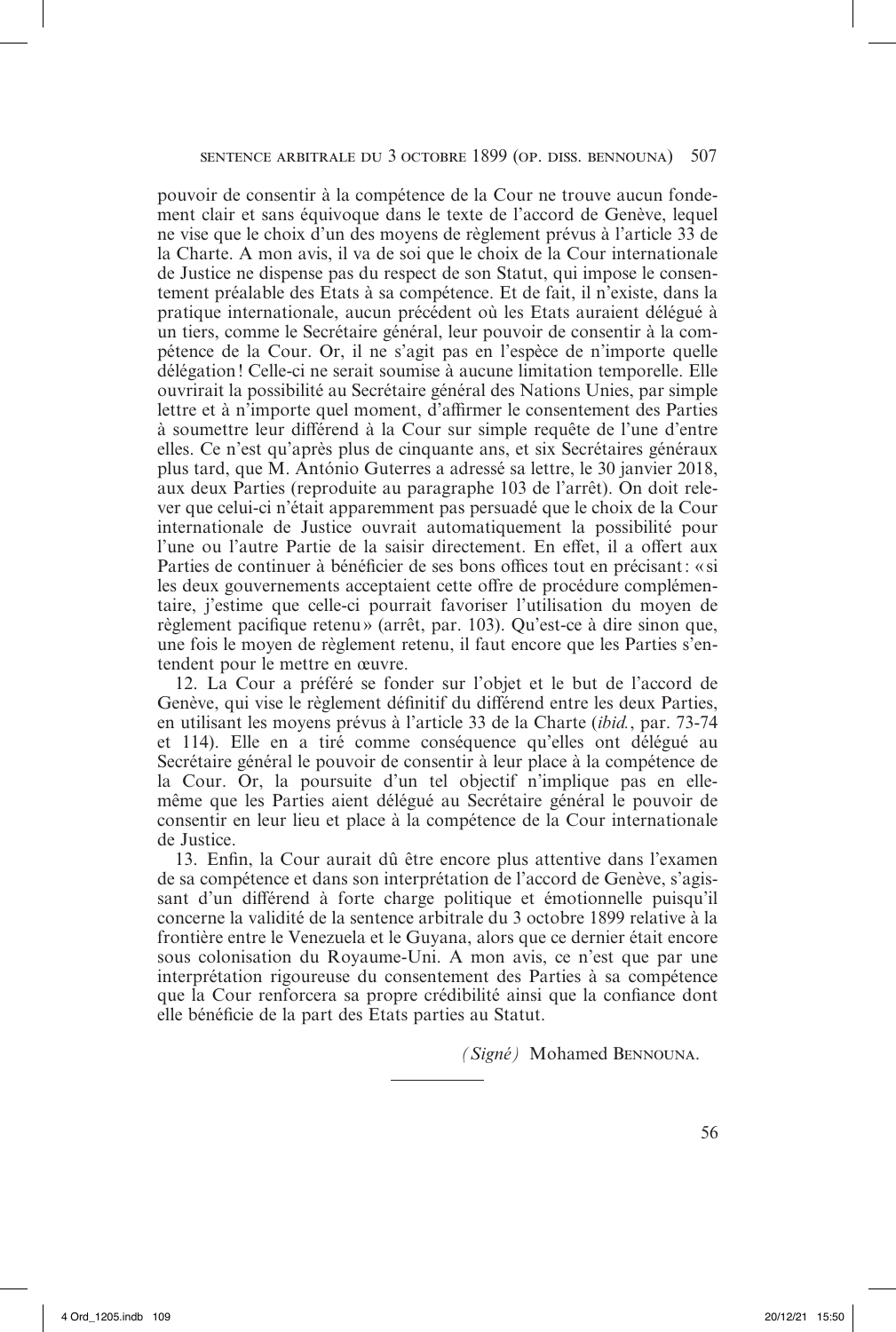# DECLARATION OF JUDGE GAJA

*Obligation under a treaty to settle a dispute according to one of the means stipulated in Article 33 of the Charter of the United Nations* — *Referral to a decision of the Secretary-General of the United Nations on the choice of means of settlement* — *Decision implying an obligation for the Parties to resort to judicial settlement* — *Whether it confers jurisdiction on the Court* — *Need for the consent of both Parties* — *Object and purpose of the treaty.*

1. While I concur with the view of the majority that the Parties are bound to submit their dispute to the Court in pursuance of Article IV, paragraph 2, of the 1966 Geneva Agreement, I do not share the opinion that, as a consequence of the decision of the Secretary-General of the United Nations, the Court has jurisdiction over the dispute irrespective of whether the Parties have given their consent to that effect.

2. According to Article IV of the Geneva Agreement, failing the choice by the Parties of "one of the means of peaceful settlement provided in Article 33 of the Charter of the United Nations", "the decision as to the means of settlement" to be used shall be referred to the Secretary- General. At first, he chose good offices. Article IV, paragraph 2, sets forth that, when "the means so chosen do not lead to a solution of the controversy", the Secretary-General "shall choose another of the means stipulated in Article 33 of the Charter of the United Nations". Accordingly, the Secretary-General, having considered that the good offices process had failed to settle the controversy, addressed on 30 January 2018 letters to both Parties by which he communicated that he had "chosen the International Court of Justice as the means that is now to be used for its solution" (Application instituting proceedings of Guyana, Ann. 7). In consequence, supposing that the decision of the Secretary-General was legitimate, as the Court rightly assessed, the Parties are now under an obligation to submit their dispute to the Court.

3. For the obligation to resort to judicial settlement to arise, there is no need for the Secretary-General's decision to be confirmed by an agreement between the Parties. However, the existence of an obligation for the Parties to comply with the Secretary-General's decision on the means of settlement to be used does not necessarily imply that the chosen means can be implemented without the consent of both Parties. Leaving judicial settlement aside for the moment, the implementation of any of the means listed in Article 33 of the Charter of the United Nations requires their agreement. For instance, resort to mediation implies, at the very minimum, an agreement of the parties on who is going to act as mediator. Similarly,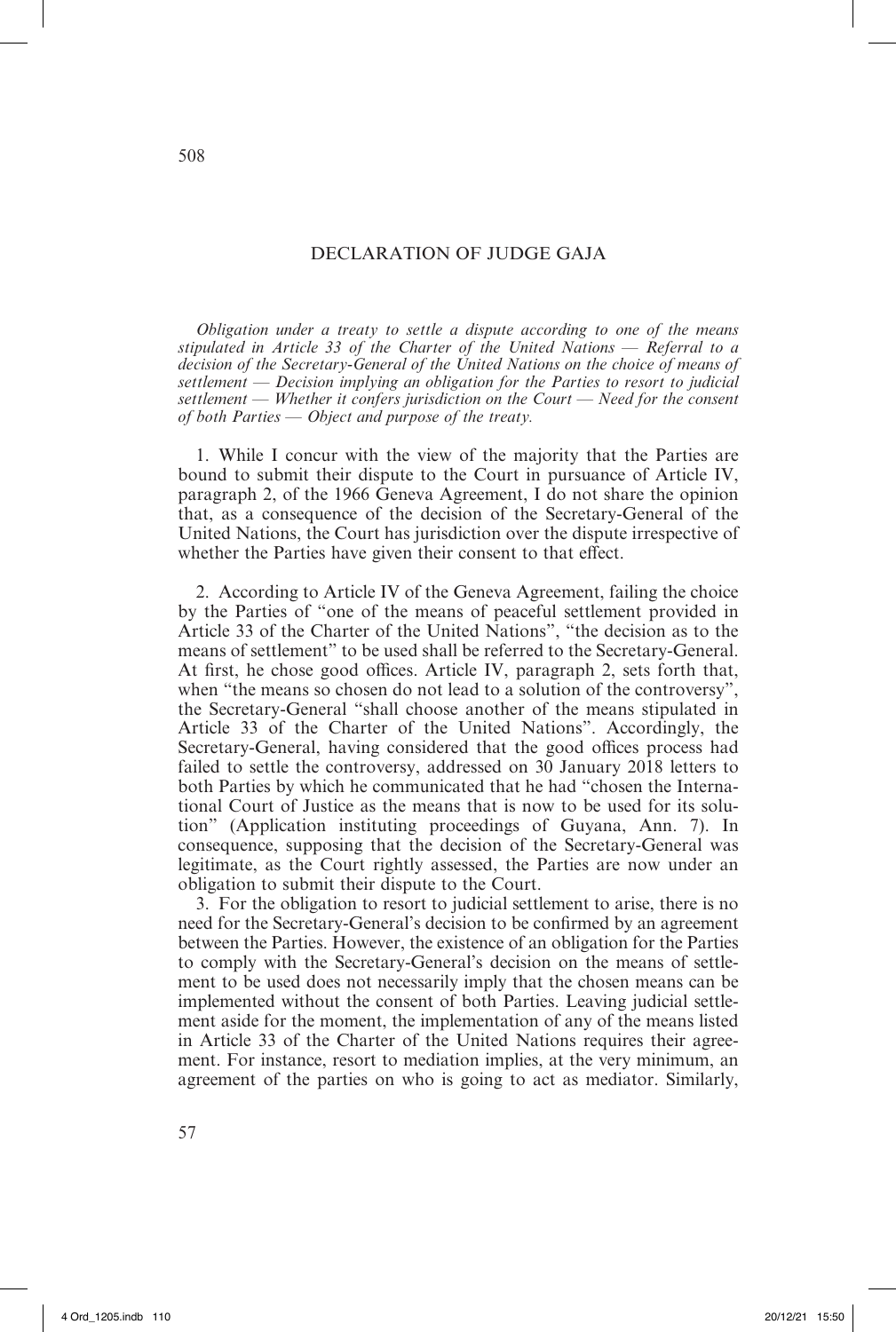# DÉCLARATION DE M. LE JUGE GAJA

### *[Traduction]*

*Obligation conventionnelle de régler un différend en recourant à l'un des moyens prévus à l'article 33 de la Charte des Nations Unies* — *Renvoi du choix du moyen de règlement au Secrétaire général de l'Organisation des Nations Unies* — *Décision entraînant l'obligation pour les Parties de recourir au règlement judiciaire* — *Question de savoir si celle-ci confère compétence à la Cour* — *Nécessité du consentement des deux Parties* — *Objet et but du traité.*

1. Bien que souscrivant au point de vue de la majorité selon lequel les Parties sont tenues, au regard du paragraphe 2 de l'article IV de l'accord de Genève de 1966, de soumettre leur différend à la Cour, je ne partage pas sa conclusion selon laquelle il résulte de la décision du Secrétaire général de l'Organisation des Nations Unies que la Cour a compétence pour connaître du différend, que les Parties aient ou non donné leur consentement à cet effet.

2. L'article IV de l'accord de Genève prévoyait que, à défaut d'accord entre elles sur l'«un des moyens de règlement pacifique énoncés à l'Article 33 de la Charte des Nations Unies », les Parties devraient «s'en remettr[e], pour ce choix », au Secrétaire général. Celui-ci a tout d'abord retenu la procédure des bons offices. Aux termes du paragraphe 2 de l'article IV, si « les moyens ainsi choisis ne [menaient] pas à une solution du différend», il devait «choisi[r] un autre des moyens stipulés à l'Article 33 de la Charte des Nations Unies ». Ayant estimé que la procédure des bons offices n'avait pas permis de régler le différend, il a en conséquence adressé à chacune des Parties, le 30 janvier 2018, une lettre les informant qu'il avait «retenu la Cour internationale de Justice comme prochain moyen d'atteindre cet objectif» (requête du Guyana, annexe 7). En supposant que la décision du Secrétaire général était légitime, ainsi que la Cour l'a estimé avec raison, les Parties ont donc aujourd'hui l'obligation de soumettre leur différend à celle-ci.

3. Si les Parties sont tenues de recourir au règlement judiciaire sans qu'un accord entre elles soit nécessaire pour confirmer la décision du Secrétaire général, l'obligation qui leur incombe de se conformer à celle-ci n'implique toutefois pas nécessairement que le moyen retenu puisse être mis en œuvre sans le consentement de l'une et de l'autre. Chacun des moyens autres que le règlement judiciaire énoncés à l'article 33 de la Charte requiert, pour pouvoir être mis en œuvre, ce consentement mutuel. Ainsi, le recours à la médiation nécessite à tout le moins que les parties conviennent de l'identité de la personne à désigner en tant que médiateur. De même, dans le cas de l'arbitrage, il leur faut s'entendre sur le choix des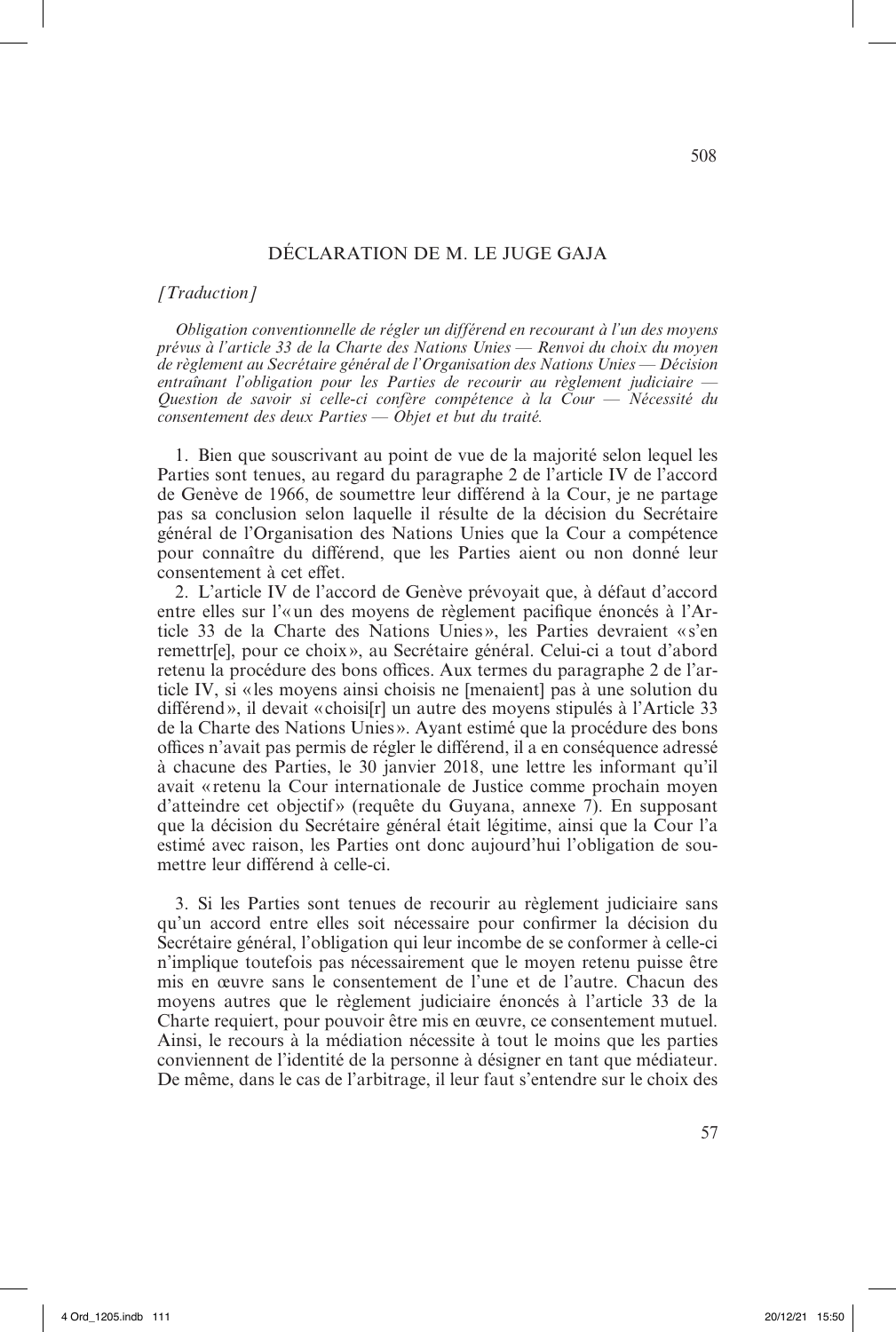recourse to arbitration requires an agreement of the parties on the appointment of the arbitrators and on conferring jurisdiction to the arbitral tribunal. With regard to judicial settlement, there is the possibility that jurisdiction be conferred on the Court without an agreement providing for additional specifications, for instance if the parties have made declarations under the optional clause covering the dispute. However, that does not necessarily lead to the conclusion that, when judicial settlement is chosen, no agreement is required for conferring jurisdiction on the Court.

4. Had the specific choice of judicial settlement been made directly by the parties, that choice could have been understood in the sense that it was sufficient to confer jurisdiction on the Court. When a compromissory clause does not specify whether it bestows jurisdiction on the Court or only binds the parties to conclude a special agreement for that purpose (as a *pactum de contrahendo*), the Court's jurisprudence tends to interpret the clause as conferring jurisdiction on the Court. Reference may be made, for example, to the Judgments in the *South West Africa* cases (*(Ethiopia* v. *South Africa; Liberia* v. *South Africa), Preliminary Objections, Judgment, I.C.J. Reports 1962*, p. 344) and in *United States Diplomatic and Consular Staff in Tehran* (*(United States of America* v. *Iran), Judgment, I.C.J. Reports 1980*, p. 27, para. 52). The same approach may be detected in *Maritime Delimitation and Territorial Questions between Qatar and Bahrain* (*(Qatar* v. *Bahrain), Jurisdiction and Admissibility, Judgment, I.C.J. Reports 1995*, pp. 18-19, para. 35) with regard to an agreement providing for the judicial settlement of an existing dispute.

5. The situation is different in the present case. Judicial settlement is certainly included in the reference to the list of the means to be resorted to under Article IV of the Geneva Agreement, but this provision is not a compromissory clause or a special agreement by which the Parties confer jurisdiction on the Court. The choice to resort to judicial settlement as the means for resolving the dispute results from the determination of a third party. The Parties have not yet expressed a common will to submit their dispute to the Court. They are bound to consent to the Court's jurisdiction, whatever form their consent will take. Only once the Parties have so agreed would there be a case "which the parties refer" to the Court according to Article 36, paragraph 1, of its Statute.

6. The decision of the Secretary-General was not based on consent to judicial settlement given by the Parties. In his letters to the Parties of 30 January 2018, he recalled that the choice of the Court as "the next means of settlement" had been announced by his predecessor "unless the Governments of Guyana and Venezuela jointly requested that I refrain from doing so". There is no reference to consent given by the Parties to judicial settlement of the controversy. Moreover, the Secretary-General observed that "a complementary good offices process", if accepted by the Parties, "could contribute to the use of the selected means of peaceful settlement". This suggests that the Secretary-General envisaged that a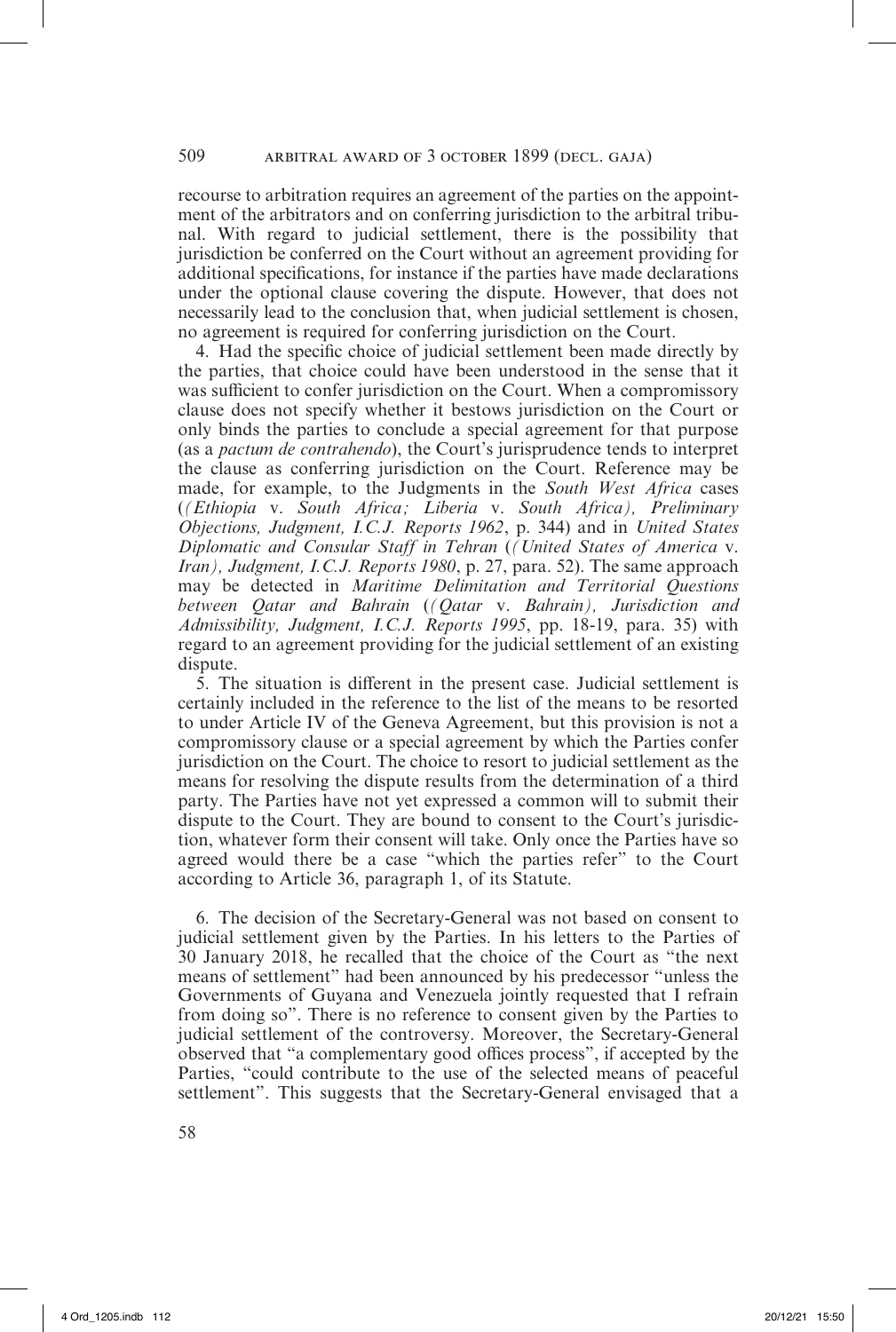arbitres et l'attribution de la compétence au tribunal. S'agissant du règlement judiciaire, la Cour peut, même en l'absence d'accord prévoyant des dispositions complémentaires, se voir conférer compétence ; tel est le cas, notamment, lorsque les parties ont fait des déclarations en vertu de la clause facultative dont le champ d'application couvre le différend. Cela ne permet toutefois pas de conclure que, dès lors que le règlement judiciaire est retenu, la Cour est compétente sans qu'un accord soit requis.

4. S'il avait été effectué spécifiquement et directement par les parties, le choix du règlement judiciaire aurait pu être considéré comme suffisant pour conférer compétence à la Cour. Il ressort en effet de sa jurisprudence que celle-ci, lorsqu'elle examine une clause compromissoire qui ne précise pas si elle lui attribue compétence ou oblige simplement les parties à conclure un compromis à cet effet (tel un *pactum de contrahendo*), tend à interpréter ladite clause dans le sens de la première proposition. Peuvent notamment être cités, à cet égard, les arrêts qu'elle a rendus sur les exceptions préliminaires dans les affaires du *Sud-Ouest africain (Ethiopie c. Afrique du Sud ; Libéria c. Afrique du Sud)* (*C.I.J. Recueil 1962*, p. 344), et au stade du fond en l'affaire relative au *Personnel diplomatique et consulaire des Etats-Unis à Téhéran (Etats-Unis d'Amérique c. Iran)*  (*C.I.J. Recueil 1980*, p. 27, par. 52). La même logique se dégage de l'arrêt rendu sur la compétence et la recevabilité en l'affaire de la *Délimitation maritime et questions territoriales entre Qatar et Bahreïn (Qatar c. Bahreïn)*  (*C.I.J. Recueil 1995*, p. 18-19, par. 35), où était en jeu un accord prévoyant le règlement judiciaire d'un différend existant.

5. La situation est différente en la présente espèce. Si le règlement judiciaire fait assurément partie des moyens qui peuvent, en vertu de l'article IV de l'accord de Genève, être mis en œuvre, cette disposition ne constitue toutefois ni une clause compromissoire ni un compromis entre les Parties ayant pour effet de conférer compétence à la Cour. Le choix de recourir au règlement judiciaire pour résoudre le différend résulte de la décision d'un tiers. Les Parties n'ont pas, à ce jour, manifesté la volonté commune de saisir la Cour. Or, elles sont tenues d'accepter la compétence de celle-ci, quelle que soit la forme que prendra leur consentement. C'est là une condition préalable pour qu'existe, conformément au paragraphe 1 de l'article 36 du Statut, une affaire «que les parties … soumettront » à la Cour.

6. La décision du Secrétaire général ne reposait pas sur un consentement des Parties au règlement judiciaire. Dans les lettres qu'il leur a adressées le 30 janvier 2018, il a rappelé que son prédécesseur avait annoncé que, «sauf demande contraire présentée conjointement par les Gouvernements du Guyana et du Venezuela», la Cour serait choisie comme «prochain moyen de règlement». Il n'était nullement question d'un consentement donné par les Parties au règlement judiciaire de leur différend. Le Secrétaire général a en outre souligné qu'«une procédure complémentaire [de bons offices]», si les Parties acceptaient l'offre qui leur en était faite, «pourrait favoriser l'utilisation du moyen de règlement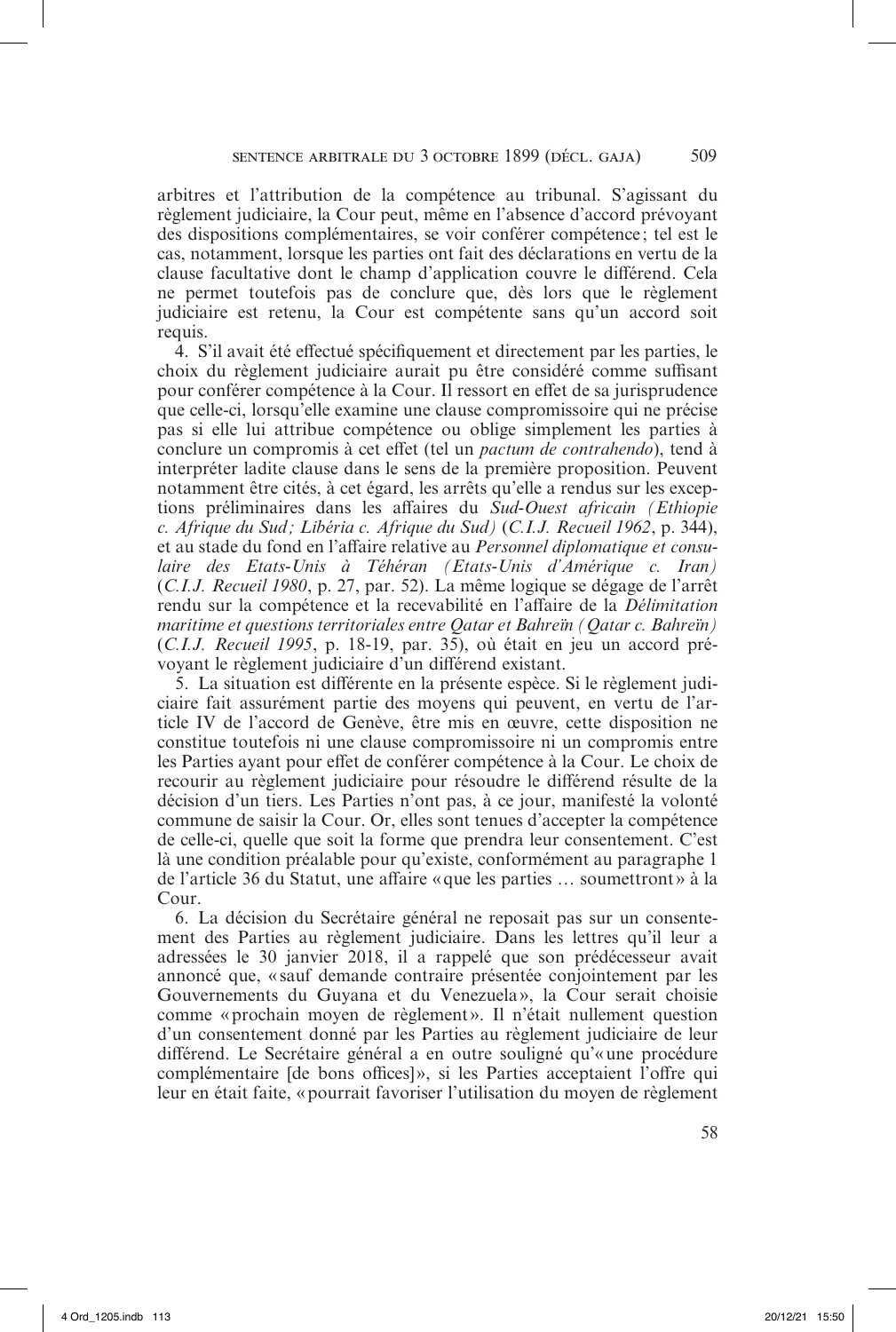good offices process would assist the Parties in negotiating a special agreement for submitting the dispute to the Court.

7. As it appears from the title, the object and purpose of the Geneva Agreement is to "resolve the controversy . . . over the frontier between Venezuela and [Guyana]". This does not imply that, in order to achieve the object and purpose of the treaty, one of the means for settling the dispute should be interpreted in a way that would make it the only means that does not require for its implementation the consent of the Parties and moreover leads to a binding decision. In the Geneva Agreement, as well as in Article 33 of the Charter to which the treaty refers, recourse to the Court is an option that is not given any priority over other means of settlement.

8. It is true that if, notwithstanding the obligation to resort to judicial settlement, one of the Parties refrained from giving its consent to the conferral of jurisdiction on the Court, judicial settlement would fail. However, this is what is likely to occur with regard to whichever means of settlement that the Secretary-General may choose if the Parties do not agree to its implementation. The last sentence of Article IV, paragraph 2, of the Geneva Agreement reinforces the point that the choice of any of the means stipulated in Article 33 of the Charter, including recourse to the Court, does not necessarily lead to the settlement of the dispute. It envisages the possibility that the controversy may not be "resolved" even when "all the means of peaceful settlement there contemplated have been exhausted".

9. In conclusion, the Parties are, in my opinion, under an obligation to resort to judicial settlement and therefore to confer jurisdiction on the Court. Pending consent to that effect, the Court does not yet have jurisdiction on the dispute.

*(Signed)* Giorgio Gaja.

59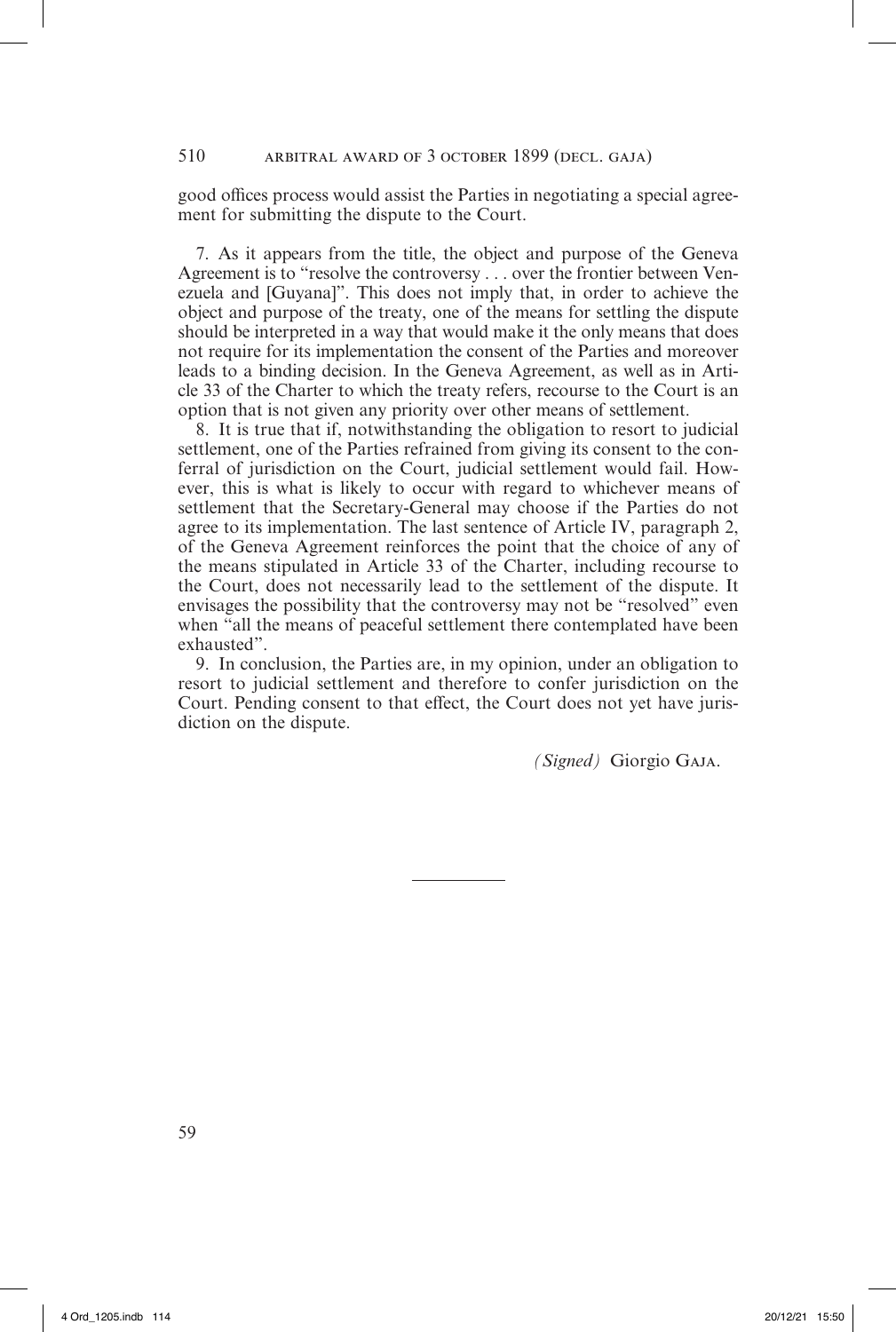pacifique retenu», ce qui donne à penser que, de son point de vue, une telle procédure aiderait celles-ci à s'entendre sur un compromis visant à saisir la Cour du différend.

7. Ainsi que l'indique son intitulé, l'objet et le but de l'accord de Genève consistent à «régler le différend … relatif à la frontière entre le Venezuela et [le Guyana]». Cela ne signifie cependant pas que, à cette fin, l'un des moyens de règlement devrait être interprété comme étant le seul à pouvoir être mis en œuvre sans le consentement des Parties, alors même qu'il conduit à une décision obligatoire. L'accord de Genève comme l'article 33 de la Charte auquel il renvoie envisagent le recours à la Cour comme une solution possible, sans lui donner la moindre priorité par rapport aux autres moyens de règlement.

8. Il est vrai que si, nonobstant l'obligation incombant aux Parties de recourir au règlement judiciaire, l'une d'elles s'abstenait de consentir à ce que la Cour se voie conférer compétence, ce moyen de règlement serait voué à l'échec. Il en va toutefois de même de n'importe quel autre moyen retenu par le Secrétaire général, dès lors que les Parties ne s'entendent pas pour le mettre en œuvre. La dernière phrase du paragraphe 2 de l'article IV de l'accord de Genève conforte l'idée que, quel que soit le choix opéré, les moyens énoncés à l'article 33 de la Charte, y compris le recours à la Cour, ne mènent pas nécessairement au règlement du différend. Autrement dit, la possibilité est envisagée que le différend ne soit pas «résolu», alors même que «tous les moyens de règlement pacifique envisagés dans la Charte ont été épuisés».

9. En conclusion, je suis d'avis que les Parties ont l'obligation de recourir au règlement judiciaire et, partant, de conférer compétence à la Cour, mais que, tant qu'elles n'ont pas exprimé leur consentement à cet effet, la Cour n'a pas compétence pour connaître du différend.

*(Signé)* Giorgio Gaja.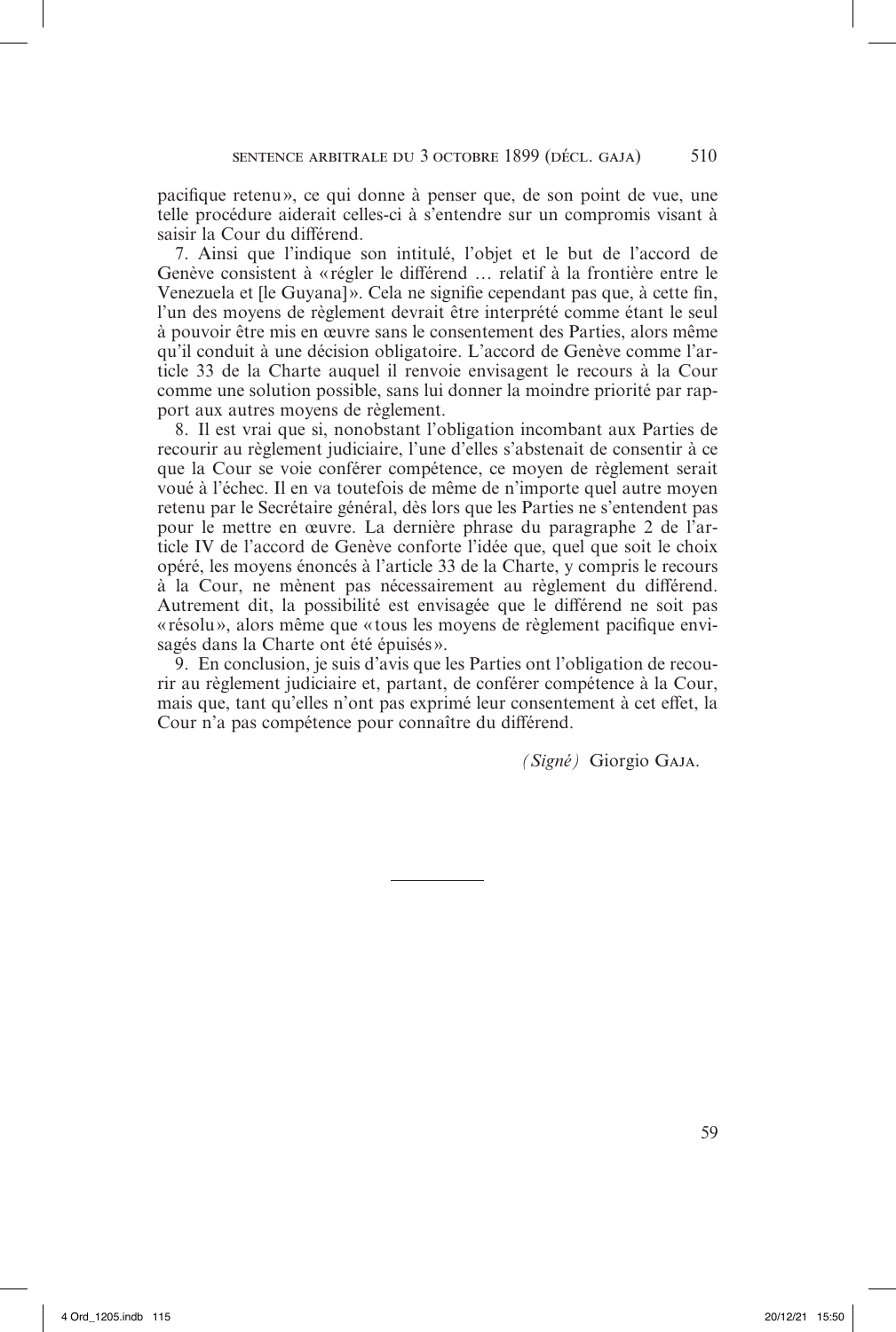# DECLARATION OF JUDGE ROBINSON

1. I am in agreement with the finding in the *dispositif* of the Judgment. I wish however to make some brief comments on the case.

2. In the Geneva Agreement, sequence and stages are everything. The sequence follows a path along the stages of various means of settlement; in this process the failure of a particular means of settlement to resolve the controversy sets the stage for the employment of another means of settlement for the same purpose. In the circumstances of this case, this approach leads to two results. First, in the final stage, the means of settlement selected is such that it will resolve the controversy. Second, by the time the final stage of Article IV (2) has been reached, the Parties have consented to accept the means of settlement selected by the Secretary-General of the United Nations, that is, the International Court of Justice, thereby consenting to the jurisdiction of the Court over the controversy. This result has a special significance since the Geneva Agreement does not have the usual compromissory clause in a treaty empowering a party to submit to the Court a dispute concerning its interpretation or application. A compromissory clause reflects the consent of the parties to a treaty to the jurisdiction of the Court. However, it is settled that consent to the jurisdiction of the Court does not have to be expressed in a particular form. The Judgment itself makes this point in paragraph 112 as follows: "Both this Court and its predecessor have previously observed in a number of cases that the parties are not bound to express their consent to the Court's jurisdiction in any particular form." Consequently, in the instant case, the Court has to satisfy itself that, on the basis of the Geneva Agreement and any other relevant material, the Parties have consented to its jurisdiction.

3. Article I of the Geneva Agreement provides for the establishment of a Mixed Commission to find a solution for the practical settlement of the controversy between the two countries arising from Venezuela's argument that the Award of 1899 was null and void. Article II sets out the procedure for the establishment of the Mixed Commission and Article III provides that the Commission was to submit reports at six-month intervals over a period of four years.

4. Article IV (1) provides that, if within a period of four years the Mixed Commission had not arrived at "a full agreement for the solution of the controversy", it was to refer any outstanding questions to the two countries, which were obliged to choose one of the means of settlement in Article 33 of the Charter of the United Nations.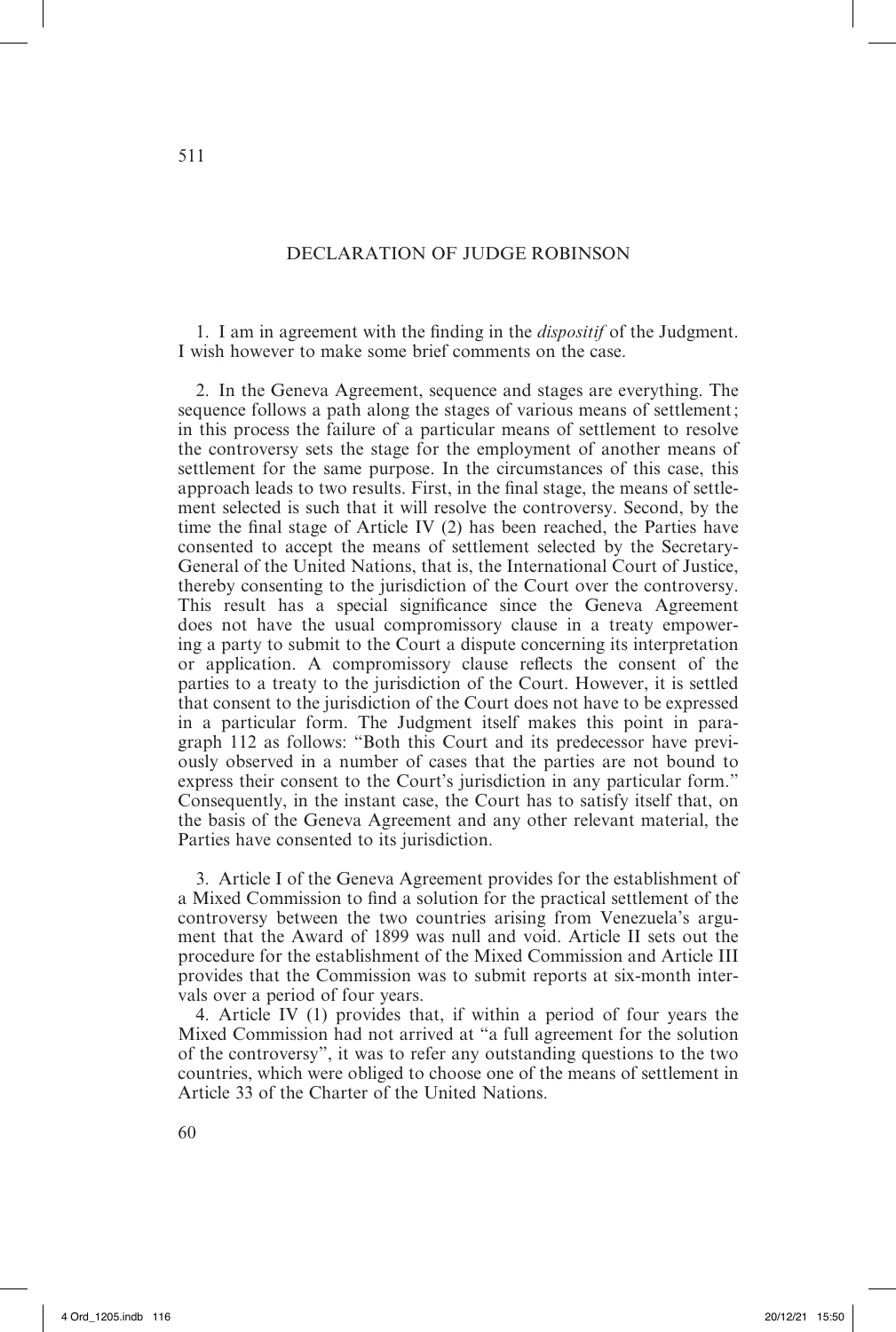# DÉCLARATION DE M. LE JUGE ROBINSON

### *[Traduction]*

1. Bien que souscrivant à la conclusion énoncée dans le dispositif de l'arrêt, je tiens à formuler quelques observations succinctes sur la présente affaire.

2. Dans l'accord de Genève, les notions d'enchaînement des événements et d'étapes sont essentielles. Les événements s'enchaînent ainsi au rythme des étapes correspondant à la mise en œuvre des différents moyens de règlement; dans ce processus, le fait qu'un moyen particulier n'ait pas permis de régler le différend appelle la mise en œuvre d'un autre moyen à cette même fin. Compte tenu des circonstances de l'espèce, cette méthode entraîne deux conséquences. Premièrement, à la dernière étape, le moyen de règlement retenu est de nature à permettre de régler le différend. Deuxièmement, dès lors que la dernière étape prévue au paragraphe 2 de l'article IV a été atteinte, les Parties ont accepté le moyen de règlement choisi par le Secrétaire général, c'est-à-dire le recours à la Cour internationale de Justice, et, ce faisant, consenti à la compétence de celle-ci à l'égard du différend. Cette seconde conséquence revêt une importance particulière, puisque l'accord de Genève ne comporte pas la clause compromissoire habituelle qui, dans un traité, confère aux parties la faculté de soumettre à la Cour les différends concernant l'interprétation ou l'application de celui-ci, ce type de clause reflétant le consentement des parties à la compétence de la Cour. Il est toutefois établi que l'expression du consentement à la compétence de la Cour n'a pas à suivre une forme déterminée. La Cour le rappelle d'ailleurs elle-même au paragraphe 112 de l'arrêt, qui se lit comme suit: «La Cour — tout comme sa devancière — a déjà observé dans plusieurs affaires que le consentement des parties à sa compétence n'était pas soumis à l'observation d'une forme déterminée.» En la présente espèce, elle devait donc s'assurer, en se fondant sur l'accord de Genève et tout autre élément pertinent, que les Parties avaient consenti à sa compétence.

3. L'article I de l'accord de Genève prévoyait l'établissement d'une commission mixte chargée de rechercher une solution pour le règlement pratique du différend survenu entre les deux Etats du fait de l'affirmation du Venezuela selon laquelle la sentence de 1899 était nulle et non avenue. L'article II fixait la procédure à suivre pour établir ladite commission, l'article III disposant que celle-ci devrait présenter des rapports tous les six mois pendant quatre ans.

4. Le paragraphe 1 de l'article IV prévoyait que si, dans les quatre ans, elle n'était pas arrivée «à un accord complet sur la solution du différend», la commission mixte devrait en référer aux deux Etats pour toutes les questions en suspens, ces derniers étant alors tenus de choisir l'un des moyens de règlement prévus à l'article 33 de la Charte des Nations Unies.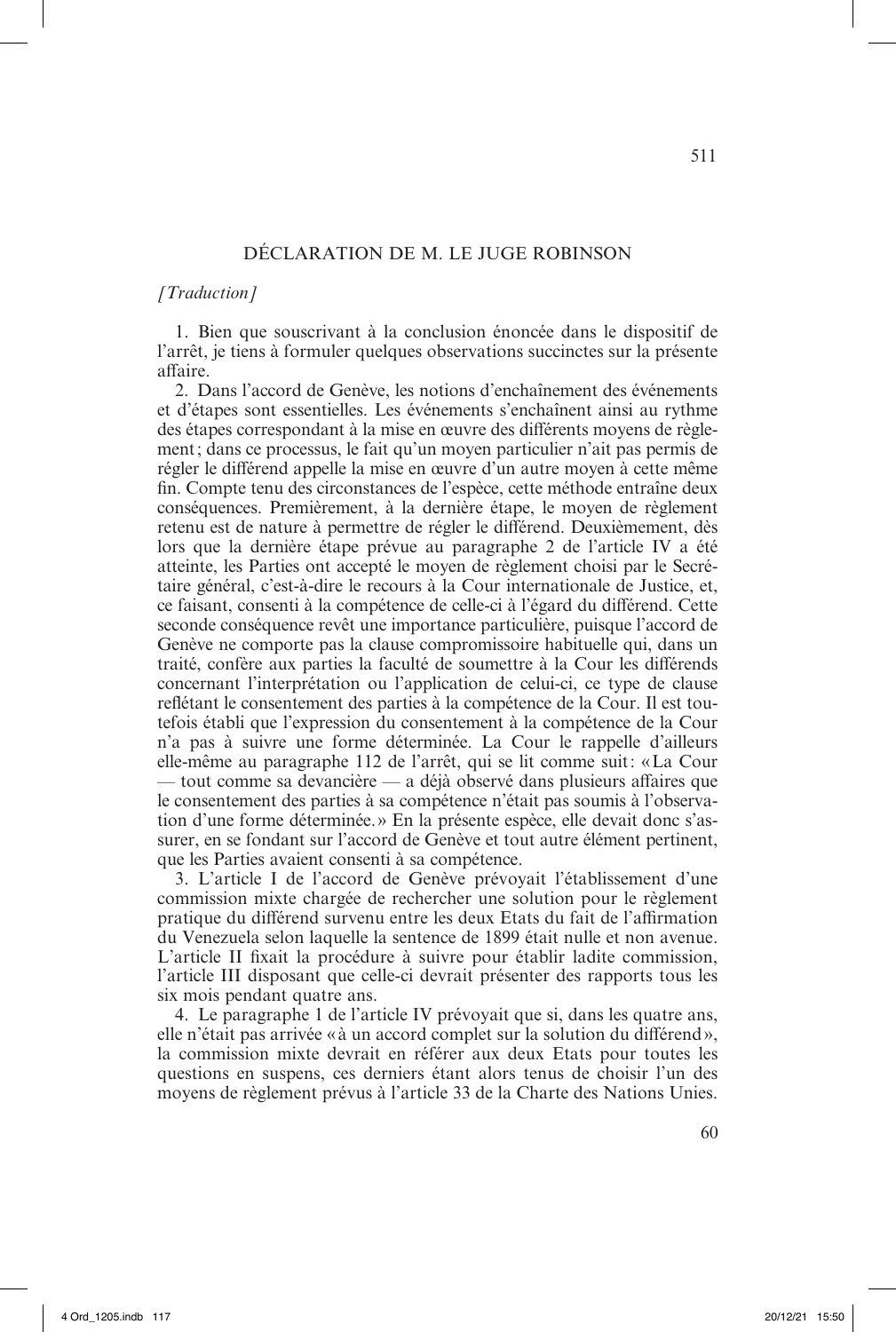# 512 arbitral award of 3 october 1899 (decl. robinson)

5. Then comes the important paragraph 2, which may be divided into two stages. In accordance with the first stage, failing agreement between the Parties within three months of receiving the final report on the choice of one of the means of settlement in Article 33, the Parties were obliged to "refer the decision as to the means of settlement to an appropriate international organ upon which they both agree or, failing agreement on this point, to the Secretary-General of the United Nations". Significantly, in the circumstances of this case, what has been referred to the Secretary-General is not simply the decision as to the means of settlement but rather, the decision as to the choice of the means of settlement. Since the Parties failed to agree on referring the decision as to the means of settlement to an appropriate international organ, that decision was referred to the Secretary-General. In the ordinary meaning of the word "decide", to decide a matter is to bring that matter to a definitive resolution. Thus, the effect of the referral of the decision as to the means of settlement to the Secretary-General is to confer on him the power to bring to a definitive resolution the question of the means of settlement. Implicit in the word "decision" is the notion of an outcome that is binding, and not merely recommendatory.

6. In the second stage of the process, paragraph 2 stipulates that, in the event that the means chosen by the Secretary-General does not lead to a solution of the controversy, he was obliged to "choose another of the means stipulated in Article 33 of the Charter of the United Nations, and so on until the controversy has been resolved or until all the means of peaceful settlement there contemplated have been exhausted". The means of good offices was employed by four Secretaries-General over a period of 27 years, without producing a solution to the controversy. Consequent on that failure, the Secretary-General, acting on the authority vested in him by the Parties, stated on 30 January 2018 that in light of the lack of progress in resolving the controversy, he had "chosen the International Court of Justice as the means to be used for the solution of the controversy". Four points may be made.

7. First, Articles I, II, III and IV establish a sequence in the use of various means for the settlement of the controversy. Following the failure of the various means of settlement in Articles I, II, III and the first stage of Article IV (2), we are left in the second stage of Article IV (2) with a Secretary-General on whom the Parties have conferred the power to make a binding decision as to the means of settlement.

8. Second, by agreeing in the first stage of Article IV (2) to refer the decision as to the means of settlement to the Secretary-General, the Parties not only empower and require the Secretary-General to make a decision on the choice of the means of the settlement, but also express their agreement with the choice made by the Secretary-General, and thereby confer, on the particular means selected by him: the International Court of Justice, jurisdiction over the controversy. The Court's jurisdiction is therefore established pursuant to Article 36 (1) of the Statute, which pro-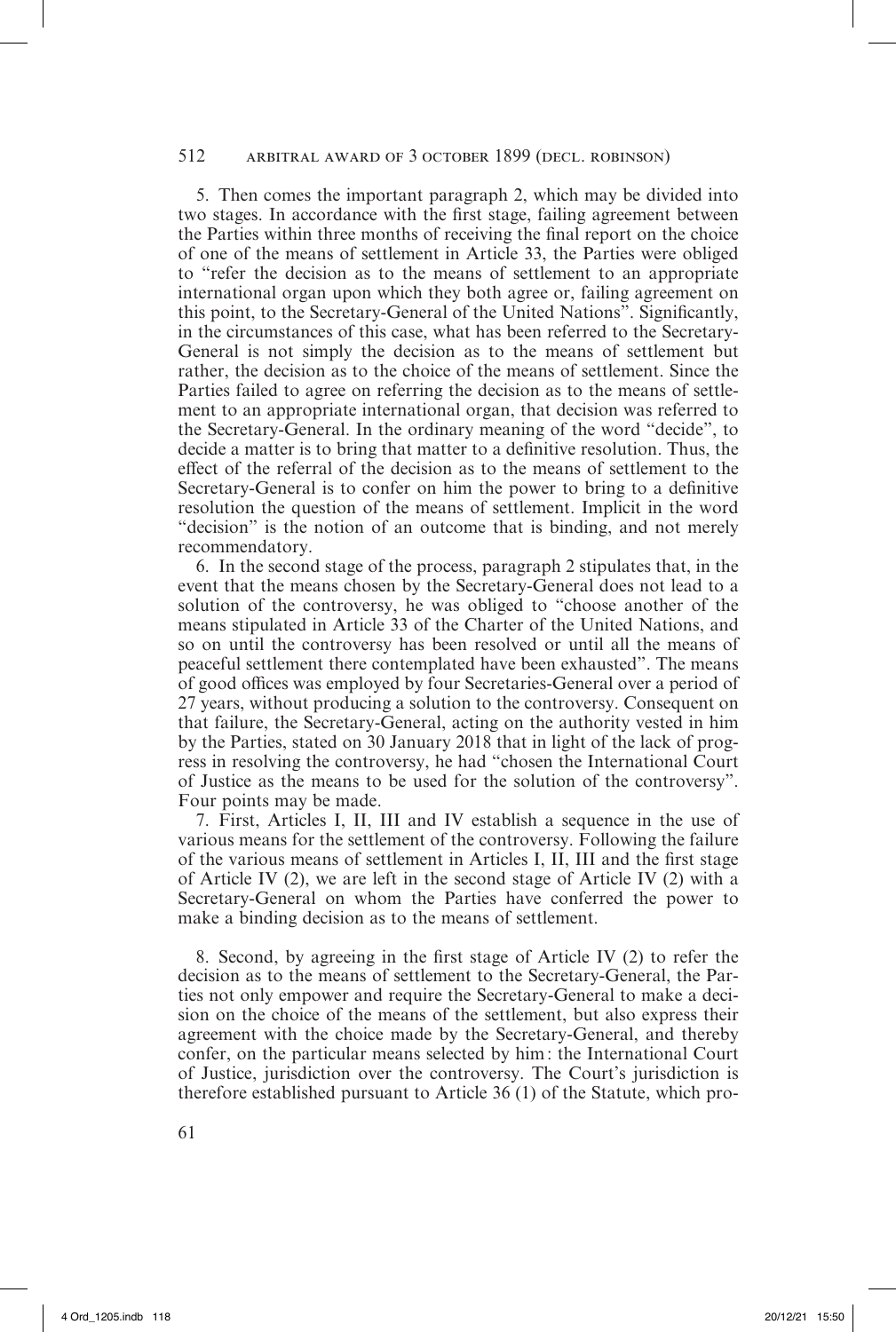5. Vient ensuite l'important paragraphe 2, qui peut être décomposé en deux étapes. Dans un premier temps, les Parties, à défaut d'accord entre elles sur le choix d'un des moyens de règlement énoncés à l'article 33 dans les trois mois suivant réception du rapport final de la commission, étaient tenues de «s'en remett[re], pour ce choix, à un organisme international compétent sur lequel [elles] se mettr[aient] d'accord, ou, s[i elles] n'arriv[aient] pas à s'entendre sur ce point, au Secrétaire général de l'Organisation des Nations Unies». Dans les circonstances de l'espèce, il convient de souligner que c'est non pas simplement le choix du moyen de règlement qui a été confié au Secrétaire général, mais la décision à cet égard; les Parties n'étant pas parvenues à se mettre d'accord sur un organisme international compétent auquel renvoyer cette décision, elles l'ont confiée au Secrétaire général. Prendre une «décision», dans le sens ordinaire de ce terme, sur une question signifie régler celle-ci de manière définitive. Le renvoi de la décision sur le moyen de règlement au Secrétaire général a donc eu pour effet de conférer à celui-ci le pouvoir de régler cette question de manière définitive. La notion de résultat contraignant — par opposition à une simple recommandation — découle implicitement du terme «décision».

6. A la seconde étape du processus, le paragraphe 2 prévoyait que, si le moyen qu'il avait retenu ne menait pas à une solution du différend, le Secrétaire général devait «choisi[r] un autre des moyens stipulés à l'Article 33 de la Charte des Nations Unies, et ainsi de suite, jusqu'à ce que le différend ait été résolu ou jusqu'à ce que tous les moyens de règlement pacifique envisagés dans la Charte aient été épuisés ». La procédure des bons offices a été mise en œuvre par quatre Secrétaires généraux successifs, pendant 27 ans, sans permettre de régler le différend. En conséquence de cet échec, le Secrétaire général, agissant en vertu du pouvoir qui lui était conféré par les Parties, a, le 30 janvier 2018, indiqué que, compte tenu de l'absence de progrès en vue d'une solution, il avait «choisi la Cour internationale de Justice comme mécanisme de règlement du différend». Quatre observations peuvent être formulées à cet égard.

7. Premièrement, les articles I, II, III et IV établissent un enchaînement dans l'utilisation des divers moyens à mettre en œuvre pour régler le différend. En cas d'échec des moyens prévus aux articles I, II, III et à la première étape du paragraphe 2 de l'article IV, on se retrouve à la seconde étape prévue par cette dernière disposition, où le Secrétaire général est habilité par les Parties à rendre une décision contraignante sur le choix du moyen de règlement.

8. Deuxièmement, en convenant, à la première étape du paragraphe 2 de l'article IV, de renvoyer au Secrétaire général la décision concernant le choix du moyen de règlement, les Parties ont non seulement habilité et appelé celui-ci à se prononcer sur la question, mais elles ont en outre manifesté leur accord avec le choix opéré par lui, et, ce faisant, conféré au moyen particulier qu'il avait retenu — à savoir la Cour internationale de Justice — compétence à l'égard du différend. En conséquence, la compétence de la Cour était établie, conformément au paragraphe 1 de l'ar-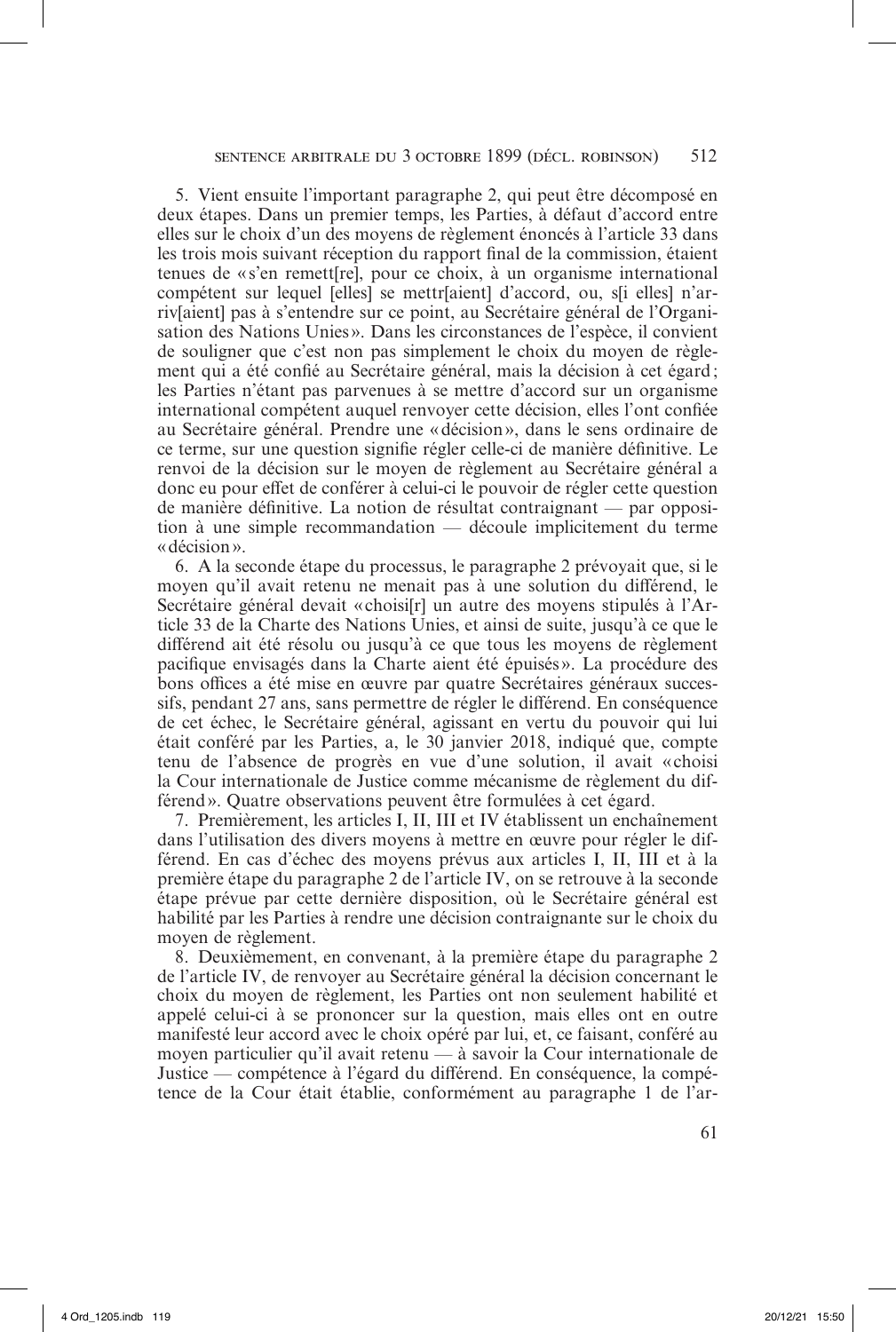# 513 arbitral award of 3 october 1899 (decl. robinson)

vides for its jurisdiction on the basis of "treaties", the Geneva Agreement being the relevant treaty. Thus, the Court has satisfied the requirement under Article 53 (2) of the Statute of ensuring that it has jurisdiction in a case where a party does not appear.

9. Third, a proper reading of Article IV (2), and indeed Article IV as a whole, does not yield the conclusion that the agreement of both Parties is needed for the institution of proceedings before the Court. That is so because, when in the first stage of Article IV (2) the Parties refer the decision as to the means of settlement to the Secretary-General, they are agreeing that the decision of the Secretary-General is binding on both of them; consequently, it is a decision on the basis of which either of them can unilaterally institute proceedings before the Court. Reading Article IV (2) as requiring the other Party to agree to the institution of proceedings would run counter to the object and purpose of the Agreement to find a solution for the controversy, since it is very likely that the other Party would not agree to such a course.

10. Thus, once the Secretary-General had identified the International Court of Justice as the means of settlement, it was perfectly proper for either Guyana or Venezuela to file an application before the Court in accordance with Article 40 (1) of the Statute. In this case, it was Guyana that filed an application.

11. Fourth, there is nothing in the second stage of Article IV (2) that obliges the Secretary-General to exhaust some or all of the non-judicial means of settlement in Article 33 before he is entitled to choose judicial settlement by the Court for the resolution of the controversy. Consequent on the failure of good offices to provide a solution, the Secretary-General was entitled and required to choose any other of the means in Article 33 in his search for a solution to the controversy. It is logical and understandable that, following the failure of good offices, used over a period of 27 years, the Secretary-General would choose a means of settlement that would produce a result that was binding on the Parties. In choosing the International Court of Justice, the Secretary-General settled on a means of settlement, the result of which would be binding on the Parties. This choice is consistent with the intention of the Parties in adopting the Geneva Agreement to provide for a dispute settlement procedure that would lead to a final and complete resolution of the controversy.

12. The real issue for the Court is whether, in choosing the International Court of Justice as a form of judicial settlement under Article 33 of the Charter, the Secretary-General acted within the scope of his powers under Article IV (2) of the Geneva Agreement. For example, was he obliged to choose a means of settlement other than judicial settlement, or was he obliged to choose a means of settlement in a particular order, and it was not the turn of judicial settlement to be chosen? The answer is no. The Secretary-General was empowered to "choose another of the means" of settlement in Article 33 of the Charter. He was left with the choice of any other means of settlement from the suite of means set out in Arti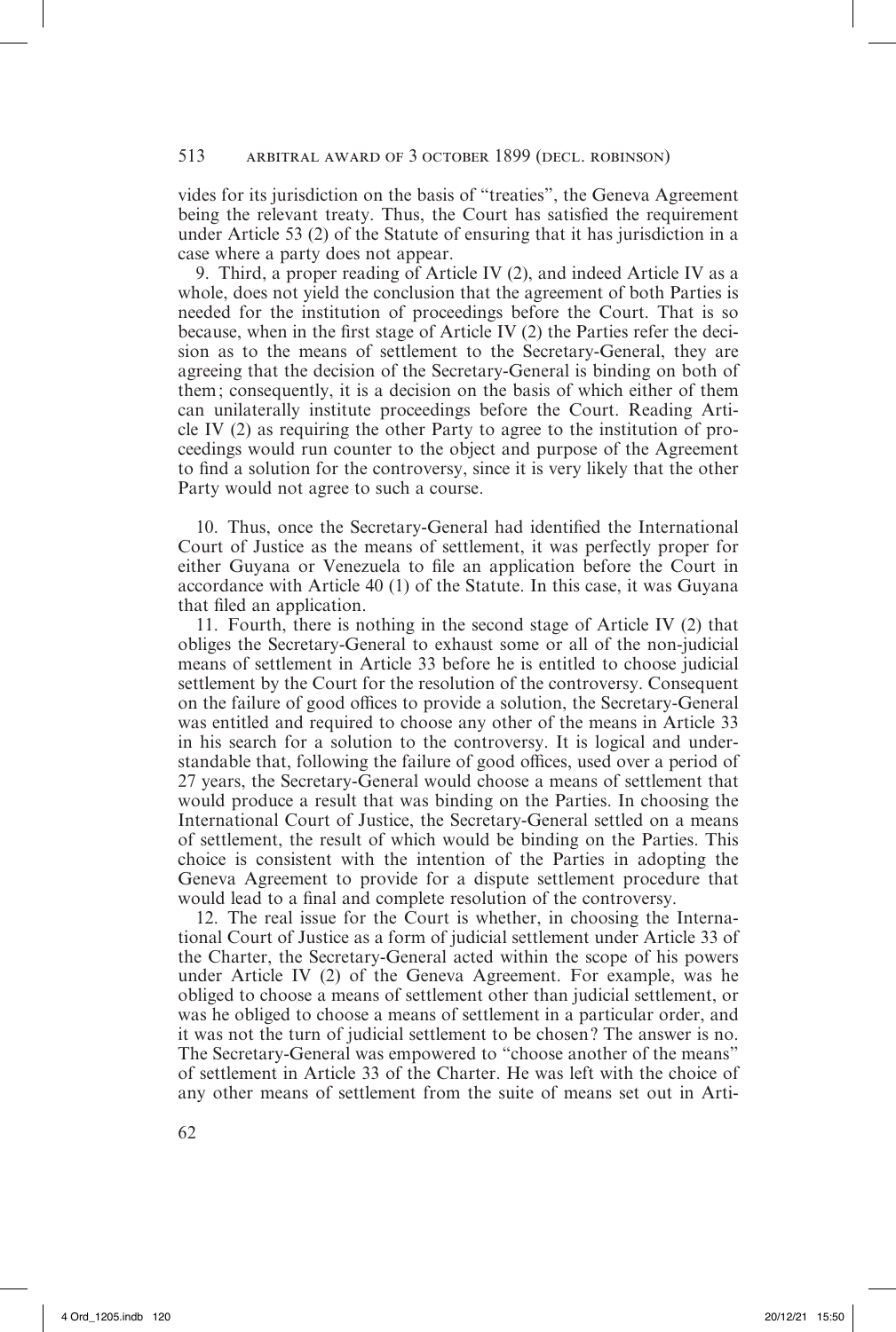ticle 36 du Statut, sur le fondement d'un «traité » — en l'occurrence, l'accord de Genève —, cette dernière ayant donc satisfait à l'obligation que lui impose le paragraphe 2 de l'article 53 du Statut de s'assurer qu'elle a compétence dans une affaire où l'une des parties ne se présente pas.

9. Troisièmement, lorsqu'il est interprété comme il se doit, le paragraphe 2 de l'article IV — et, de fait, l'article IV dans son ensemble — ne permet nullement de conclure que l'accord des deux Parties est requis pour introduire une instance devant la Cour. Lorsque, à la première étape que prévoit cette disposition, celles-ci s'en remettent au Secrétaire général pour choisir le moyen de règlement, elles reconnaissent en effet que sa décision s'impose à elles; il s'agit donc d'une décision sur le fondement de laquelle l'une ou l'autre des Parties peut unilatéralement introduire une instance devant la Cour. L'interprétation selon laquelle le paragraphe 2 de l'article IV exige que l'autre Partie consente à l'introduction de l'instance serait contraire à l'objet et au but de l'accord, c'est-à-dire parvenir à un règlement du différend, puisque ce consentement serait très probablement refusé.

10. La Cour ayant été retenue par le Secrétaire général comme moyen de règlement, l'un ou l'autre des deux Etats était donc parfaitement fondé à déposer une requête conformément au paragraphe 1 de l'article 40 du Statut. En la présente espèce, c'est le Guyana qui a procédé à ce dépôt.

11. Quatrièmement, la seconde étape prévue au paragraphe 2 de l'article IV n'obligeait nullement le Secrétaire général à épuiser certains des moyens de règlement non judiciaires énoncés à l'article 33 ou leur intégralité avant de pouvoir choisir le règlement par la Cour. Etant donné que la procédure de bons offices n'avait pas permis d'aboutir à une solution, le Secrétaire général était en droit, et avait l'obligation, de choisir un autre des moyens prévus à l'article 33 quel qu'il soit en vue de régler le différend. Il est logique et compréhensible que, après l'échec de ladite procédure, mise en œuvre pendant 27 ans, le Secrétaire général ait choisi un moyen qui produirait un résultat s'imposant aux Parties. En retenant la Cour internationale de Justice, il a opté pour un moyen de règlement dont l'issue serait contraignante pour les Parties. Ce choix va dans le sens de l'intention qui était celle des Parties lorsqu'elles ont adopté l'accord de Genève, c'est-à-dire se doter d'une procédure de règlement permettant d'aboutir à une solution définitive et complète du différend.

12. La véritable question qui se posait à la Cour était celle de savoir si, en la choisissant en tant que moyen de règlement judiciaire énoncé à l'article 33 de la Charte, le Secrétaire général avait agi conformément aux pouvoirs qui lui étaient conférés par le paragraphe 2 de l'article IV de l'accord de Genève. Ainsi, était-il tenu de choisir un moyen autre que le règlement judiciaire, ou bien de suivre un ordre particulier, le tour du règlement judiciaire n'étant pas encore venu? La réponse est négative. Le Secrétaire général était habilité à « choisi[r] un autre des moyens » stipulés à l'article 33 de la Charte et avait toute latitude pour retenir l'un quelconque des moyens restant à utiliser en vertu de cette disposition. La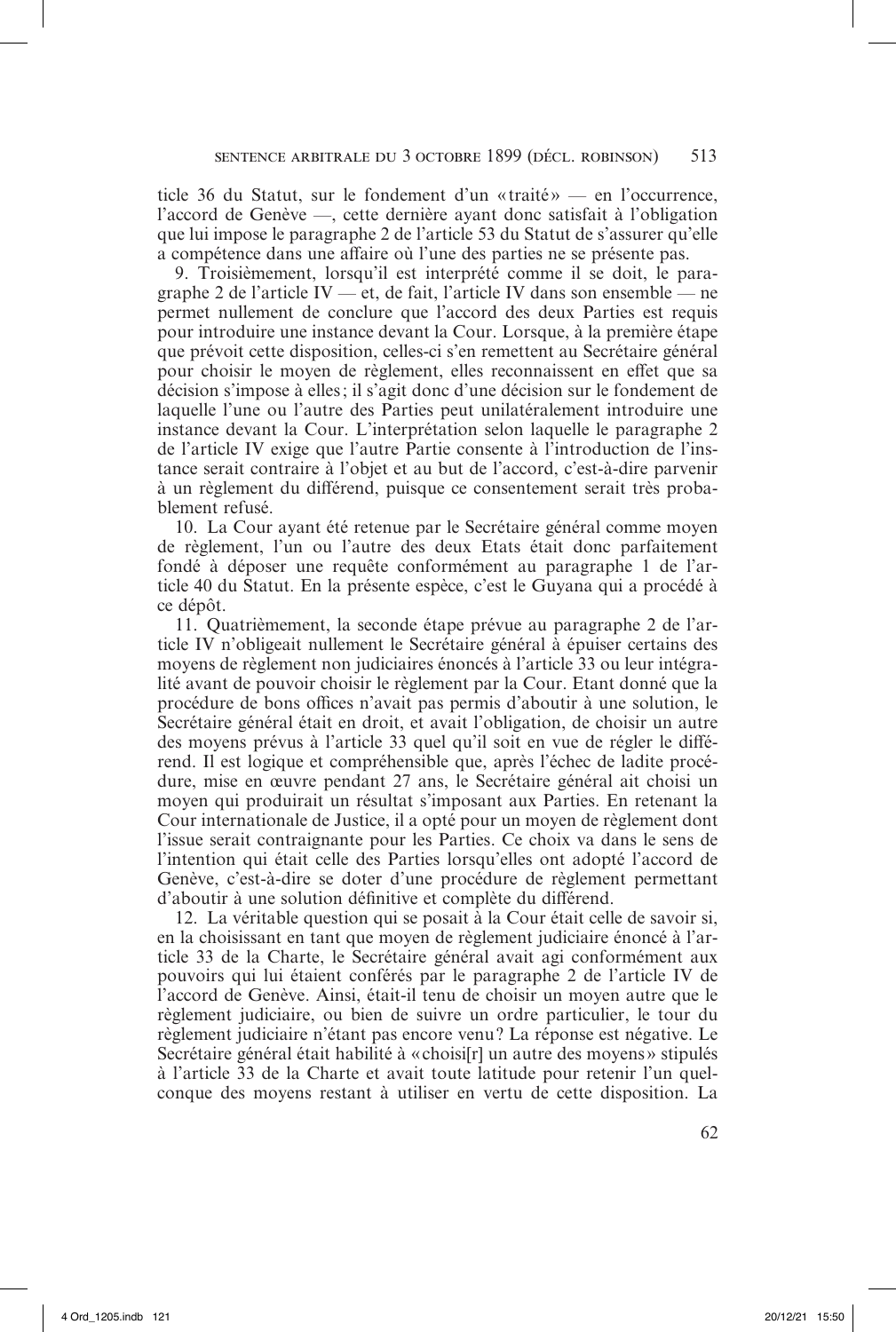#### 514 arbitral award of 3 october 1899 (decl. robinson)

cle 33. The second stage of Article IV (2) obliges the Secretary-General to "choose another of the means stipulated in Article 33 of the Charter of the United Nations, and so on until the controversy has been resolved or until all the means of peaceful settlement there contemplated have been exhausted". It has been argued that the Secretary-General may have recourse to all the means of settlement set out in Article 33 without the dispute being resolved. That argument is fallacious because the means of settlement included two that were capable of definitively resolving the dispute, namely arbitration and judicial settlement. Therefore, once the Secretary-General chose the International Court of Justice, there was no need for him to have recourse to any of the other means set out in Article 33, because the International Court of Justice as a judicial body would settle the dispute by arriving at a decision that would be binding on the Parties. Intriguing though the questions raised by that argument might be, the phrase "or until all the means of peaceful settlement there contemplated have been exhausted" having been rendered inoperative, has no practical consequences in the circumstances of this case.

13. In light of the foregoing, I respectfully disagree with the inclusion of paragraph 86 in the Judgment. In my view, the cautionary note sounded by the paragraph is not warranted in the circumstances of this case.

*(Signed)* Patrick L. Robinson.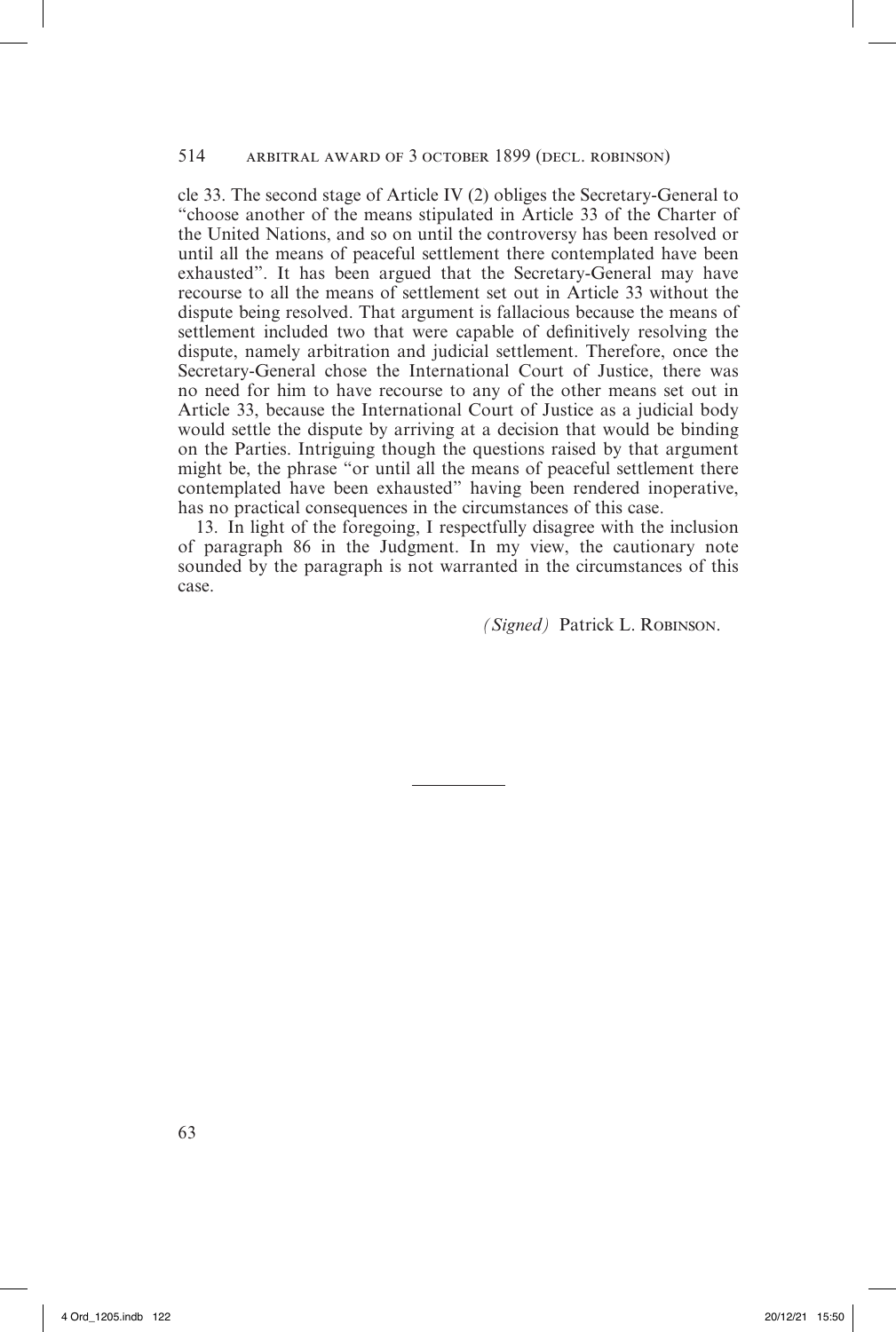seconde étape prévue au paragraphe 2 de l'article IV lui imposait de «choisi[r] un autre des moyens stipulés à 1'Article 33 de la Charte des Nations Unies, et ainsi de suite, jusqu'à ce que le différend ait été résolu ou jusqu'à ce que tous les moyens de règlement pacifique envisagés dans la Charte aient été épuisés». Il a été avancé que le Secrétaire général pourrait recourir à tous les moyens prévus à l'article 33 sans que le différend ne soit réglé. Cet argument est erroné étant donné que deux de ces moyens, à savoir l'arbitrage et le règlement judiciaire, sont de nature à aboutir au règlement définitif du différend. En conséquence, une fois la Cour internationale de Justice retenue, le Secrétaire général n'avait plus à recourir à quelque autre moyen prévu à l'article 33, puisque celle-ci, en tant qu'organe judiciaire, réglerait le différend en rendant une décision contraignante pour les Parties. Si intéressantes que puissent être les questions soulevées par cet argument, le membre de phrase «ou jusqu'à ce que tous les moyens de règlement pacifique envisagés dans la Charte aient été épuisés», ayant été rendu inopérant, n'avait pas de conséquence pratique dans le contexte de la présente affaire.

13. A la lumière de ce qui précède, je suis au regret de devoir exprimer mon désaccord sur l'insertion du paragraphe 86 dans le texte de l'arrêt. La prudence qui y est exprimée n'est, selon moi, pas justifiée au vu des circonstances de l'espèce.

*(Signé)* Patrick L. Robinson.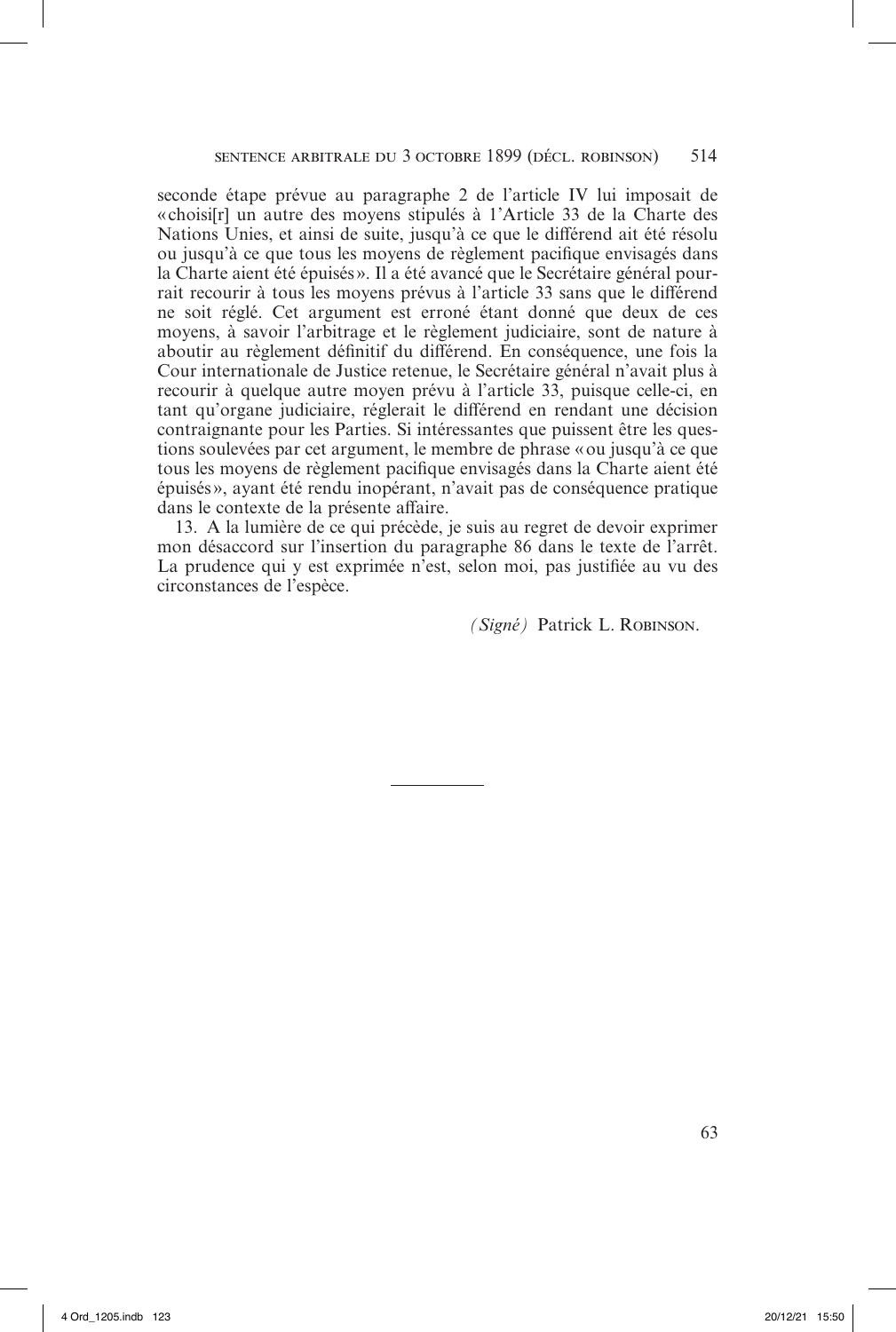# DISSENTING OPINION OF JUDGE GEVORGIAN

*Disagreement with the Court's finding that the Court has jurisdiction* — *The Court has not established that Venezuela has provided unequivocal consent to the Court's jurisdiction* — *The Secretary-General's choice of means of settlement under Article IV (2) of the Geneva Agreement is not legally binding upon the Parties* — *The Court's textual analysis of Article IV (2) does not establish that the Secretary-General's choice is binding* — *The object and purpose of the Geneva Agreement is best understood as facilitating an agreed resolution of the dispute* — *The Court ignores language in the Geneva Agreement which contradicts its conclusion* — *The documents referred to by the Court do not support the view that the Secretary-General's choice of the means of settlement is legally binding* — *Other reasons given by the Court for finding the required consent are unconvincing.*

1. I have joined the Court's unanimous finding that it lacks jurisdiction to entertain the claims of the Co-operative Republic of Guyana (hereinafter "Guyana") which arise from events that occurred after the signature of the Geneva Agreement. However, I disagree with the Court's conclusion that it has jurisdiction to entertain Guyana's Application in so far as it concerns the validity of the Arbitral Award of 3 October 1899 and "the related question of the definitive settlement of the land boundary dispute" between the Parties. In this opinion, I shall set forth the reasons for my disagreement with the Court's approach.

2. In my view, the Court's Judgment in this case undermines the fundamental principle of consent of the parties to its jurisdiction and is inconsistent with both the Court's Statute and its jurisprudence. In its prior judgments, the Court has established not only that the consent of the parties is required for it to exercise jurisdiction, as is provided in its Statute, but also that such consent must be "certain", "unequivocal" and "indisputable"<sup>1</sup>. The Court in its Judgment ignores this high threshold for finding consent, reaching the unprecedented decision to exercise jurisdiction on the basis of a treaty that does not even mention the Court, let alone contain a compromissory clause. This is especially problematic because one of the Parties has consistently refused to bring the present dispute before the Court, as was most recently demonstrated by its decision not to participate in the proceedings, though it presented a Memorandum with serious legal arguments that, in my view, did not receive due

<sup>1</sup> See *Certain Questions of Mutual Assistance in Criminal Matters (Djibouti* v. *France), Judgment, I.C.J. Reports 2008*, p. 204, para. 62.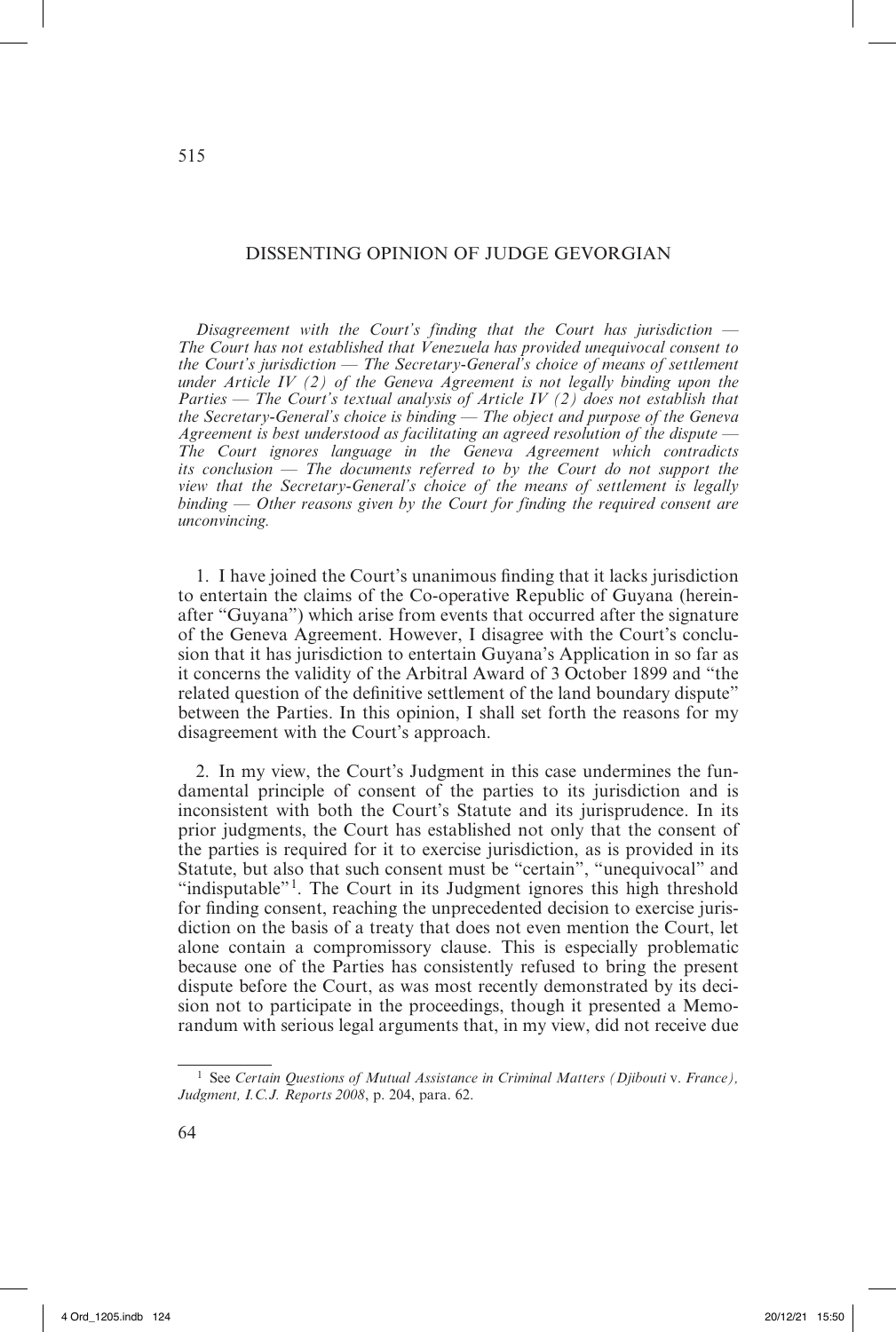#### OPINION DISSIDENTE DE M. LE JUGE GEVORGIAN

### *[Traduction]*

*Désaccord avec la conclusion par laquelle la Cour s'est déclarée compétente* — *Cour n'ayant pas établi que le Venezuela avait consenti sans équivoque à sa compétence — Choix par le Secrétaire général du moyen de règlement en application du paragraphe 2 de l'article IV de l'accord de Genève n'étant pas juridiquement contraignant à l'égard des Parties* — *Analyse par la Cour du libellé du paragraphe 2 de l'article IV de l'accord de Genève n'établissant pas que le choix du Secrétaire général est contraignant* — *Objet et but de l'accord de Genève devant être considérés comme consistant à aider les Parties à parvenir à un accord pour régler le différend* — *Cour méconnaissant le libellé de l'accord de Genève, qui contredit sa conclusion* — *Documents cités par la Cour n'étayant pas l'idée selon laquelle le choix par le Secrétaire général du moyen de règlement est juridiquement contraignant* — *Autres raisons données par la Cour pour conclure que le consentement requis a été donné n'étant pas convaincantes.*

1. J'ai souscrit à la conclusion par laquelle la Cour s'est, à l'unanimité, déclarée incompétente pour connaître des demandes présentées par la République coopérative du Guyana (ci-après le «Guyana») qui sont fondées sur des faits survenus après la signature de l'accord de Genève. En revanche, je suis en désaccord avec la conclusion par laquelle la Cour s'est déclarée compétente pour connaître de la requête du Guyana dans la mesure où celle-ci se rapporte à la validité de la sentence arbitrale du 3 octobre 1899 et à «la question connexe du règlement définitif du différend concernant la frontière terrestre» entre les Parties. J'exposerai dans la présente opinion les raisons de mon désaccord avec l'approche de la Cour.

2. Selon moi, l'arrêt rendu en l'espèce porte atteinte au principe fondamental du consentement des parties à la compétence de la Cour et est contraire au Statut de celle-ci ainsi qu'à sa jurisprudence. Dans ses arrêts antérieurs, la Cour a non seulement estimé que, comme le prévoit le Statut, le consentement des parties était requis pour qu'elle puisse exercer sa compétence, mais aussi que celui-ci devait être «avéré», «non équivoque» et « indiscutable»1. Or, dans le présent arrêt, elle fait fi de ce strict critère aux fins d'établir le consentement, prenant la décision sans précédent d'exercer sa compétence sur le fondement d'un traité qui ne la mentionne même pas et ne comporte aucune clause compromissoire. Cela est d'autant plus problématique que l'une des Parties a toujours refusé que le présent différend lui soit soumis, comme elle l'a encore récemment démontré en décidant de ne pas participer à la procédure, et ce, bien qu'elle ait présenté un mémorandum contenant de solides arguments juridiques qui,

<sup>1</sup> Voir *Certaines questions concernant l'entraide judiciaire en matière pénale (Djibouti c. France), arrêt, C.I.J. Recueil 2008*, p. 204, par. 62.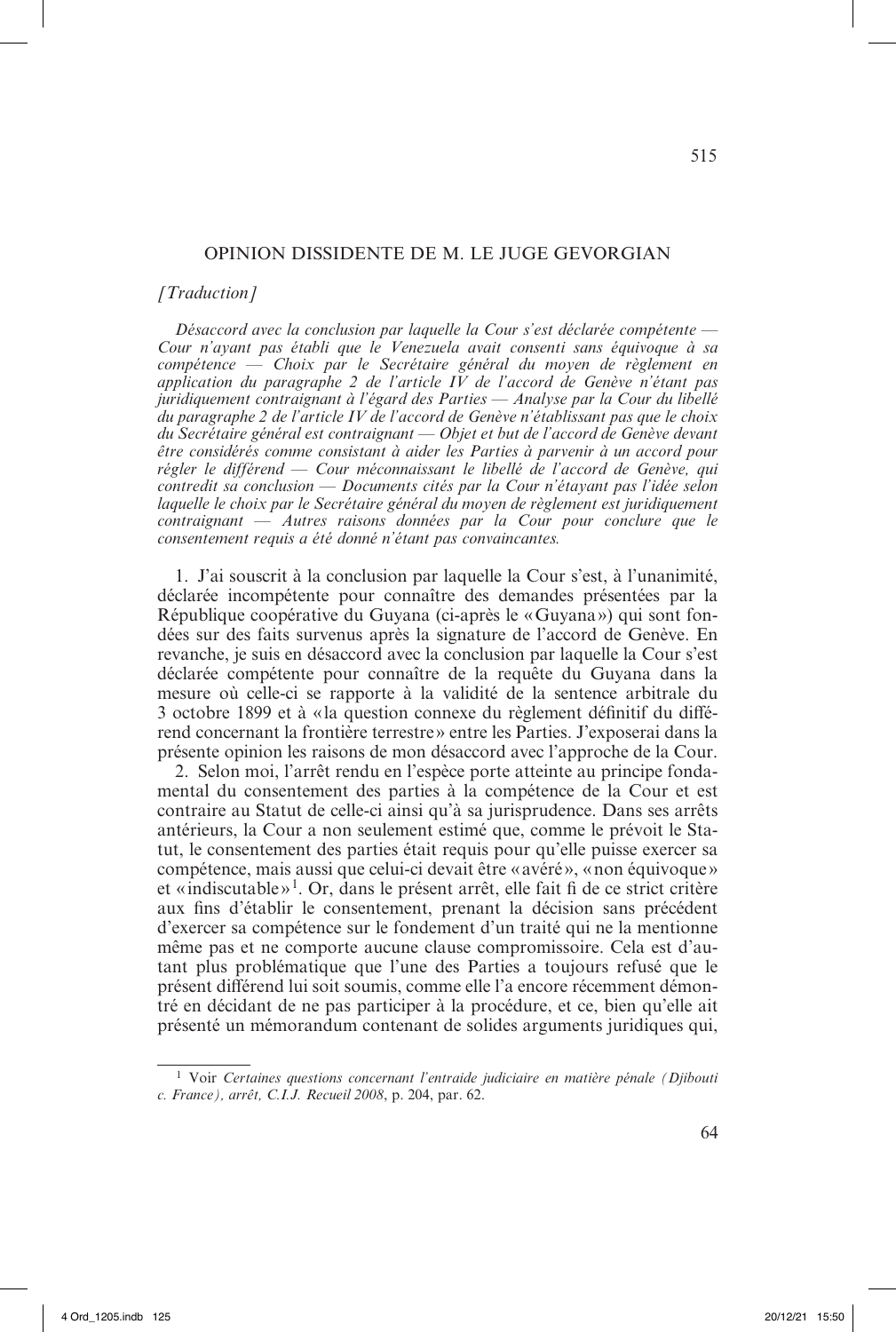consideration from the Court. Moreover, in the context of this dispute, the Court should have taken into account that the case involves national interests of the highest order such as rights to large amounts of territory.

3. A key basis for the Court's flawed approach to the issue of consent is its finding that Article IV, paragraph 2 of the Geneva Agreement gives the Secretary-General of the United Nations the authority to issue a legally binding decision on the means of settlement to be employed by the Parties. In my view, this interpretation is not supported by the text of the Geneva Agreement or the Agreement's object and purpose. The Geneva Agreement was meant to assist the Parties in achieving an *agreed* resolution of their dispute, and not to subject the Parties to a particular form of dispute settlement against their will.

# I. The Allegedly Binding Nature of the Secretary-General's Choice of the Court

4. In paragraph 74 of the Judgment, the Court concludes that "the Parties conferred on the Secretary-General the authority to choose, by a decision which is binding on them, the means to be used for the settlement of their controversy"<sup>2</sup>. This conclusion, in my view, is contrary to the text of the Geneva Agreement, which contains no indication whatsoever that the Secretary-General has the authority to make legally binding decisions. In this respect, moreover, the Court misinterprets the Geneva Agreement's object and purpose, ignoring key elements of the preamble and Article IV (2) which make absolutely clear that the true purpose of the Agreement is to facilitate "an agreed settlement"3 to the Parties' dispute. The factors relied upon by the Court in support of its interpretation of the Geneva Agreement to me are not persuasive for the following reasons.

# *1. Text of the Geneva Agreement*

5. In paragraph 72 of the Judgment, the Court analyses the provision in Article IV (2) that the Parties "shall refer the decision as to the means of settlement . . . to the Secretary-General" and makes a finding that the term "shall" "should be interpreted as imposing an obligation on States parties"; that the term "refer" "conveys the idea of entrusting a matter to a third party"; and that the term "decision" "is not synonymous with

<sup>2</sup> See paragraph 74 of the present Judgment.

<sup>&</sup>lt;sup>3</sup> See *Application of the International Convention for the Suppression of the Financing of Terrorism and of the International Convention on the Elimination of All Forms of Racial Discrimination (Ukraine* v. *Russian Federation), Preliminary Objections, Judgment, I.C.J. Reports 2019 (II)*, p. 599, para. 109.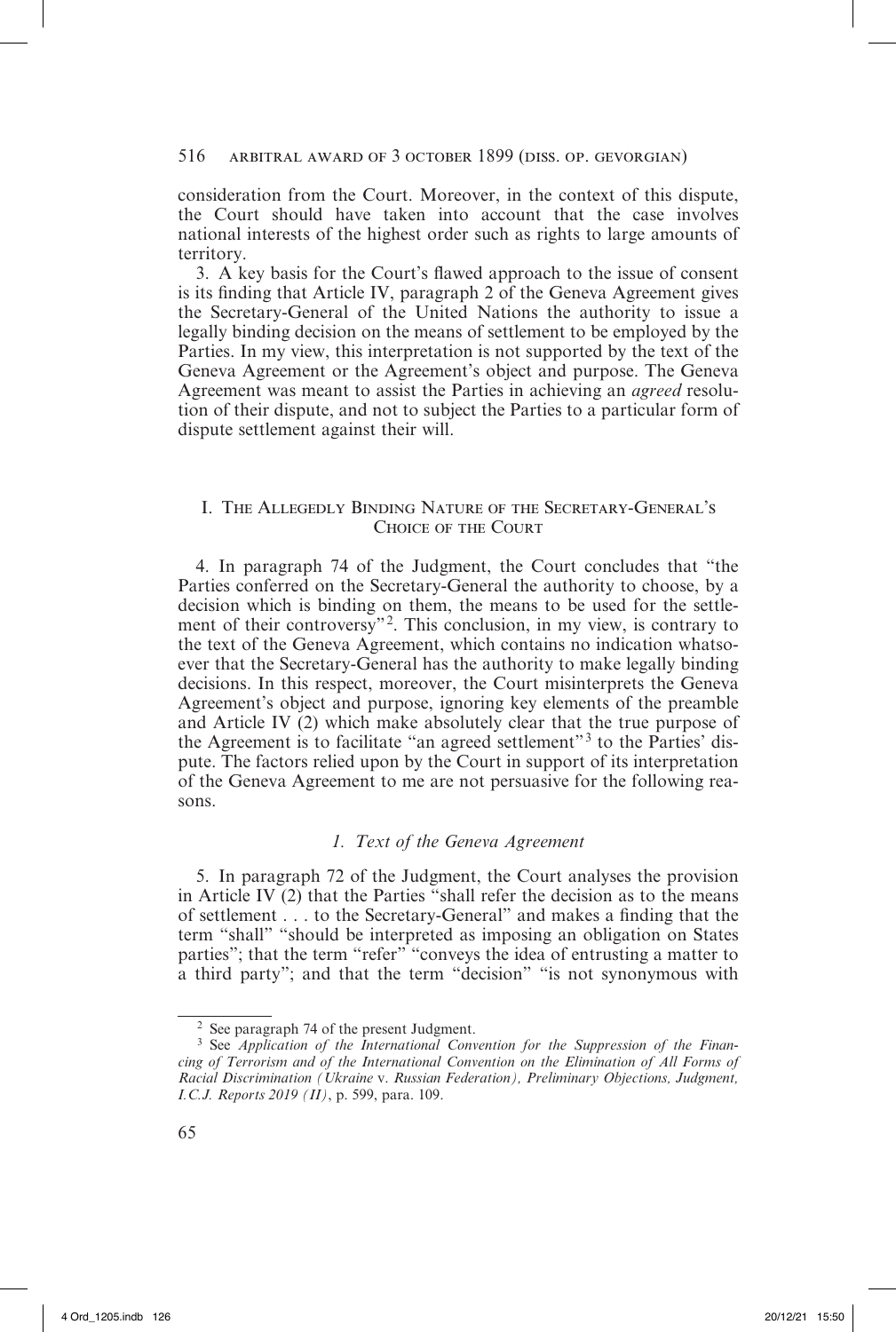selon moi, n'ont pas été suffisamment pris en considération par la Cour. De surcroît, dans le contexte du présent différend, celle-ci aurait dû tenir compte de ce que l'affaire touche à des intérêts nationaux de la plus haute importance, tels que des droits sur de vastes portions de territoire.

3. L'approche de la Cour quant à la question du consentement est essentiellement erronée en ce qu'elle repose sur la conclusion selon laquelle le paragraphe 2 de l'article IV de l'accord de Genève confère au Secrétaire général de l'Organisation des Nations Unies le pouvoir de rendre une décision juridiquement contraignante en ce qui concerne le moyen de règlement à mettre en œuvre par les Parties. Selon moi, cette interprétation n'est étayée ni par le libellé ni par l'objet et le but dudit instrument, lequel visait à aider les Parties à parvenir à un *accord* pour régler leur différend, et non à les soumettre à une forme particulière de règlement contre leur volonté.

# I. Caractère prétendument contraignant du choix de la Cour par le Secrétaire général

4. Au paragraphe 74 de l'arrêt, la Cour dit que « les Parties ont conféré au Secrétaire général le pouvoir de choisir, par une décision s'imposant à elles, les moyens à utiliser pour le règlement de leur différend»<sup>2</sup>. Cette conclusion est à mon sens contraire au libellé de l'accord de Genève, qui n'indique nullement que le Secrétaire général a le pouvoir de prendre des décisions juridiquement contraignantes. Sur ce point, la Cour fait en outre une interprétation erronée de l'objet et du but de cet instrument, ne tenant pas compte de certains éléments essentiels du préambule et du paragraphe 2 de l'article IV de celui-ci qui établissent tout à fait clairement que son véritable but est d'aider les Parties à parvenir à un «accord pour régler leur différend»3. Selon moi, les éléments sur lesquels la Cour se fonde pour étayer son interprétation de l'accord de Genève ne sont pas convaincants, et ce, pour les raisons exposées ci-après.

# *1. Libellé de l'accord de Genève*

5. Au paragraphe 72 de l'arrêt, la Cour analyse les dispositions du paragraphe 2 de l'article IV selon lesquelles les Parties «shall refer the decision … to the Secretary-General» (en français: « s'en remettront, pour ce choix … au Secrétaire général»), et conclut que le terme « shall» «devrait être interprété comme imposant une obligation aux Etats parties», que le verbe «refer » (en français: «s'en remettre») «marque l'idée

<sup>2</sup> Voir le paragraphe 74 de l'arrêt.

<sup>3</sup> Voir *Application de la convention internationale pour la répression du financement du terrorisme et de la convention internationale sur l'élimination de toutes les formes de discrimination raciale (Ukraine c. Fédération de Russie), exceptions préliminaires, arrêt, C.I.J. Recueil 2019 (II)*, p. 599, par. 109.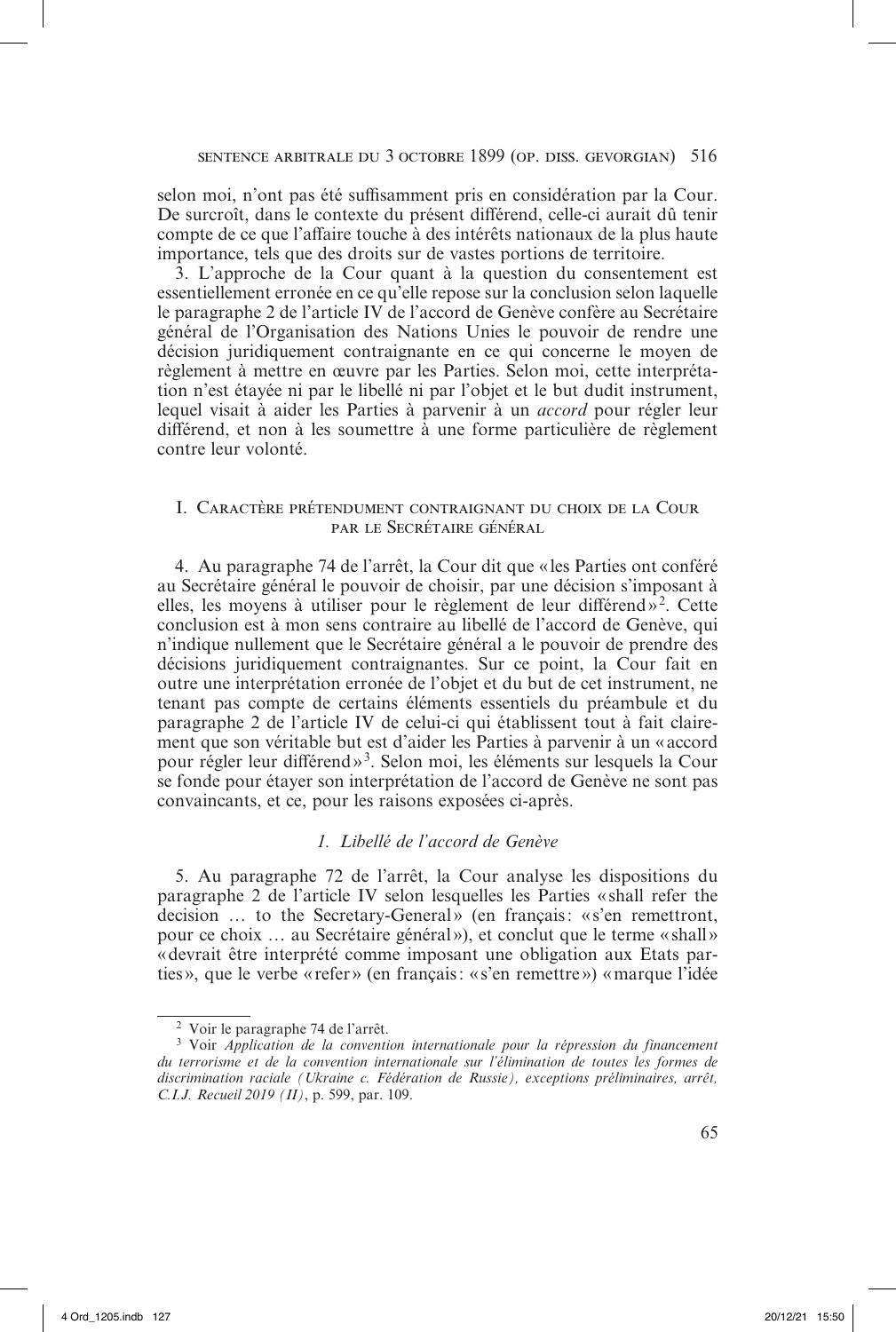'recommendation' and suggests the binding character of the action taken by the Secretary-General as to his choice of the means of settlement". On this basis, the Court arrives at the conclusion that "the Parties made a legal commitment to comply with the decision of the third party on whom they conferred such authority"4. I cannot agree with this interpretation, as the terms "shall" and "decision" do not necessarily indicate the creation of a legal obligation.

6. While the Court has previously found that the word "shall" imposes an obligation on State parties in the context of Article 4 (1) of the United Nations Convention against Transnational Organized Crime (also known as the "Palermo Convention" $5$ , the Court in the present case provides no reason to consider that this word should be given an identical construction in Article IV (2) of the Geneva Agreement. In fact, the Court has found, in other cases, that treaty provisions containing the word "shall" do *not* impose binding legal obligations upon the parties<sup>6</sup>. Moreover, the term "shall refer" does not necessarily indicate that the Parties entrusted a third party with the authority to make a legally binding decision.

7. While the Court now assumes that the word "decision" is "not synonymous with 'recommendation'", the Court itself has made clear, in past cases, that the term "decision" *can* in fact mean "recommendation", and therefore does not necessarily indicate a legal obligation of compliance. The Court observed with regard to "decisions" of the General Assembly under Article 18 of the United Nations Charter that "[t]hese 'decisions'. . . include certain recommendations" in addition to decisions with dispositive force and effect<sup>7</sup>. The Court thus acknowledged that the reference to "decisions" in Article 18 did not exclusively refer to legally binding decisions.

8. In sum, I am of the view that the Court's textual analysis of Article IV (2) does not establish that the Secretary-General's choice as to the means of settlement is legally binding upon the Parties.

# *2. Object and Purpose of the Geneva Agreement*

9. The Court also purports to rely on the object and purpose of the Geneva Agreement, which it characterizes in paragraph 73 of the Judgment as "ensur[ing] a definitive resolution of the controversy between

<sup>4</sup> See paragraph 72 of the present Judgment.

<sup>5</sup> *Immunities and Criminal Proceedings (Equatorial Guinea* v. *France), Preliminary Objections, Judgment, I.C.J. Reports 2018 (I)*, p. 321, para. 92.

<sup>6</sup> *Oil Platforms (Islamic Republic of Iran* v. *United States of America), Preliminary Objection, Judgment, I.C.J. Reports 1996 (II)*, pp. 812-814, paras. 24-28.

<sup>7</sup> *Certain Expenses of the United Nations (Article 17, paragraph 2, of the Charter), Advisory Opinion, I.C.J. Reports 1962*, p. 163.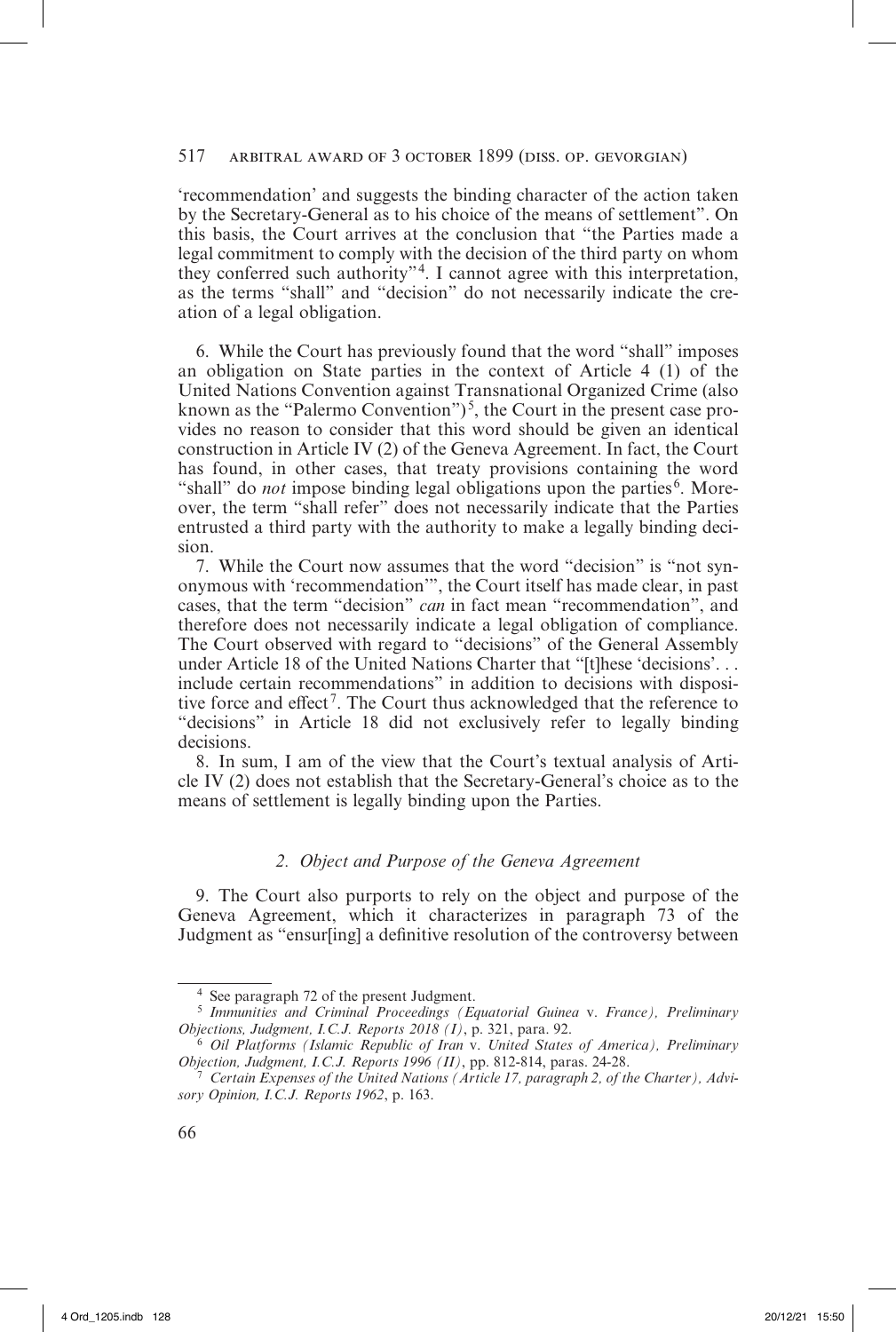de confier une question à une tierce personne » et que le mot «decision» «n'est pas synonyme de «recommandation» et implique le caractère contraignant de l'acte pris par le Secrétaire général quant au choix du moyen de règlement». Sur cette base, la Cour parvient à la conclusion que «les Parties ont pris l'engagement juridique de respecter la décision de la tierce partie à laquelle elles ont conféré ce pouvoir  $\frac{1}{2}$ . Je ne peux me rallier à cette interprétation, car les termes «shall» et «decision» n'emportent pas nécessairement la création d'une obligation juridique.

6. Bien qu'elle ait, dans le contexte du paragraphe 1 de l'article 4 de la convention de Palerme contre la criminalité organisée<sup>5</sup>, conclu que le terme «shall» imposait une obligation aux Etats parties, la Cour ne fournit aucune raison justifiant que ce terme, employé au paragraphe 2 de l'article IV de l'accord de Genève, soit interprété de la même façon en la présente espèce. De fait, elle a jugé dans d'autres affaires que des dispositions conventionnelles contenant le terme «shall » *n'*imposaient *pas* d'obligations juridiques contraignantes aux parties<sup>6</sup>. En outre, l'expression «shall refer» n'indique pas nécessairement que les Parties ont confié à une tierce personne le pouvoir de prendre une décision juridiquement contraignante.

7. Alors même que, dans le présent arrêt, elle part du principe que le mot «decision» «n'est pas synonyme de «recommandation»», la Cour a clairement indiqué dans d'autres affaires qu'il *pouvait* en fait signifier «recommandation» et n'emportait donc pas nécessairement l'idée d'une obligation juridique devant être respectée. S'agissant des «décisions» de l'Assemblée générale visées à l'article 18 de la Charte des Nations Unies, elle a ainsi observé qu'elles «compren[aient] … certaines recommandations», tandis que d'autres avaient une valeur et un effet de caractère impératif7. La Cour a donc admis que le terme «décisions» figurant à l'article 18 ne désignait pas exclusivement des décisions juridiquement contraignantes.

8. En résumé, je suis d'avis que l'analyse que fait la Cour du libellé du paragraphe 2 de l'article IV de l'accord de Genève n'établit pas que le choix du Secrétaire général quant au moyen de règlement est juridiquement contraignant à l'égard des Parties.

### *2. Objet et but de l'accord de Genève*

9. La Cour dit également se fonder sur l'objet et le but de l'accord de Genève, qui, selon ce qu'elle affirme au paragraphe 73 de l'arrêt, « consistent à garantir le règlement définitif du différend entre les Par-

<sup>4</sup> Voir le paragraphe 72 de l'arrêt.

<sup>5</sup> *Immunités et procédures pénales (Guinée équatoriale c. France), exceptions préliminaires, arrêt, C.I.J. Recueil 2018 (I)*, p. 321, par. 92.

<sup>6</sup> *Plates-formes pétrolières (République islamique d'Iran c. Etats-Unis d'Amérique), exception préliminaire, arrêt, C.I.J. Recueil 1996 (II)*, p. 812-814, par. 24-28.

<sup>7</sup> *Certaines dépenses des Nations Unies (article 17, paragraphe 2, de la Charte), avis consultatif, C.I.J. Recueil 1962*, p. 163.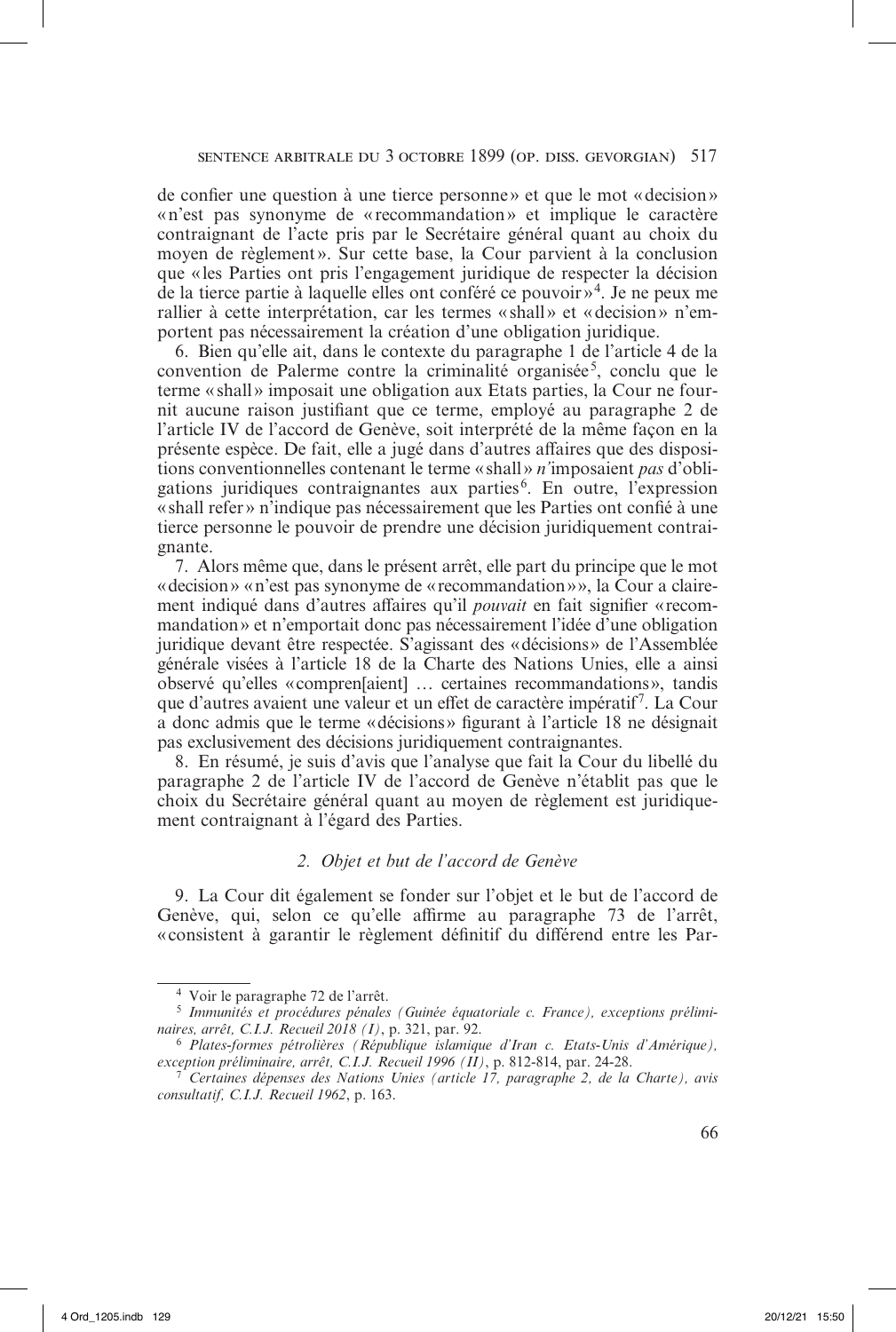the Parties"8. This interpretation of the Agreement's object and purpose, in my view, is flawed, as it ignores several relevant portions of the Agreement's preamble and text.

10. First, the Court omits any discussion of the fourth paragraph of the Geneva Agreement's preamble, which provides that any outstanding controversy between the parties should "be amicably resolved in a manner acceptable to both parties". This statement should not be taken to be a mere platitude. The Court recently observed, in *Ukraine* v. *Russia*, that "references to the 'amicable solution'" of a dispute in Articles 12 and 13 of International Convention on the Elimination of All Forms of Racial Discrimination (CERD) indicate that "the objective of the CERD Committee procedure is for the States concerned to reach an *agreed settlement* of their dispute"9. There is even greater reason to find that the objective of the Geneva Agreement is to reach an agreed settlement of the dispute, by a solution "acceptable to both parties".

11. Thus, I am of the view that the Geneva Agreement's true object and purpose is to assist the Parties in reaching an agreed resolution of the present dispute. If the object and purpose of the Geneva Agreement is so framed, the Secretary-General's role could be conceived of as similar to that of a conciliator entrusted with helping the Parties reach an agreed solution to the dispute rather than imposing a means of settlement on them.

12. A second significant flaw with the Court's approach to the object and purpose of the Geneva Agreement, in my view, is that it gives inadequate consideration to the second sentence of Article IV (2). That sentence provides:

"If the means so chosen do not lead to a solution of the controversy, the said organ or, as the case may be, the Secretary-General of the United Nations shall choose another of the means stipulated in Article 33 of the Charter of the United Nations, and so on *until the controversy has been resolved or until all the means of peaceful settlement there contemplated have been exhausted.*" (Emphasis added.)

13. This provision requires the Secretary-General to continue choosing from the means of settlement listed in Article 33 until one of two possible outcomes is reached: *either* (1) the controversy between the Parties is resolved, *or* (2) all the means of peaceful settlement contemplated in Article 33 have been exhausted. So, Article IV (2) contains no presumption that the controversy between the Parties will definitively be resolved.

<sup>8</sup> See paragraph 73 of the present Judgment.

<sup>9</sup> *Application of the International Convention for the Suppression of the Financing of Terrorism and of the International Convention on the Elimination of All Forms of Racial Discrimination (Ukraine* v*. Russian Federation), Preliminary Objections, Judgment, I.C.J. Reports 2019 (II)*, p. 599, para. 109; emphasis added.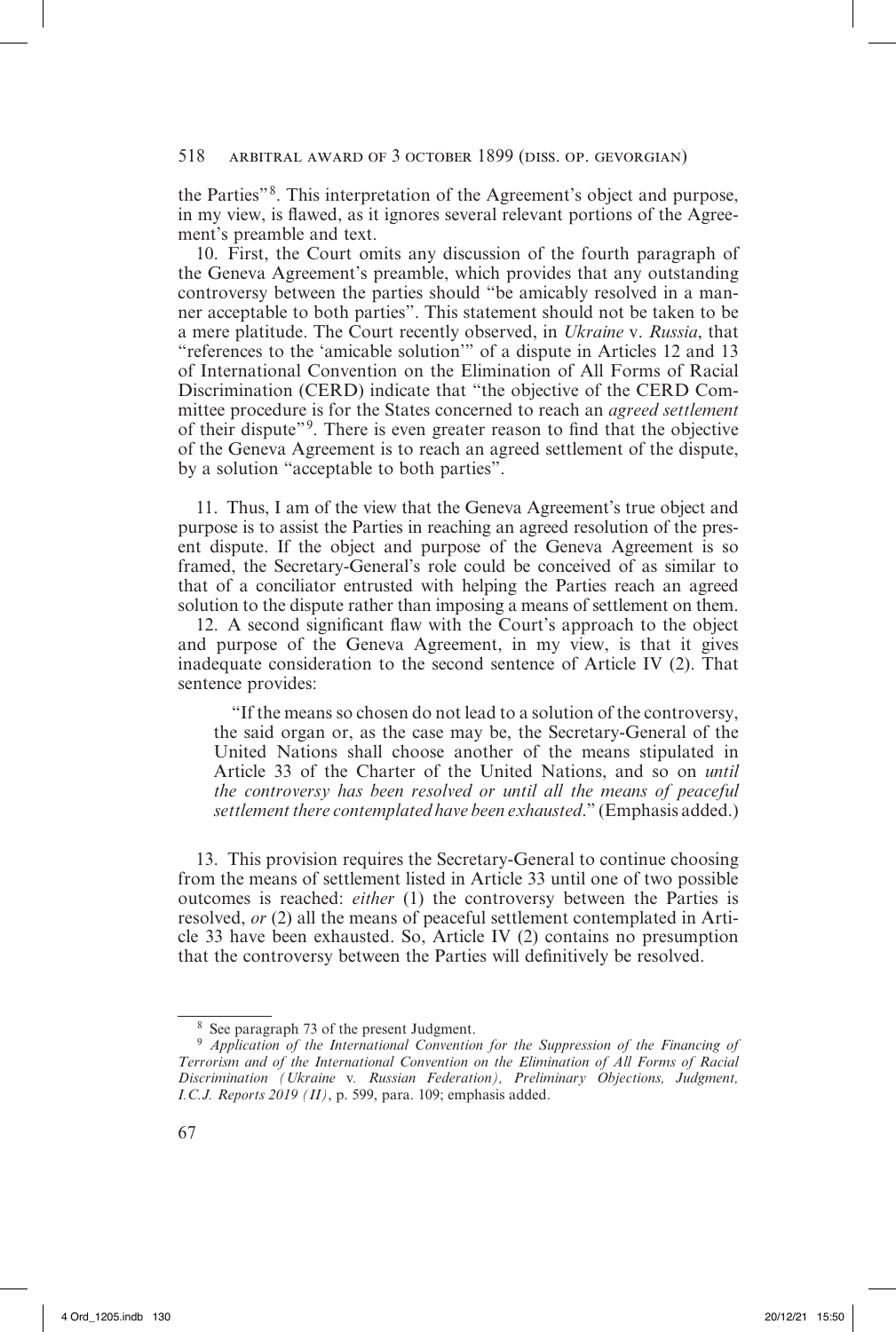ties »8. Cette interprétation est à mon sens erronée car elle ne tient pas compte de plusieurs passages importants du préambule et du reste du libellé de cet instrument.

10. Premièrement, la Cour omet d'examiner le quatrième alinéa du préambule de l'accord de Genève, qui prévoit que tout différend en suspens entre les parties doit « être résolu à l'amiable, d'une manière acceptable pour les deux parties ». Cette affirmation ne devrait pas être prise comme un simple lieu commun. La Cour a en effet récemment estimé, dans l'affaire *Ukraine c. Russie*, que les «références au règlement «amiable»» d'un différend, faites aux articles 12 et 13 de la convention internationale sur l'élimination de toutes les formes de discrimination raciale (ci-après la «CIEDR»), indiquaient que «la procédure sous les auspices du Comité [de la CIEDR] vis[ait] à permettre à ces Etats de parvenir à un *accord* pour régler leur différend»9. *A fortiori*, il est permis de conclure que l'objectif de l'accord de Genève est de parvenir à un règlement amiable, d'une manière « acceptable pour les deux parties».

11. Je suis donc d'avis que les véritables objet et but de l'accord de Genève sont d'aider les Parties à parvenir à un accord pour régler le présent différend. Dès lors, le rôle du Secrétaire général pourrait s'apparenter à celui d'un conciliateur chargé d'assister celles-ci dans cette tâche, et non de leur imposer le choix d'un moyen de règlement.

12. Deuxièmement, je considère que l'approche de la Cour quant à l'objet et au but de l'accord de Genève est également erronée en ce qu'elle ne tient pas suffisamment compte de la seconde phrase du paragraphe 2 de l'article IV, laquelle se lit comme suit:

«Si les moyens ainsi choisis ne mènent pas à une solution du différend, ledit organisme ou, le cas échéant, le Secrétaire général de l'Organisation des Nations Unies, choisira un autre des moyens stipulés à l'Article 33 de la Charte des Nations Unies, et ainsi de suite, *jusqu'à ce que le différend ait été résolu ou jusqu'à ce que tous les moyens de règlement pacifique envisagés dans la Charte aient été épuisés*.» (Les italiques sont de moi.)

13. Cette disposition exige du Secrétaire général qu'il continue de choisir parmi les moyens de règlement énumérés à l'article 33 jusqu'à parvenir à l'une des deux issues possibles, à savoir *soit* 1) le différend entre les Parties est réglé; *soit* 2) tous les moyens de règlement pacifique envisagés à l'article 33 de la Charte des Nations Unies ont été épuisés. Par conséquent, rien dans le paragraphe 2 de l'article IV de l'accord de Genève ne permet de présumer que le différend entre les Parties sera réglé de manière définitive.

<sup>8</sup> Voir le paragraphe 73 de l'arrêt.

<sup>9</sup> *Application de la convention internationale pour la répression du financement du terrorisme et de la convention internationale sur l'élimination de toutes les formes de discrimination raciale (Ukraine c. Fédération de Russie), exceptions préliminaires, arrêt, C.I.J. Recueil 2019 (II)*, p. 599, par. 109; les italiques sont de moi.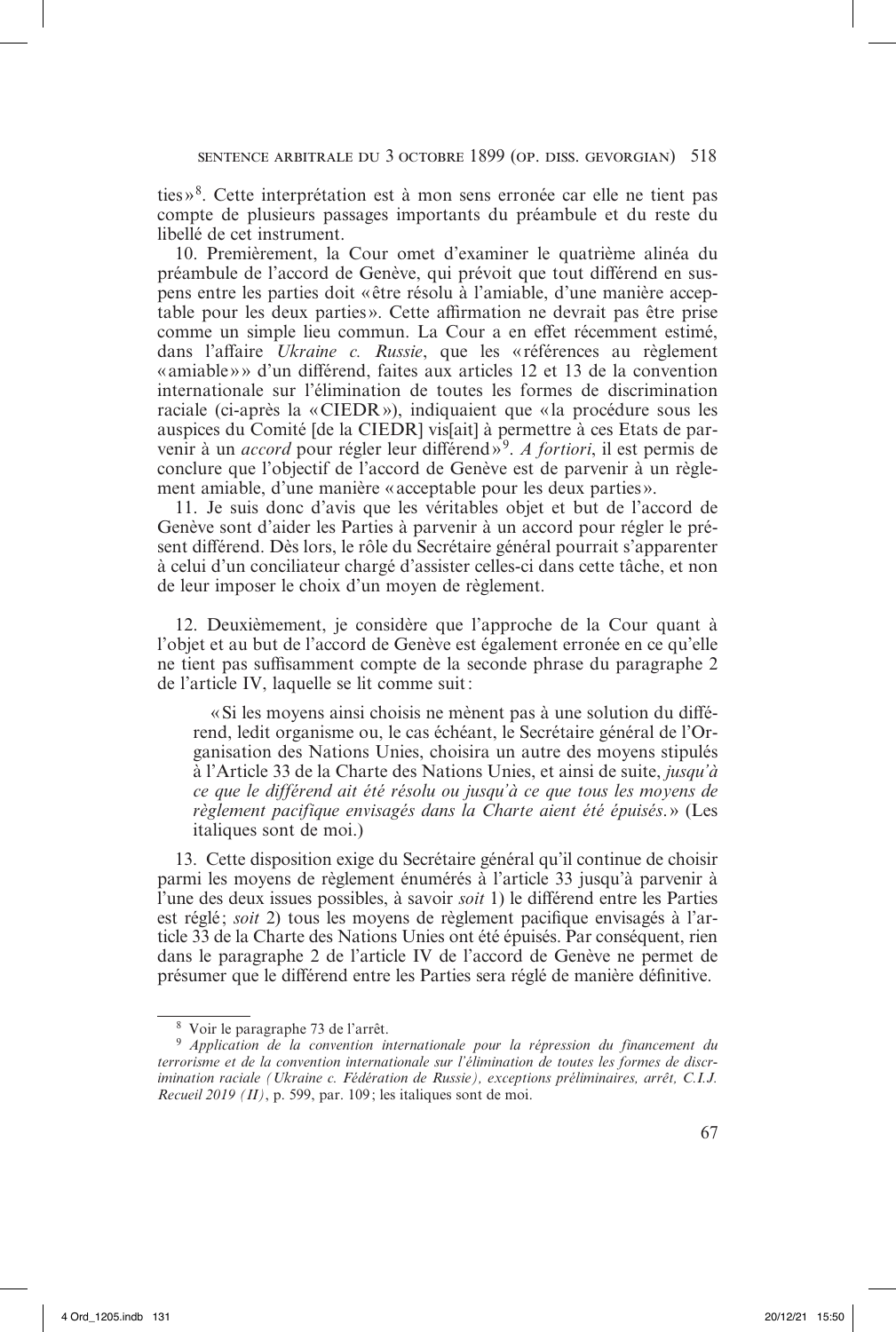14. This provision in Article IV (2), in my view, strongly indicates that the Parties, in concluding the Geneva Agreement, did not intend to subject themselves to a binding method of dispute resolution that would guarantee a definitive resolution of the controversy. If this had been their intent, they could have left out the final portion of Article IV (2), instead ending that provision with the phrase "and so on until the controversy has been resolved". Article IV (2) is better interpreted as requiring agreement by the Parties before the Secretary-General's choice of the means of settlement may be implemented. Such an interpretation would explain how the Secretary-General's choice of a binding means such as judicial settlement could leave the controversy unresolved, namely by allowing for the possibility that the Parties would fail to agree on the implementation of the Secretary-General's choice. Therefore, in my view, the final sentence of Article IV (2) provides additional evidence that the Geneva Agreement aims to facilitate an *agreed* resolution of the controversy, and not a resolution that is imposed upon the Parties by any third party.

15. In paragraph 86 of the Judgment, the Court provides an unconvincing alternative explanation for the language at the end of Article IV (2). It suggests that this language could account for a judicial decision which only partially addresses the Parties' dispute, but it admits that such a scenario would be contrary to what it considers the object and purpose of the Geneva Agreement<sup>10</sup>. In other words, rather than acknowledging that the text of Article IV (2) is inconsistent with its interpretation of the Agreement's object and purpose, the Court contends that the Parties chose to include language in Article IV (2) that would only come into play if the purpose of the Agreement were defeated.

16. In my view, this is a strained and implausible interpretation of Article IV (2). If the Parties had truly envisaged that the mechanism established by the Geneva Agreement would ensure a definitive resolution of the controversy, there would have been no reason for them to include language contemplating the Agreement's failure to achieve such a resolution. The Agreement's object and purpose consists of facilitating an agreed solution to the controversy.

# *3. Additional Factors*

# *A. Documents relied upon by the Court*

17. The Court cites a number of documents promulgated after the conclusion of the Geneva Agreement in order to prove that the Parties (and Venezuela in particular) agreed with its interpretation of Article IV (2). In my view, none of these documents contains any acknowledgment that the Secretary-General's choice of means was meant to be legally binding

<sup>10</sup> See paragraph 86 of the present Judgment.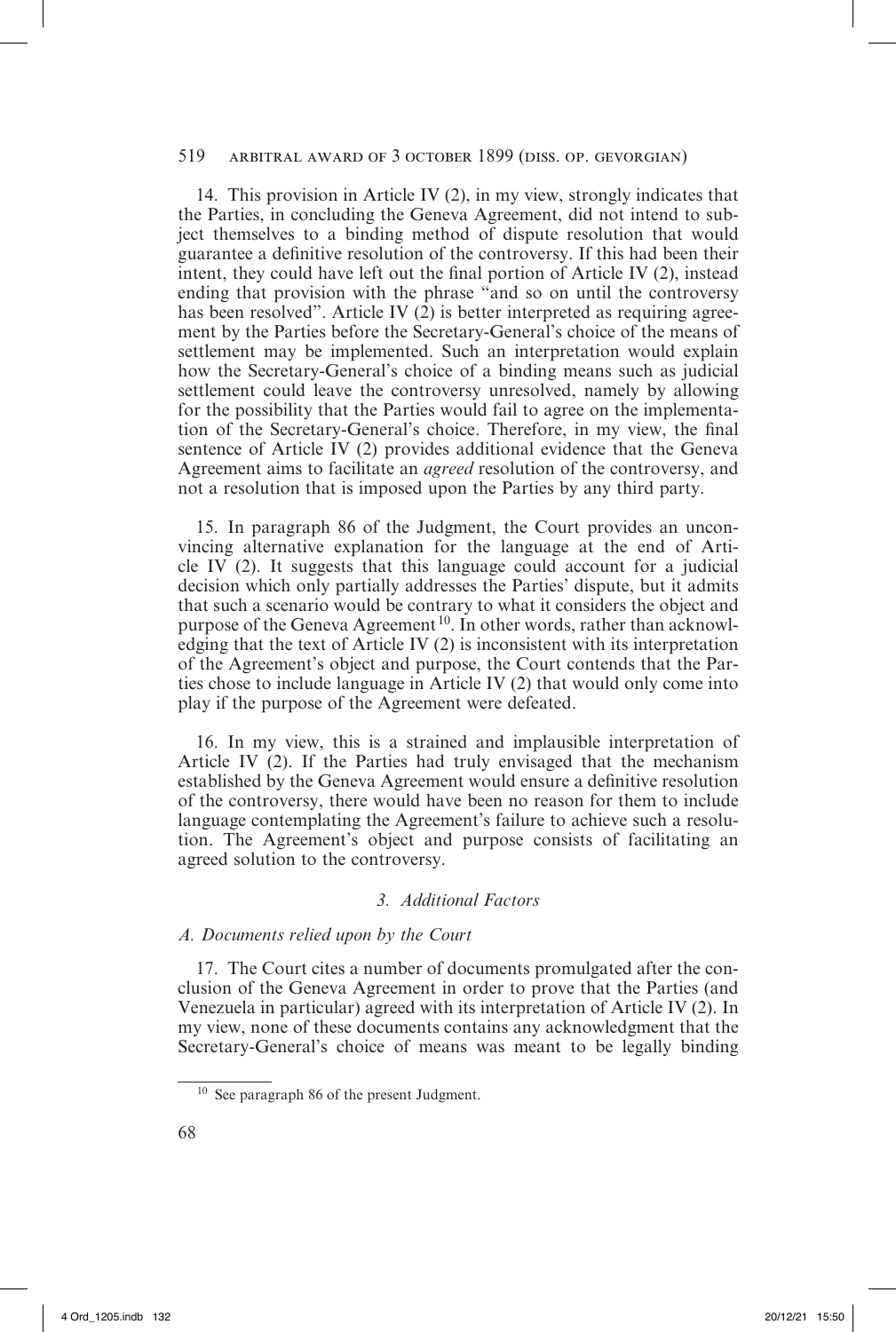14. A mon sens, il ressort clairement de cette disposition contenue au paragraphe 2 de l'article IV que les Parties, lorsqu'elles ont conclu l'accord de Genève, n'entendaient pas se soumettre à une méthode contraignante qui garantirait le règlement définitif du différend. Si telle avait été leur intention, elles auraient pu faire l'économie du dernier membre de phrase du paragraphe 2 de l'article IV et clore cette disposition par la formulation «et ainsi de suite, jusqu'à ce que le différend ait été résolu». Le paragraphe 2 de l'article IV doit donc être interprété comme exigeant l'accord des Parties avant que ne soit mis en œuvre le moyen de règlement choisi par le Secrétaire général. Pareille interprétation expliquerait que le choix, par ce dernier, d'un moyen contraignant tel que le règlement judiciaire puisse ne pas permettre de régler le différend, étant donné que les Parties pourraient ne pas s'entendre sur sa mise en œuvre. J'estime par conséquent que la dernière phrase du paragraphe 2 de l'article IV étaye l'interprétation selon laquelle l'accord de Genève vise à aider les Parties à parvenir à un *accord* pour régler le différend, et non à ce que quelque tierce partie leur impose un règlement.

15. Au paragraphe 86 de l'arrêt, la Cour propose une autre interprétation, peu convaincante, pour expliquer le dernier membre de phrase du paragraphe 2 de l'article IV. Elle avance que cette formulation pourrait correspondre à l'hypothèse où une décision judiciaire ne réglerait que partiellement le différend opposant les Parties, avant d'admettre que ce scénario serait contraire à l'objet et au but de l'accord de Genève<sup>10</sup>. Autrement dit, au lieu de reconnaître que l'interprétation qu'elle fait de ces derniers est en contradiction avec le libellé du paragraphe 2 de l'article IV, la Cour soutient que les Parties ont choisi d'inclure dans cette disposition un membre de phrase qui ne trouverait à s'appliquer que si le but de l'accord n'était pas atteint.

16. A mon sens, cette interprétation du paragraphe 2 de l'article IV est artificielle et peu vraisemblable. Si elles avaient réellement prévu que le mécanisme établi par l'accord de Genève garantirait un règlement définitif du différend, les Parties n'auraient eu aucune raison d'inclure un membre de phrase envisageant que ledit instrument ne permette pas d'aboutir à un tel résultat. L'objet et le but de l'accord consistent à aider les Parties à parvenir à un accord pour régler le différend.

# *3. Eléments supplémentaires*

#### *A. Documents sur lesquels la Cour s'est appuyée*

17. Afin d'établir que les Parties (et, en particulier, le Venezuela) souscrivaient à son interprétation du paragraphe 2 de l'article IV de l'accord de Genève, la Cour cite un certain nombre de documents publiés après la conclusion de ce dernier. Selon moi, rien dans ces documents n'indique que les Parties auraient accepté que le choix du Secrétaire général quant

<sup>10</sup> Voir le paragraphe 86 de l'arrêt.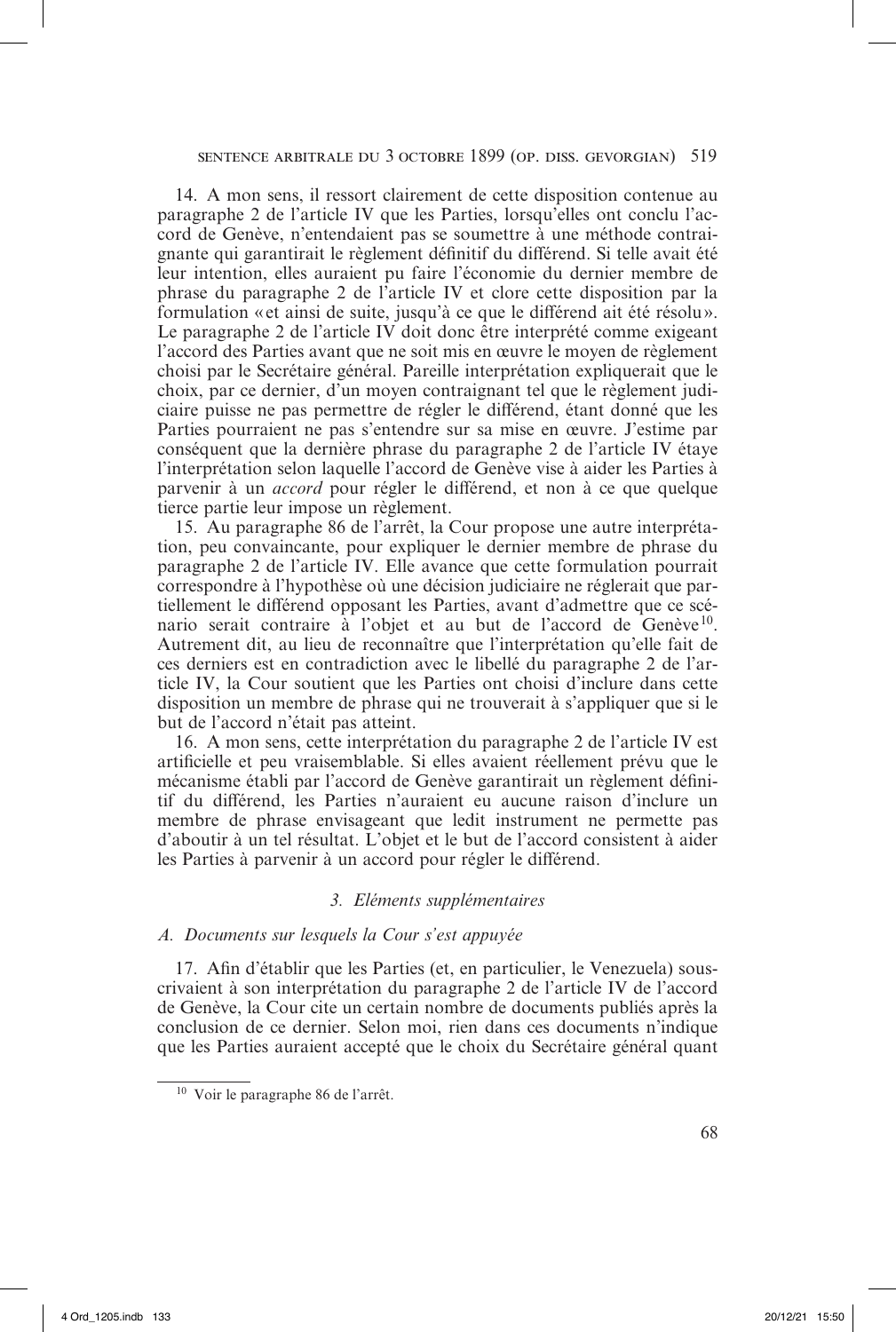upon the Parties. Rather than supporting the Court's position, the documents cited in the Judgment only further indicate that there has been no "unequivocal" and "indisputable" expression of consent to the Court's jurisdiction, as required by the Court's jurisprudence.

18. The Court first cites in paragraph 75 an excerpt from a document explaining Venezuela's motives for ratifying the Protocol of Port of Spain, which imposed a 12-year moratorium on the operation of Article IV of the Geneva Agreement. In this document, it is stated that

"the possibility existed that . . . an issue of such vital importance . . . as the determination of the means of dispute settlement, would have left the hands of the two directly interested Parties, to be decided by an international institution chosen by them, or failing that, by the Secretary-General of the United Nations"<sup>11</sup>.

19. Nothing in this statement indicates that Venezuela considered Article IV (2) to confer binding decision-making authority upon the Secretary-General. At most, it reflects Venezuela's understanding that, if Article IV (2) were to be implemented, the choice of the means of settlement would no longer be the object of *direct negotiations* between the Parties. Indeed, the same document cited by the Court elsewhere states that an "essential advantage" of the Protocol of Port of Spain is the fact that it "[a]voids our border dispute with Guyana from *leaving* (in a very short period, possibly three months) *direct negotiations* between the interested Parties to passing into the hands of third parties"<sup>12</sup>. Indeed, once the Parties referred the choice of means of settlement to the Secretary-General, they were no longer engaging in direct negotiations, but rather other forms of peaceful dispute settlement (such as good offices). This does not mean, however, that the Secretary-General had the authority to issue binding decisions.

20. The Court also cites, in paragraph 77, a statement made before the Venezuelan National Congress on 17 March 1966 by the then-Minister for Foreign Affairs of Venezuela, Mr. Ignacio Iribarren Borges on the occasion of the Geneva Agreement's ratification. The Minister is quoted as stating that "[t]he only role entrusted to the Secretary-General of the United Nations [was] to indicate to the parties the means of peaceful settlement of disputes . . . provided in Article 33"<sup>13</sup>.

21. The Minister's statement does not support the argument that the Parties are bound by the Secretary-General's choice. If anything, this statement suggests that the Secretary-General was *not* viewed as capable of issuing binding decisions. The Court does not "indicate" solutions to a dispute, but issues a definitive ruling. It is a conciliator or mediator who

<sup>11</sup> Paragraph 75 of the present Judgment.

<sup>12</sup> Memorial of Guyana, Ann. 47, para. 8 *(b)*; emphasis added.

<sup>13</sup> Paragraph 77 of the present Judgment.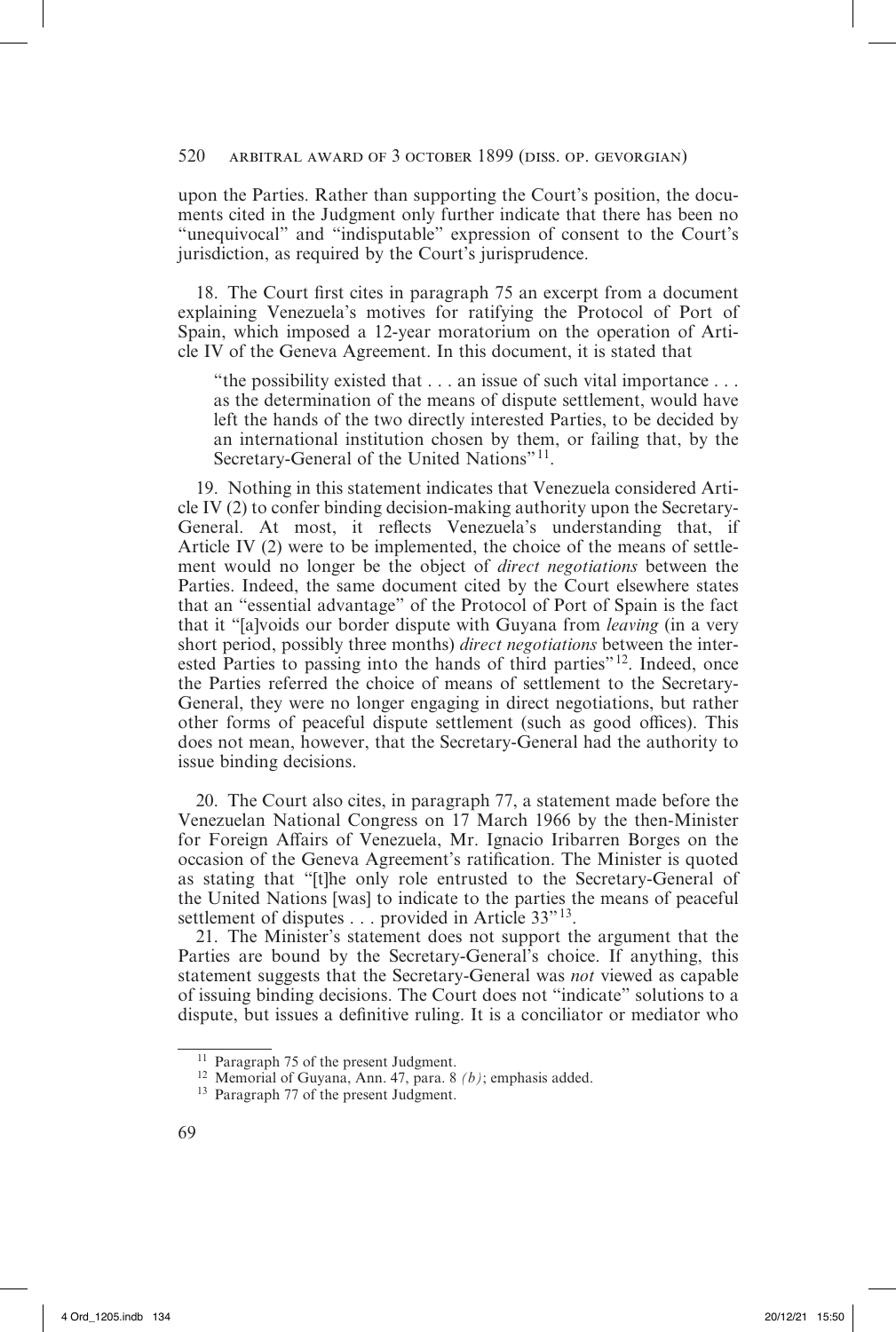au moyen de règlement s'imposât juridiquement à elles. Plutôt que d'étayer la position de la Cour, les documents cités dans l'arrêt ne font que confirmer l'absence de consentement «non équivoque» et «indiscutable» à la compétence de la Cour, lequel est pourtant requis par la jurisprudence de cette dernière.

18. La Cour commence par citer, au paragraphe 75, un extrait d'un document qui explique les raisons ayant poussé le Venezuela à ratifier le protocole de Port of Spain, qui imposait un moratoire de 12 ans sur l'application de l'article IV de l'accord de Genève. Il y est indiqué que

«il existait une possibilité que l'une question d'une importance aussi vitale … que la détermination des moyens de règlement du différend échappe aux deux Parties directement intéressées et que la décision revienne à une institution internationale choisie par elles ou, à défaut, au Secrétaire général des Nations Unies  $v^{11}$ .

19. Le passage précité ne signifie nullement que le Venezuela considérait que le paragraphe 2 de l'article IV de l'accord de Genève conférait au Secrétaire général le pouvoir de rendre des décisions contraignantes. Il témoigne tout au plus de ce que le Venezuela avait compris que, si cette disposition devait être mise en œuvre, le choix des moyens de règlement ne relèverait plus de *négociations directes* entre les Parties. Du reste, dans ce même document cité par la Cour, il est également question de l'un des «principaux avantages» du protocole de Port of Spain, à savoir «éviter que notre différend frontalier avec le Guyana soit *soustrait* (dans un laps de temps très court, peut-être de trois mois) aux *négociations directes* entre les Parties intéressées pour être confié à des tierces parties »12. De fait, dès lors qu'elles ont confié le choix du moyen de règlement au Secrétaire général, les Parties n'ont plus mené de négociations directes, mais ont eu recours à d'autres formes de règlement pacifique des différends (tels les bons offices). Cela ne signifie pas pour autant que le Secrétaire général avait le pouvoir de rendre des décisions contraignantes.

20. La Cour cite également, au paragraphe 77 de l'arrêt, une déclaration faite le 17 mars 1966 devant le Congrès national à l'occasion de la ratification de l'accord de Genève, dans laquelle le ministre vénézuélien des affaires étrangères, Ignacio Iribarren Borges, affirmait que «[l]e seul rôle conféré au Secrétaire général de l'Organisation des Nations Unies consist[ait] à indiquer aux parties les moyens de règlement pacifique des différends prévus à l'article 33»13.

21. Cette déclaration n'étaye pas l'argument selon lequel les Parties sont tenues par le choix du Secrétaire général. Elle donnerait plutôt à penser que, aux yeux de celles-ci, le Secrétaire général *ne* pouvait *pas* rendre des décisions contraignantes. La Cour n'«indique» pas des solutions pour régler un différend; elle rend une décision définitive. C'est un

<sup>11</sup> Voir le paragraphe 75 de l'arrêt.

<sup>12</sup> Mémoire du Guyana, annexe 47, par. 8 *b)* ; les italiques sont de moi.

<sup>13</sup> Voir le paragraphe 77 de l'arrêt.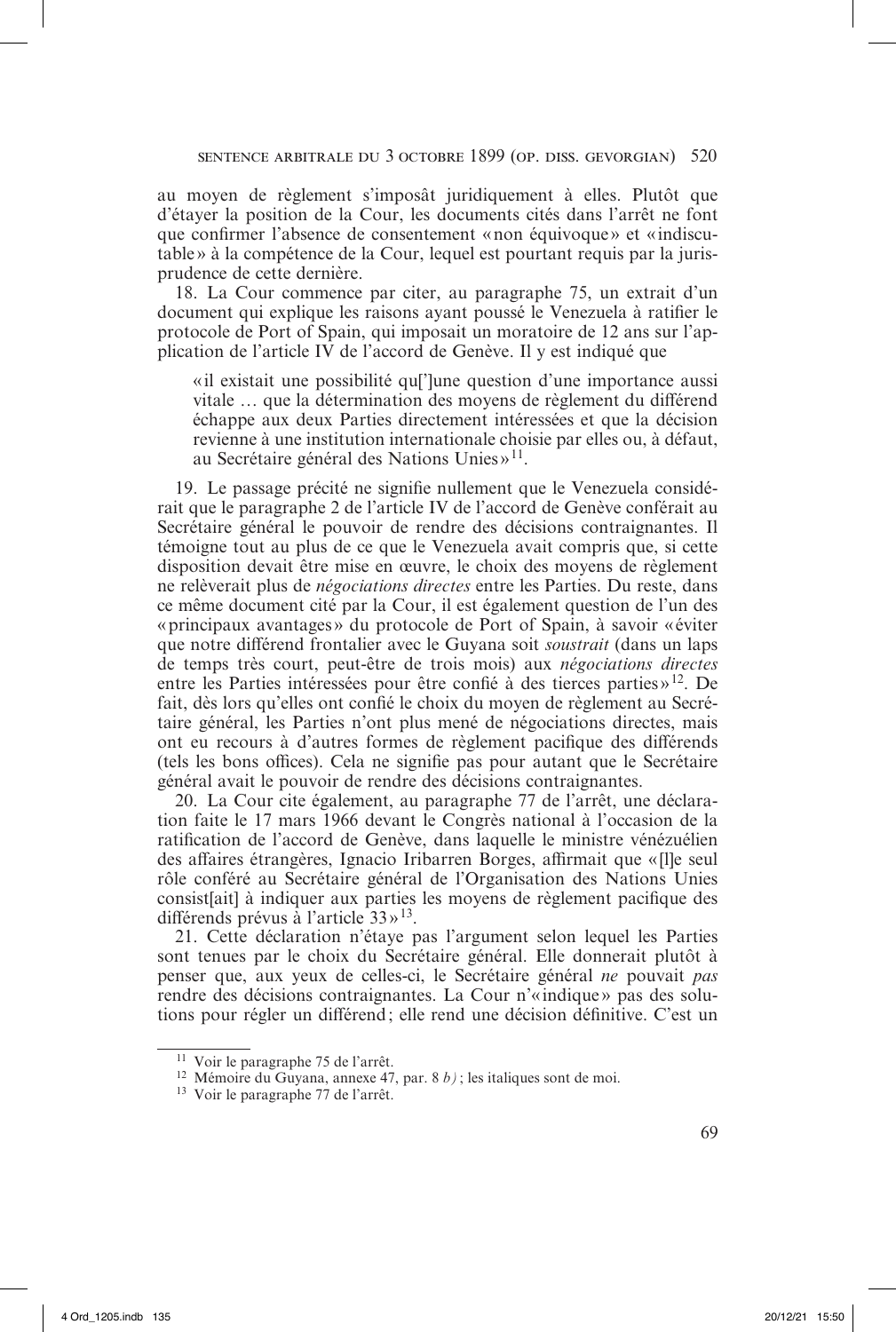indicates solutions to a dispute, with the ultimate decision being left to the parties.

22. The Court cites in paragraph 87 a joint statement issued by the Venezuelan and United Kingdom Ministers for Foreign Affairs, along with the Prime Minister of British Guiana. That statement, issued contemporaneously with the signing of the Geneva Agreement, states that "an agreement was reached whose stipulations will enable a definitive solution" to the controversy between the Parties<sup>14</sup>. Importantly, this joint statement does *not* state that the Geneva Agreement will "ensure" or "guarantee" a definitive solution of the controversy. Rather, use of the term "enable" indicates an understanding on the part of the Parties that the Geneva Agreement made a definitive solution *possible*. This again is consistent with an interpretation of the Agreement's object and purpose as facilitating an agreed solution to the controversy, rather than "ensur[ing] a definitive resolution" thereof.

23. In sum, I do not consider that any of the documents relied upon by the Court establish that the Parties understood the Secretary-General's choice of means of settlement to be binding.

#### *B. Factors omitted by the Court*

24. In my view, the Court gives inadequate attention to the fact that, prior to the conclusion of the Geneva Agreement, Venezuela had manifested on several occasions its unwillingness to have issues related to its territory decided by third parties without its clear consent. In this respect, it should be noted that Venezuela had concluded, in 1939, a bilateral treaty with Colombia providing, in general, for submission of disputes to conciliation or judicial settlement. However, Article II of that treaty expressly excluded any disputes relating to the territorial integrity of the parties from being submitted to third-party settlement<sup>15</sup>. A similar 1940 bilateral treaty between Venezuela and Brazil required, at Article IV, that the parties attempt to conclude a special agreement before any disputes could be submitted to judicial settlement<sup>16</sup>. These treaties reflect Venezuela's unwillingness, prior to 1966, to subject itself to judicial settlement without its express consent, particularly with regard to territorial disputes, and should have been taken into account by the Court.

<sup>14</sup> Paragraph 87 of the present Judgment.

<sup>&</sup>lt;sup>15</sup> Treaty of non-aggression, conciliation, arbitration and judicial settlement, signed at Bogotá on 17 December 1939, United Nations, *Treaty Series (UNTS)*, Vol. 1257, Part Two, p. 463, Art. II.

<sup>&</sup>lt;sup>16</sup> Treaty for the pacific settlement of disputes, signed at Caracas on 30 March 1940, *UNTS*, Vol. 51, Part Two, p. 308, Art. IV.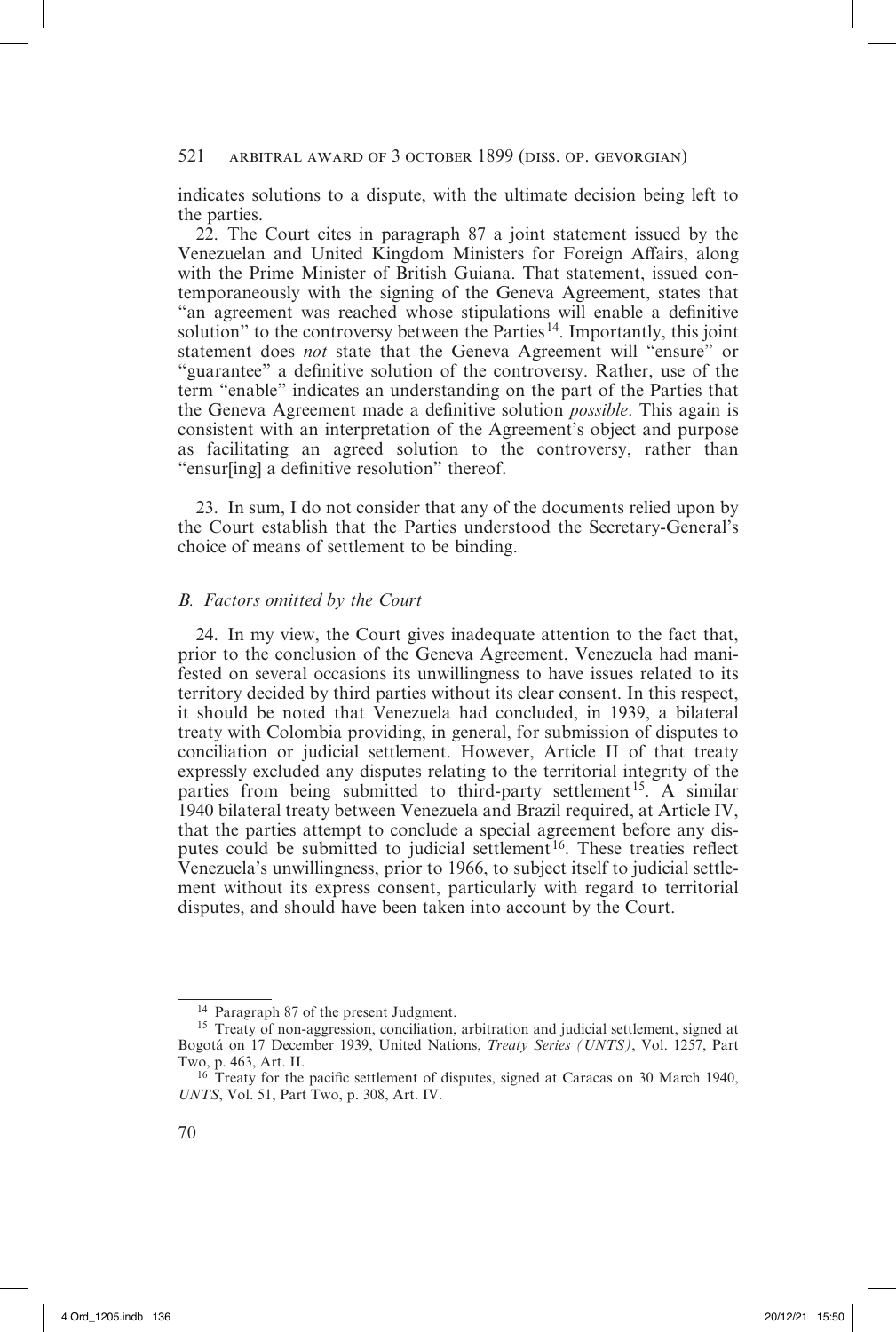conciliateur ou un médiateur qui indique des solutions pour régler un différend, la décision finale revenant aux parties.

22. Au paragraphe 87 de l'arrêt, la Cour cite une déclaration commune faite par le ministre vénézuélien des affaires étrangères, son homologue britannique et le premier ministre de la Guyane britannique. Il est dit dans cette déclaration, publiée au moment de la signature de l'accord de Genève, que «[l]es délibérations ont permis d'aboutir à un accord dont les dispositions permettront de régler définitivement» le différend entre les Parties<sup>14</sup>. Il convient de relever qu'il *n*'y est *pas* dit que l'accord de Genève « garantira» ou « assurera » un règlement définitif du différend. L'utilisation du terme «enable» (en français: «permettront») indique simplement que les Parties étaient convenues que l'accord de Genève rendrait *possible* un règlement définitif. Cela cadre avec l'interprétation selon laquelle l'objet et le but de cet instrument consistent à aider les Parties à parvenir à un accord pour régler le différend, et non à « garantir le règlement définitif » de celui-ci.

23. En résumé, je ne considère pas que les documents sur lesquels la Cour s'est appuyée permettent d'établir que les Parties étaient convenues que le choix du Secrétaire général quant au moyen de règlement était contraignant.

#### *B. Eléments dont la Cour n'a pas tenu compte*

24. Selon moi, la Cour n'a pas suffisamment tenu compte de ce que, avant la conclusion de l'accord de Genève, le Venezuela avait à plusieurs reprises fait connaître qu'il s'opposait à ce qu'une tierce partie puisse trancher des questions concernant son territoire sans avoir obtenu son consentement sans équivoque. A cet égard, on notera qu'il avait, en 1939, conclu un traité bilatéral avec la Colombie qui prévoyait, de manière générale, que les différends soient réglés par conciliation ou règlement judiciaire. L'article II de ce traité excluait toutefois expressément que les différends ayant trait à l'intégrité territoriale des parties contractantes puissent être réglés par une tierce partie15. Un traité bilatéral similaire conclu en 1940 entre le Venezuela et le Brésil prévoyait, en son article IV, que les parties s'efforceraient de parvenir à un compromis avant de pouvoir soumettre tout différend au règlement judiciaire<sup>16</sup>. Ces instruments attestent que, avant 1966, le Venezuela n'était pas disposé à se soumettre à un règlement judiciaire sans son consentement exprès, notamment en ce qui concerne les différends territoriaux. La Cour aurait dû tenir compte de cette position.

<sup>14</sup> Voir le paragraphe 87 de l'arrêt.

<sup>&</sup>lt;sup>15</sup> Traité de non-agression, de conciliation, d'arbitrage et de règlement judiciaire, signé à Bogotá le 17 décembre 1939, Nations Unies, *Recueil des traités (RTNU)*, vol. 1257, deuxième partie, p. 468, art. II.

<sup>16</sup> Traité pour le règlement pacifique des différends, signé à Caracas le 30 mars 1940, Nations Unies, *RTNU*, vol. 51, deuxième partie, p. 309, art. IV.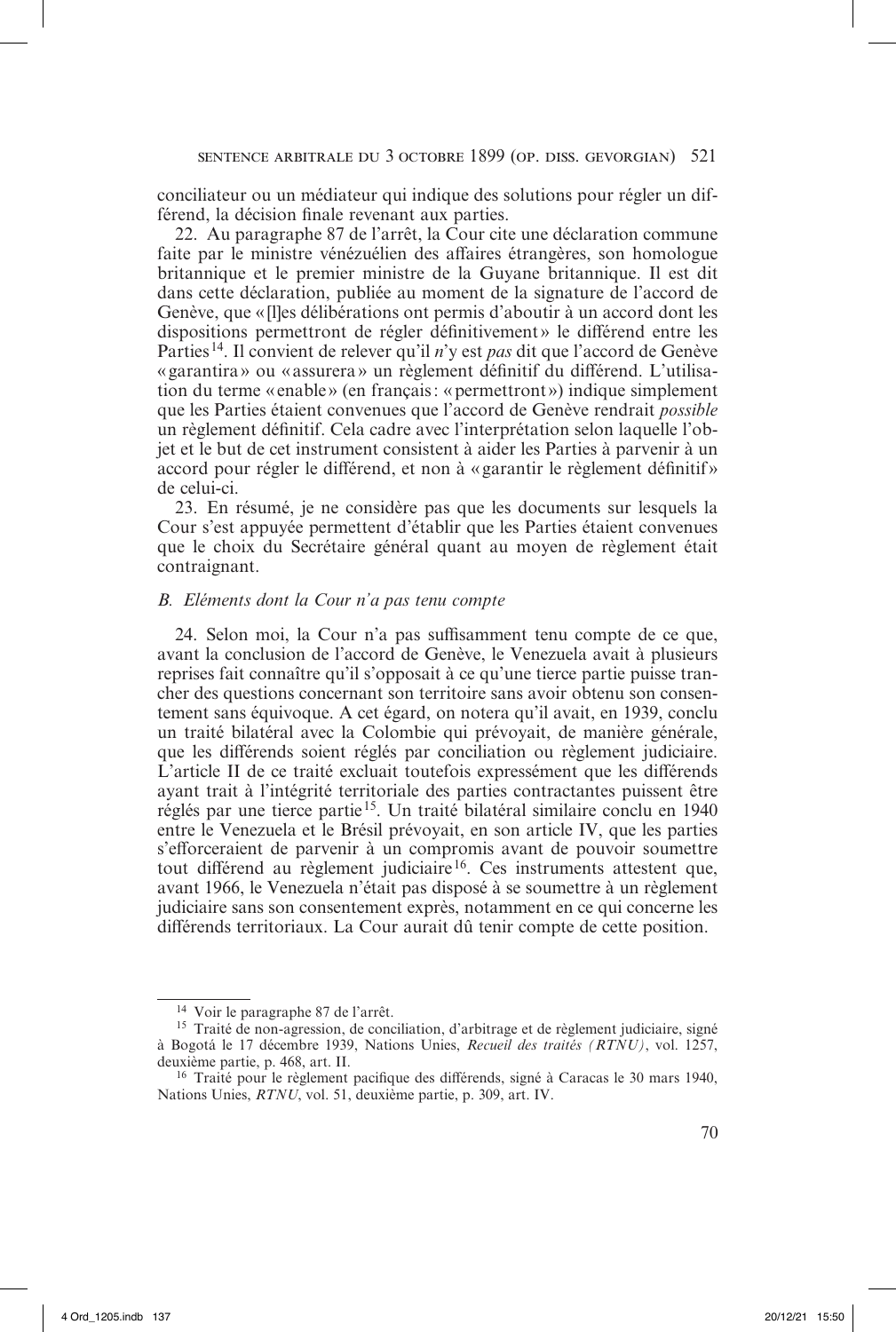# II. Other Arguments concerning the Parties' Alleged Consent to Judicial Settlement by the Court

25. Apart from the supposedly binding nature of the Secretary-General's decision-making authority, the Court rests on two other arguments in attempting to demonstrate the Parties' consent to the Court's jurisdiction. First, it states in paragraph 82 that, by including a *renvoi* to Article 33 of the United Nations Charter (which in turn refers to judicial settlement) in Article IV (2), the Parties "accepted the possibility of the controversy being settled by that means"17. It adds that if the Parties had wished to exclude judicial settlement, they could have done so during their negotiations<sup>18</sup>. However, there is a significant difference between the Parties "accept[ing] the possibility" of recourse to judicial settlement and their unequivocal consent in advance to such settlement. Moreover, by the Court's own logic, if the Parties had wished to provide consent in advance to judicial settlement by the Court, without the need for further agreement between them, they could have included an express statement to this effect in Article IV (2). However, they chose not to do so.

26. Secondly, the Court suggests in paragraph 114 that Article IV (2)'s reference to the decision of the Secretary-General would be deprived of *effet utile* if that decision were subject to the further consent by the Parties for its implementation. However, this argument does not account for the possibility that the Secretary-General could have a non-binding role in the dispute settlement process, akin to that of a conciliator. While it is true that the Secretary-General's role only comes into play when the Parties have otherwise failed to agree on a means of settlement, this does not mean that his intervention in a non-legally binding capacity would necessarily be unhelpful. Article 33 of the United Nations Charter makes clear that negotiation is a form of dispute settlement separate from conciliation or mediation, indicating that there is distinct value to the latter procedures even if the third party in question is not empowered to issue binding decisions.

### III. Conclusion

27. Given the foregoing, I am of the view that the Geneva Agreement contains no certain, unequivocal indication of the Parties' consent to the Court's jurisdiction, and therefore the Court has erred in finding that it has jurisdiction to entertain Guyana's Application.

28. The dangers of the Court's approach are well illustrated by its ultimate conclusion that the Court has jurisdiction over the question con-

<sup>&</sup>lt;sup>17</sup> See paragraph 82 of the present Judgment.

<sup>18</sup> *Ibid.*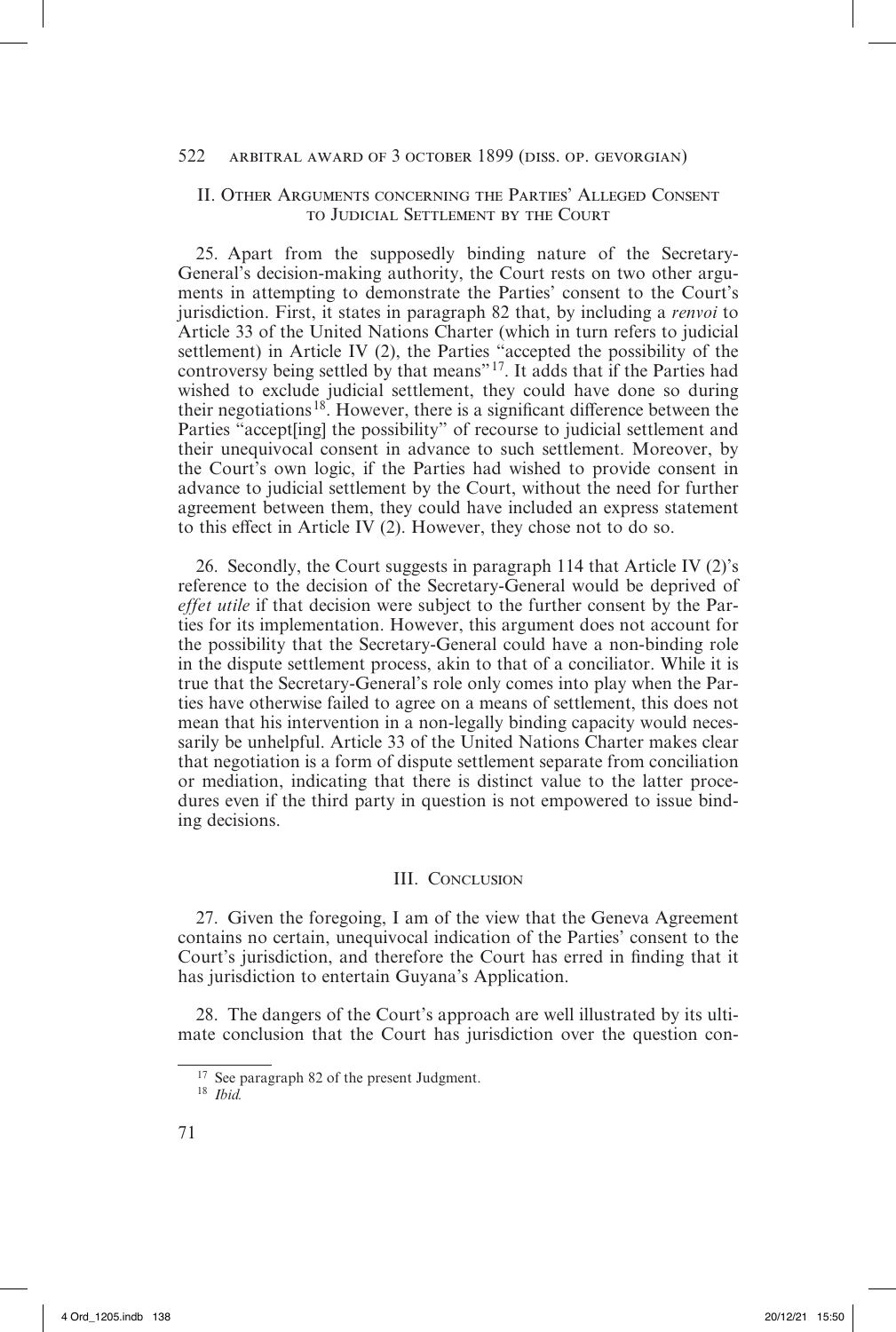# II. Autres arguments concernant le consentement allégué des Parties au règlement judiciaire par la Cour

25. Outre le caractère supposément contraignant du pouvoir de décision du Secrétaire général, la Cour se fonde sur deux autres arguments pour tenter de démontrer que les Parties ont consenti à sa compétence. Premièrement, au paragraphe 82 de l'arrêt, elle déclare que, étant donné que le paragraphe 2 de l'article IV de l'accord de Genève renvoie à l'article 33 de la Charte des Nations Unies, lequel fait mention du règlement judiciaire, les Parties ont « accepté l'éventualité que le différend soit réglé par cette voie »17, ajoutant que, si elles avaient souhaité écarter cette pos $s$ ibilité, elles auraient pu le faire durant leurs négociations<sup>18</sup>. Le fait d'«accept[er] l'éventualité» d'un recours au règlement judiciaire et le fait de consentir par avance sans équivoque à pareil règlement sont cependant deux choses très différentes. De plus, selon la propre logique de la Cour, si les Parties avaient souhaité consentir par avance à un règlement judiciaire par celle-ci, sans qu'il soit besoin d'un nouvel accord entre elles, elles auraient pu expressément inclure une disposition à cet effet au paragraphe 2 de l'article IV. Or, elles ne l'ont pas fait.

26. Deuxièmement, au paragraphe 114 de l'arrêt, la Cour avance que la décision du Secrétaire général visée au paragraphe 2 de l'article IV serait privée d'effet utile si sa mise en œuvre était subordonnée à un nouveau consentement des Parties. Cet argument ne tient cependant pas compte de la possibilité que le Secrétaire général ait un rôle non contraignant dans le processus de règlement du différend, semblable à celui d'un conciliateur. S'il est vrai que le Secrétaire général n'entre en jeu que dans le cas où les Parties n'ont pas réussi à s'entendre sur un moyen de règlement, cela ne signifie cependant pas que son intervention non contraignante soit nécessairement inutile. Il ressort clairement de l'article 33 de la Charte des Nations Unies que la négociation est une forme de règlement des différends distincte de la conciliation ou de la médiation, ce qui atteste que ces deux dernières procédures ont une valeur propre, quand bien même la tierce partie en question n'aurait pas le pouvoir de prendre des décisions contraignantes.

### III. Conclusion

27. Compte tenu de ce qui précède, je suis d'avis que rien dans l'accord de Genève ne permet de conclure, avec certitude et sans équivoque, que les Parties ont consenti à la compétence de la Cour. En conséquence, celle-ci a commis une erreur en se déclarant compétente pour connaître de la requête du Guyana.

28. Les dangers que présente l'approche de la Cour ressortent clairement de sa dernière conclusion par laquelle elle s'est déclarée compétente

<sup>17</sup> Voir le paragraphe 82 de l'arrêt.

<sup>18</sup> *Ibid.*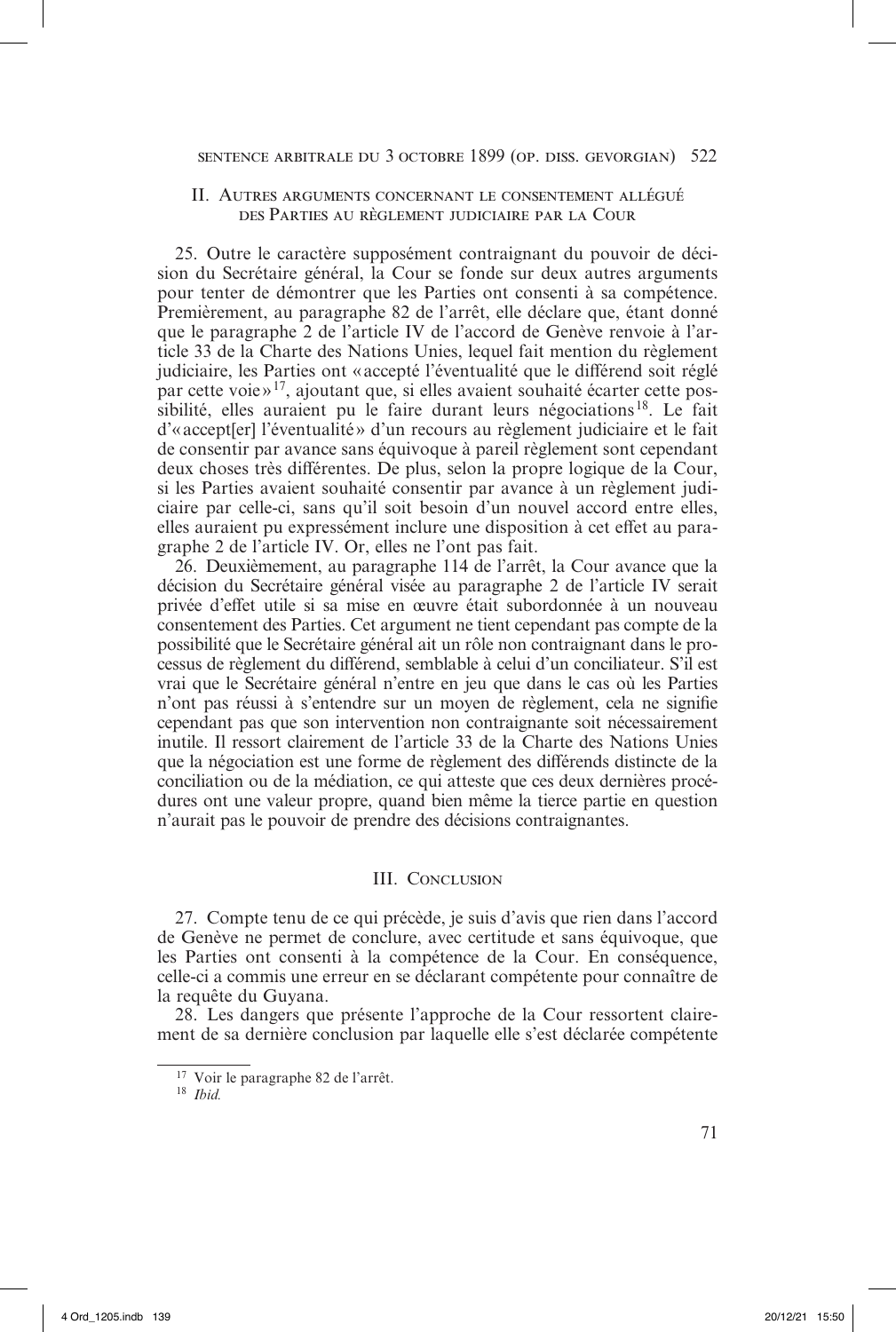cerning the "definitive settlement of the land boundary dispute" between Guyana and Venezuela<sup>19</sup>. This would be a decision of potentially enormous significance for the Parties, and thus the fact that the Court bases its finding of jurisdiction to make this decision upon an instrument that contains no compromissory clause and does not even mention the Court is cause for concern.

29. Rather than basing itself upon an unequivocal, indisputable indication of Venezuela's consent, as its jurisprudence requires, the Court goes looking for reasons to exercise jurisdiction, relying in particular on the presumed intentions of the Parties and upon a series of statements that are, at best, of ambiguous meaning. The Court ignores language in the text of the Geneva Agreement that squarely contradicts its position and is unable to point to any express statement evidencing either consent to this Court's jurisdiction or an acknowledgment that the Secretary-General's choice of the means of settlement is legally binding. In my view, this approach is wrong and undermines the fundamental principle of consent by the parties to the jurisdiction of the Court.

*(Signed)* Kirill Gevorgian.

<sup>19</sup> See paragraph 138 (1) of the present Judgment.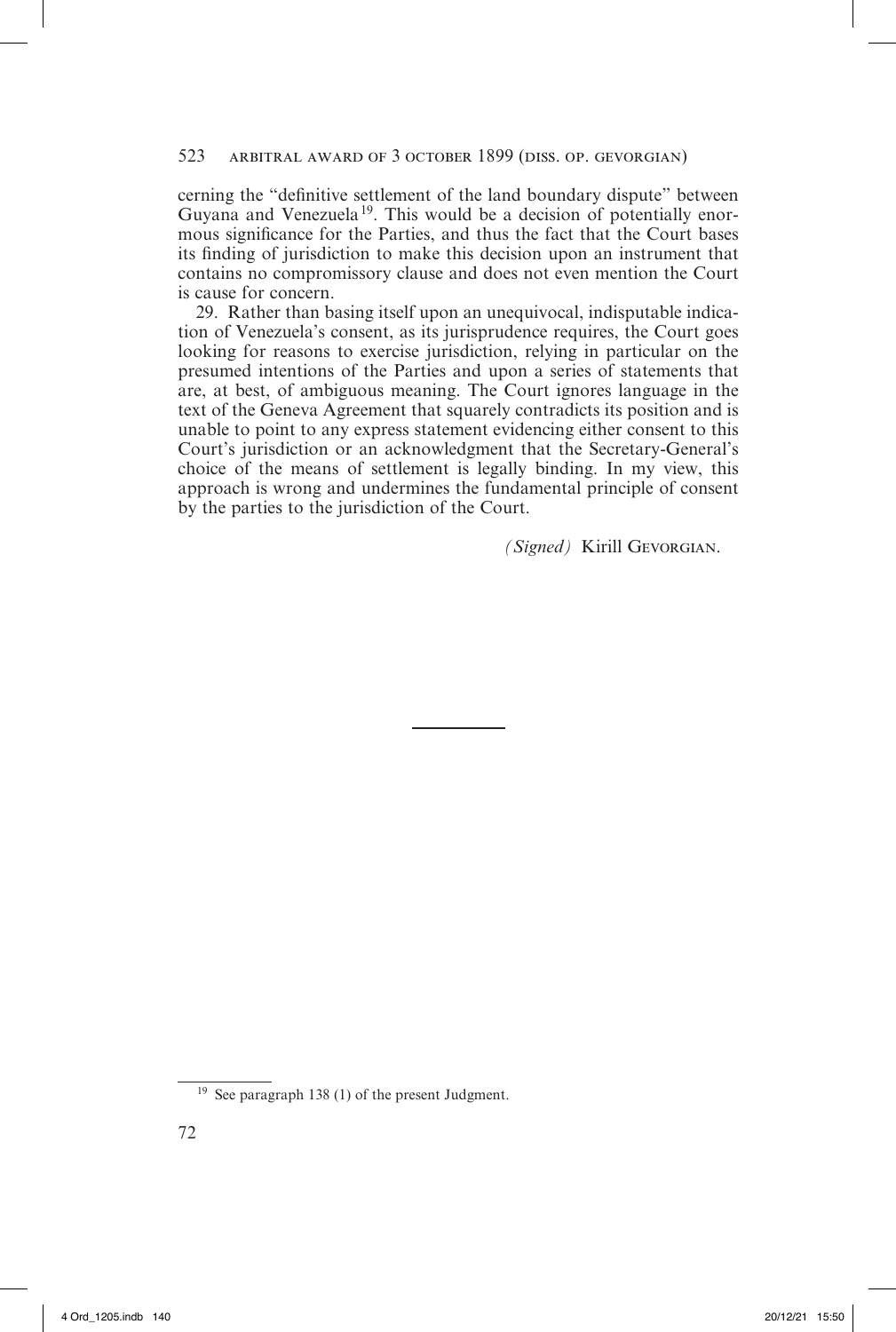pour connaître de la question du «règlement définitif du différend concernant la frontière terrestre» entre le Guvana et le Venezuela<sup>19</sup>. Une décision sur ce point pourrait avoir des conséquences considérables pour les Parties, le fait que la Cour ait établi sa compétence à cet effet sur un instrument qui ne contient pas de clause compromissoire et ne la mentionne même pas étant donc préoccupant.

29. Plutôt que de chercher à se fonder sur un consentement non équivoque et indiscutable du Venezuela, comme l'exige sa jurisprudence, la Cour s'est efforcée de trouver des raisons d'exercer sa compétence en s'appuyant notamment sur les intentions présumées des Parties et une série de déclarations au mieux ambiguës. Elle a méconnu le libellé de l'accord de Genève, qui contredit entièrement sa position, et n'a pas été en mesure de citer quelque déclaration expresse permettant d'établir un consentement à sa compétence ou une reconnaissance du caractère juridiquement contraignant du choix du moyen de règlement par le Secrétaire général. Selon moi, cette approche est erronée et porte atteinte au principe fondamental du consentement des parties à la compétence de la Cour.

*(Signé)* Kirill Gevorgian.

<sup>19</sup> Voir le point 1) du dispositif de l'arrêt.